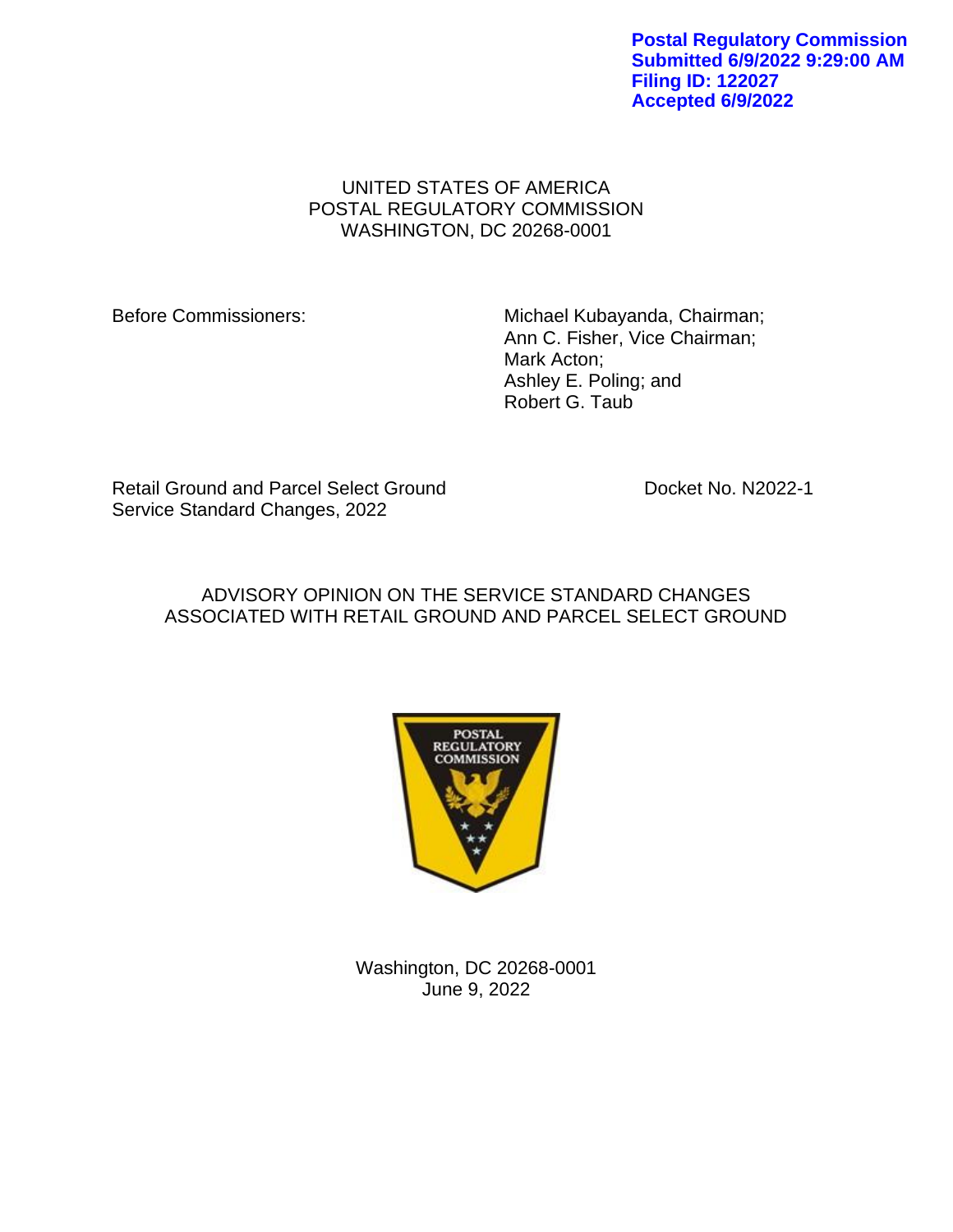# **TABLE OF CONTENTS**

| $\mathbf{I}$ . |    |    |  |  |  |  |
|----------------|----|----|--|--|--|--|
| II.            |    |    |  |  |  |  |
|                | Α. |    |  |  |  |  |
|                | B. |    |  |  |  |  |
|                | C. |    |  |  |  |  |
| III.           |    |    |  |  |  |  |
| IV.            |    |    |  |  |  |  |
|                | A. |    |  |  |  |  |
|                | B. |    |  |  |  |  |
|                | C. |    |  |  |  |  |
|                | D. |    |  |  |  |  |
| V.             |    |    |  |  |  |  |
|                | Α. |    |  |  |  |  |
|                | B. |    |  |  |  |  |
| VI.            |    |    |  |  |  |  |
|                | A. |    |  |  |  |  |
|                | В. |    |  |  |  |  |
|                |    | 1. |  |  |  |  |
|                |    | 2. |  |  |  |  |
|                |    | 3. |  |  |  |  |
|                |    | 4. |  |  |  |  |
|                | C. |    |  |  |  |  |
|                |    | 1. |  |  |  |  |
|                |    | 2. |  |  |  |  |
|                |    | 3. |  |  |  |  |
|                | D. |    |  |  |  |  |
|                |    | 1. |  |  |  |  |
|                |    | 2. |  |  |  |  |
|                |    | 3. |  |  |  |  |
|                | Е. |    |  |  |  |  |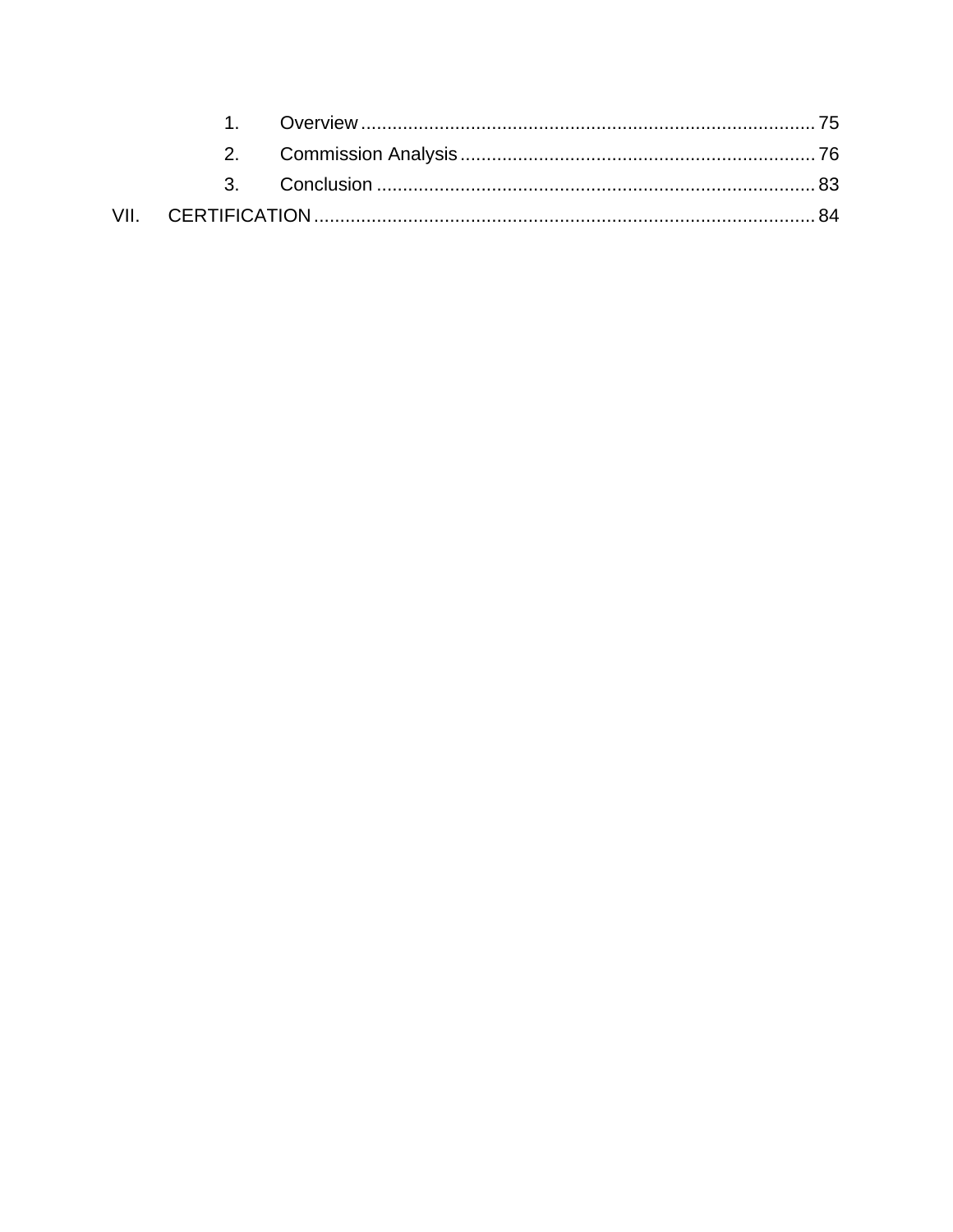# UNITED STATES OF AMERICA POSTAL REGULATORY COMMISSION WASHINGTON, DC 20268-0001

Before Commissioners: Michael Kubayanda, Chairman; Ann C. Fisher, Vice Chairman; Mark Acton; Ashley E. Poling; and Robert G. Taub

Retail Ground and Parcel Select Ground Note that Docket No. N2022-1 Service Standard Changes, 2022

# ADVISORY OPINION ON THE SERVICE STANDARD CHANGES ASSOCIATED WITH RETAIL GROUND AND PARCEL SELECT GROUND

(Issued June 9, 2022)

<span id="page-3-0"></span>I. EXECUTIVE SUMMARY

The Postal Service requests an advisory opinion on its proposal to revise the service standards for Retail Ground (RG) and Parcel Select Ground (PSG).<sup>1</sup> Specifically, the Postal Service proposes to upgrade the service standards for RG and PSG from the current 2- to 8-day standard to a 2- to 5-day standard. Request at 2.

In general, decisions regarding the Postal Service's Competitive products products that have private competitors in the marketplace—are left to the reasonable business judgment of the Governors of the Postal Service. RG and PSG are Competitive products, and the Postal Accountability and Enhancement Act (PAEA)<sup>2</sup>

<sup>1</sup> United States Postal Service's Request for an Advisory Opinion on Changes in the Nature of Postal Services, March 21, 2022 (Request).

<sup>2</sup> Pub. L. 109-435, 120 Stat. 3198 (2006).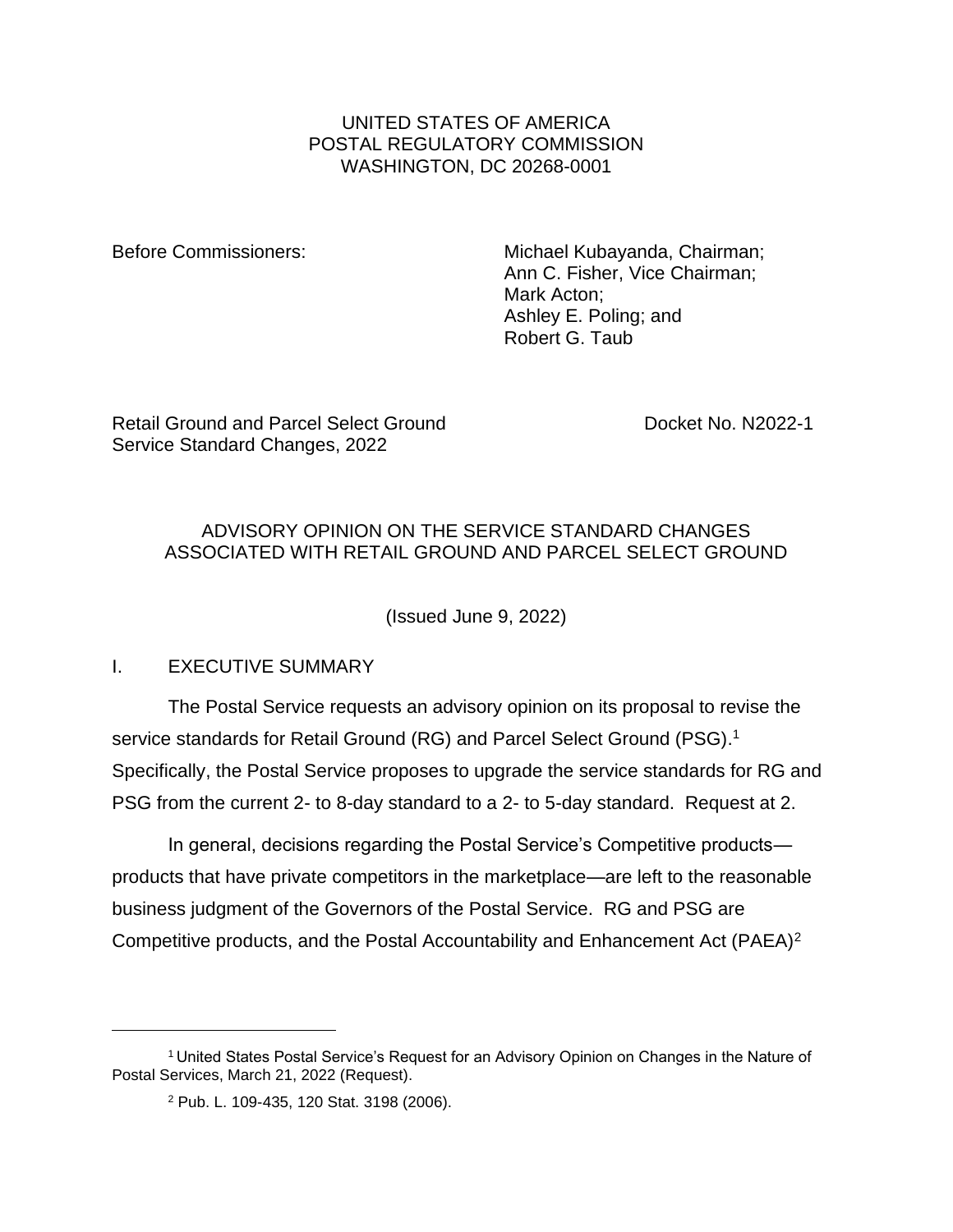Docket No. N2022-1 - 2 -

limited the Commission's oversight role for these types of products. $3$  Unlike Market Dominant products, the Postal Service's Competitive product prices are not subject to the Consumer Price Index-based price cap and market competition is expected to serve as the primary guarantor of discipline with respect to price and service quality. However, 39 U.S.C. § 3661(b) requires the Postal Service to request an Advisory Opinion from the Commission prior to implementing a change in the nature of postal services that will generally affect service on a nationwide or substantially nationwide basis. 4 The Commission's Advisory Opinion is nonbinding, and the Commission does not have the authority to enforce its advice regarding the Postal Service's proposed changes to service standards.

The Commission has analyzed the estimated impact of the current proposal on the Postal Service's operational flow, transportation network, financial condition, and the market for competitive parcels. The Commission took into account filings by the Postal Service and the Public Representative, the only parties to participate in this docket.<sup>5</sup> The Commission's advisory opinion is guided by and comports with the policies of Title 39. This Advisory Opinion includes several key findings.

First, the Commission finds that there are immediate benefits from reducing the number of times RG and PSG pieces are handled during processing. However, the Commission is concerned that this proposal may result in an increased need for manual processing and staff availability for facilities already failing to meet operating plans. This could lead to disruptions in processing and transportation operations and cost increases.

<sup>3</sup> This is discussed in more detail below in Section VI.A.

<sup>4</sup> 39 U.S.C. § 3661(b) (requiring the Postal Service to "submit a proposal [to change the nature of postal services that will generally affect service on a nationwide or substantially nationwide basis], within a reasonable time prior to the effective date of such proposal, to the Postal Regulatory Commission requesting an advisory opinion on the change"); 39 C.F.R. § 3020.112 (requiring the Postal Service to file notice of any changes to the nature of postal services that will generally affect service on a nationwide or substantially nationwide basis at least 90 days in advance).

<sup>5</sup> The Commission invited interested persons to formally participate in the proceeding via intervention and informally participate via filing a statement of position. The Postal Service and the Public Representative were the only parties that participated in this proceeding.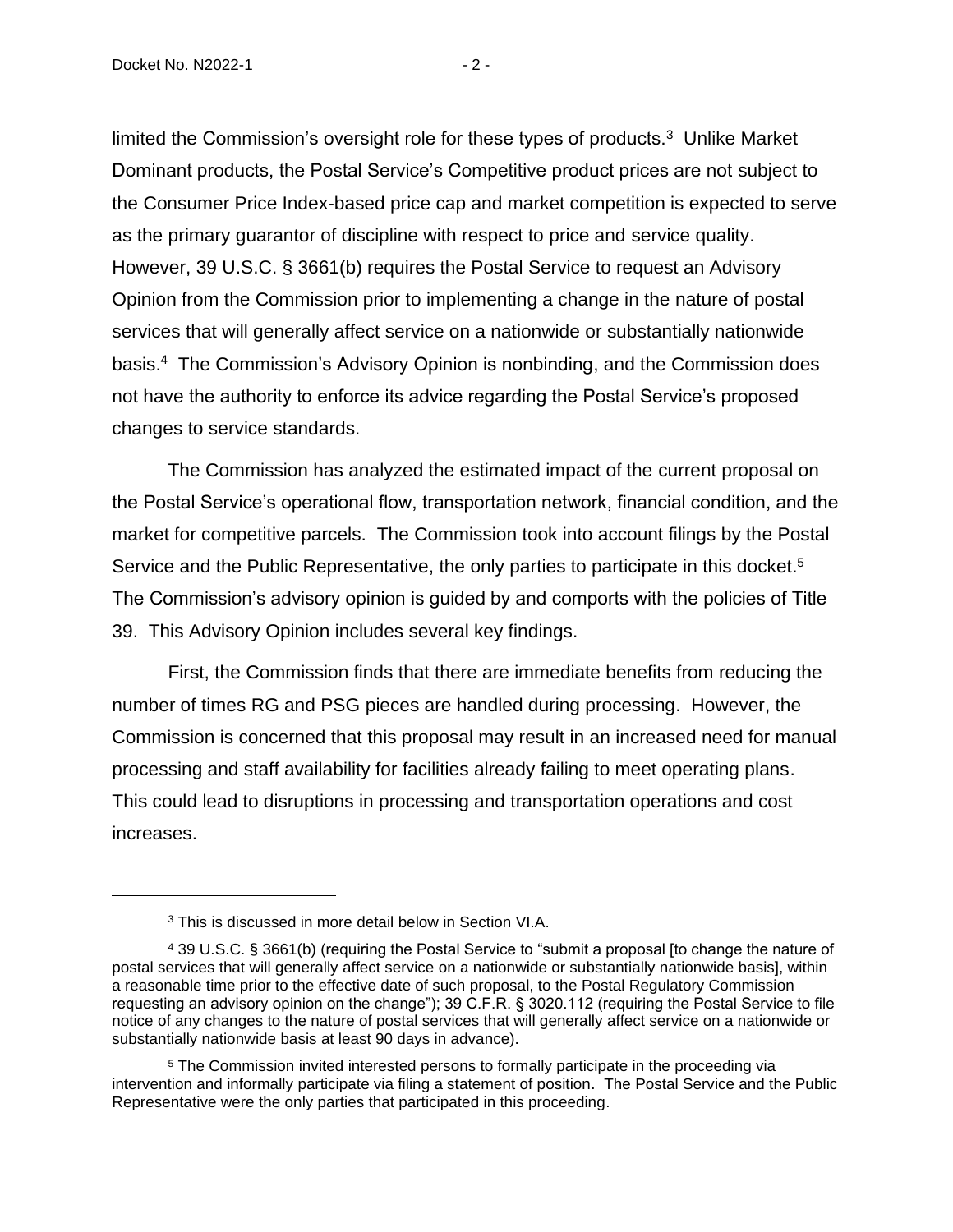Second, the Commission finds that the projected transportation efficiencies reduced reliance on air transportation and a more efficient surface transportation network—are not evident in the near term. The Postal Service expects them to materialize over time, provided the proposed changes capture some of the demand for shipping of medium-speed, low-price, large packages via ground transportation.<sup>6</sup> The Postal Service is unable to predict when these efficiencies might materialize. The Commission notes that the calculated transportation cost changes are based on numerous assumptions, several of which might be unrealistic.

Third, the Commission finds that the planned changes have the potential for meeting market demand and enhancing service to customers sending larger packages. However, the Commission identifies several areas of concern relating to the market research conducted by the Postal Service and used to support its assertions. Specifically, the Commission notes the lack of research targeted to current customers of the products at issue.

Based on these findings, the Commission provides the following recommendations to the Postal Service for consideration before implementing its plan. The Postal Service should:

- Design a timeline, which includes all intended incremental changes to the processing network operations and how each would contribute to the eventual, more efficient, shape-based processing network envisioned in its 10-year plan
- Design a plan to monitor all implications of each such incremental network change, in order to learn from previous changes and fine-tune subsequent changes
- Conduct more robust research into the market segment that the upgraded RG and PSG service standards would attract, to gain a better idea of this unknown profile in order to ensure that continued provision of low prices for potentially high-cost shipping of new volumes does not negatively impact contribution for RG and PSG products

<sup>&</sup>lt;sup>6</sup> RG and PSG provide delivery services for parcels up to 130 inches in combined length and girth, weighing up to 70 pounds. *See* Mail Classification Schedule (MCS) §§ 2135.2 and 2115.2.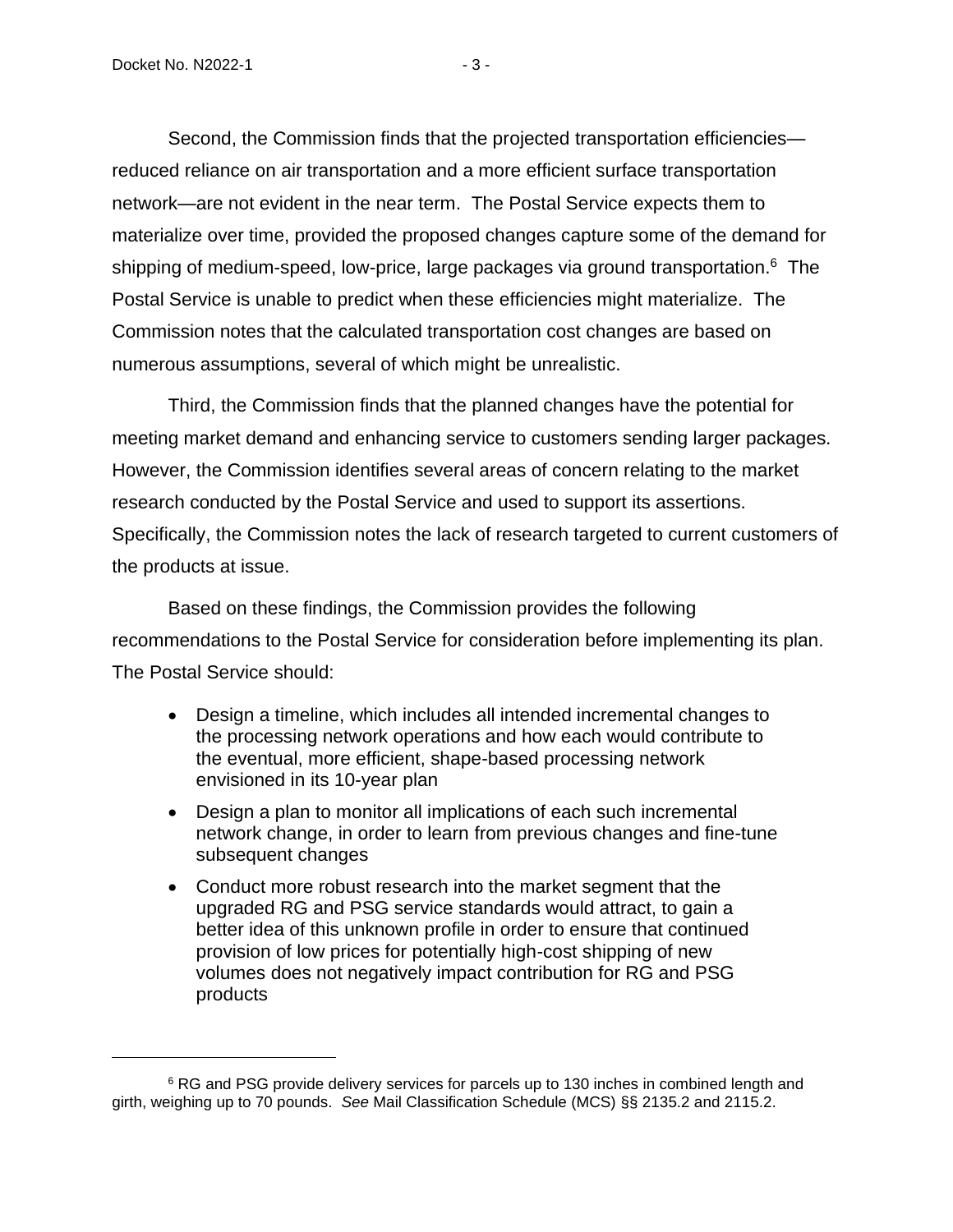- Design and implement a plan to monitor the impact on shipping options in the competitive parcels market, especially the impact on mailers who actually use RG and PSG, mailers who are particularly price-sensitive, and large-sized business mailers
- Design and implement a plan to monitor any volume diversion from Priority Mail and the impact on other Postal Service products

# <span id="page-6-1"></span><span id="page-6-0"></span>II. PROCEDURAL HISTORY

A. Pre-Filing Issues

On March 23, 2021, the Postal Service published a 10-year strategic plan announcing potential changes intended to achieve financial stability and service excellence.<sup>7</sup> In furtherance of this plan, on March 4, 2022, the Postal Service filed a notice of its intent to conduct a pre-filing conference regarding its proposed changes to the service standards for RG and PSG.<sup>8</sup>

On March 8, 2022, the Commission issued Order No. 6115, which established Docket No. N2022-1 to consider the Postal Service's proposed changes, notified the public concerning the Postal Service's pre-filing conference, and appointed a Public Representative.<sup>9</sup> Due to the COVID-19 pandemic, the Postal Service held its pre-filing conference virtually on March 15, 2022.<sup>10</sup>

<sup>7</sup> *See* United States Postal Service, Delivering for America: Our Vision and Ten-Year Plan to Achieve Financial Sustainability and Service Excellence, March 23, 2021, at 3, available at *https://about.usps.com/what/strategic-plans/delivering-for-america/assets/USPS\_Delivering-For-America.pdf* (Postal Service Strategic Plan). Further information related to the Postal Service's Strategic Plan is available at *https://about.usps.com/what/strategic-plans/delivering-for-america/*.

<sup>8</sup> Notice of Pre-Filing Conference, March 4, 2022, at 1.

<sup>9</sup> Notice and Order Concerning the Postal Service's Pre-Filing Conference, March 8, 2022 (Order No. 6115).

<sup>10</sup> *See* Request at 8; Notice and Order on the Postal Service's Request for an Advisory Opinion on Changes in the Nature of Postal Services, March 23, 2022, at 2 (Order No. 6124).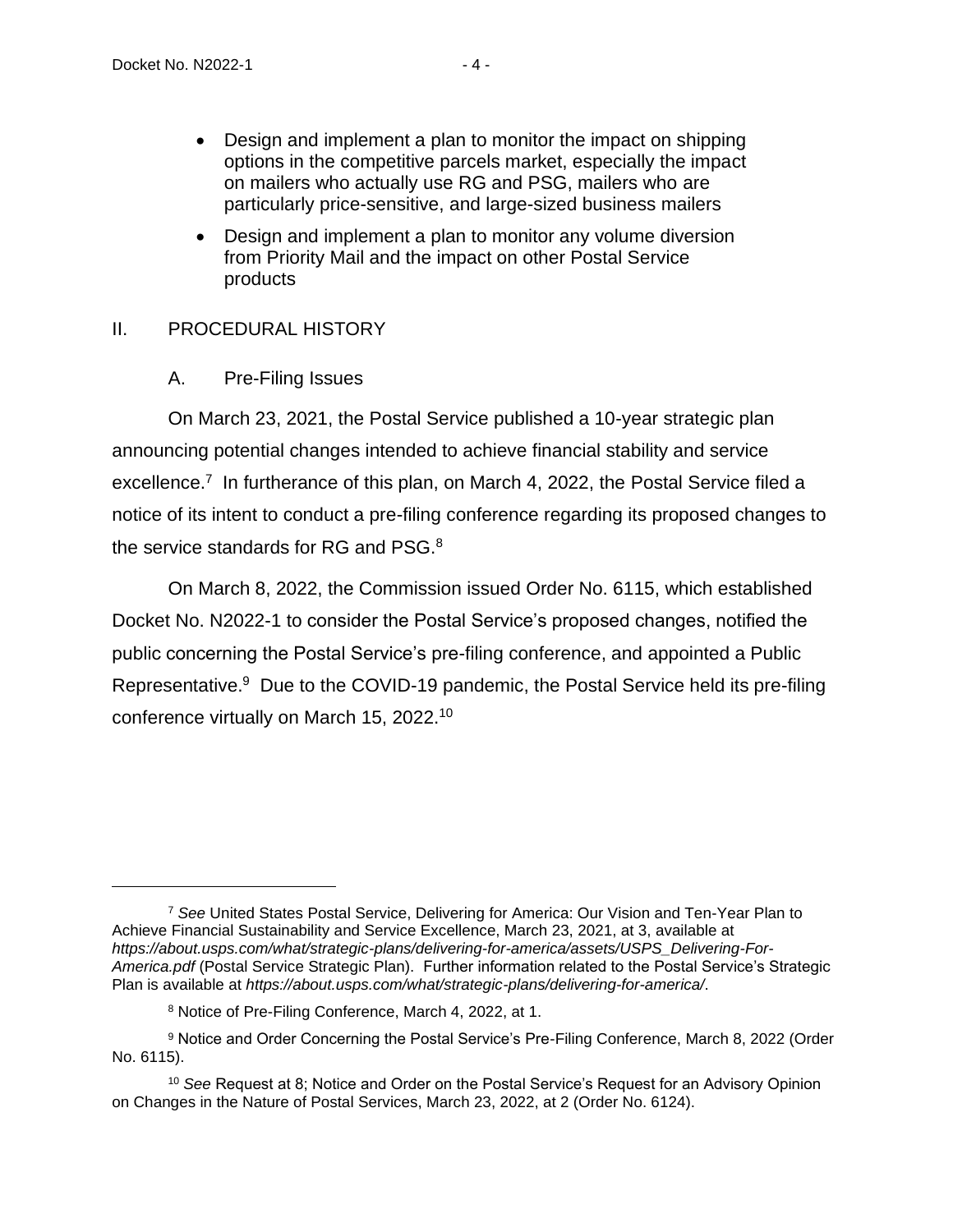# B. The Postal Service Request

<span id="page-7-0"></span>On March 21, 2022, the Postal Service filed its request for an advisory opinion from the Commission regarding planned changes to the service standards for RG and PSG. *See* Request. The intended effective date of the planned changes is no earlier than 90 days after the filing of the Request. *Id*. at 5. The Postal Service certifies that it has made a good faith effort to address the concerns of interested persons about the Postal Service's proposal raised at the pre-filing conference. *Id*. at 8.

In support of its Request, the Postal Service provided the direct testimony of three witnesses: Steven E. Jarboe (USPS-T-1), Kevin P. Bray (USPS-T-2), and A. Thomas Bozzo (USPS-T-3).<sup>11</sup> The Postal Service identified a fourth individual, Sharon Owens, to serve as its institutional witness and provide information relevant to the Postal Service's proposal that is not provided by other Postal Service witnesses. Request at 10. Additionally, the Postal Service filed five library references, one of which is available to the public and four of which are designated as non-public material.<sup>12</sup>

Witness Jarboe discusses the current trends in the subject market for RG and PSG, the customer base, and how the proposed service standard changes may impact the market and customers. *See* USPS-T-1.

Witness Bray discusses the overall impact of the proposed changes on the Postal Service's operational flow and transportation methods. *See* USPS-T-2.

Witness Bozzo discusses the estimated change in cost due to the proposed changes and the methodology used to estimate the cost impact. *See* USPS-T-3.

<sup>11</sup> Direct Testimony of Steven E. Jarboe on Behalf of the United States Postal Service, March 21, 2022 (USPS-T-1); Direct Testimony of Kevin P. Bray on Behalf of the United States Postal Service, March 21, 2022 (USPS-T-2); Direct Testimony of A. Thomas Bozzo on Behalf of the United States Postal Service, March 21, 2022 (USPS-T-3).

<sup>12</sup> Library Reference USPS-LR-N2022-1/1, March 21, 2022 (revised April 15, 2022); Library Reference USPS-LR-N2022-1/NP1, March 21, 2022; Library Reference USPS-LR-N2022-1/NP2, March 21, 2022; Library Reference USPS-LR-N2022-1/NP3, March 21, 2022; Library Reference USPS-LR-N2022-1/NP4, March 21, 2022.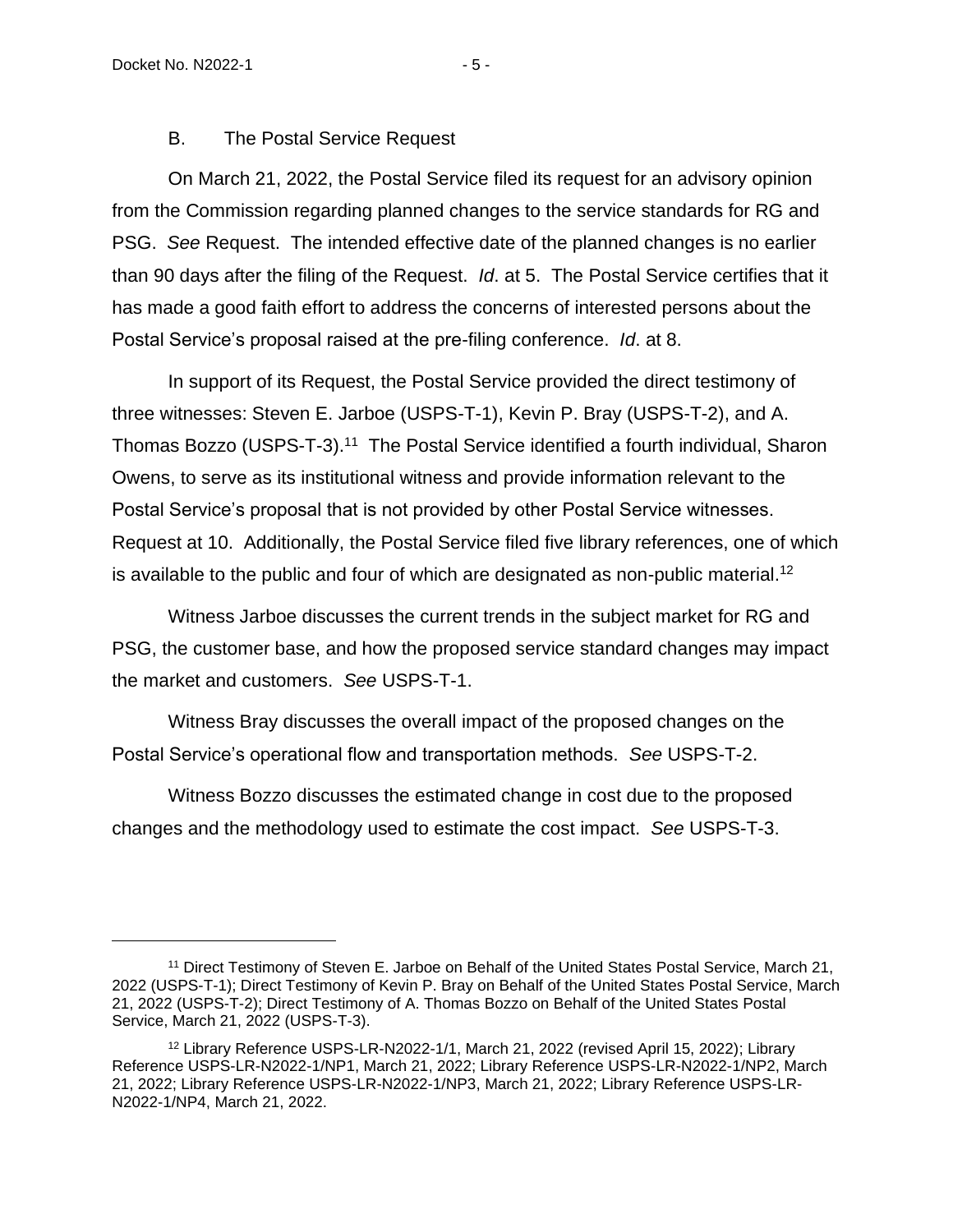# C. Commission Action and Evidentiary Record

<span id="page-8-0"></span>On March 23, 2022, the Commission issued Order No. 6124, which set forth a procedural schedule and designated Chairman Michael Kubayanda as Presiding Officer.<sup>13</sup> Due to lack of questions from the public and a later stipulation between the Postal Service and the Public Representative, there were several revisions to the schedule, including cancelling the technical conference, removing the dates for the hearing, modifying the deadline to file designated materials, and shortening the time to file reply briefs.<sup>14</sup>

On April 15, 2022, the Postal Service filed a notice of revisions to certain pages of the supporting testimony filed on behalf of two of its witnesses.<sup>15</sup> The Postal Service states that these revisions involve replacing a figure to more accurately conform with the text in the testimony and updating the overall net cost impact of the planned changes due to a revision to an input cost number relating to air transportation. *See*  Notice of Revisions to Testimony at 1-2. The Postal Service also filed a notice revising supporting Library References USPS-LR-N2022-1/1 and USPS-LR-N2022-1/NP3.<sup>16</sup>

No party intervened in this proceeding. Five Presiding Officer's Information Requests (POIRs), containing more than 40 questions, many of which included multiple subparts, were issued to further develop the record.<sup>17</sup> The Postal Service provided

<sup>13</sup> Order No. 6124; *see* Notice of Errata, March 23, 2022 (correcting the Technical Conference date listed in the procedural schedule in Order No. 6124, Attachment at 1, from March 30, 2022 to March 31, 2022).

<sup>14</sup> Order Cancelling Technical Conference, March 29, 2022 (Order No. 6129); Presiding Officer's Ruling on Motion and Adjusting Procedural Schedule, April 19, 2022; *see* Consent Motion of the United States Postal Service to Accelerate the Procedural Schedule, April 19, 2022.

<sup>15</sup> Notice of Revisions, April 15, 2022, PDF file "Notice of Revisions.pdf" (Notice of Revisions to Testimony).

<sup>&</sup>lt;sup>16</sup> Notice of Revisions, PDF file "Notice of Filing Revised LRs.pdf" (Notice of Revised Library References).

<sup>17</sup> Presiding Officer's Information Request No. 1 and Notice of Filing Under Seal, April 1, 2022; Presiding Officer's Information Request No. 2, April 6, 2022; Presiding Officer's Information Request No. 3 and Notice of Filing Under Seal, April 8, 2022; Presiding Officer's Information Request No. 4 and Notice of Filing Under Seal, April 15, 2022 (POIR No. 4); Presiding Officer's Information Request No. 5 and Notice of Filing Under Seal, April 19, 2022.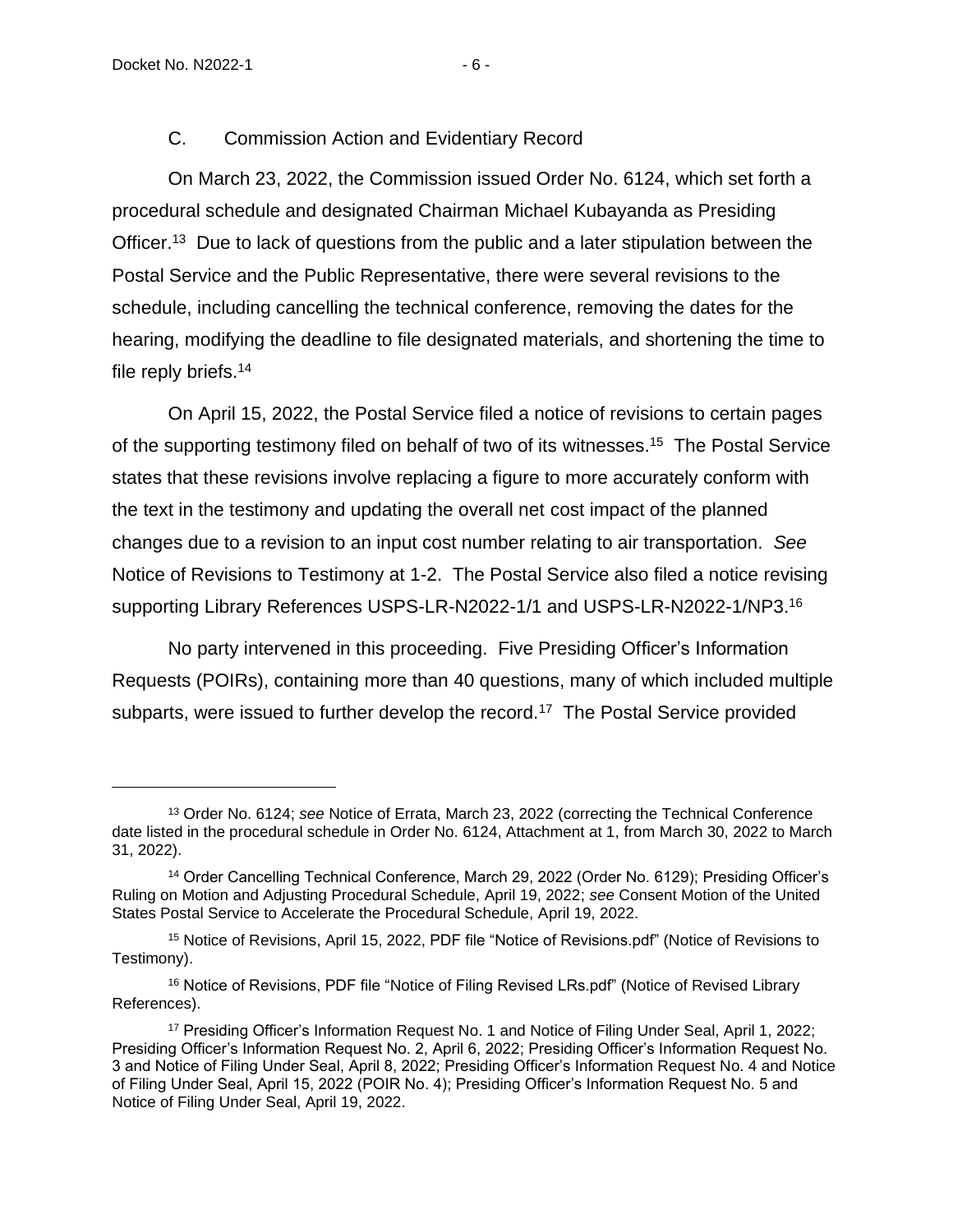responses to each POIR.<sup>18</sup> In accordance with Order No. 6124, the Postal Service filed a consent motion to admit into evidence the direct testimonies and related library references of Postal Service witnesses Jarboe, Bray, and Bozzo.<sup>19</sup> In addition, the Public Representative filed notices designating certain POIRs as the written crossexamination of the Public Representative to be included in the evidentiary record.<sup>20</sup> The Presiding Officer granted the Consent Motion and designated additional materials and material officially noticed in this proceeding.<sup>21</sup>

The Public Representative filed a statement of position, and the Postal Service filed initial and reply briefs.<sup>22</sup>

The evidentiary record in this docket closed on April 26, 2022. *See* POR No. N2022-1/2.

<sup>19</sup> Consent Motion of the United States Postal Service to Admit into Evidence the Direct Testimonies and Related Library References of Postal Service Witnesses Jarboe, Bray, and Bozzo, April 19, 2022 (Consent Motion).

<sup>20</sup> Public Representative Notice of Designations, April 26, 2022; Public Representative Notice of Supplemental Designations, April 26, 2022.

<sup>21</sup> Presiding Officer's Ruling Granting Motion to Admit Evidence, Designating Additional Materials in the Evidentiary Record, and Closing the Record, April 26, 2022 (POR No. N2022-1/2).

<sup>&</sup>lt;sup>18</sup> Responses of the United States Postal Service to Questions 1-10 of Presiding Officer's Information Request No. 1, April 8, 2022 (Response to POIR No. 1); Responses of the United States Postal Service to Questions 1-7 of Presiding Officer's Information Request No. 2, April 13, 2022 (Response to POIR No. 2); Responses of the United States Postal Service to Questions 1-18 of Presiding Officer's Information Request No. 3, April 15, 2022 (April 15 Response to POIR No. 3); Response of the United States Postal Service to Question 19 of Presiding Officer's Information Request No. 3, April 20, 2022 (April 20 Response to POIR No. 3); Responses of the United States Postal Service to Questions 1-6 of Presiding Officer's Information Request No. 4, April 22, 2022 (Response to POIR No. 4); Responses of the United States Postal Service to Questions 1-6 of Presiding Officer's Information Request No. 5, April 25, 2022 (Response to POIR No. 5). On April 21, 2022, the Postal Service filed a notice of revisions to certain responses to POIR No. 4 in non-public Library Reference USPS-LR-N2022-1/NP10. *See* Notice of the United States Postal Service of Filing of Revised Library Reference USPS-LR-N2022-1/NP10 -- Errata, April 21, 2022 (Revised Library Reference USPS-LR-N2022-1/NP10).

<sup>&</sup>lt;sup>22</sup> Statement of Position of the Public Representative, May 11, 2022 (PR Statement of Position); Initial Brief of the United States Postal Service, May 11, 2022 (Postal Service Brief); Reply Brief of the United States Postal Service, May 13, 2022 (Postal Service Reply Brief).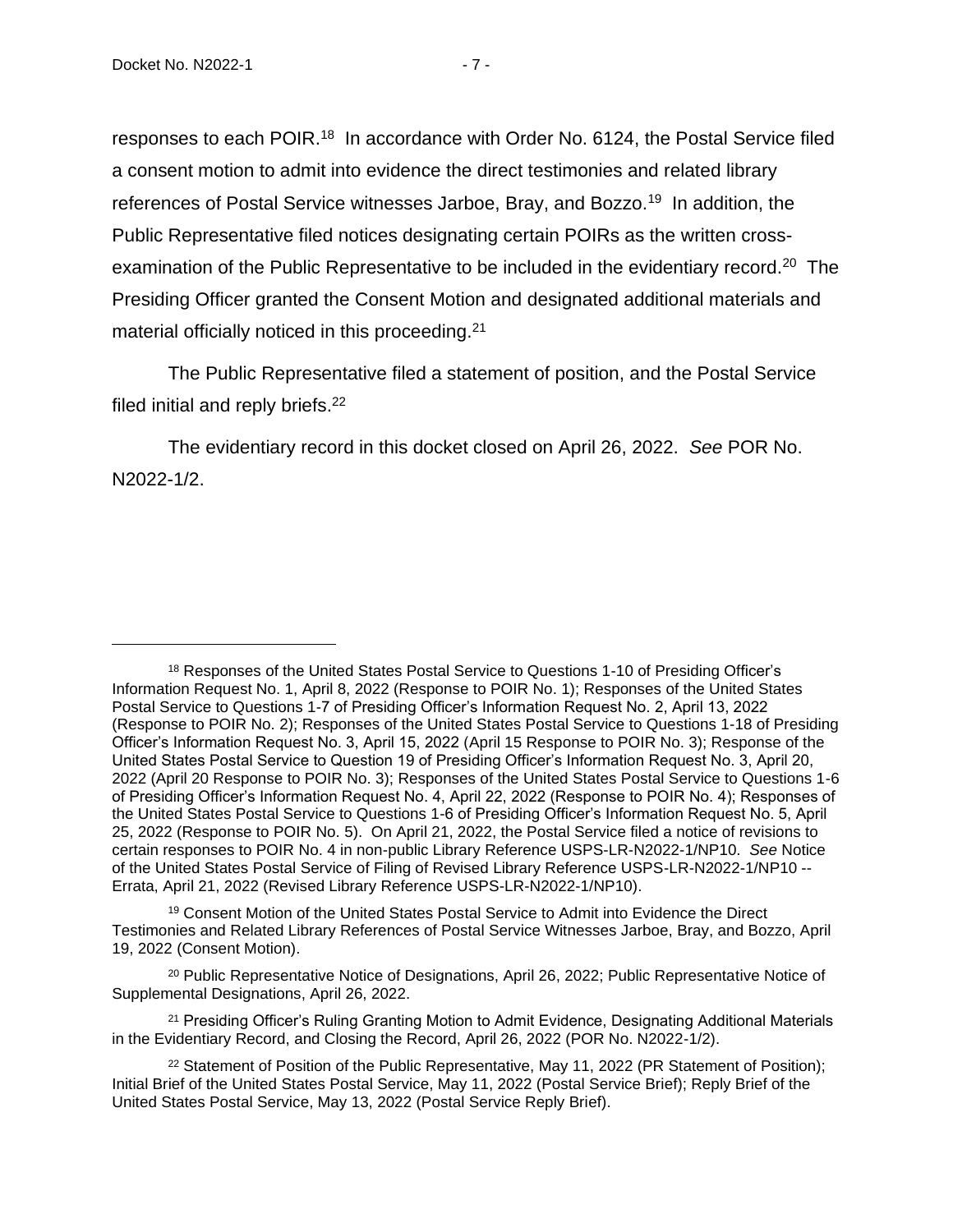#### <span id="page-10-0"></span>III. COMMISSION LEGAL AUTHORITY

The Postal Service is required to request an advisory opinion from the Commission for proposed changes in the nature of postal services on a nationwide or substantially nationwide basis. *See* 39 U.S.C. § 3661(b). The Commission's rules require the Postal Service to file its request "not less than 90 days before the proposed effective date of the change in the nature of postal services involved." 39 C.F.R. § 3020.112.

Users of the mail are afforded a hearing on the record before the Commission's review is complete. 39 U.S.C. § 3661(c). The Commission's advisory opinion, based on evidence developed during hearings in accordance with 5 U.S.C. §§ 556 and 557, considers whether the Postal Service's planned changes conform, in terms of its objectives and effects, to the policies of section 3661 and the remainder of Title 39. "The opinion shall be in writing and shall include a certification by each Commissioner agreeing with the opinion that in [their] judgment the opinion conforms to the policies established under [Title 39]." *Id.* The advisory opinion process is intended to better inform the Postal Service in its decision-making process, provide an opportunity for the public to question and challenge Postal Service assumptions, provide transparency into the decision-making and policy-development process the Postal Service undertook, and provide a different perspective for the Postal Service's consideration.<sup>23</sup>

<sup>23</sup> *See* Docket No. N2014-1, Advisory Opinion on Service Changes Associated with Standard Mail Load Leveling, March 26, 2014, at 7.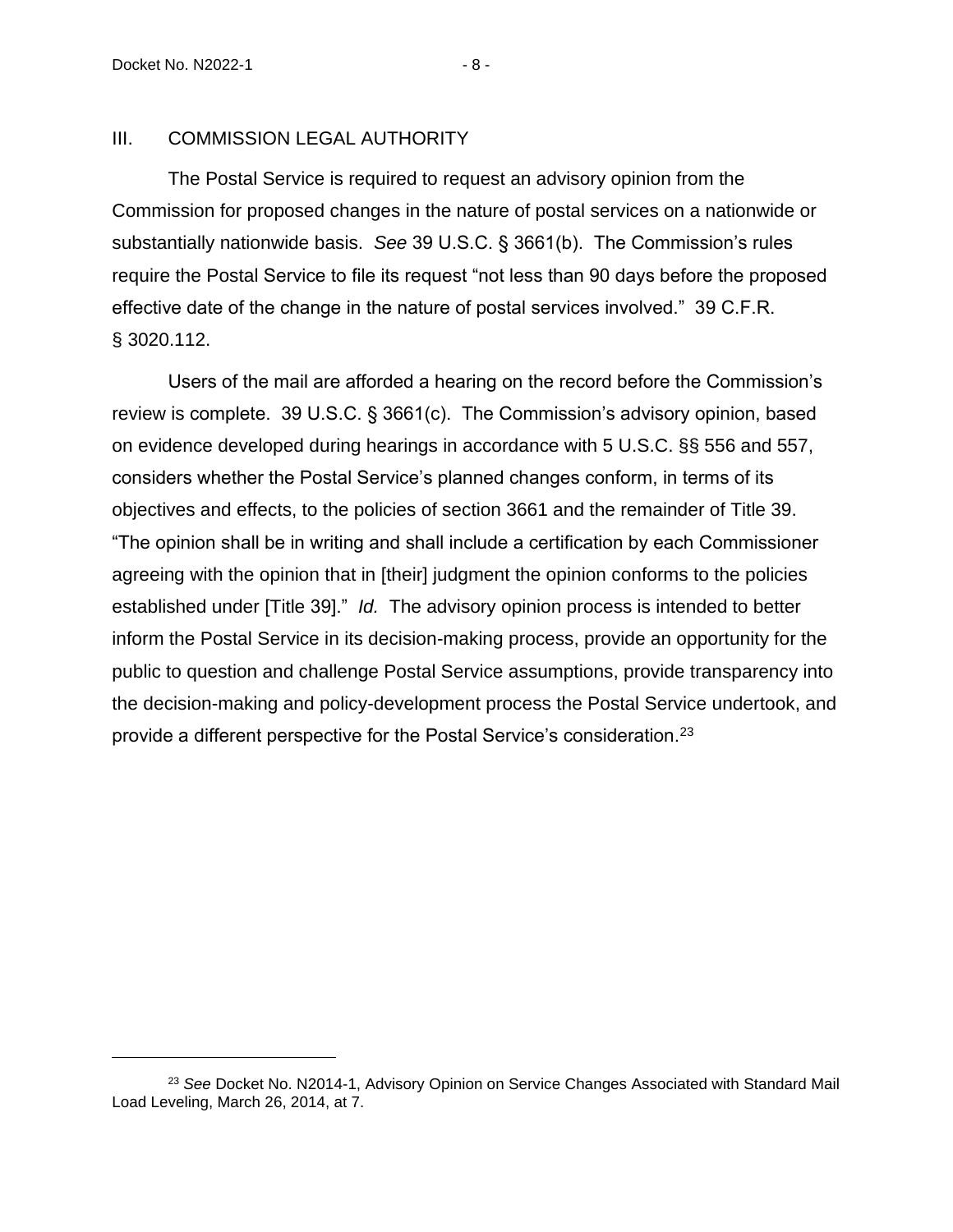# <span id="page-11-1"></span><span id="page-11-0"></span>IV. SUMMARY OF POSTAL SERVICE PROPOSAL

#### A. Postal Service Request

"RG is an economical ground shipping solution for retail (single-piece) customers for packages, thick envelopes, and tubes weighing less than 70 pounds and up to 130 inches combined length and girth that are not required to be sent as [First-Class Mail (FCM)]." Request at 2. "RG service is available at Post Offices and other postal retail facilities," and "[p]ricing depends on package weight, size, and the distance to be shipped." *Id*. PSG is similar to RG in that it is limited by weight and overall size and priced by weight, size, and the distance to be shipped, but it is targeted at commercial shippers. *Id*. In addition, unlike RG, it allows for initial entry into the mail flow both at Post Offices and at originating downstream processing and distribution centers (P&DCs). *Id*.

Currently, for end-to-end package service within the contiguous United States, RG and PSG have a service standard ranging from 2 to 8 days. *Id*. at 3. The Postal Service plans to upgrade that service standard to correspond with the 2- to 5-day service standard for First-Class Package Service (FCPS) considered by the Commission in Docket No. N2021-2. *Id*. at 2, 3. The Postal Service asserts that the proposed change would simplify the operational scheme for processing and transporting RG and PSG package volume within the contiguous United States by combining it with FCPS volume. *Id*. at 3. Table IV-1 below compares the current to the new service standards.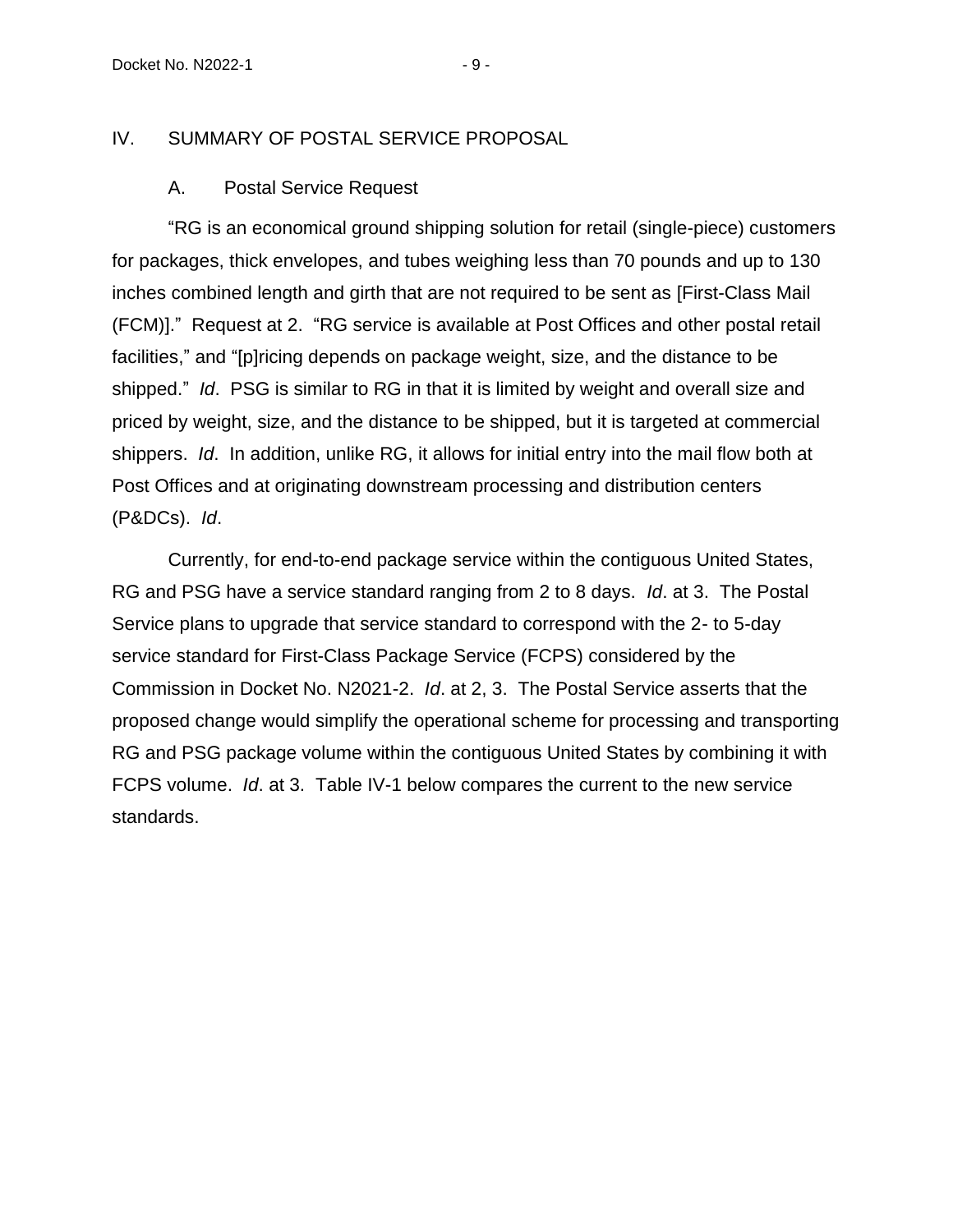| <b>Service Standard</b> | <b>Current Rules</b><br>(Contiguous U.S.)                                                                                                                                                         | <b>Planned Rules</b><br>(Contiguous U.S.)                                                                                                                                                                                                   |
|-------------------------|---------------------------------------------------------------------------------------------------------------------------------------------------------------------------------------------------|---------------------------------------------------------------------------------------------------------------------------------------------------------------------------------------------------------------------------------------------|
| 2-day                   | If Origin and Destination<br>processing and distribution<br>center (PDC) are the same<br>facility, then Service Standard is<br>2 days                                                             | Intra-sectional center facility<br>(SCF) and Origin to Destination<br>pairs where total transit time is<br>up to 8 hrs* $(-372 \text{ miles})$ from<br>Origin to Destination area<br>distribution center (ADC) to<br><b>Destination SCF</b> |
| 3-day                   | If Origin and Destination PDC<br>are not the same facility, then<br>the package is routed through a<br>network distribution center<br>(NDC) and an auxiliary service<br>facility (ASF), if needed | Where the total transit time is<br>greater than 8 hrs and up to 32<br>hrs* (~1,488 miles) from Origin<br>PDC to Destination ADC to<br><b>Destination SCF</b>                                                                                |
|                         | If Origin and Destination NDC<br>are the same, and there is no<br>ASF required, then Service<br>Standard is 3 days                                                                                |                                                                                                                                                                                                                                             |
| 4-day                   | If Origin and Destination NDC<br>are the same, and there is an<br>ASF required, then Service<br>Standard is 4 days                                                                                | Where the total transit time is<br>greater than 32 hrs and up to 50<br>hrs* (~2,325 miles) from Origin<br>PDC to Destination ADC to<br><b>Destination SCF</b>                                                                               |
| 5-day                   | If Origin and Destination NDC<br>are not the same, determine the<br>travel days between NDC<br>facilities                                                                                         | Where the total transit time is<br>greater than 50-hrs from Origin<br>PDC to Destination ADC to<br><b>Destination SCF</b>                                                                                                                   |
|                         | If an ASF is not required, and<br>the travel time between NDC<br>facilities is 1 day or less, then<br>the Service Standard is 5 days                                                              |                                                                                                                                                                                                                                             |
| $6-8-day$               | If Origin and Destination NDC<br>are not the same, determine the<br>travel days between NDC<br>facilities within Service Standard<br>Directory                                                    | N/A                                                                                                                                                                                                                                         |
|                         | If ASF is not required, then the<br>Service Standard = travel time<br>of 2 or more days $+4$                                                                                                      |                                                                                                                                                                                                                                             |
|                         | If ASF is required, then the<br>Service Standard = travel time<br>of 2 or more days $+5$                                                                                                          |                                                                                                                                                                                                                                             |

**Table IV-1 Comparison of Current Standards with Proposed Standards**

Source: Request at 3-4.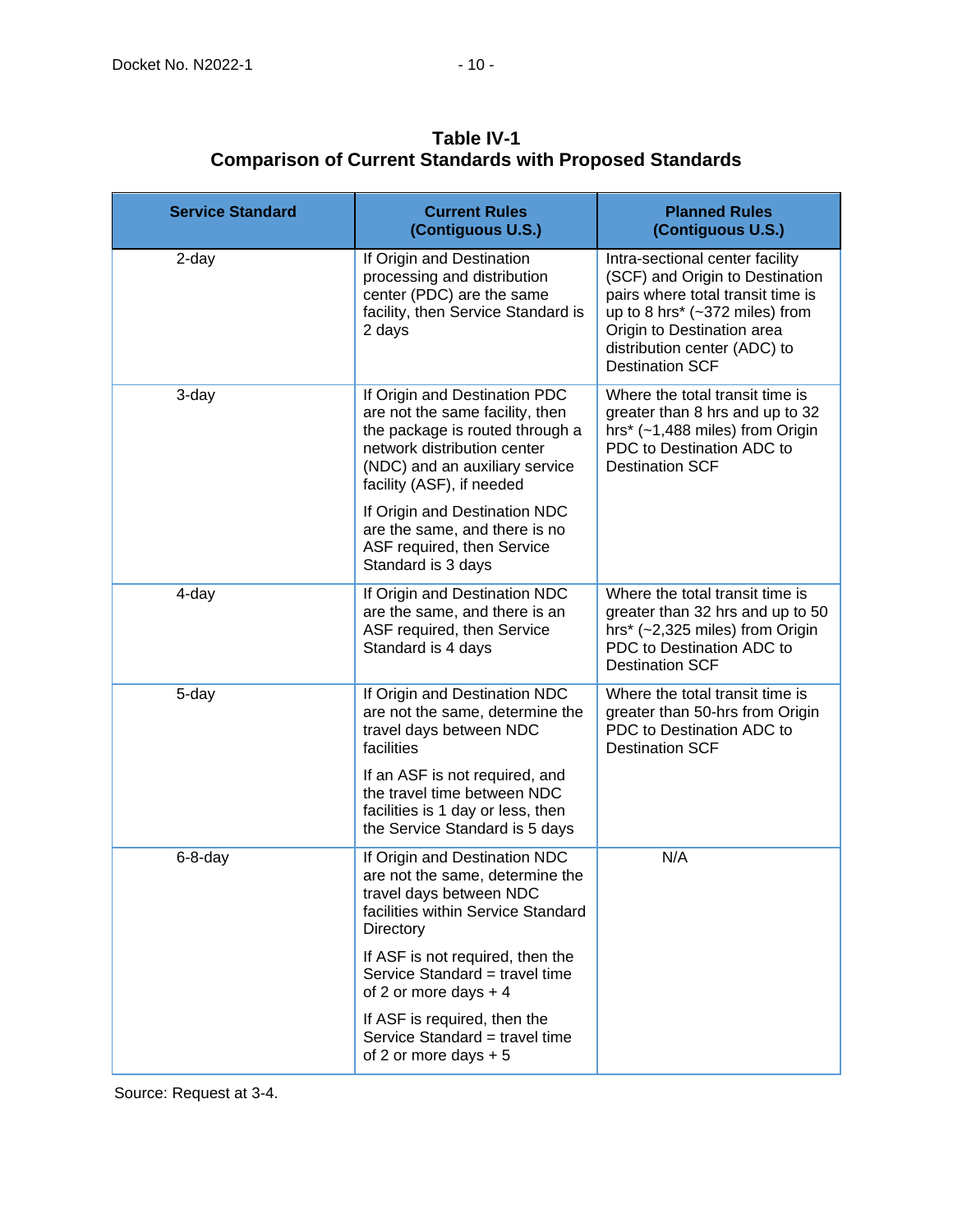The Postal Service asserts that the proposed service standards "are predicated on the planned change to the FCPS service standards and the concomitant improvement and optimization of the Postal Service's package processing and surface transportation network and depends on consolidation with FCPS domestic surface volumes." *Id*. at 4.

However, the Postal Service notes that certain packages are not included in the planned service standards, including RG and PSG packages sent to or from domestic locations outside the contiguous United States, packages containing hazardous materials, and live animals shipped by RG. *Id*. at 4-5. For RG and PSG packages outside the contiguous United States, the Postal Service asserts that volume "would have to be carried by air to meet the planned service standard, which cannot be done cost effectively." *Id*. at 4. It states that it is considering whether this proposal would enable it to "adjust the service standards for any piece originating or destinating outside the contiguous United States that traverses the contiguous United States during some portion of the piece's journey." *Id*. at 5. For RG and PSG packages containing hazardous materials or live animals, it asserts that some RG and PSG packages may be routed by air transport where it is more cost-effective to do so and certain hazardous materials (HAZMAT) or live animals may not be suitable for this mode of transport. *Id*.

The Postal Service states that its fundamental rationale for the proposed changes is to enhance service to customers sending larger packages. *Id*. at 6. It asserts that by consolidating RG and PSG volume with FCPS volume, it can offer faster service for packages that exceed the weight and size limitations of FCPS. *Id*. The Postal Service submits that the proposed changes will result in further improvement and rationalization of its portfolio of package products. *Id.* It submits that customers will benefit from the provision of a low-cost, medium-speed shipping service for packages in excess of one pound. *Id*. at 6-7. It also notes that the market for faster, economical ground shipping products has seen significant growth recently and is expected to continue to grow. *Id*. at 8.

Additionally, the Postal Service contends that shifting RG and PSG volume to follow FCPS volume would enable the further optimization of its package processing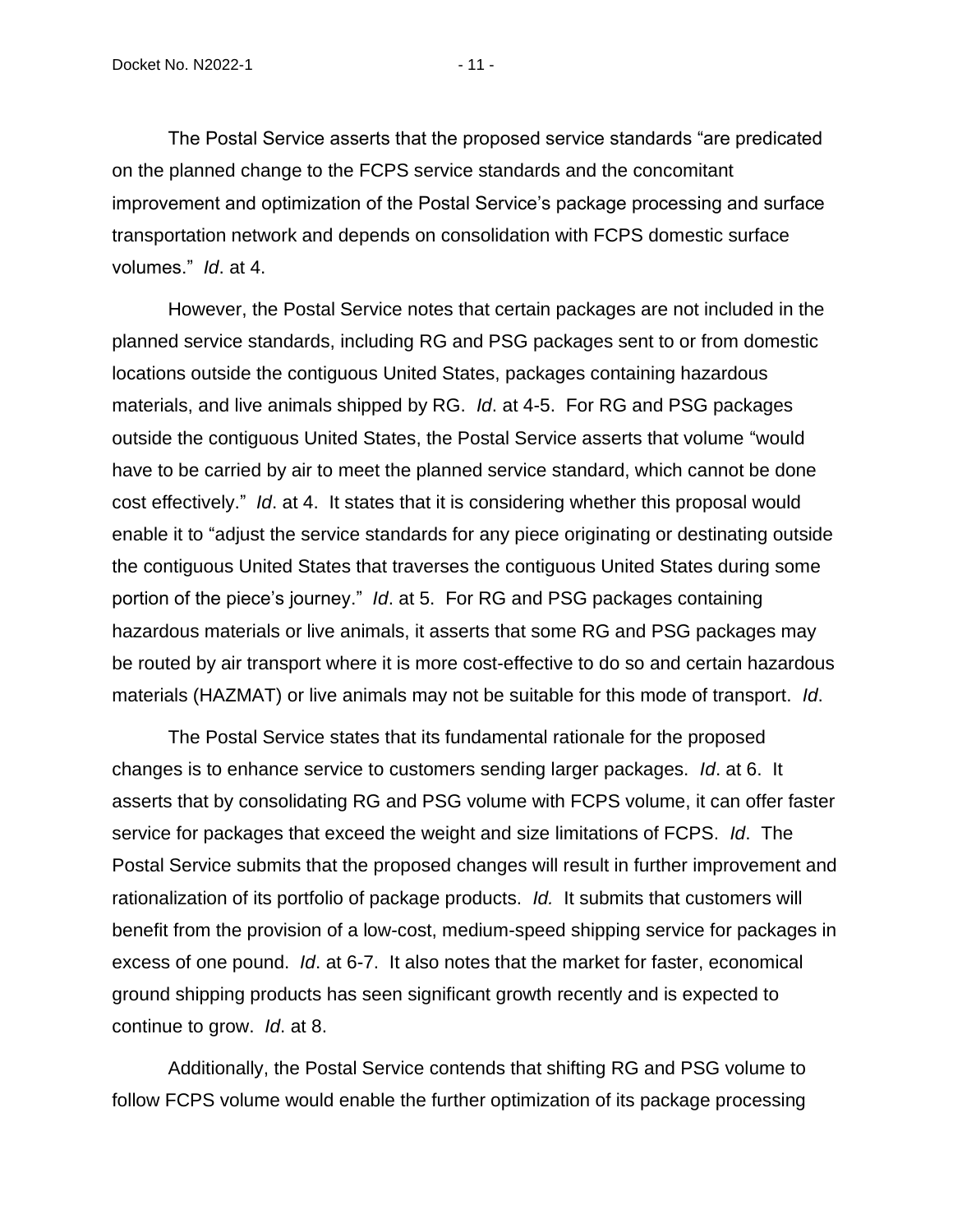and surface transportation networks in three ways. *Id*. at 11-12. First, it asserts that the added volume would fill existing unused capacity, maximizing surface transportation utility and value. *Id*. at 12. Second, the Postal Service states that, by eliminating the current interim processing stops, it can reduce the overall processing burden while improving speed and reliability by reducing touch points. *Id*. Third, it asserts that by combining multiple sorts, the proposed change would improve volume and capacity in surface lanes. *Id*.

The Postal Service asserts that the proposed changes will continue to achieve the broader policies of Title 39, United States Code. *See id*. at 7-8. The Postal Service discusses how the proposed changes would continue to satisfy the universal service provisions appearing in 39 U.S.C. §§ 101, 403, and 3661(a) under the proposed service standards. *See id*. The Postal Service also asserts that the proposed changes would not impair compliance with the policies of 39 U.S.C. § 3633, which govern the financial performance of Competitive products. *See id*. at 8. The Postal Service further asserts that the proposed changes will not cause any undue or unreasonable discrimination against any users of the mail. *See id*.

The Postal Service states that the proposed service standard changes would not be implemented any sooner than 90 days after the filing of its Request. *Id*. at 5.

#### B. Witness Steven E. Jarboe Testimony

<span id="page-14-0"></span>Witness Steven E. Jarboe serves as the Director of Shipping and Commerce Strategy at the Postal Service, where his office develops, implements, and deploys new shipping strategies and solutions. USPS-T-1 at i. His testimony discusses the current trends in the subject market, the customer base, and how the proposed service standard changes may impact the market and customers. *Id.* at 1.

Witness Jarboe states that the planned service standard change for FCPS that was the subject of Docket No. N2021-2 provided the Postal Service with an opportunity to address the unmet market demand for a medium-speed, low-cost shipping alternative. *Id*. at 2. He states that the Postal Service engaged the Boston Consulting Group (BCG) and the Colography Group (CG) to evaluate the market for shipping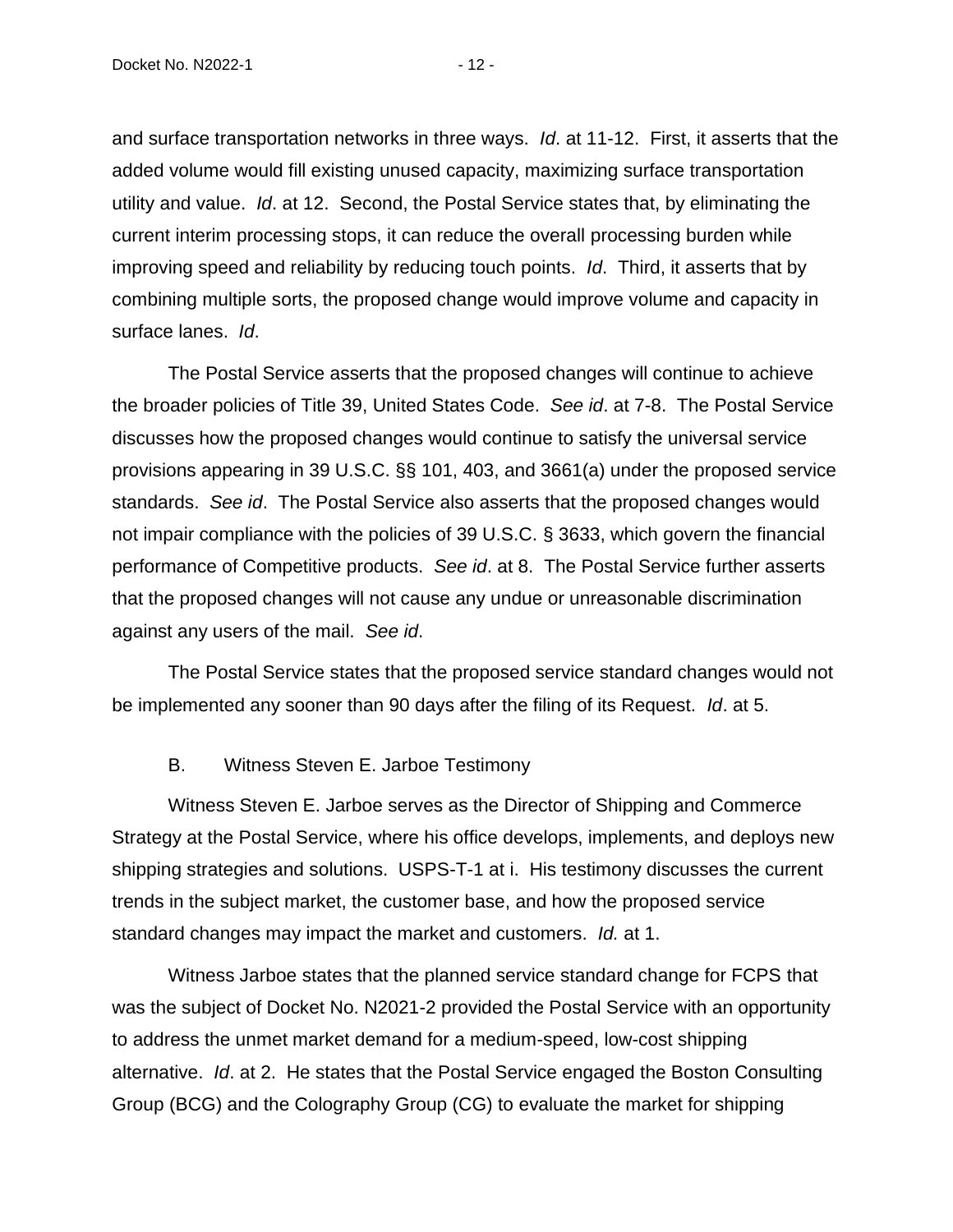packages. *Id*. at 6. He testifies that CG concluded that the market for ground shipping service was large and growing. *Id*. Specifically, he asserts that the analysis disclosed an unmet market need for an economically priced, medium-speed ground shipping product. *Id*. at 5-6. Furthermore, he explains that the demand for ground shipping service is likely to increase because more commercial shippers are relocating inventories closer to urban centers. *Id*. at 6-7. He states that it is the Postal Service's experience that ground shipping customers tend to be more price conscious. *Id*. at 7.

Witness Jarboe states that BCG conducted interviews with shipping industry leaders, logistic experts, and mid-market shippers. *Id*. BCG also conducted an online survey of commercial e-commerce business shipping decision-makers to understand how they prioritize shipping services and features and assess their price sensitivity to changes in time in transit. Witness Jarboe testifies that the interviews and survey generated responses that demonstrated existing demand for increased package delivery speed. *Id*.

He states that historically, Priority Mail (PM) has been the Postal Service's only product option for price/time in transit for weight-rated products, and it is considered a medium-speed, medium-price product. *Id*. at 8. He further states that FCPS provides a medium-speed, low-price shipping option for lightweight packages. *Id*. However, he asserts that the Postal Service does not have a similar product for large packages in the medium-speed, low-price market sector. *Id*.

He explains that prior to January 2022, RG and PSG were priced similarly to PM, despite offering lower speeds. *Id.* He testifies that in January 2022, the Postal Service reduced prices for RG and PSG to improve the desirability of these products within the low-speed, low-priced market sector for large packages. *Id*. at 9. However, he states that the current service standard for RG and PSG (at 2- to 8-days) does not align with and is considerably slower than the service expectation for comparable products of private-sector competitors. *Id*.

By aligning RG and PSG processing and transportation with FCPS, witness Jarboe states that the Postal Service believes it can serve this market demand without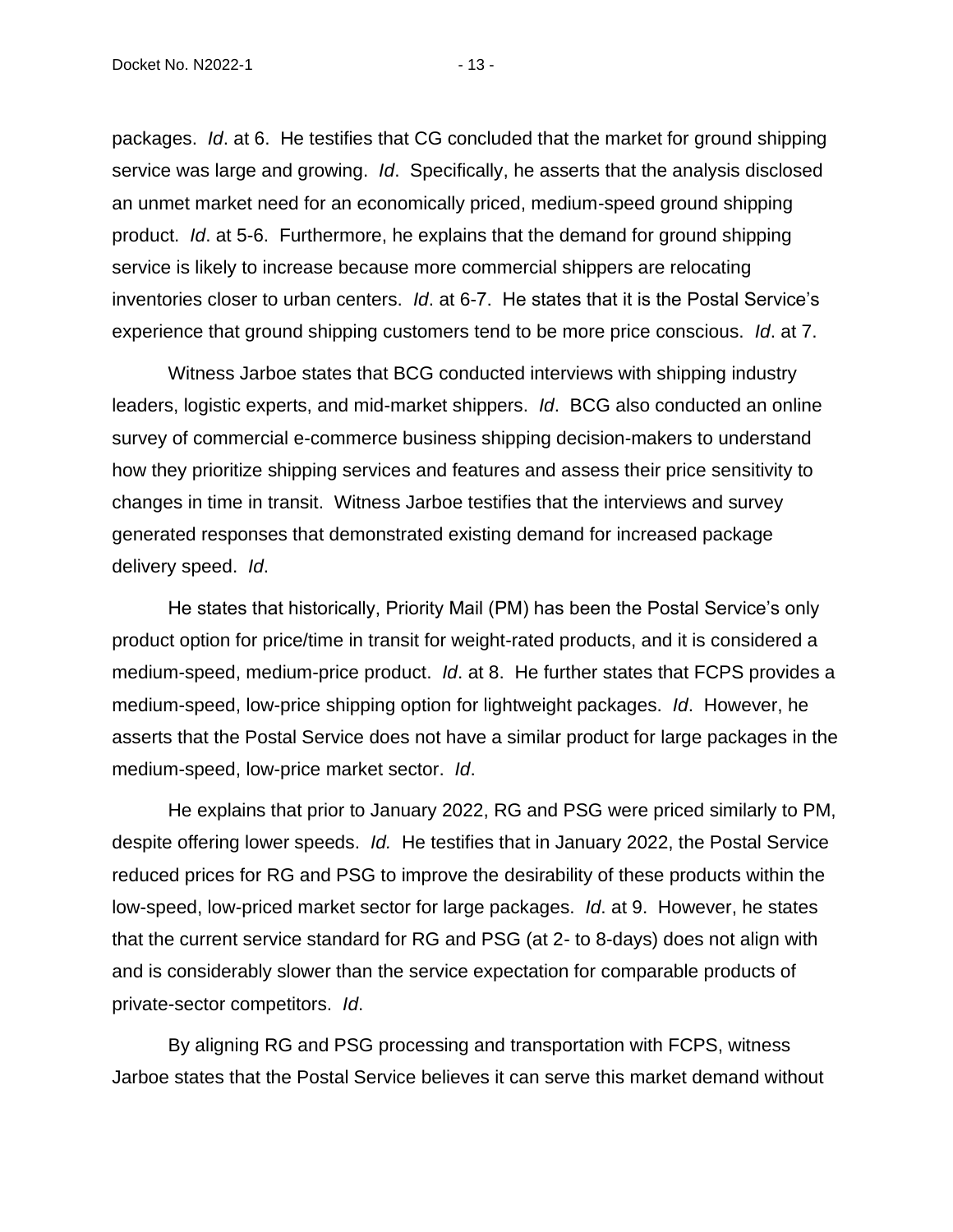appreciably increasing costs. *Id*. at 9-10. He asserts that "having a 2- to 5-day product for both light and heavier packages will better align the Postal Service's product portfolio to the package shipping market and enable the Postal Service to better compete with its private-sector competitors." *Id*. at 10.

In describing the impact on other products, witness Jarboe states that combining the processing and transportation of RG and PSG with FCPS may lead to some changes in the carriers that the Postal Service uses, but the impact on FCPS costs is minimal. *Id*. He also states that because the enhanced RG-PSG product is priced below PM, which presently serves the medium-speed, medium-price market segment, an enhanced RG-PSG product may result in some diversion of PM volumes. *Id*. at 10- 11. However, he explains that PM remains a faster shipping option in some lanes and has other benefits (such as flat rate pricing, included insurance, and container options) that will differentiate it from RG and PSG. *Id*. at 11.

Finally, witness Jarboe concludes his testimony with a discussion of how the planned changes are consistent with the policies and requirements of Title 39. *Id*. at 11- 12.

#### C. Witness Kevin P. Bray Testimony

<span id="page-16-0"></span>Witness Kevin P. Bray serves as the Executive Manager of the Mail Processing Infrastructure and Optimization group at the Postal Service, which develops and supports mail processing systems and applications that enable effective and efficient processing of mail through the postal network. USPS-T-2 at i. He also manages the Area Mail Processing team that provides implementation for all facility consolidations. *Id*. His testimony discusses the nature of the changes in service standards for RG and PSG, the new operational methodology that makes the service standard changes possible, and the impact on the number of 3-digit Origin to Destination processing facility pairs (OD pairs) that would be subject to a change in service standards. *Id.* at 1.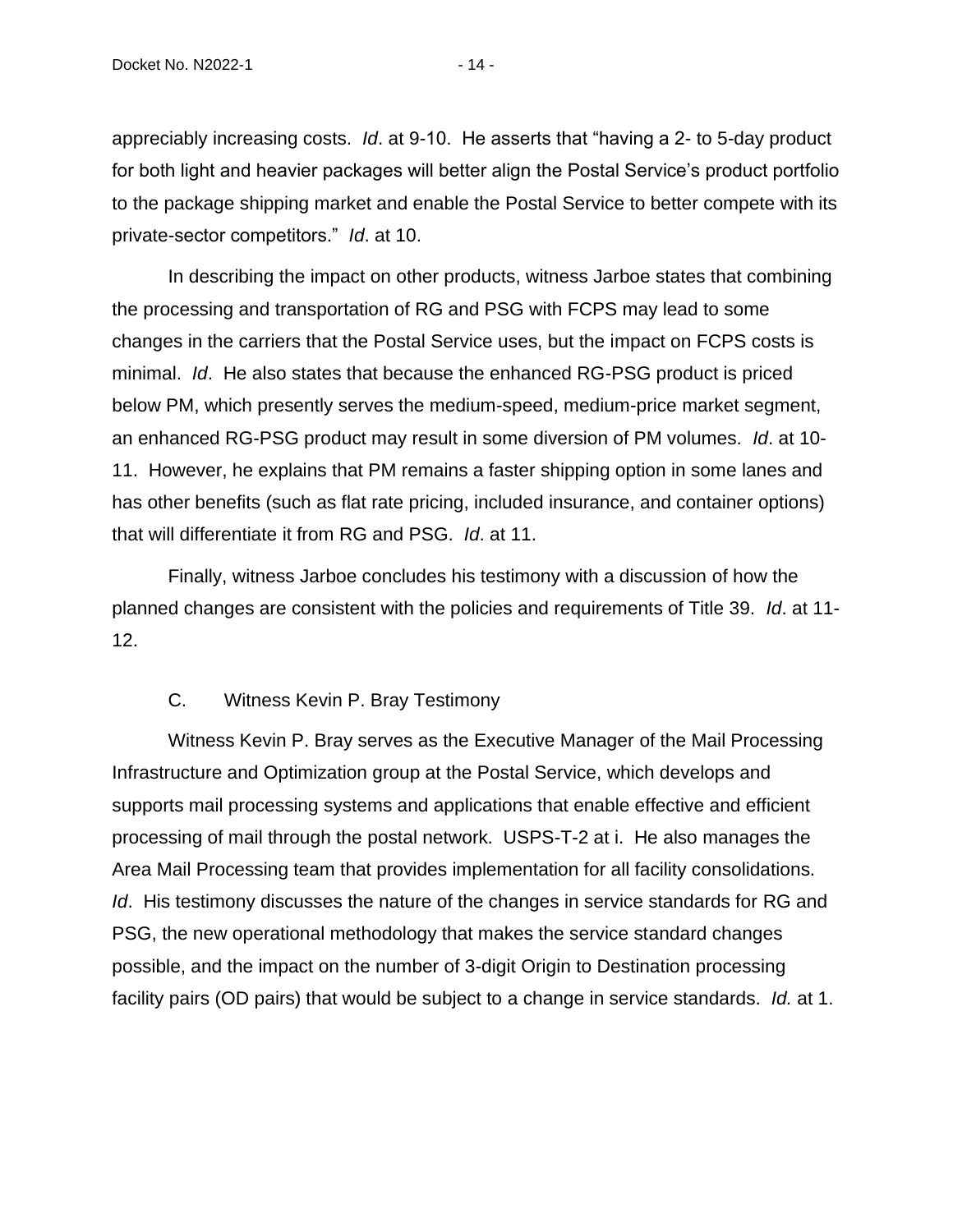Witness Bray begins by providing an overview of the current-state trajectory of RG parcels within the contiguous United States between origin and destination points, listing six processing nodes through which RG parcels travel.<sup>24</sup> He explains that in the current state, RG parcels enter the postal network at Post Offices, where they are placed in bins according to their destination points. *Id*. at 2. RG parcels travelling to local area destination points are placed in bins that are routed to tier 1 network distribution centers (NDCs), while parcels travelling to destinations outside that of the local NDC are placed in bins that are routed to tier 2 NDCs. *Id*. From Post Offices, RG bins travel to P&DCs, where they are grouped and then conveyed to geographically appropriate NDCs. *Id*. at 2-3.

At NDCs, RG parcels are sorted based on their destination ZIP Codes—parcels destined to local destination points are sorted based on their 5-digit destination ZIP Codes, while parcels destined to points outside the local area are sorted based on their 3-digit destination ZIP Codes. *Id*. at 3. Next, NDCs convey sorted RG parcels to appropriate processing facilities—parcels with destination points within the local area, and sorted to 5-digit destination ZIP Codes, are routed to geographically appropriate P&DCs, while parcels with destination points outside the local area, and sorted to 3-digit destination ZIP Codes, are routed to geographically appropriate destination NDCs for further processing. *Id*. Destination NDCs sort RG parcels received from origin NDCs based on their 5-digit destination ZIP Codes, and route them to geographically appropriate P&DCs. *Id*. Destination P&DCs combine RG parcels with other mail destined for the same 5-digit ZIP Codes and route these shipments to appropriate destination delivery units (DDUs), from where all mail is delivered to destination addresses. *Id*. at 4.

<sup>&</sup>lt;sup>24</sup> *Id.* at 2-4. Throughout his testimony, witness Bray refers to the individual processing nodes as "touches."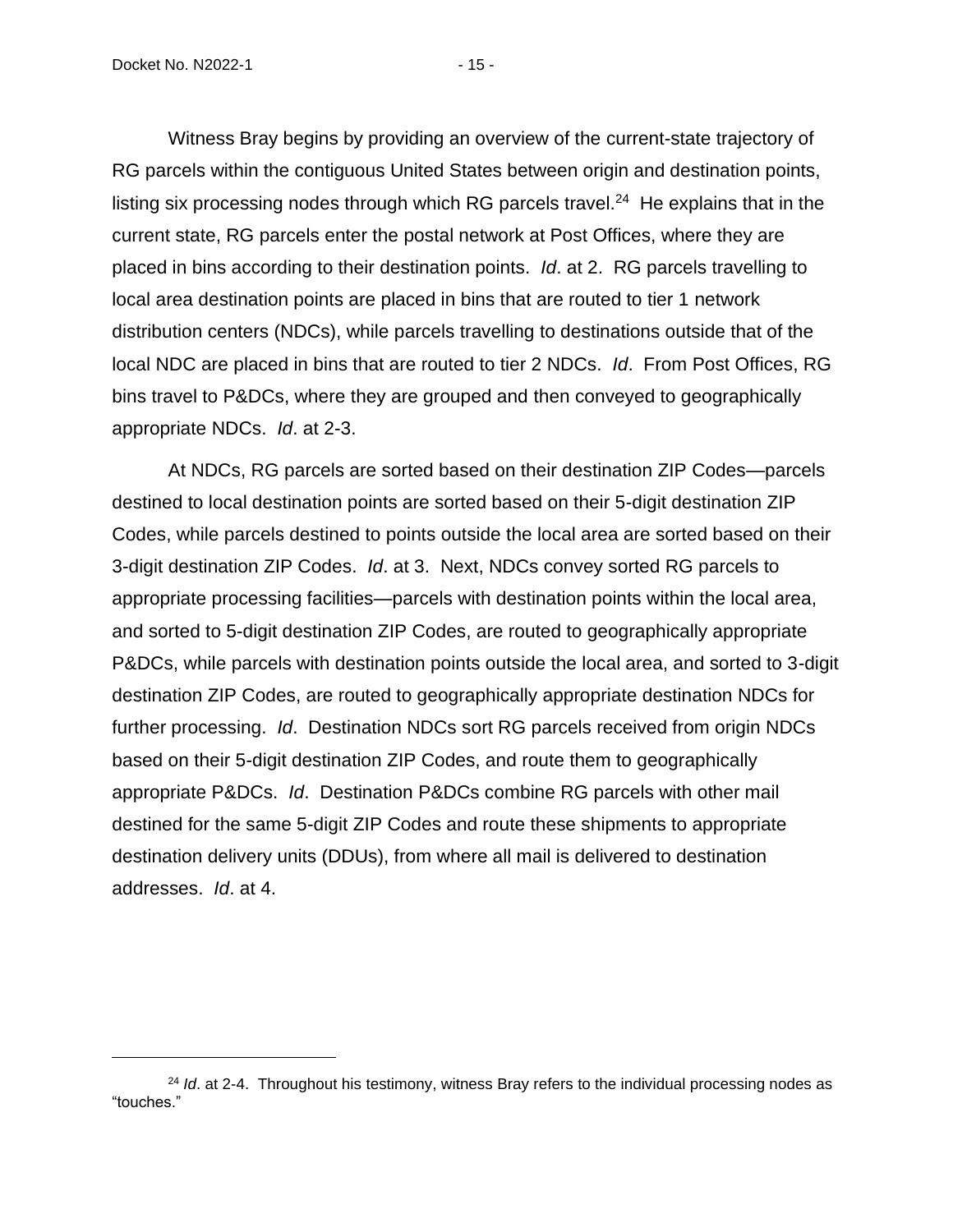Witness Bray explains that the current-state trajectory for PSG is identical to that of RG with the exception that PSG, a commercial product utilized by medium- and large-sized shippers, can enter the Postal Service's mailstream at P&DCs or NDCs, in addition to Post Offices. *Id.* at 4-5. From their points of entry, PSG parcels follow the same paths as those described for RG. *Id*. at 5. A graphic representation of the current-state operational flow for RG and PSG is depicted in Figure IV-1 below.



**Figure IV-1 Current-State Operational Flow for RG and PSG**

Source: USPS-T-2 at 5.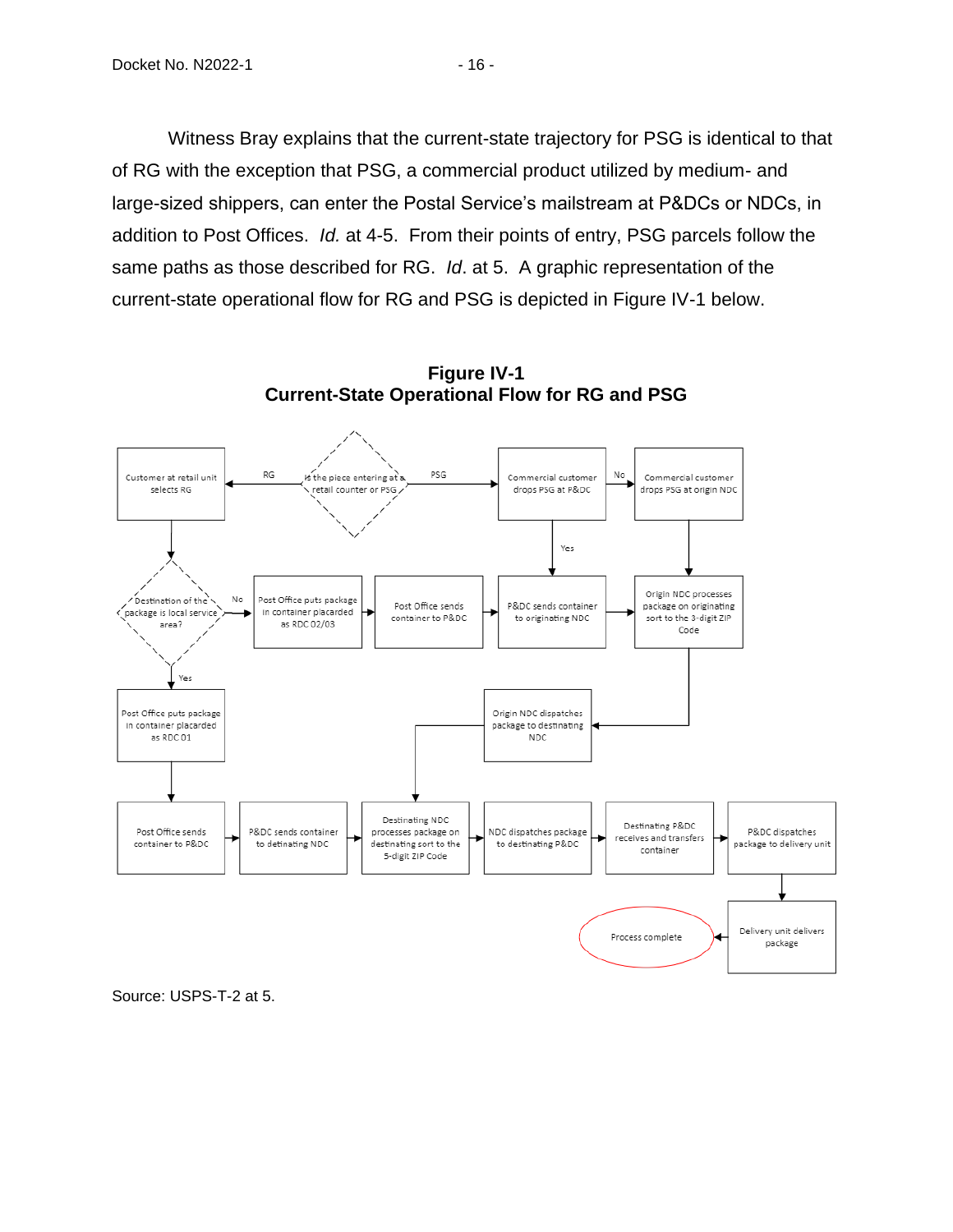Witness Bray continues with the description of the future-state operational flow for RG and PSG within the contiguous United States, under which RG and PSG parcels would be consolidated with FCPS items for processing and transportation. *Id*. at 5-9. He describes this consolidation as boasting the advantage of requiring fewer touch points. *Id*. at 6.

Witness Bray explains that RG parcels would continue to enter the Postal Service's mailstream at Post Offices in the future-state operational flow, where they would be merged with FCPS shipments. *Id*. The combined shipments would travel to P&DCs for sortation based on their destination ZIP Codes. *Id*. Shipments with local destination points would be sorted based on their 5-digit destination ZIP Codes, combined with other mail destined for the same 5-digit ZIP Codes, and routed to DDUs for final delivery. *Id*. Shipments to destination points outside the local area would be sorted based on their 3-digit destination ZIP Codes and routed to destination P&DCs for further processing. *Id*. Destination P&DCs would sort these shipments based on their 5-digit destination ZIP Codes, combine them with other mail destined for the same 5 digit ZIP Codes, and route them to DDUs for final delivery. *Id*.

As with the current-state trajectory, PSG shipments would follow the same trajectory as the combined RG and FCPS shipments in the future state, with the futurestate trajectory possibly starting at a Post Office, P&DC, or NDC for PSG parcels. *Id*. at 9. Witness Bray explains that PSG shipments deposited at NDCs would be routed to P&DCs where they would be combined with FCPS shipments. *Id*. A graphic representation of the future-state operational flow for RG and PSG is depicted in Figure IV-2 below.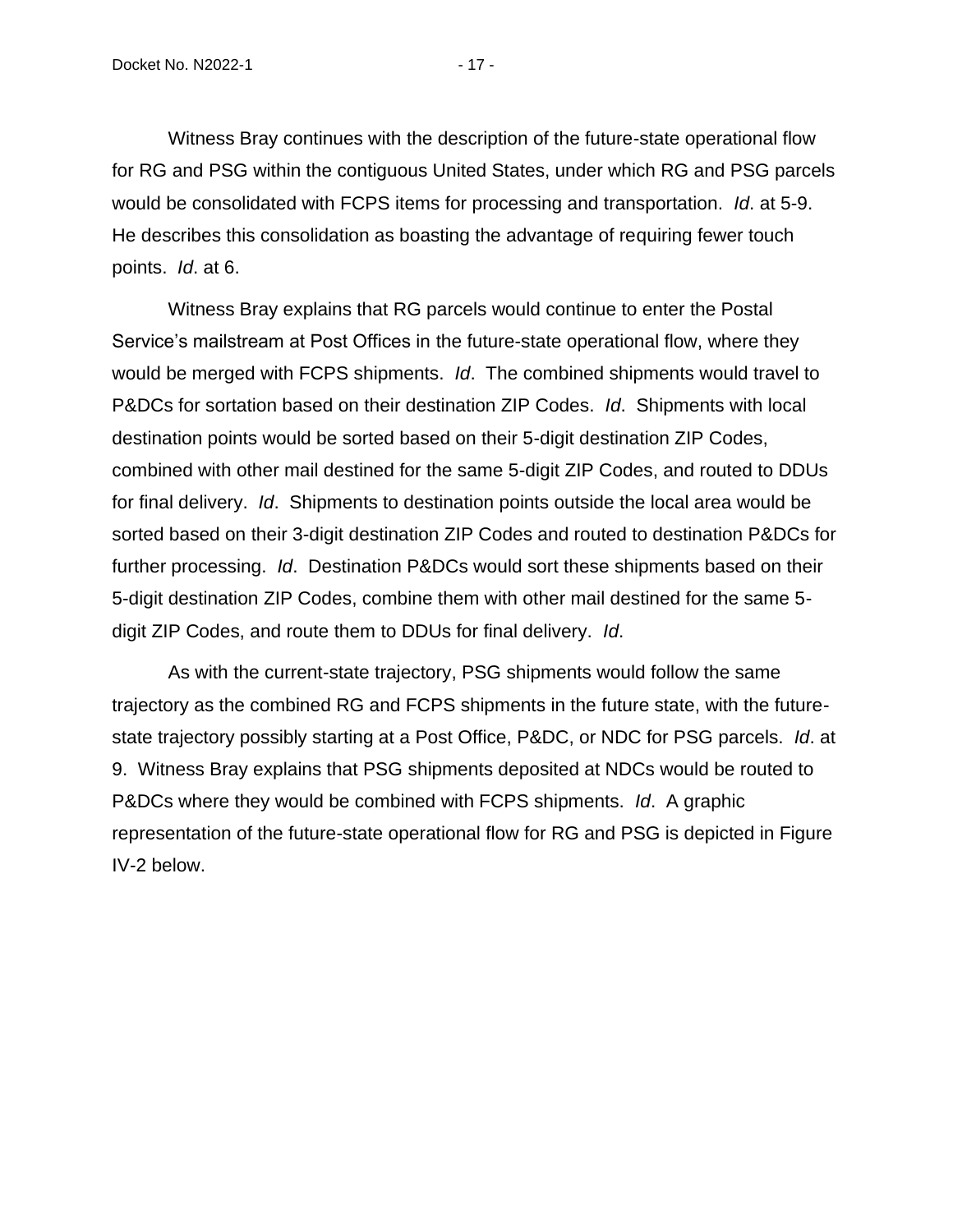

**Figure IV-2 Future-State Operational Flow for RG and PSG**

Source: USPS-T-2 at 10.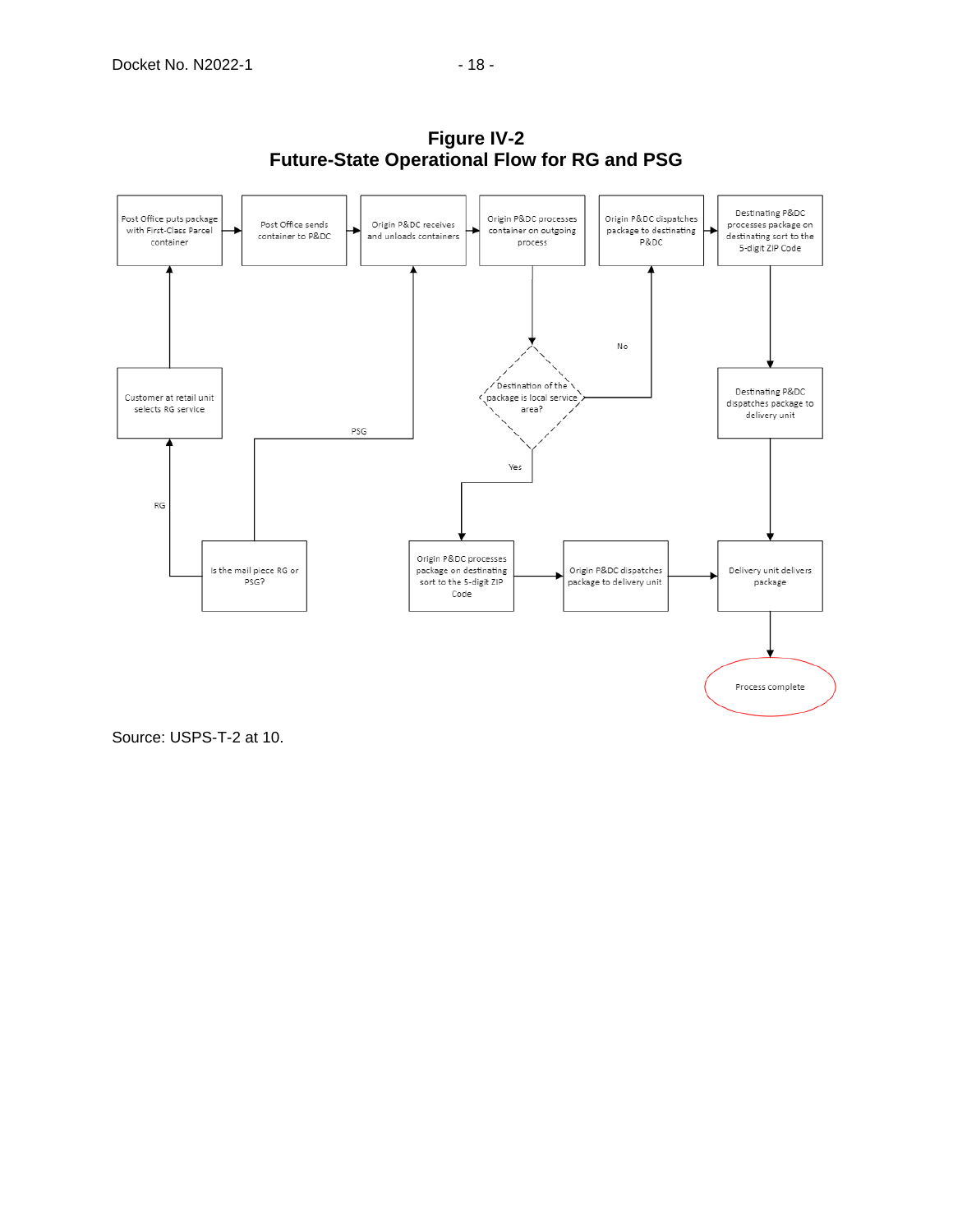Witness Bray states that the business rules, which correspond to the currently applicable 2- to 8-day service standards for RG and PSG within the United States, are identical for the two products. *Id*. at 5. He provides that the streamlined operational flow described above would allow certain RG and PSG parcels to reach their destinations sooner and, as a result, the Postal Service plans to align service standards for RG and PSG with those for FCPS. $25$  He confirms that such change would result in continued application of identical business rules for two parcel products when subject to the 2- to 5-day service standards. USPS-T-2 at 10.

Witness Bray states that the fundamental benefit of the upgraded service standards for certain RG and PSG parcels is the enhanced service to customers sending large parcels.<sup>26</sup> He includes a table with OD pairs within the contiguous United States that would be subject to the planned service standard changes, indicating shifts in the number of 3-digit ZIP Code pairs from the current 2- to 8-day service standards to the planned 2- to 5-day service standards, as well as a chart to illustrate the shifts in proportions of contiguous 3-digit ZIP Code pairs between the current and future state. USPS-T-2 at 11-12. The chart, replicated in Figure IV-3 below, illustrates that while in the current state, RG and PSG volumes corresponding to 40 percent of 3-digit ZIP Code pairs in the contiguous United States are subject to the 2- to 5-day service standards, in the future state, all contiguous 3-digit ZIP Code pairs with RG and PSG volumes would be subject to the enhanced 2- to 5-day service standards.

<sup>&</sup>lt;sup>25</sup> *Id.* at 7, 10. Witness Bray refers to aligning service standards for RG and PSG with the 2- to 5day service standards for FCPS, which were the subject of the Docket N2021-2 proceeding, and which the Postal Service implemented during the course of this proceeding on May 1, 2022. *See generally* Docket No. N2021-2, Advisory Opinion on the Service Standard Changes Associated with First-Class Package Service, September 29, 2021 (Docket No. N2021-2, Advisory Opinion); *see also* United States Postal Service *National news*, U.S. Postal Service Implements New First-Class Package Service Standards and Updates Priority Mail Service Standards, April 18, 2022, available at *https://about.usps.com/newsroom/national-releases/2022/0418-usps-implements-new-first-classpackage-service-standards.htm*.

<sup>26</sup> *Id*. The Commission notes that RG and PSG include parcels of up to 70 pounds, with a maximum of 130 inches in combined length and girth. *See* MCS § 2135.2 for RG size and weight limitations and MCS § 2115.2 for PSG size and weight limitations.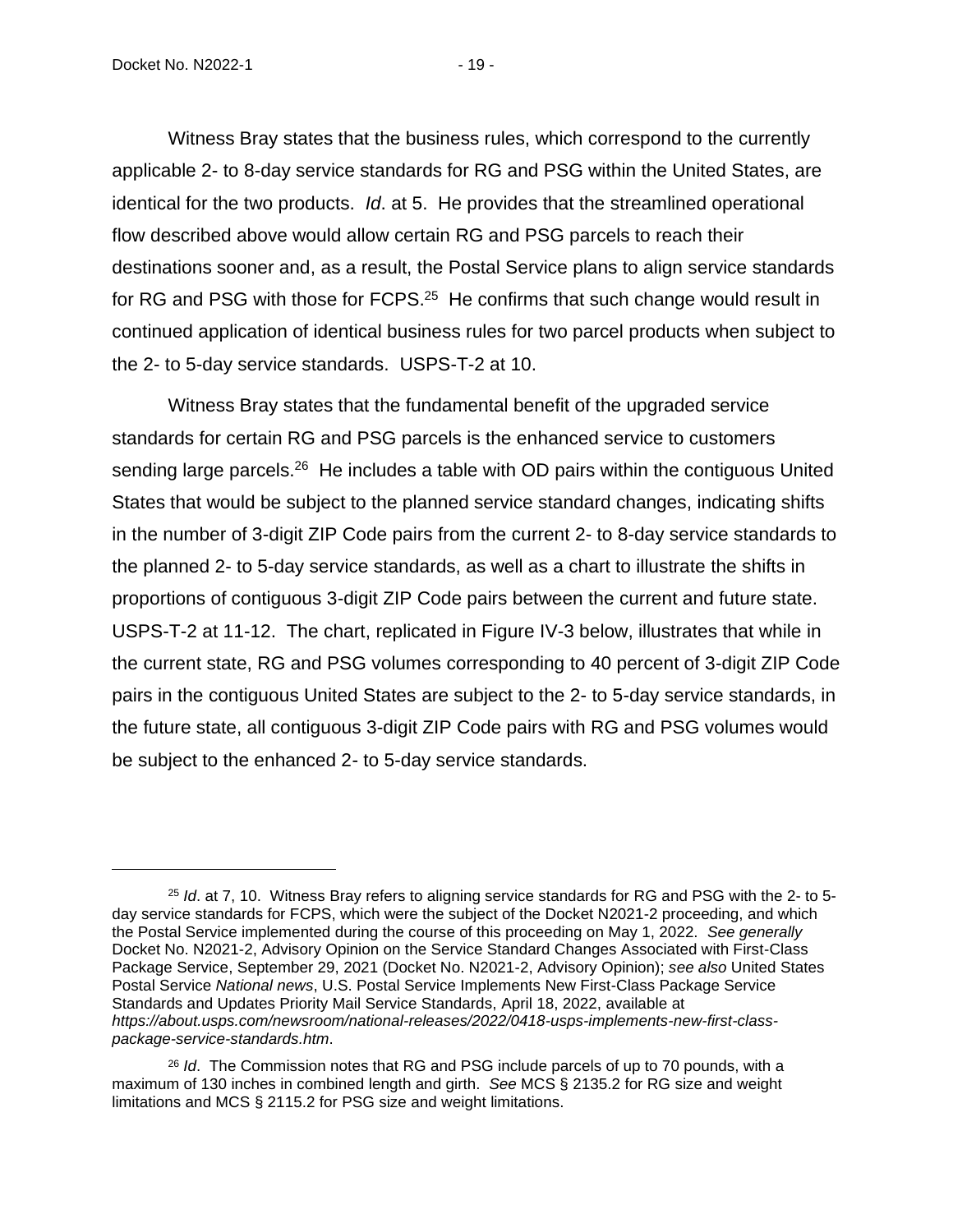



Source: USPS-T-2 at 11-12; Library Reference N2022-1/NP4, Excel file "RG-PSG Service Standards Change to FCP - Contiguous Only.xlsx."

Witness Bray proceeds to describe the anticipated impact of the proposed changes on the transportation network. USPS-T-2 at 12-13. He anticipates that sufficient capacity is available in the surface transportation network in place for FCPS to absorb future RG and PSG shipments. *Id*. at 12. He provides that floor utilization in surface transportation for FCPS typically ranges from 42 to 48 percent. *Id*. For more recent utilization rates,<sup>27</sup> available from the "SVweb, Transportation Summary Dashboard," witness Bray reports approximately 46 percent average floor utilization for plant-to-plant Highway Contract Route (HCR) transportation excluding surface transfer centers (STCs) and a 62 percent average utilization for STC transportation. *Id*. at 12- 13. He concludes that the small volumes attributable to RG and PSG, bundled with

<sup>27</sup> These utilization rates are for the December 11, 2021 through March 7, 2022 period. *Id.*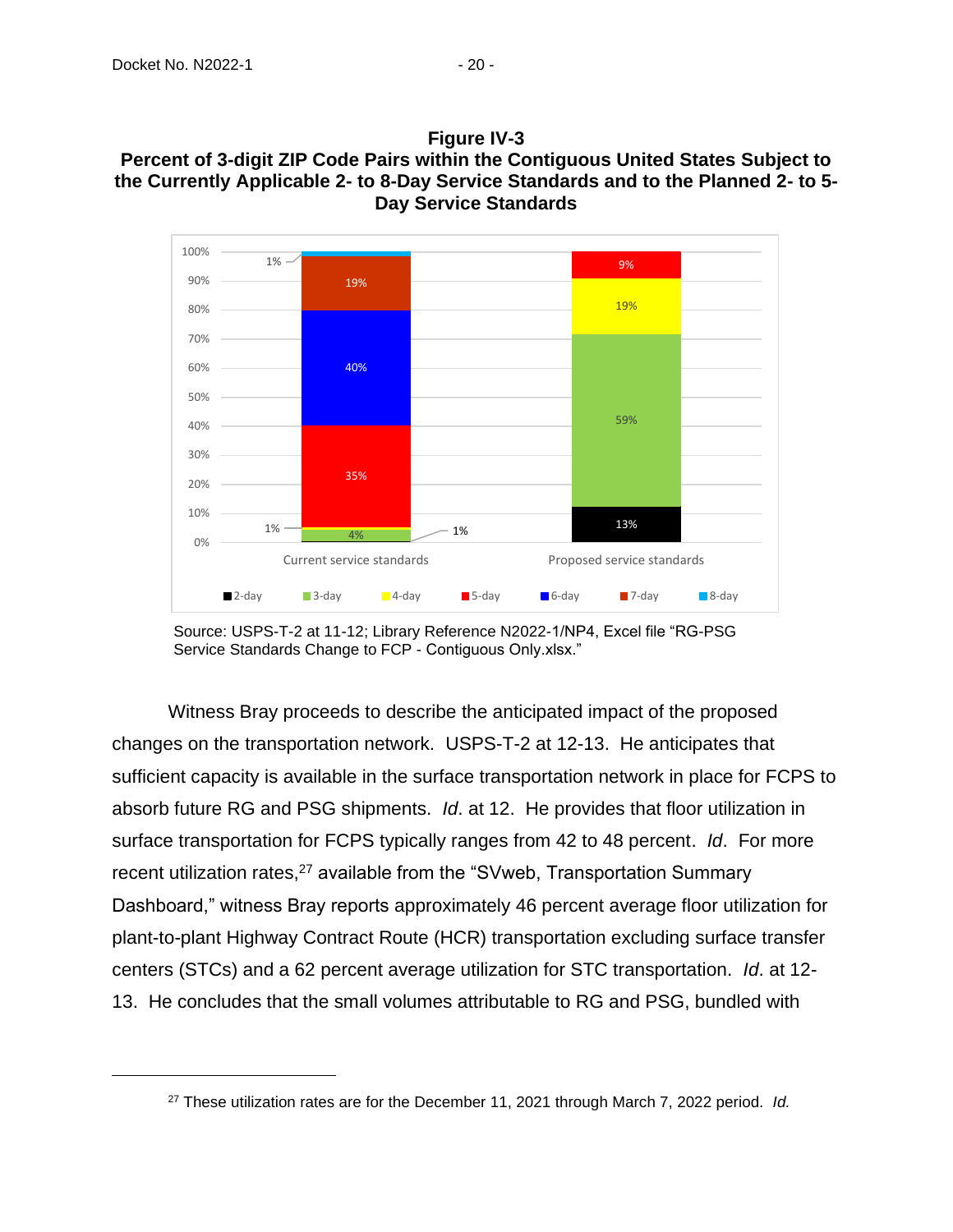FCPS volumes, would confer gains in efficiency by occupying underutilized space. *Id*. at 13.

Witness Bray continues with a description of certain exceptions to the planned changes and divides them into two categories: exceptions to the planned service standards changes and exceptions to the planned operational flow. *Id*. at 13-17. Regarding the first category of exceptions, witness Bray explains that current service standards would continue to apply to HAZMAT shipments, certain live animal shipments, and offshore shipments, and that these shipments would, for the time being, remain within their current transportation networks. *Id*. at 1, 13.

Witness Bray clarifies that offshore RG and PSG shipments would be excepted from the service standard upgrade at least initially since bundling RG and PSG with FCPS in these lanes would require air transportation, which could not be done costeffectively. *Id*. at 15-16. However, he adds that the Postal Service is exploring adjusting service standards for pieces originating or destinating outside the contiguous United States for the portion of their journey traversing the contiguous United States, while continuing to utilize cargo ships to transport RG and PSG parcels between the points of departure from the contiguous United States and offshore processing facilities. *Id*. at 15.

With respect to the second category of exceptions, witness Bray explains that RG and PSG shipments that would be excepted from the planned operation flow would include parcels subject to the upgraded service standards but deviating from the operational flow due to surface transportation not being feasible within the 5-day window, or due to insufficient density to justify the cost of ground transportation. *Id*. at 1, 16.

He states that RG volume transported by air would increase from the current 14.0 percent to an estimated 28.9 percent following the service standard upgrade. *Id*. at 17. For PSG, he projects an increase in the percentage of volume transported by air from the current 15.6 percent to an estimated 15.9 percent. *Id*. However, he anticipates that the surface transportation network will grow and lead to a less frequent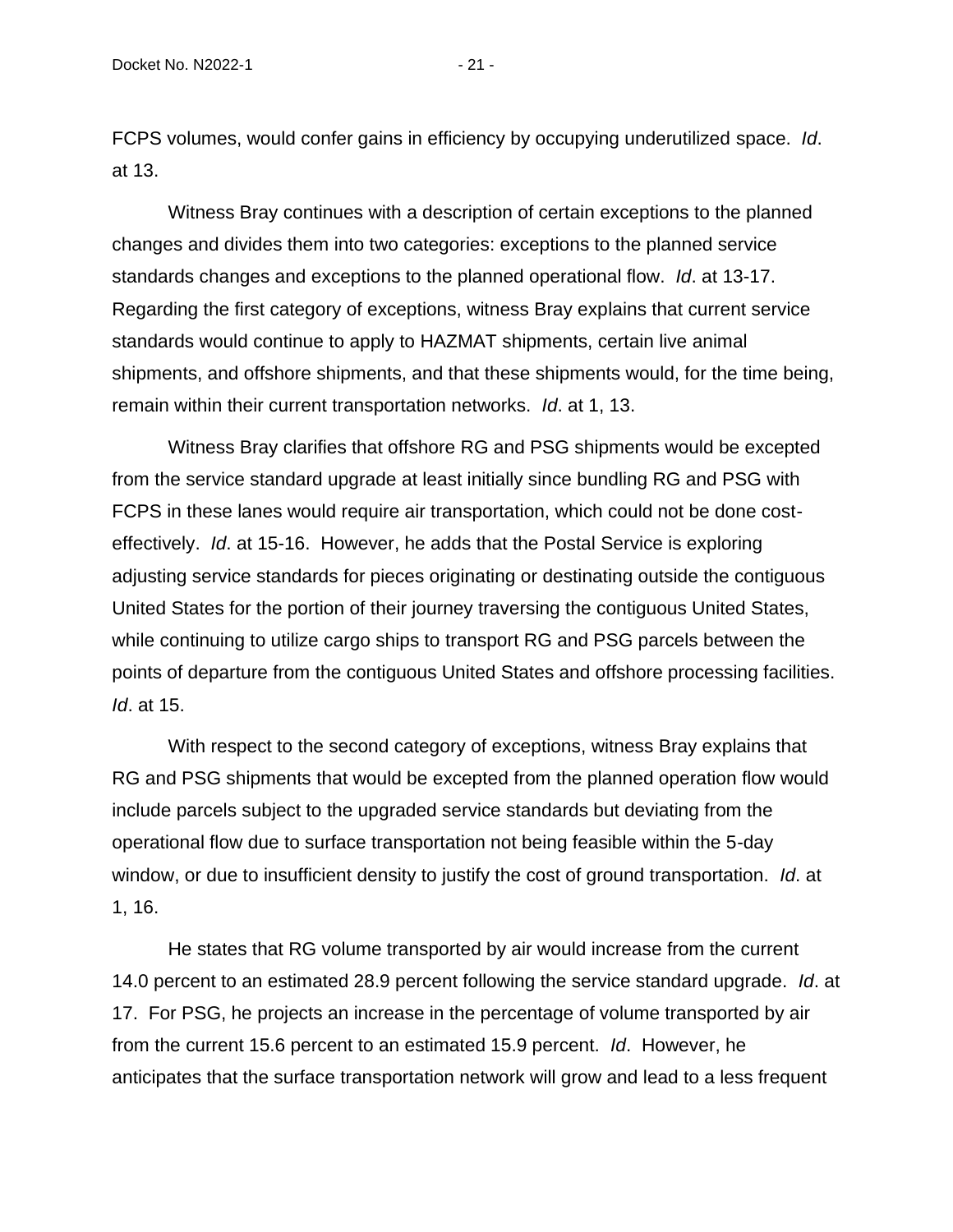recourse to air transportation, with the air transportation option eventually becoming almost entirely eclipsed by surface transportation, and a vast preponderance of RG and PSG parcels transported in the surface network. *Id*.

Witness Bray concludes that the proposed change "would improve processing times by reducing the number of touches" through which RG and PSG parcels travel during processing. *Id*. He points out that the consolidation of RG and PSG with FCPS "would also enable the further optimization of the Postal Service's package processing and surface transportation networks and would maximize surface transportation utility and value." *Id*. He adds that "[t]he elimination of interim processing stops would reduce the overall processing burden, and the combination of multiple sorts would improve volume and capacity in surface lanes." *Id*. at 17-18.

#### D. Witness A. Thomas Bozzo Testimony

<span id="page-24-0"></span>Witness A. Thomas Bozzo is Vice President with Laurits R. Christensen Associates (LRCA), an economic research and consulting firm located in Madison, Wisconsin. USPS-T-3 at i. At LRCA, his work involves theoretical, statistical, and measurement issues related to Postal Service costing, particularly for mail processing. *Id*. His testimony describes the methodology used by the Postal Service to estimate the expected mail processing and transportation cost changes resulting from the planned changes. He also presents the overall estimated change in cost. *Id.* at ii.

Witness Bozzo states that moving PSG and RG pieces to the FCPS mailstream as described in witness Bray's testimony may reduce mail processing costs on net by reducing "touches" of PSG and RG at NDCs. *Id*. at 1. He asserts that "[s]ome highzone PSG and RG pieces currently transported by surface modes will require FedEx Day Turn air transportation to meet the planned service standards," and "some FCPS will shift from commercial flights to FedEx Day Turn transportation since mixed FCPS,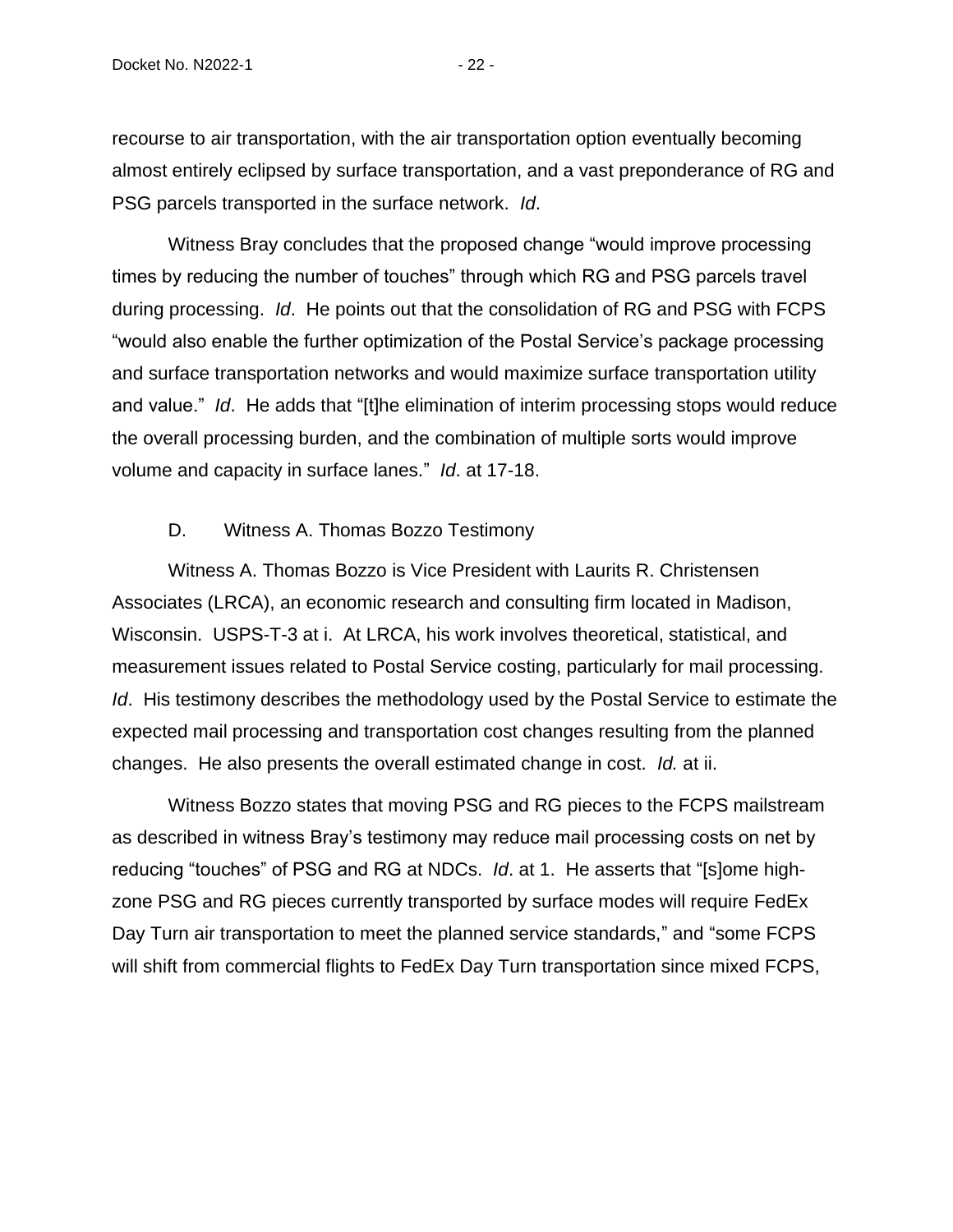PSG, and RG pieces will include parcels exceeding weight limits for commercial air transportation." 28

To estimate the cost impacts from the operational changes, witness Bozzo "compare[s] mail processing and transportation costs for PSG and RG based on current mailflows to estimated costs for mailflows under the planned service standards." *Id*. at 2. He states that "[c]osts representing the current PSG mailflows are available using Commission-accepted methodology from models provided in the Postal Service's Annual Compliance Report (ACR), folders USPS-FY21-NP15 (mail processing) and USPS-FY21-NP16 (transportation)." *Id*.

Witness Bozzo testifies that mail processing costs for the future state can be estimated by modifying the PSG models from Library Reference USPS-FY21-NP15 to reflect FCPS mailflows. *Id*. The modified models are provided in Library Reference USPS-N2022-1-NP3. *Id.* He states that "the PSG mail processing and transportation models may be adapted to estimate the change in RG mail processing costs." *Id*. He assumes that effects on FCPS mail processing costs from adding PSG and RG to the FCPS mailflows are negligible because the combined PSG and RG volume is small relative to FCPS. *Id*. He states that "[m]ultiplying the unit cost differences by PSG and RG volumes provides the volume variable cost (VVC) impact, excluding any effects of volume changes induced by the service standard changes." *Id*.

<sup>&</sup>lt;sup>28</sup> *Id.* at 1-2. The Postal Service explains that surface transportation is typically less expensive than air transportation. For air transportation modes, the Postal Service describes that air cargo transportation (such as FedEx Day Turn) is more expensive than commercial air carriers. *See* Docket No. N2021-1, Direct Testimony of Stephen B. Hagenstein on Behalf of the United States Postal Service, April 21, 2021, at 3 (Docket No. N2021-1, USPS-T-3). *See also* Docket No. N2021-1, Direct Testimony of Robert Cintron on Behalf of the United States Postal Service, April 21, 2021, at 11-12, 25. In the case of the instant proposal, the Postal Service explains that the calculated savings for RG and PSG shifting from the surface network to the air cargo transportation reflect the "relatively high costs for longer-distance (high zone) surface transportation." USPS-T-3 at 6.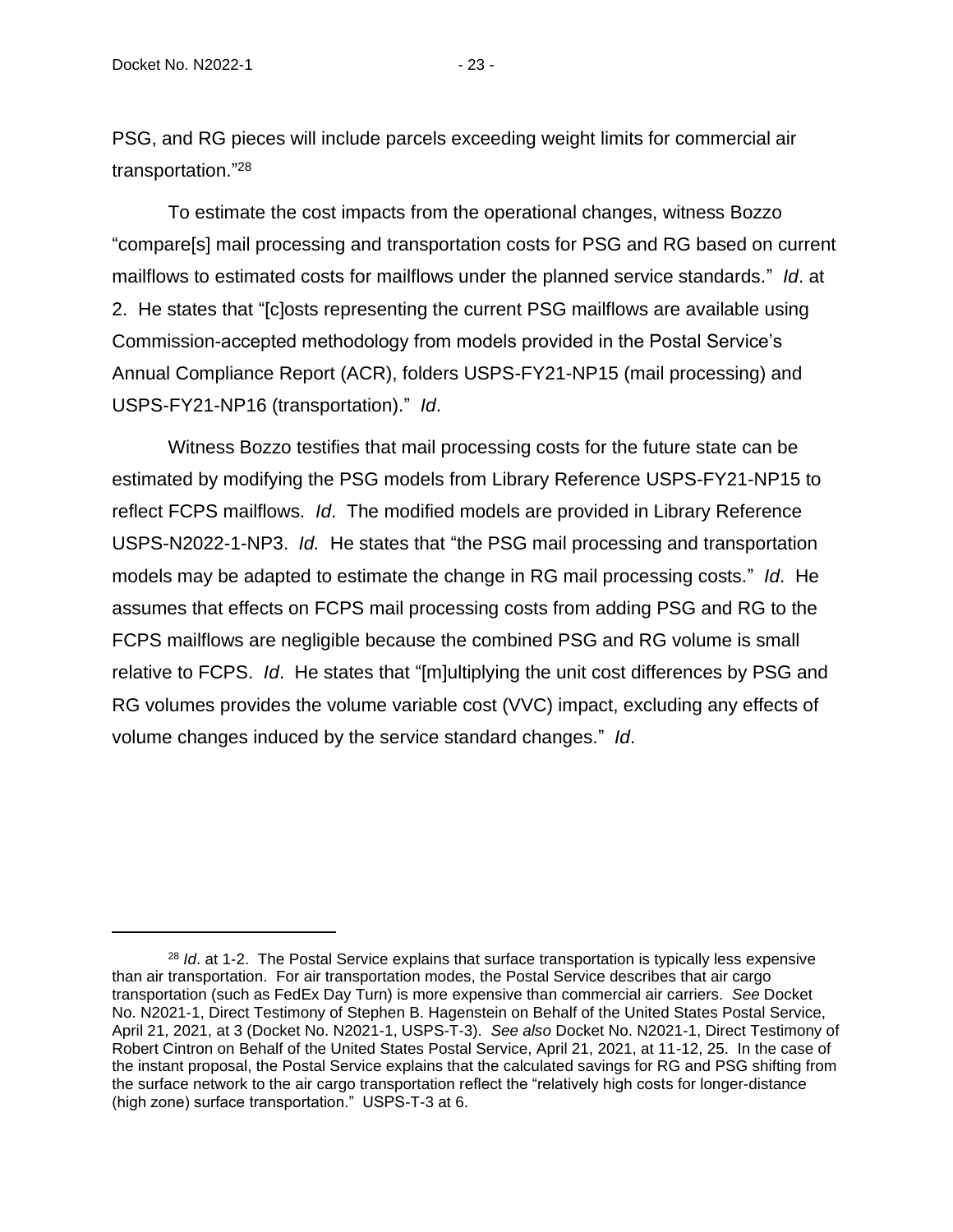For transportation cost impacts, witness Bozzo explains that these "impacts are obtained by computing transportation costs per cubic foot in the current state for FCPS, PSG, and RG pieces that would change modes under the planned standards." *Id*. He states that "[c]urrent-state costs are commercial air costs for FCPS and surface transportation costs from [Library Reference] USPS-FY21-NP16 for PSG and RG." *Id*. at 2-3. He states that "the future state cost per cubic foot is for FedEx Day Turn transportation." *Id*. at 3. Like the mail processing calculations, he states that "the transportation cost impacts are derived by multiplying the cost differentials by the cubic feet of FCPS, PSG, and RG that would change transportation modes." *Id*.

He states that, based on FY 2021 PSG volume, the estimated change in PSG mail processing cost is a reduction of \$14.9 million. *Id*. at 5. Using FY 2021 RG volume, he states that mail processing cost for RG is estimated to decline by \$17.1 million. *Id*. Thus, he estimates that the total mail processing cost impact is a reduction of \$31.9 million for both PSG and RG. *Id*.

Witness Bozzo states that transportation cost impacts arise from transportation mode shifts for portions of FCPS, PSG, and RG volumes. *Id*. He asserts that the mode shift is estimated to increase FCPS cost by \$40.4 million.<sup>29</sup> For PSG and RG, he explains that the mode shift to air transportation is expected to reduce transportation costs for high-zone PSG and RG by \$0.1 million and \$4.6 million, respectively, and the total cost change for both PSG and RG is a reduction of \$4.7 million. USPS-T-3 at 6. Thus, he states the projected net transportation cost change is an increase of \$35.7 million. *Id*.; Notice of Revisions to Testimony at 1-2, 6.

<sup>29</sup> *Id*. at 6. The transportation cost figures provided by witness Bozzo were revised by the Postal Service on April 15, 2022. *See* Notice of Revisions to Testimony at 1-2, 6.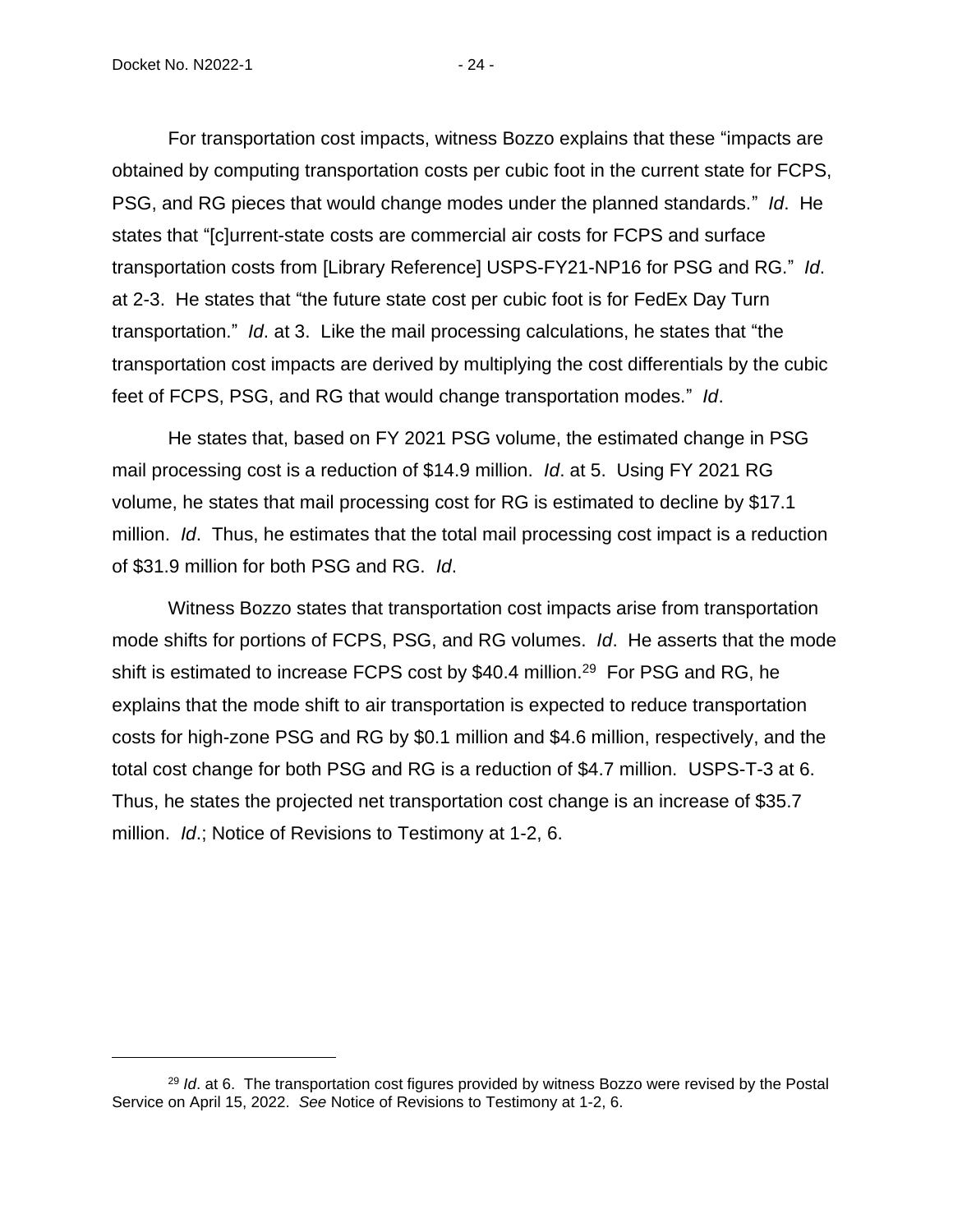#### <span id="page-27-0"></span>V. BRIEFS

The Public Representative filed a statement of position, and the Postal Service filed initial and reply briefs. $30$  The statement of position and briefs are summarized below.<sup>31</sup>

# A. Public Representative

<span id="page-27-1"></span>The Public Representative states that he generally supports the Postal Service's proposed changes. PR Statement of Position at 1. He explains that the proposed changes may benefit customers by providing a medium-speed, low-price ground shipping option for larger products, while also allowing the Postal Service to further optimize its processing and transportation networks. *Id*. at 14. However, he notes several areas of the plan where the impacts of the changes may not have been fully examined. *Id*. at 1, 14-20.

He first contends that the effect the operational changes necessary to increase RG and PSG speed will have on the on-time service performance of RG and PSG cannot be predicted with any certainty. *Id*. at 14. He notes that the service standard changes to FCPS, FCM, and end-to-end Periodicals have no proven record of success, and no operation or pilot testing has occurred for those products or for RG and PSG. *Id.* He states that the implementation of service standard changes without adequate testing opens the Postal Service up to potential risks. *Id*. at 15. However, even though the Public Representative states he cannot accurately predict whether the on-time service performance for RG, PSG, or FCPS will improve if this plan is implemented, he asserts that it is fair to assume that on-time service performance could improve if this plan is successfully implemented, considering that the plan intends to reduce touches of the mail and many of the current problems regarding service performance can be attributed to these multiple touches. *Id*.

<sup>30</sup> *See generally* PR Statement of Position; Postal Service Brief; Postal Service Reply Brief.

<sup>&</sup>lt;sup>31</sup> The Commission did not receive any additional statements of positions from the public.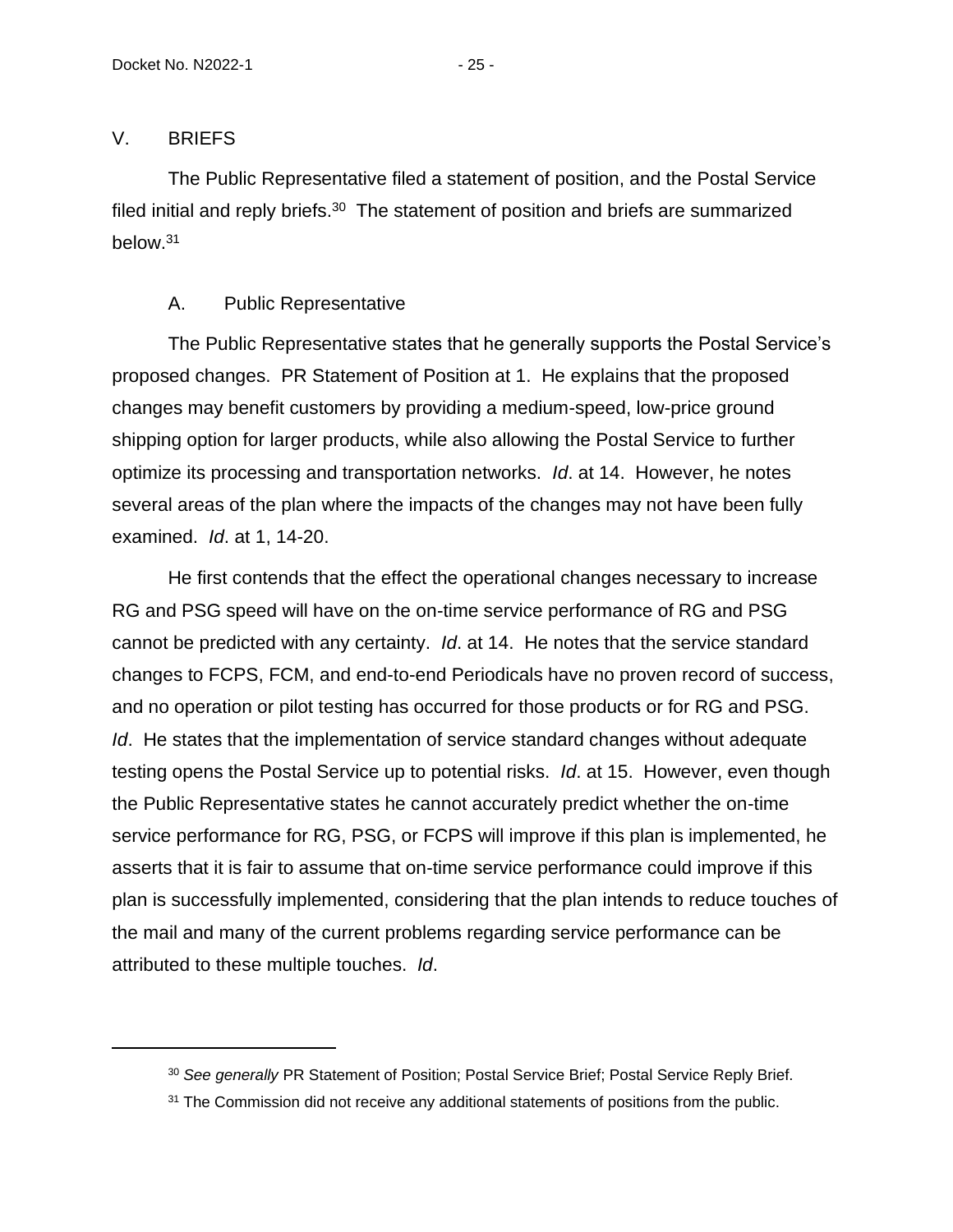Regarding transportation issues, the Public Representative explains that the Commission previously noted in Docket No. N2021-2 that the Postal Service's transportation network is experiencing numerous issues, such as routine delays caused by loading problems, disruptive weather events, underperforming contract trucker suppliers, and pandemic-related issues. *Id*. He asserts that the proposed changes do not solve these problems and may well exacerbate them, specifically noting that intersectional center facility (SCF) network costs increased 32 percent between FY 2020 and FY 2021. *Id*. at 15-16. He explains that shifting RG and PSG to the FCPS operation may help optimize productivities and combat increasing surface transportation costs and suggests that the Postal Service continue to monitor these inter-SCF network costs going forward. *Id*. at 16.

The Public Representative also notes that the Commission and Public Representatives in Docket Nos. N2021-1 and N2021-2 identified issues regarding the use of modeling and market research instead of testing and explained that the modeling and research conducted by the Postal Service have limited predictive value. *Id*. at 16- 17. Although he acknowledges the difficulties and costs associated with operational and pilot testing, the Public Representative reiterates that, given the dynamic nature of mail processing and delivery, such testing can be beneficial. *Id*. at 17.

In addition, the Public Representative takes issue with the Postal Service's assertions regarding the impact on customer satisfaction. *Id*. First, he states that the Postal Service's assertion that ground shippers are price conscious may not be properly supported by quantitative or qualitative evidence. *Id*. He notes that the Postal Service relied on its Commercial Shipper Survey, which appears to be directed at all shippers and may not be representative of the actual group it purports to measure. *Id*. at 17-18. He states that although it is logical to assume that ground shippers are more concerned with price than speed because they are choosing to send items by ground rather than air, there may be other reasons customers may choose to ship via ground including reliability. *Id*. at 18. Second, the Public Representative notes that the survey conducted by BCG was limited in terms of the number and type of participants and is concerned that the survey does not sufficiently support the Postal Service's expectation regarding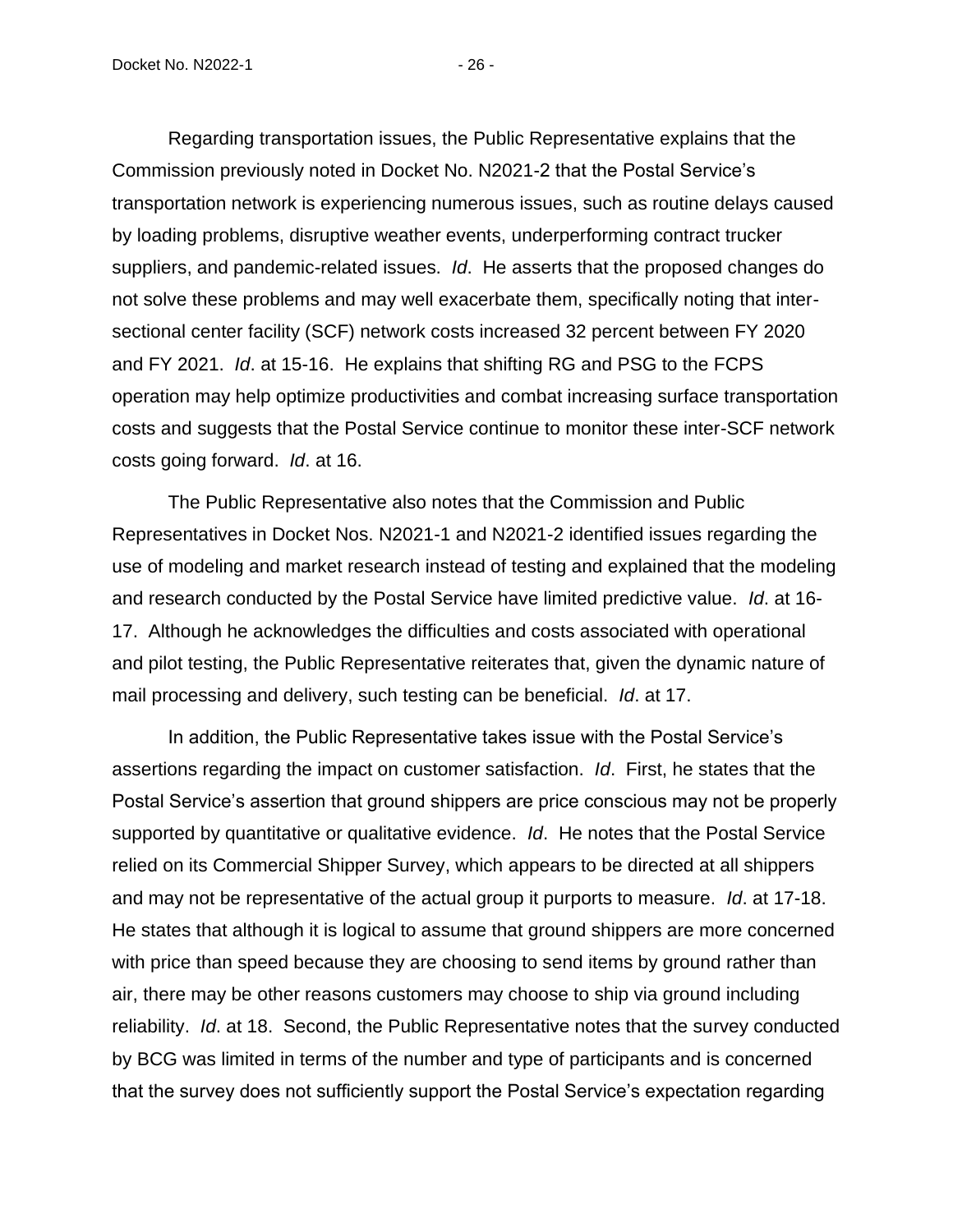RG mailers. *Id*. He states that "[n]othing in the Postal Service's Request permits an accurate assessment as to whether RG mailers are likely to be satisfied with the service standard changes." *Id*.

Finally, the Public Representative states that he finds no issue with the Postal Service's financial estimates. *Id*. at 19. He notes that the methodology used to calculate the projected cost savings is sound and finds it reasonable that moving a relatively small amount of volume to the FCPS mailflow would have negligible effects on the existing processing of FCPS and other parcel products. *Id*. He also acknowledges that the proposed changes have a "relatively small impact on total mail processing and transportation costs." *Id*. However, the Public Representative states that he cannot conclusively find that the projected cost estimate is accurate, given the Postal Service's track record in this docket and in other similar cases involving projected finances. *Id*. He also notes that the current projected cost estimate does not appear to consider any volume diversion from PM to RG and PSG, and the Postal Service should be mindful of this possibility when projecting the cost implications of the proposed changes. *Id*. at 20.

The Public Representative concludes that he supports the Postal Service's proposed service standard changes but suggests that the Postal Service be mindful of the limitations of its projections and conclusions. *Id*. at 21.

#### B. Postal Service

<span id="page-29-0"></span>The Postal Service reiterates the assertions presented in the Request and revised testimonies. *See generally* Postal Service Brief; Postal Service Reply Brief. It maintains that the proposed changes are part of the evolution of the Postal Service's Strategic Plan and further the plan's goals of service excellence and financial sustainability. Postal Service Brief at 1.

The Postal Service contends that while the planned changes to the RG and PSG service standards build on the transportation and operation improvements described in Docket Nos. N2021-1 and N2021-2, the changes at issue in this docket involve discrete innovations. *Id*. at 2. Specifically, the proposed changes seek to enhance delivery speed, while the other changes sought to enhance reliability. *Id*. The Postal Service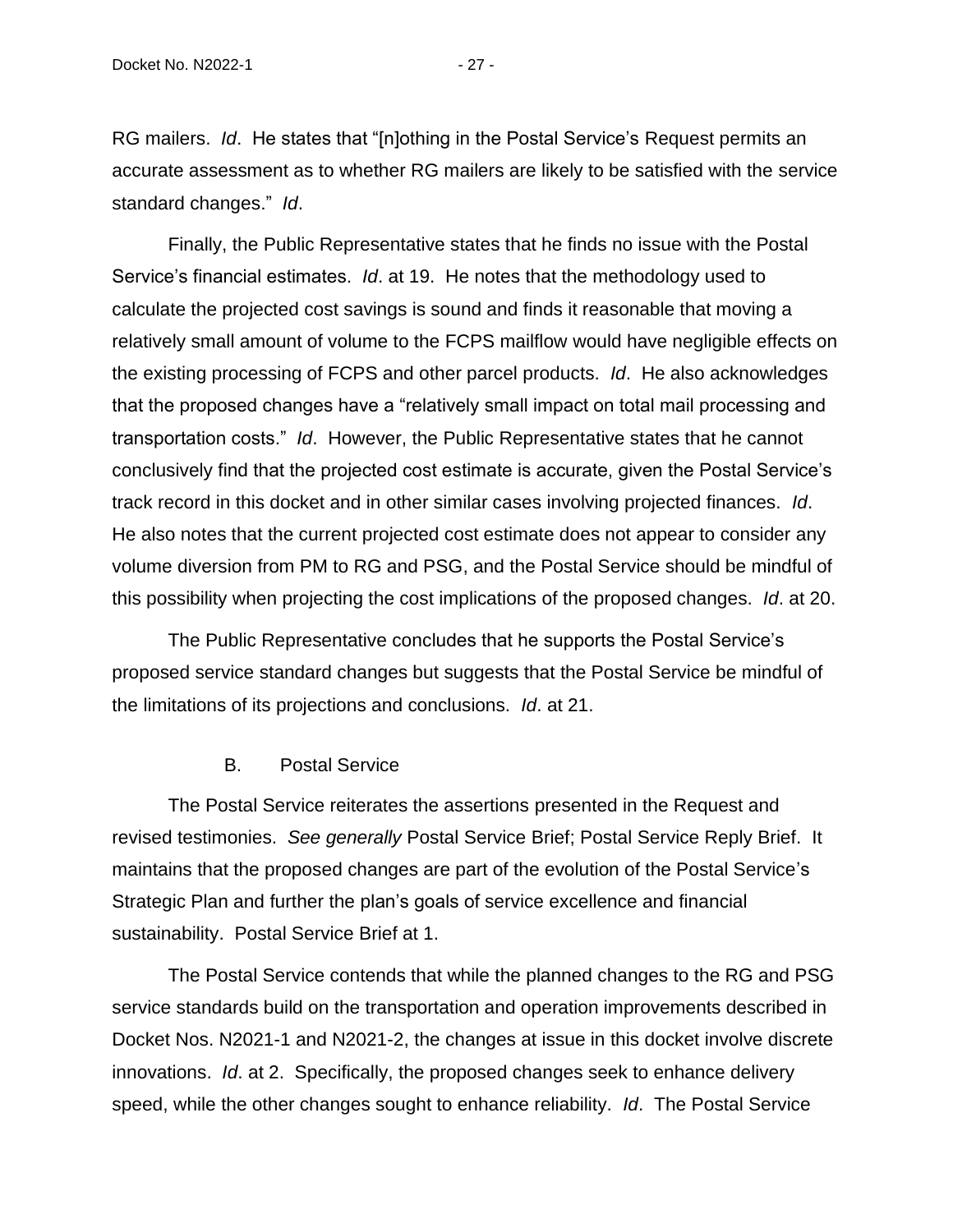Docket No. N2022-1 - 28 -

again states that by consolidating RG and PSG volume with FCPS volume, it can offer faster service for packages that exceed the weight and size limitations of FCPS and address the market need for a low-price, medium-speed shipping service for packages in excess of one pound. *Id*. at 2-3. It further asserts that by making the product more attractive to potential users, the proposed changes will improve product revenue and service in furtherance of the Postal Service's financial sustainability and service excellence goals. *Id*. at 8.

The Postal Service acknowledges that an enhanced RG-PSG product may result in some diversion of PM volumes. *Id*. at 16. However, it states that the critical question is not whether volume diversion will occur but to where (and to whom) foreseeably diverted volumes will migrate. *Id*. at 17. The Postal Service explains that diversion from one Postal Service product to another, resulting in short-term loss, is a more desirable outcome than diversion to competitors, resulting in long-term loss. *Id*. The Postal Service further states that revenue diversion from PM to RG-PSG would be offset by: "(1) cost savings resulting from reduced PM air transportation cost relative to lower RG-PSG ground transportation; (2) cost savings from efficiencies and densities that will be gained by processing and transporting FCPS, RG and PSG volumes together; and (3) enhanced efficiencies and unit cost reductions that will be enjoyed from newly acquired RG-PSG volume joining the ground transportation and processing stream." *Id*. The Postal Service also asserts that the planned changes accord and conform with relevant statutory policies. *Id*. at 18-25.

In response to the Public Representative, the Postal Service states that it appreciates the Public Representative's support and his suggestions. However, it contends that its underlying investigation and decision-making process was "sufficient, robust and proportionate to the risks and rewards embodied by the planned RG-PSG service standard changes." Postal Service Reply Brief at 3.

First, the Postal Service argues that the planned changes will not exacerbate transportation issues nor degrade on-time service performance. *Id*. It states that the planned changes instead will likely result in increased reliance on air transportation, at least initially, and will not require more extensive use of surface transportation than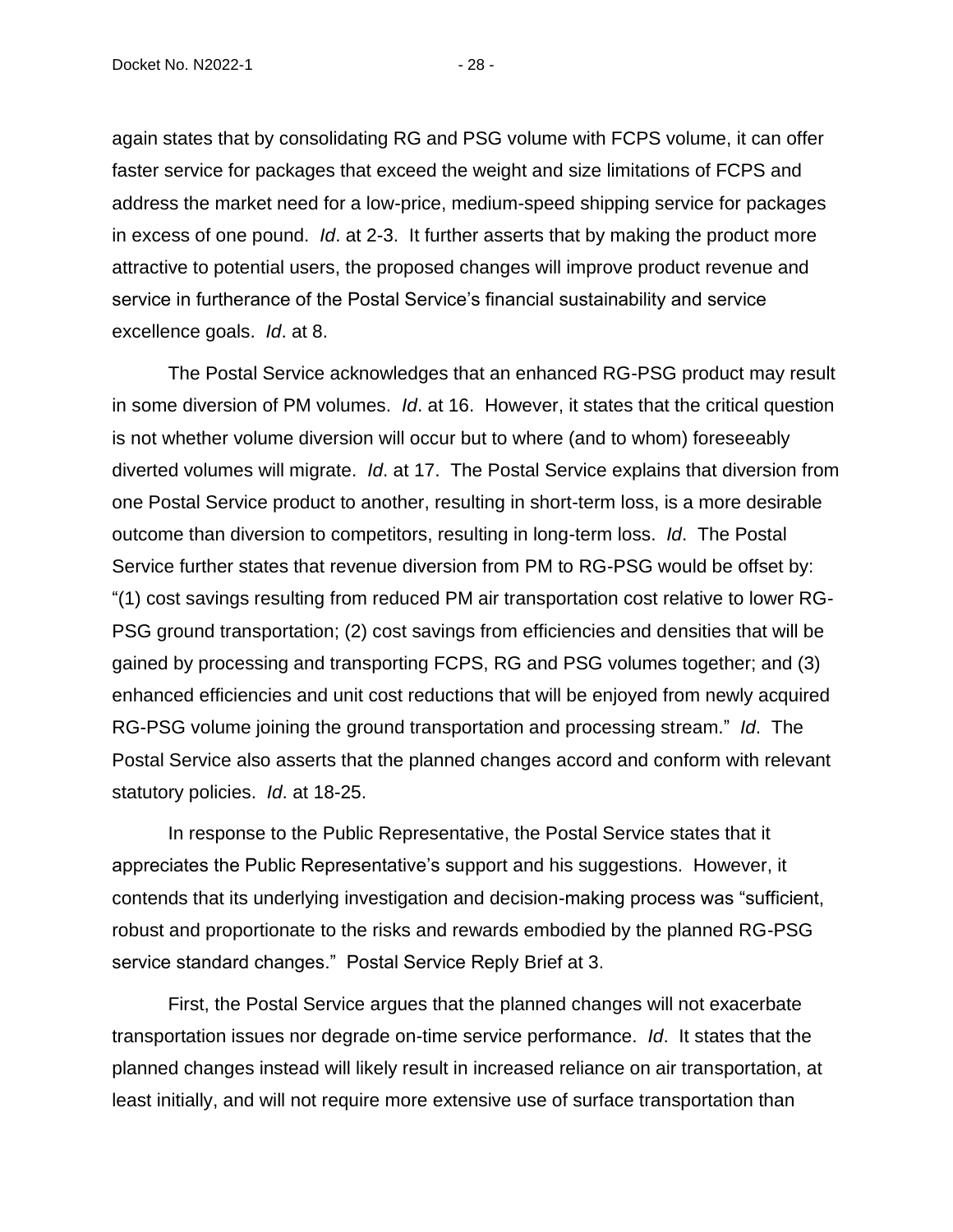previously required. *Id*. at 4. It explains that the proposed changes "aim to achieve a more efficient deployment of underutilized capacity within the already-existing FCPS transportation network." *Id.* The Postal Service also argues that the reduced touches should decrease the occasions for human and/or mechanical failure and that it is unclear what in its proposal supports the notion that service performance might worsen. *Id.*

Second, the Postal Service asserts that pilot testing would not have added value to the modeling and research already conducted in support of its proposal. *Id.* at 5. The Postal Service states that it assessed its capacity to implement the planned changes and that an analysis of operation plans strongly supports the feasibility of the proposed changes. *Id.* The Postal Service contends the cases in Docket Nos. N2021-1 and N2021-2 are not analogous to this case because these proposed changes, unlike those proposed in Docket Nos. N2021-1 and N2021-2, involve the opportunity to use a transportation network already in place. *Id.* at 5-6. The Postal Service further argues that isolating the planned changes from the broader context to conduct a pilot test would raise significant challenges while providing limited insight. *Id.* at 6. The Postal Service explains that it could have lost the opportunity to better and more quickly serve its customers if the proposal had been delayed by "tests of dubious utility." *Id.*

Third, the Postal Service asserts that its customer survey is adequate and appropriate. *Id.* Responding to the Public Representative's discussion on how conclusions regarding customer behavior were reached, the Postal Service states that its conclusions are correct and undisputed regarding how they were obtained. *Id.* at 6- 7. It argues that the Public Representative provides no reasoning that suggests why a survey of all shippers would not also represent the views of customers who use only ground shipping products. *Id.* at 7. Furthermore, the Postal Service explains that the target population of the survey was not "all shippers." *Id.* The Postal Service reiterates that it is speed, and not price, which is the driving issue behind the proposed changes and its analysis reflects that goal. *Id.* at 7-8. The Postal Service notes that the Public Representative acknowledges that he has no ability to predict how the proposed changes will affect on-time service performance and even accepts that on-time service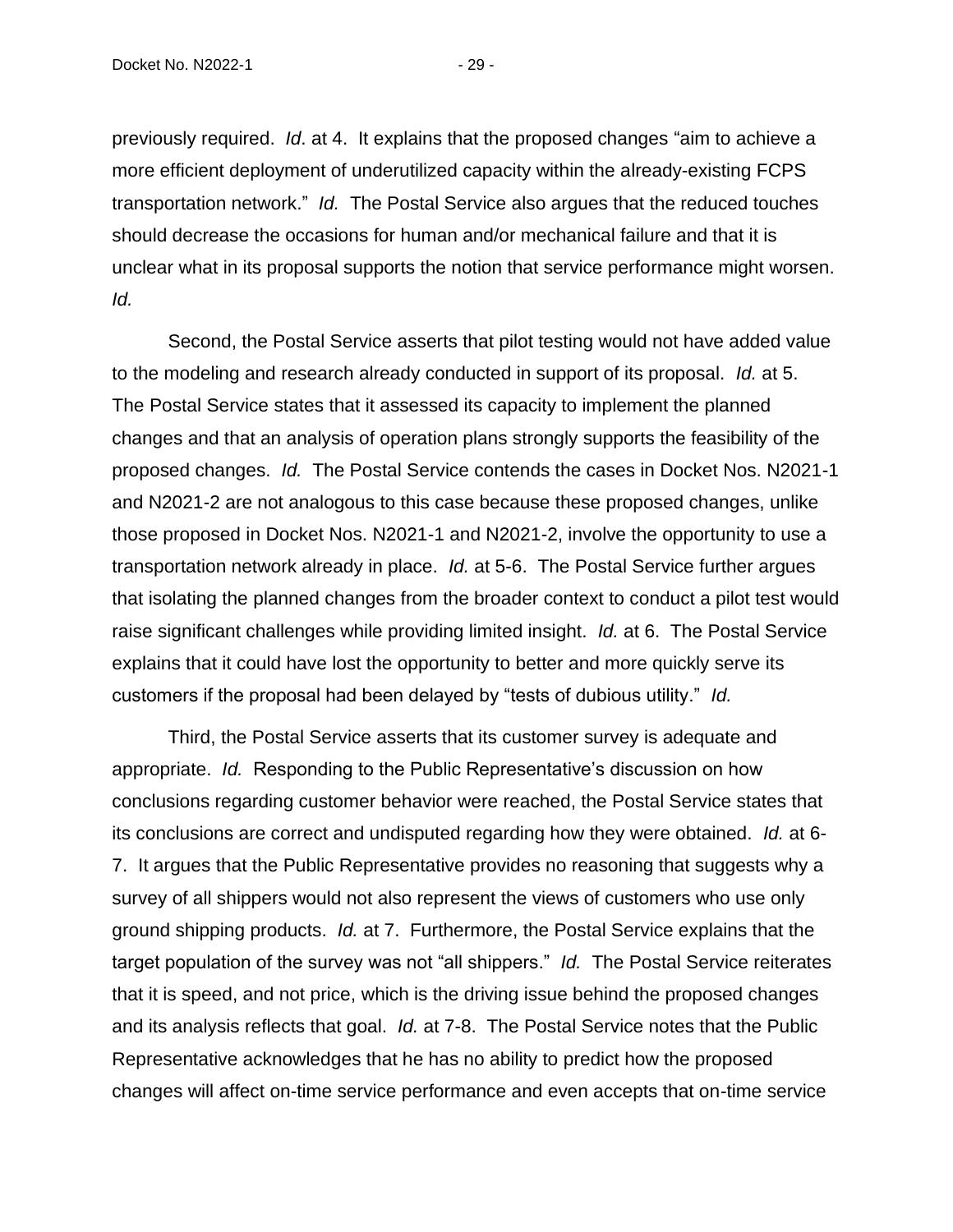performance could improve if the plan is successfully implemented. *Id.* at 8. The Postal Service further notes that given customer responses regarding the speed and small volume of RG, the added cost and effort to conduct an additional survey directed exclusively toward retail customers cannot be justified. *Id.* at 8-9.

Finally, the Postal Service contends that its cost projections are accurate, sound, and thorough and that it has addressed the impact of volume diversion in its initial brief and its POIR responses. *Id.* at 9-10.

Based on the record, the Postal Service provides its proposed findings and conclusions. Postal Service Brief at 25-29; Postal Service Reply Brief at 10-11.

#### <span id="page-32-1"></span><span id="page-32-0"></span>VI. COMMISSION ANALYSIS

#### A. Introduction

RG and PSG are Competitive products. Generally, decisions regarding the Postal Service's Competitive products are left to the reasonable business judgment of the Governors of the Postal Service. Consequently, the Commission's oversight role is far more limited. For example, the Governors of the Postal Service may establish rates and classes for all Competitive products, subject to certain price floor regulations promulgated by the Commission pursuant to 39 U.S.C. § 3633, as well as notice requirements. *See* 39 U.S.C. § 3632. With respect to service standards, the PAEA and federal regulations require the Postal Service to give advance notice of plans to change its service standards and to submit proposed changes for the Commission to issue an advisory opinion; $32$  however, the Commission lacks the authority to enforce its advice regarding the Postal Service's proposed changes to service standards. Further, certain statutory provisions related to service standards that apply to the Postal Service's Market Dominant products do not apply to Competitive products such as: the objectives

<sup>32 39</sup> U.S.C. § 3661(b) (requiring the Postal Service to "submit a proposal [to change the nature of postal services that will generally affect service on a nationwide or substantially nationwide basis], within a reasonable time prior to the effective date of such proposal, to the Postal Regulatory Commission requesting an advisory opinion on the change"); 39 C.F.R. § 3020.112 (requiring the Postal Service to file notice of any changes to the nature of postal services that will generally affect service on a nationwide or substantially nationwide basis at least 90 days in advance).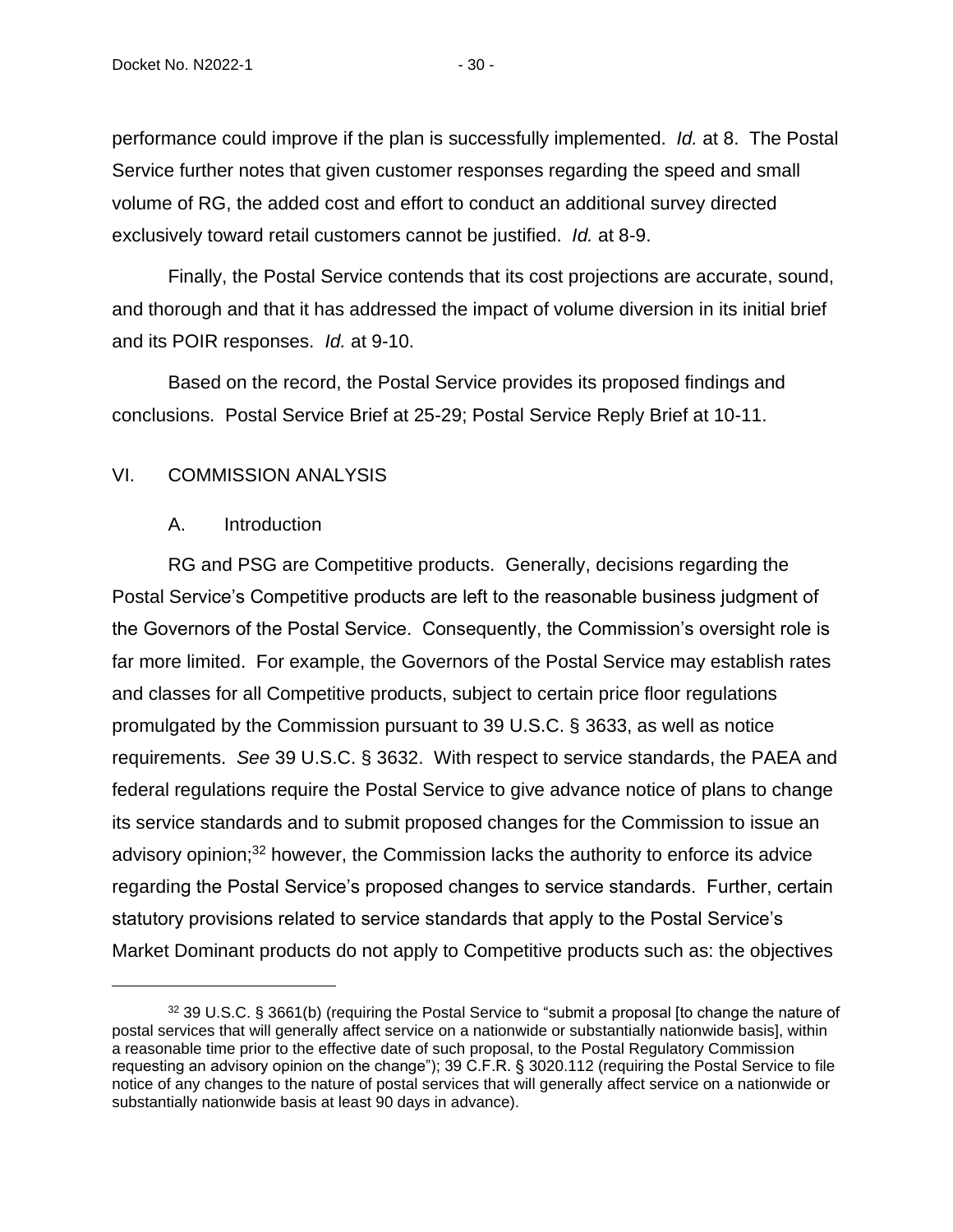and factors governing the Postal Service's revisions of its service standards for Market Dominant products (39 U.S.C. § 3691(b)-(c)), the requirement that the Postal Service publish its service standards for Market Dominant products in the Code of Federal Regulations (39 U.S.C. § 3691(a)), and the requirement that the Postal Service measure and report quality of service for each Market Dominant product (39 U.S.C. § 3652(a)). The Postal Service does submit highly aggregated, non-public information about the service performance of some Competitive products to the Commission as a part of its statutorily required annual performance plan (39 U.S.C. § 2803).

# B. Roadmap of Analysis

<span id="page-33-0"></span>The following sections of this Advisory Opinion discuss the estimated impact of the proposal on the Postal Service's package processing, transportation network, and market demand. Based on the Commission's analysis, the Commission provides recommendations for the Postal Service to consider if it chooses to implement its proposal.

# 1. Overarching Conclusion

<span id="page-33-1"></span>The Postal Service's proposal represents an improvement of service and thus, generally, benefits mailers and is in the public interest. Additionally, the goals of the proposal intuitively makes sense: improving service standards to make RG and PSG a more desirable ground shipping option for packages greater than one pound, relieving downward pricing pressure on PM, and streamlining the operational flow of RG and PSG by combining it with FCPS to minimize touchpoints and processing at NDCs.

However, the Commission is concerned that the improvement in service may be at the expense of profitability, or may result in cannibalization of PM or other products. Moreover, the Postal Service assumes the proposed changes will lead to an increase in volume with a positive contribution, but the anticipated improvement in contribution depends on whether the Postal Service's analysis is based on realistic assumptions, including assumptions about the profile of any future RG and PSG volumes. Furthermore, the Postal Service provides no indication about when it expects the anticipated future benefits of the proposed changes to materialize. The success of the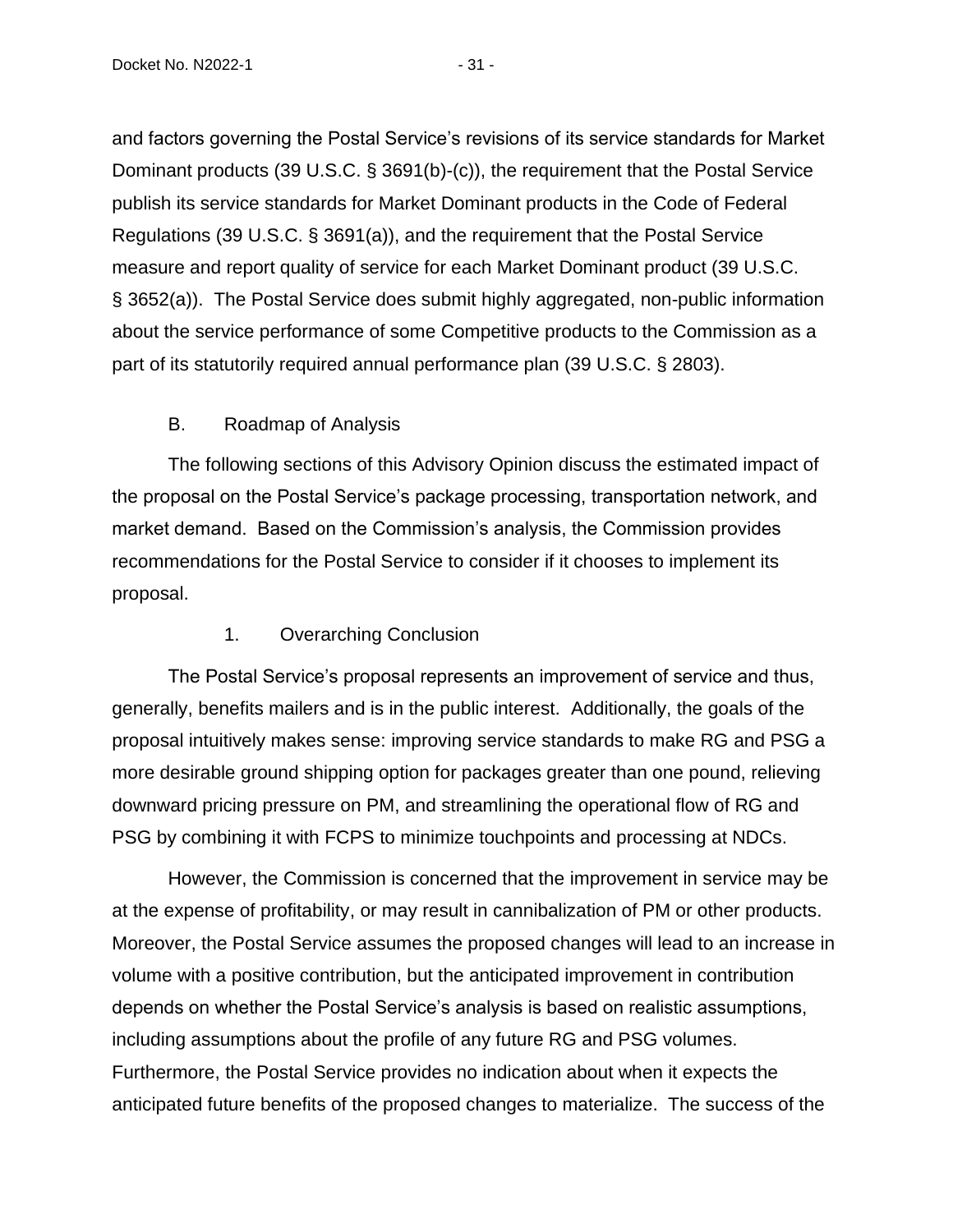Postal Service's proposal is dependent on results that the Postal Service has not demonstrated in its proposal, namely: operational implementation; achievement of consistency/reliability over time, reasoned assumptions with regard to demand changes, modeled efficiencies matching efficiencies that can be achieved in reality, and potential diversion of volume from PM and FCPS.

# 2. Package Processing Findings

<span id="page-34-0"></span>The Commission finds that there are immediate benefits from reducing the number of times RG and PSG pieces are handled during processing. However, it is uncertain how efficiently P&DCs can handle additional volume of large parcels, which might require more manual processing than FCPS volume requires. Processing delays have implications on timely dispatch operations and can lead to inefficiencies in transportation. Furthermore, the calculated financial impact includes only cost changes associated with eliminated or transferred operations for current (FY 2021) RG and PSG. The estimated effect on FCPS mail processing cost is assumed negligible (\$0). The calculated financial impact does not consider mail processing cost changes associated with future RG and PSG parcels that the proposed changes might attract.

In addition, the Postal Service has indicated transitioning to shape-based mail processing facilities in its 10-year plan, but it is left unexplained whether the proposed change is an intermediate step. The Commission recommends that the Postal Service design a timeline, which includes all intended incremental changes to the processing network operations as part of this plan, and how each would contribute to the eventual, more efficient, shape-based processing network. It also recommends that the Postal Service design a plan to monitor all implications of each such incremental network change, in order to learn from previous changes and fine-tune subsequent changes. Achieving processing operations that support the goals of service excellence and financial sustainability depends on post-implementation monitoring, since projecting impacts of changes to the complex postal network of inter-twined operations is often based on assumptions that may prove to be unreliable.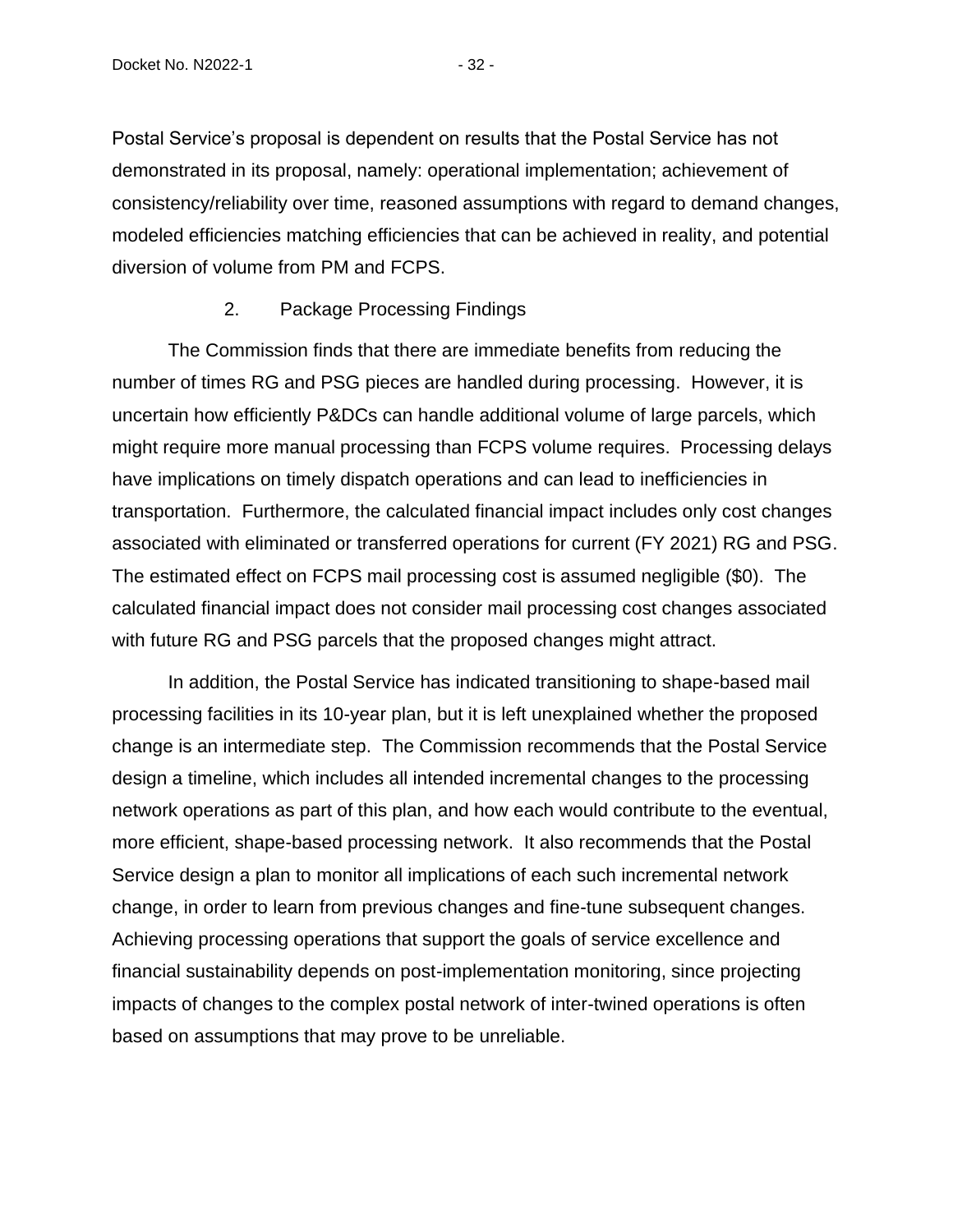## 3. Transportation Findings

<span id="page-35-0"></span>The Commission finds that the projected transportation efficiencies—reduced reliance on air transportation and a more efficient surface transportation network—are expected to materialize over time, provided the proposed changes capture some of the demand for low-price, medium-speed ground transportation large packages. In the meantime, there is no evidence that the proposed change would reduce reliance on air transportation and is expected, in fact, to increase transportation costs. Improved surface capacity utilization is largely dependent on timely processing and dispatch of the combined RG/PSG/FCPS volumes and adherence to operating plans. To achieve a more optimized transportation network, the proposed changes should try to capture the optimal mix of parcels. While the planned service standards would allow the extension of transit windows in order to support coast-to-coast surface transportation, low volume density in long-distance lanes prevents a shift to surface transportation on the basis of cost-effectiveness. Additionally, obstacles such as the persistently increasing HCR cost per mile, particularly in long-distance surface trucking (associated with national truck driver shortage), might raise the volume density threshold that would be sufficient to justify the increasing costs of long-distance surface transportation.

New RG and PSG volumes assigned to surface lanes should have size and weight characteristics similar to FCPS to enable dispatching all RG, PSG, and FCPS pieces at the same time, as bundles, so as to enable placing those bundles on shared surface transportation without adding trips to the already underutilized surface network. Heavy, oversized, non-machinable PSG/RG items that are more difficult to process are at risk of slowing down joint flows or being delayed.

The Postal Service calculated the financial impact of the planned changes on the transportation network based on cubic foot and distance profiles of current RG and PSG. As such, the true financial impact on the transportation network in future years will depend on the cubic foot and distance profiles of new RG and PSG parcels that the upgraded service standards and unchanged prices would attract, which are still unknown.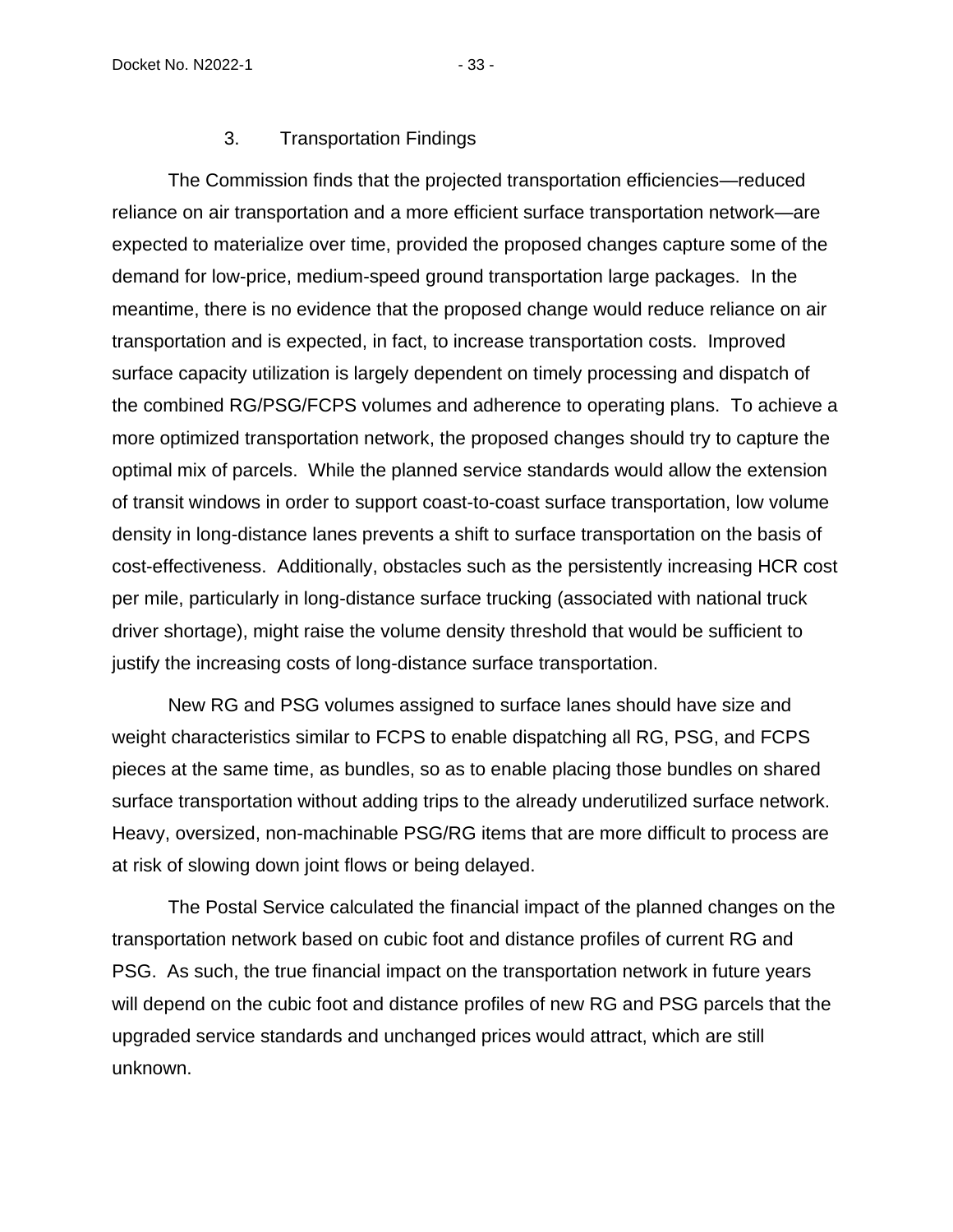The Commission recommends that the Postal Service conduct more robust research into the market segment that the upgraded RG and PSG service standards would attract to gain a better idea of this unknown profile. This would help ensure that provision of low prices for potentially high-cost shipping of new volumes does not negatively impact contribution for RG and PSG products.

## 4. Market Demand/Research Findings

The Commission finds that the planned changes have the potential for meeting market demand, filling an identified gap in the market, and enhancing service to customers sending larger packages. However, the impact on mailers who currently use RG and PSG is unclear. Furthermore, there is a risk that the proposed changes will divert package volume from PM. Should the planned changes attract a higher concentration of high-cost volume to low-density areas, this would negatively impact the expectation of the increase in positive-contribution volume. The Commission recommends that the Postal Service monitor the impact of the planned service standard change on shipping options in the competitive parcels market, as well as the impact on mailers who actually use RG and PSG, mailers who care only or mainly about price, and large-sized business mailers. The Postal Service should also monitor the volume diversion from PM and impact on other Postal Service products.

- C. Mail Processing Analysis
	- 1. Overview

The Postal Service states that combining RG and PSG with FCPS flows would improve processing times by reducing the number of processing nodes that RG and PSG would traverse, enable further optimization of the Postal Service's package processing network, and reduce the overall processing burden. USPS-T-2 at 17-18. The Postal Service estimates mail processing costs savings of \$17.1 million for RG and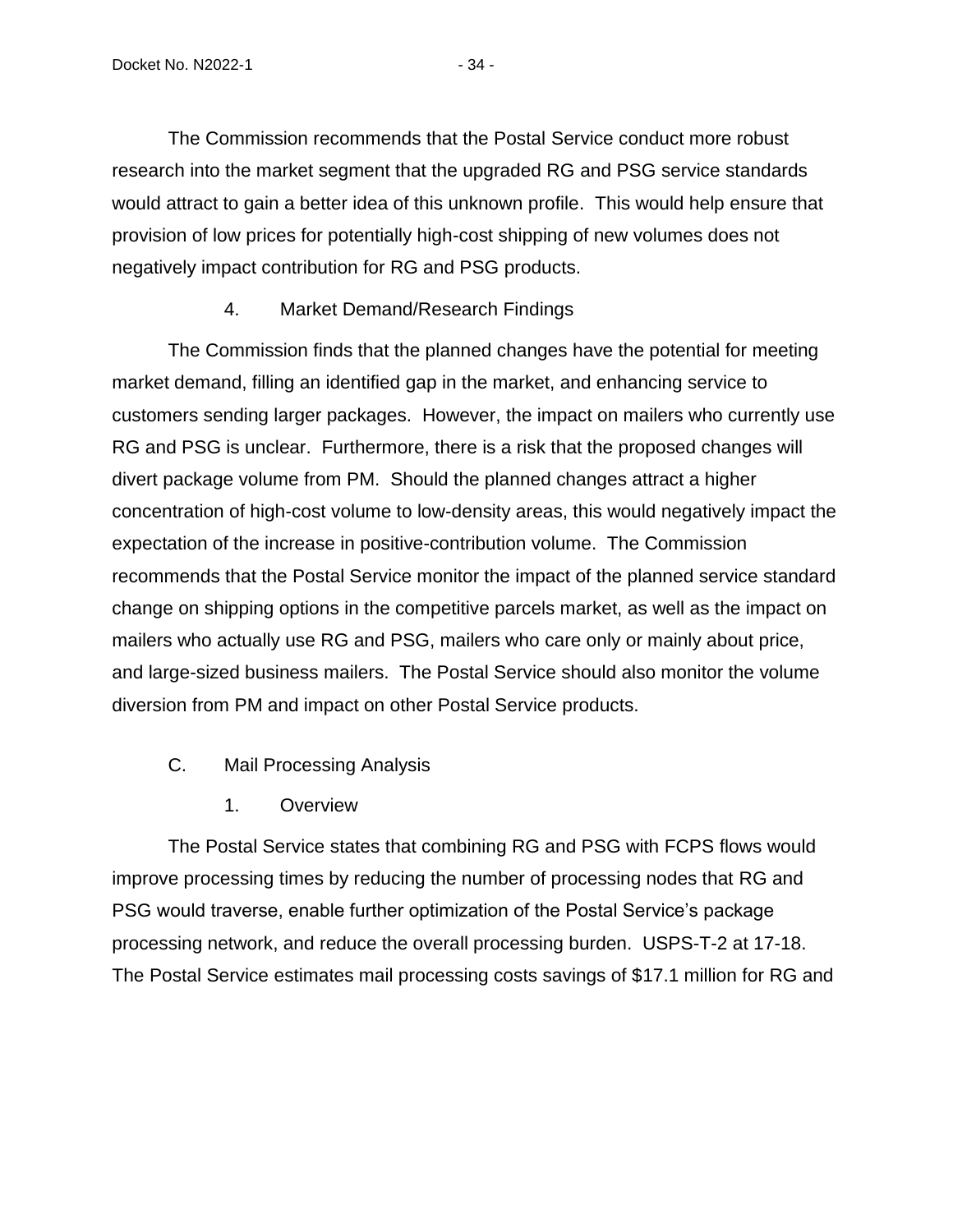\$14.9 million for PSG, associated with modified mail processing flows following the implementation of the proposed service standard changes.<sup>33</sup>

For FCPS and other parcel products processed at P&DCs, the Postal Service expects the "relatively small addition of workload" from RG and PSG volumes to have "negligible effects" on their existing processing operations.<sup>34</sup>

#### 2. Commission Analysis

The Postal Service's projections for mail processing costs savings referenced above reflect estimated changes in unit mail processing costs between the current and future mail processing flows, which were combined with the current (FY 2021) RG and PSG volumes. USPS-T-3 at 2. The Postal Service notes that the projected mail processing cost changes do not include "effects of volume changes induced by the service standard changes." *Id.*

In the sections that follow, the Commission analyzes the assumptions that the Postal Service used to estimate the \$31.9 million in savings associated with simplified mail processing flows for RG and PSG parcels. The Commission then discusses the uncertainties associated with future RG, PSG, and other parcel volumes, and their potential impacts on the efficiency of mail processing operations and costs in a more distant future. Lastly, the Commission provides a recommendation that additional analysis is conducted prior to the implementation of the proposed service standard changes, recognizing that such analysis could better inform the Postal Service on the attributes of future large parcel volumes that the service standard changes for RG and PSG might attract. More granular data on future large parcel volumes are relevant to ensure the efficiency of processing operations and could prevent implementation of changes that have the potential to undermine the Postal Service's goal of service excellence. The Commission also recommends that the Postal Service design a

<sup>33</sup> USPS-T-3 at 5; *see* Library Reference USPS-N2022-1/1 (as revised on April 15, 2022), Excel file "RG.PSG.FCPS.Cost.Impact.Public.Revised.04.15.2022.xlsx," tab "Summary\_MP\_Trans."

<sup>34</sup> USPS-T-3 at 1. For FCPS, the Postal Service estimates \$0 change in the product's mail processing costs. *See* Library Reference USPS-N2022-1/1 (as revised on April 15, 2022), Excel file "RG.PSG.FCPS.Cost.Impact.Public.Revised.04.15.2022.xlsx," tab "Summary\_MP\_Trans."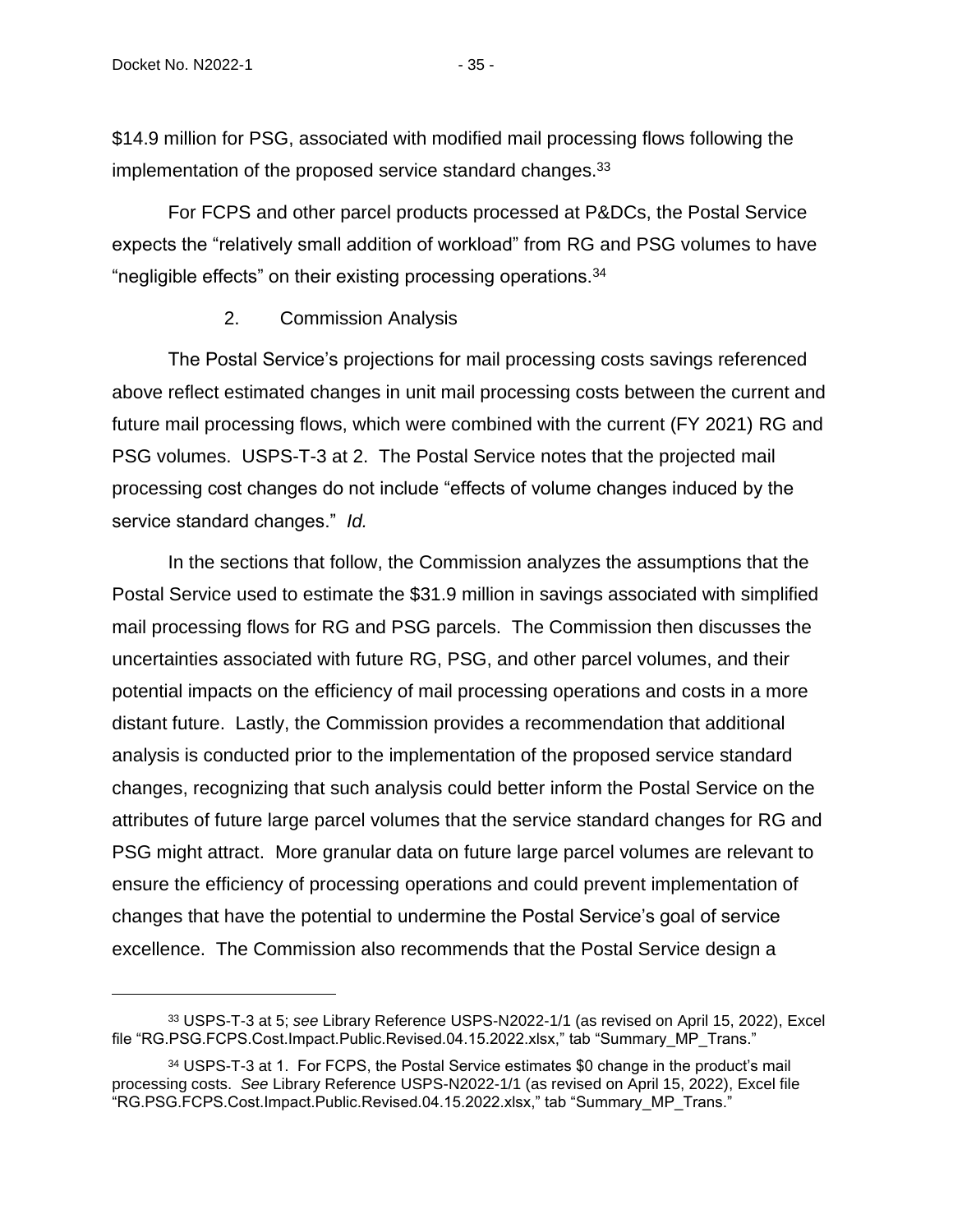timeline of all intended incremental changes it plans to implement to accomplish the goals laid out in its 10-year plan and specify how actions, such as this service standard change, fit into that timeline. *See generally* Postal Service Strategic Plan.

#### a. Impact on Mail Processing Operations

The Postal Service conducts separate mail processing impact analyses for machinable and non-machinable parcels, for each of RG and PSG. The Postal Service explains that due to the "very small share" of oversized volumes for each product, it did not perform similar analyses for oversize RG and PSG flows.<sup>35</sup> In its estimation process, the Postal Service relies on certain assumptions, which are discussed in more detail by product, below.

# (1) Retail Ground

As described in witness Bray's testimony, the current-state operational flow for PSG volume that enters the Postal Service's network at Post Offices is identical to that for RG. USPS-T-2 at 5. The Postal Service confirms that this would continue to be the case under the simplified operational flow. *Id*. at 10. Consequently, the Postal Service explains that its mail processing impact analysis for RG is based on the Current PSG Mail Processing Cost Model, "adapted to estimate the change in RG mail processing costs."<sup>36</sup>

<sup>35</sup> USPS-T-3 at 3 n.1. The Postal Service defines oversized PSG as "any piece that measures more than 108 inches (but not more than 130 inches) in length plus girth," regardless of weight. Pieces weighing more than 70 pounds are considered "nonmailable" although evidence suggests the Postal Service may still accept such items. *See* MCS § 2115.6; OIG Report "Package Delivery in Rural and Dense Urban Areas," at 14.

<sup>36</sup> USPS-T-3 at 2; *see* Docket No. ACR2021, Library Reference USPS-FY21-NP15, January 13, 2022, Excel file "USPS-FY21-NP15.Rev.1.13.22.xlsx" (Parcel Select/Parcel Return Service Mail Processing Cost Model). For the remainder of the discussion, the Commission will refer to all calculations included in the Parcel Select/Parcel Return Service Mail Processing Cost Model that are associated with PSG as "Current PSG Mail Processing Cost Model." *See* Library Reference N2022-1/NP3, April 15, 2022, Excel file "USPS-FY21-NP15.RG.MOD.Current.Revised.04.15.2022.xlsx" (Current RG Mail Processing Cost Model).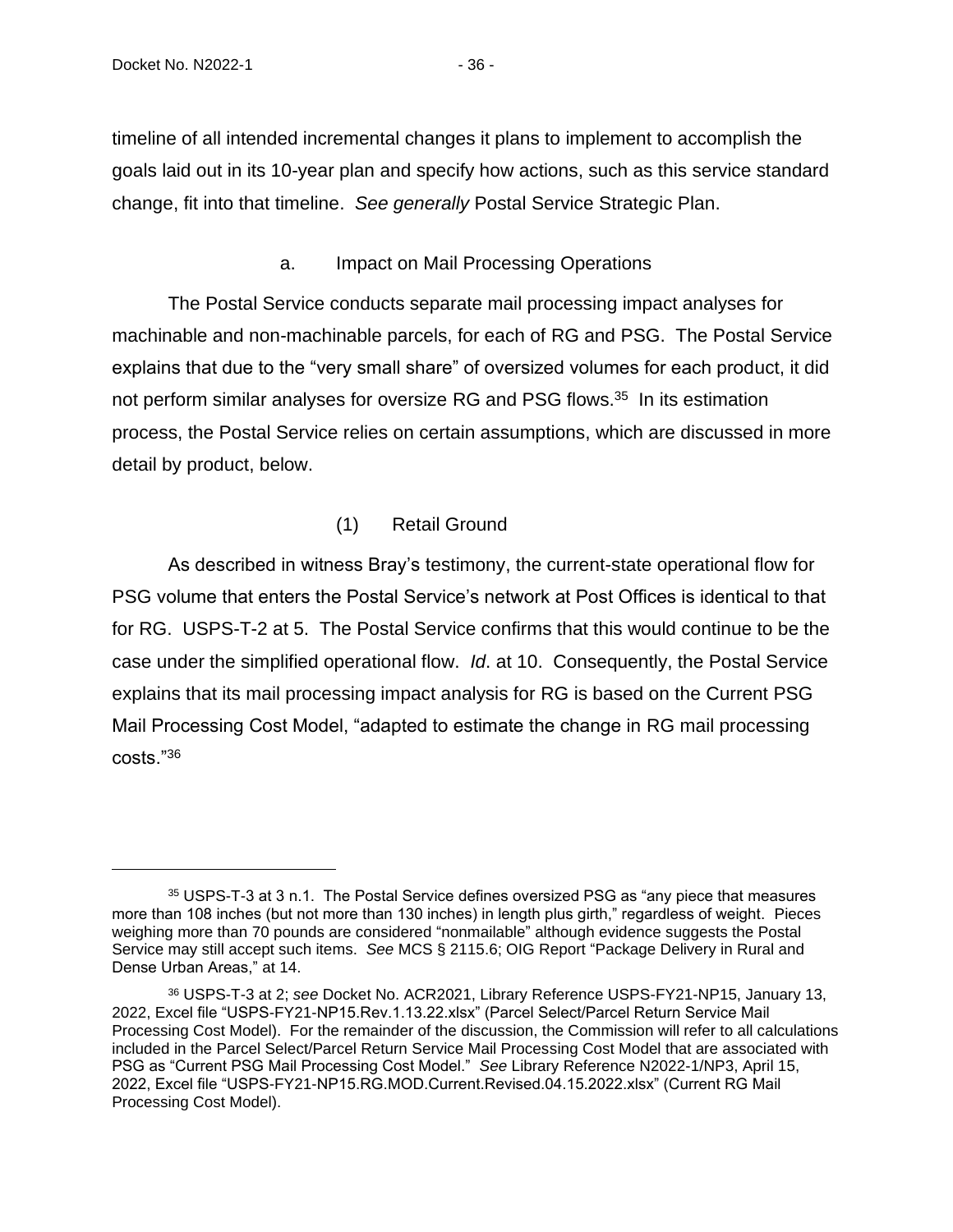To modify the Current PSG Mail Processing Cost Model for the purpose of RG mail processing impact estimation, the Postal Service relies on the following assumptions:

- Mail processing activities performed at each processing node for RG pieces are identical to those performed for PSG pieces that enter the postal network at Post Offices. 37
- Mail processing activities performed for RG pieces have the same productivities as those for PSG pieces that enter the postal network at Post Offices. 38
- One hundred percent of RG volume is deposited at origin delivery units (DUs). This assumption replaces volume distribution between three entry points included in the Current PSG Mail Processing Cost Model.<sup>39</sup>

The combined effect of these assumptions is that the current-state unit mail processing costs for RG differ from the current-state unit mail processing costs for PSG almost entirely due to the difference in the distribution of these products' volumes between entry points to the postal network.<sup>40</sup>

*Origin processing operations and unit costs.* To estimate the impact of reduced touch points for RG parcels, the Postal Service's analysis indicates no change in

<sup>37</sup> *Compare* Current RG Mail Processing Cost Model, *with* Current PSG Mail Processing Cost Model.

<sup>38</sup> *Compare* Current RG Mail Processing Cost Model, *with* Current PSG Mail Processing Cost Model.

<sup>&</sup>lt;sup>39</sup> While PSG parcels are assumed to enter the postal network at each of origin DUs, origin P&DCs, or origin NDCs, all RG parcels are assumed to originate at Post Offices. *See* USPS-T-2 at 5, 9. *Compare* Current RG Mail Processing Cost Model, *with* Current PSG Mail Processing Cost Model.

<sup>&</sup>lt;sup>40</sup> More specifically, the Current RG Mail Processing Cost Model assumes handling of all RG shipments at both origin DUs and origin P&DCs, due to all of RG volume traversing through both processing facilities before being routed to origin NDCs for outgoing processing. By contrast, it is only at origin NDCs that the Postal Service handles all PSG pieces, since only a portion of PSG volumes enter the network at origin DUs and at origin P&DCs. This is accounted for in the Current PSG Mail Processing Cost Model accordingly. *Compare* Current RG Mail Processing Cost Model, *with* Current PSG Mail Processing Cost Model. The only other differences stem from the slightly higher hourly wage rate assumed for RG processing activities than for PSG activities, and from lower proportion of RG pieces destinating in the local area of origin NDCs, which require additional sortation, based on 5-digit destination ZIP Codes. *Compare* Current RG Mail Processing Cost Model, *with* Current PSG Mail Processing Cost Model.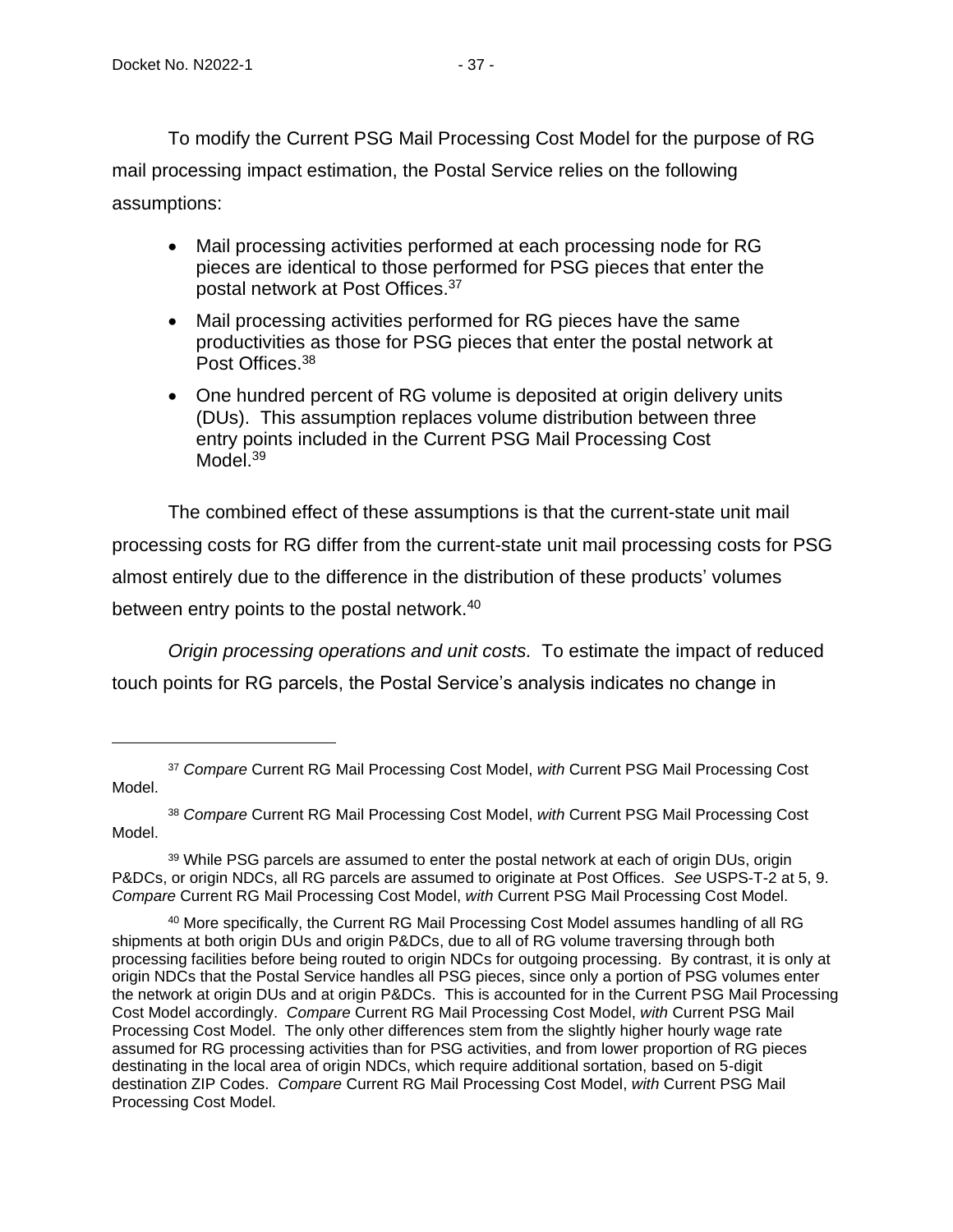activities performed at origin DUs or their associated costs, between current and futurestate trajectory.<sup>41</sup>

The Postal Service assumes that of the total RG volume, which currently traverses through each of origin DUs, origin P&DCs, and origin NDCs for outgoing mail processing and dispatch to destination NDCs, a certain portion would continue being routed to origin NDCs for outgoing processing and dispatch in the future state.<sup>42</sup> For the remaining portion, subject to simplified processing flow and fewer processing touches, the Postal Service adds two kinds of activities to origin P&DCs' operations: outgoing sortation activities and activities associated with loading of postal containers for dispatch to destination P&DCs.<sup>43</sup>

The Postal Service's analysis indicates reduced costs for origin NDCs, associated with reduced sortation and dispatch requirements due to the assumption that only a portion of RG parcels will follow the current processing trajectory in the future state. The Postal Service's analysis also indicates increased costs for origin P&DCs in the future state, associated with added sortation- and dispatch-related requirements for the portion of RG parcels assumed to benefit from a more simplified processing flow. Overall, the Postal Service's analysis indicates reduced costs on origin processing operations in the future state, with the estimated cost reduction being substantially more significant for non-machinable parcels than for machinable parcels.<sup>44</sup>

*Destination processing operations and unit costs*. The Future RG Mail Processing Cost Model assumes that all RG volumes, whether dispatched from origin NDCs or from origin P&DCs, would be routed to destination P&DCs for destination

<sup>41</sup> *Compare* Current RG Mail Processing Cost Model, *with* Future RG Mail Processing Cost Model.

<sup>42</sup> *See* Future RG Mail Processing Cost Model, tab "Other Inputs," cell B56 for the portion of RG volume assumed to stay in the NDC network for outgoing processing.

<sup>43</sup> *Compare* Current RG Mail Processing Cost Model, *with* Future RG Mail Processing Cost Model.

<sup>44</sup> *Compare* Current RG Mail Processing Cost Model, *with* Future RG Mail Processing Cost Model.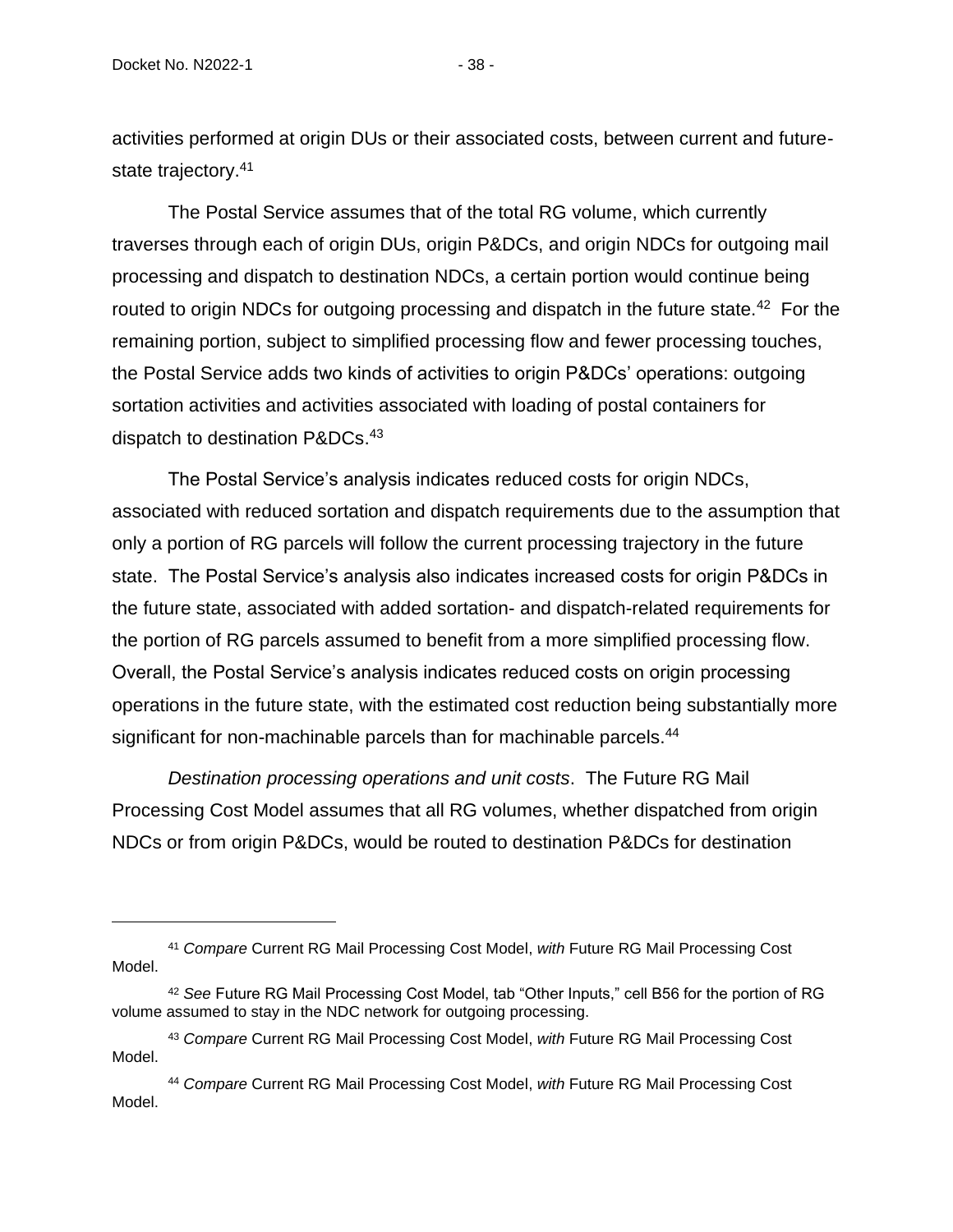processing under the future trajectory.<sup>45</sup> The Future RG Mail Processing Cost Model also includes newly added sortation activities at destination P&DCs.

The Postal Service's analysis indicates that costs incurred at destination NDCs and auxiliary service facilities (ASFs) in the current state would be eliminated entirely in the future state, due to all volumes being dispatched to destination P&DCs. The Postal Service's analysis also indicates cost increases for destination P&DCs associated with the newly added incoming RG parcel sortation activities. However, the overall impact on destination processing operations is a cost reduction, with the estimated reduction in costs for non-machinable volume processing being significantly more substantial than the estimated cost reduction for machinable RG parcels' processing.<sup>46</sup>

(2) Parcel Select Ground

The estimated impact on PSG processing operations and costs is based on the Current PSG Mail Processing Cost Model from the FY 2021 Annual Compliance Review docket.

The mail processing activities that would be added or eliminated in the future processing state are identical for PSG as those assumed for RG, described in more detail above. Additional unit cost impacts estimated for PSG and not for RG stem from the following assumptions included in the Future PSG Mail Processing Cost Model:

• Increase in the proportion of PSG parcels that would be deposited at origin P&DCs and a reduction in the proportion of PSG parcels that would be deposited at origin NDCs in the future-state operational flow<sup>47</sup>

The Postal Service's analysis indicates unit mail processing cost increases for origin P&DCs associated with the newly added processing activities and with the higher

<sup>45</sup> *Compare* Current RG Mail Processing Cost Model, *with* Future RG Mail Processing Cost Model.

<sup>46</sup> *Compare* Current RG Mail Processing Cost Model, *with* Future RG Mail Processing Cost Model, tabs "GROUND MACH" and "GROUND NMO" in each file.

<sup>47</sup> Library Reference USPS-LR-N2022-1/NP3, Excel file "USPS-FY21- NP15.Rev.PSG.Future.xlsx."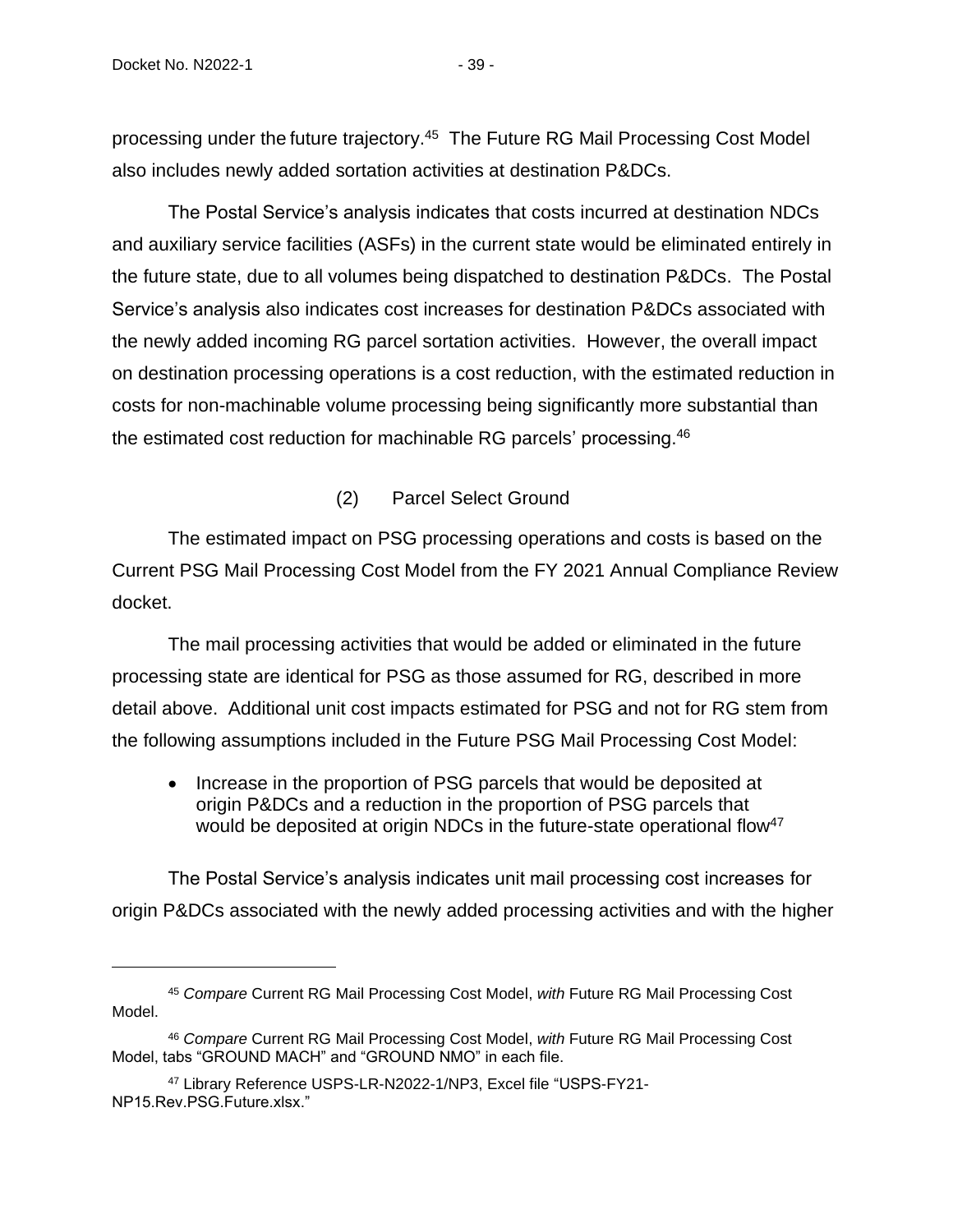proportion of PSG volumes entering the postal network at these facilities in the future state processing flow. The Postal Service's analysis also indicates unit mail processing cost reductions associated with fewer PSG parcels assumed to enter the postal network at origin NDCs in the future state, as compared to the current state, as well as with a smaller proportion of PSG parcels traversing NDCs for origin processing and dispatch than in current state. Since the PSG (and RG) Mail Processing Cost Models assume higher productivity of P&DCs' mail processing operations than those of NDCs' operations, the overall impact is a reduction in unit costs incurred on origin processing operations, with the estimated reduction in costs for non-machinable volume processing being significantly more substantial than the estimated cost reduction for machinable PSG parcels' processing.<sup>48</sup>

Similar to the impact on RG destination processing, destination NDCs and ASFs are bypassed in the future state processing flow, resulting in elimination of costs associated with processing activities performed at these facilities currently. As is the case for RG processing, the increase in unit mail processing costs associated with the additional activities and processing requirements for destination P&DCs are low enough to lead to an overall decrease in processing costs associated with destination processing activities for PSG parcels in the future state processing trajectory. The estimated decrease in unit mail processing costs associated with destination processing activities for non-machinable volume is again more substantial than the estimated cost reduction for destination processing of machinable PSG parcels.<sup>49</sup>

## (3) First-Class Package Service

The Commission compares the volume and mail processing cost of FCPS and RG-PSG to evaluate the Postal Service's assertion that given the relatively small volume of RG-PSG requiring a "relatively small addition of workload" from RG and PSG

<sup>48</sup> April 15 Response to POIR No. 3, question 10.d. *Compare* Current PSG Mail Processing Cost Model, *with* Future PSG Mail Processing Cost Model.

<sup>49</sup> *Compare* Current PSG Mail Processing Cost Model, *with* Future PSG Mail Processing Cost Model.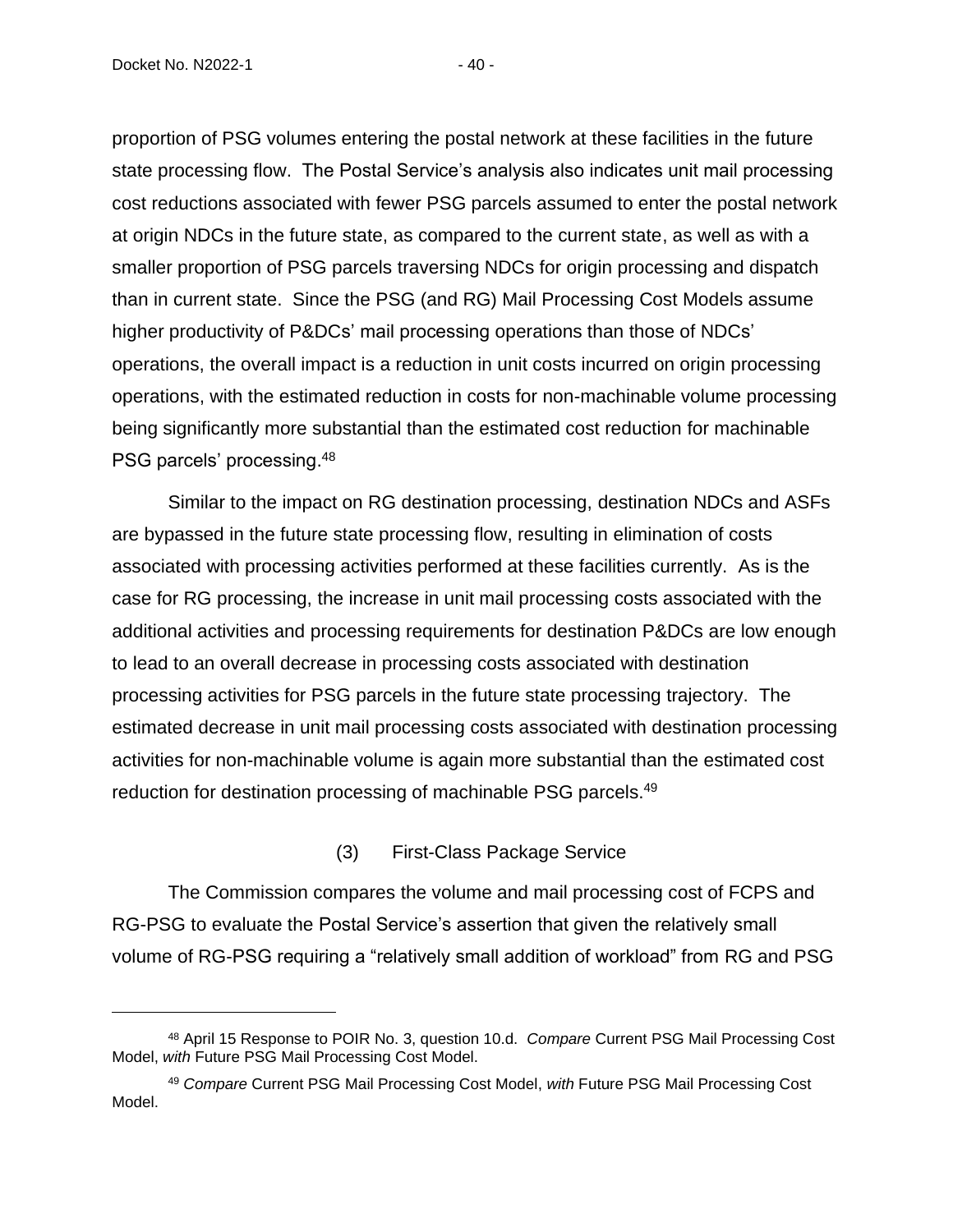volumes, there should be "negligible effects" on their existing processing operations. $50$ Based on volume and mail processing cost data from FY 2017 to FY 2021, the combined RG-PSG volume and mail processing cost represent a relatively small percentage of FCPS volume and mail processing cost.<sup>51</sup>

The Commission concludes that it is reasonable to assume FCPS mail processing cost may not be impacted materially given the relatively small volume of RG and PSG currently. However, it is difficult to predict the magnitude of mail processing cost impact should the enhanced-service RG-PSG volume grow. The Commission is concerned that FCPS's service performance may be negatively impacted if mail processing of larger and heavier RG-PSG packages takes longer, potentially delaying processed FCPS packages that would share its transportation.

## b. Mail Processing Cost Impact

The Postal Service multiplies the changes in unit mail processing costs associated with added or eliminated processing activities, as well as the changes associated with reduced or increased volumes handled in existing processing operations, with FY 2021 RG and PSG volumes, to calculate mail processing cost impacts for each product. This is done separately for machinable and non-machinable parcels.

Of the estimated overall mail processing cost savings for RG and for PSG, the largest portion is attributable to non-machinable parcels.<sup>52</sup> However, only a small portion of RG and PSG parcels are assumed to be non-machinable in the Postal Service's mail processing cost impact calculations. *Id*.

<sup>50</sup> USPS-T-3 at 1. For FCPS, the Postal Service estimates a \$0 change in the product's mail processing costs. *See* Library Reference USPS-N2022-1/1 (as revised on April 15, 2022), Excel file "RG.PSG.FCPS.Cost.Impact.Public.Revised.04.15.2022.xlsx," tab "Summary\_MP\_Trans."

<sup>&</sup>lt;sup>51</sup> Non-Public Technical Appendix. Percentage calculated using FY 2017 through FY 2021 FCPS and RG-PSG volume and mail processing cost data from Docket Nos. ACR2017 through ACR2021, Library References NP15 and NP19.

<sup>52</sup> Library Reference USPS-N2022-1/NP3, Excel file "RG.PSG.FCPS.Cost.Impact.nonpublic.revised.04.15.2022.xlsx."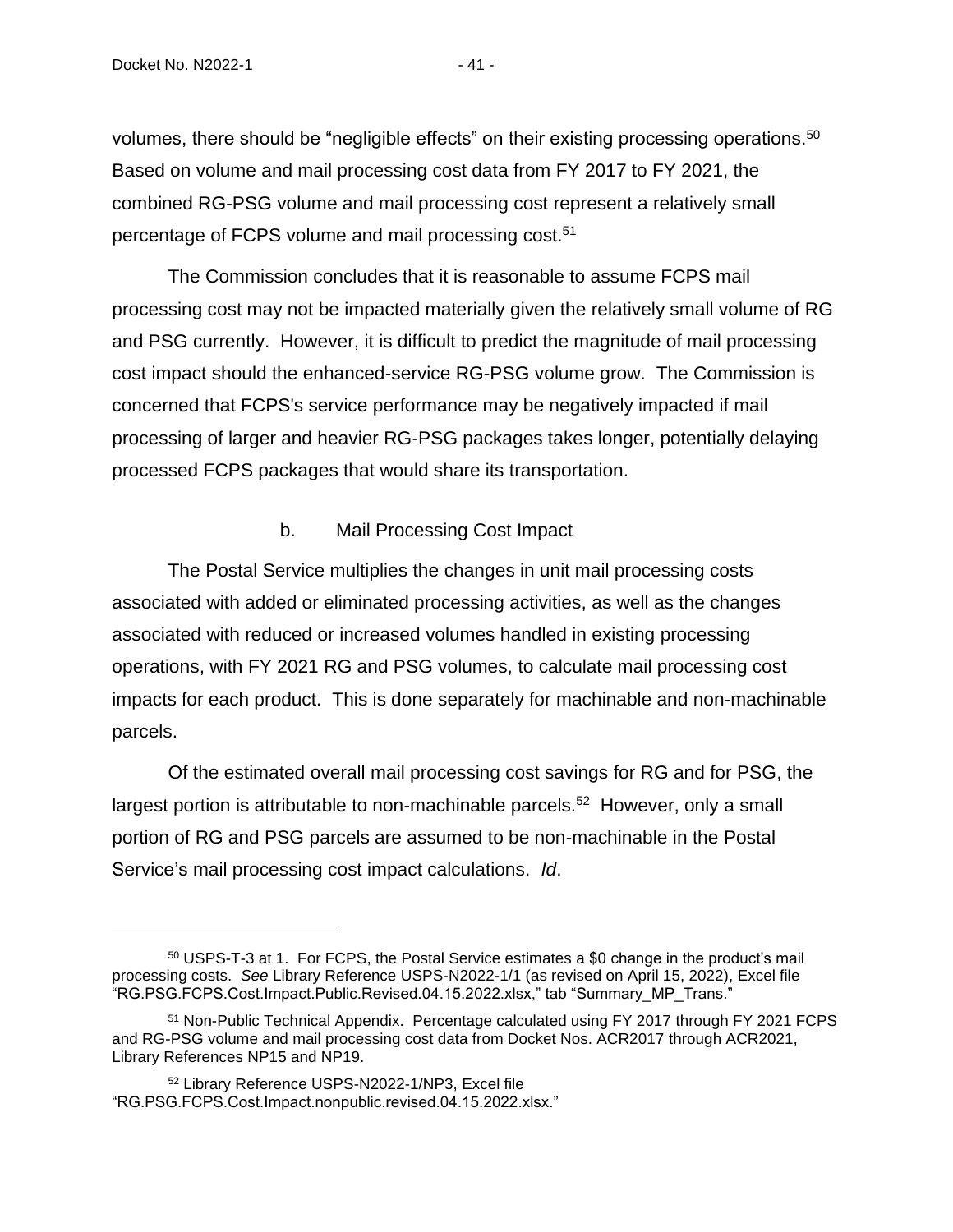The Postal Service acknowledges that machinable and non-machinable data are not available for RG parcels and assumes nearly identical distributions of machinable, non-machinable, and oversized parcels for RG and as is reported for PSG parcels in the FY 2021 Annual Compliance Review docket.<sup>53</sup> However, the data for FY 2021 suggest otherwise. 54 Comparing the percentage of volume reported as Balloon, Oversized, or DIM-Weighted, RG has significantly greater volume in all three categories compared to PSG.<sup>55</sup> While not all non-machinable items may be "Balloon," "Oversized," or "DIM-Weighted," it is suggestive that packages mailed under the two products do have very different characteristics. This could indicate a greater proportion of non-machinable volume for RG than for PSG parcels, including greater requirements for manual processing, and more likely disruptions to FCPS flows from RG flows than assumed in the RG mail processing cost models.

The Postal Service indicates that potentially underestimating non-machinable RG volumes represents a conservative approach, in the sense that it could only lead to increased savings for NDCs' processing operations. April 15 Response to POIR No. 3, question 6. However, such underestimations could also indicate that the expected impacts on FCPS flows might be less negligible than the Postal Service anticipates, due to more likely disruptions to FCPS flow processing, and the resulting delays in the combined RG, PSG, FCPS dispatches. 56

<sup>53</sup> Library Reference USPS-N2022-1/NP3, Excel file

"RG.PSG.FCPS.Cost.Impact.nonpublic.revised.04.15.2022.xlsx." Response to POIR No. 2, question 7.c.

54 Docket No. ACR2021, Library Reference USPS-FY21-NP1, Excel file "FY2021 RG BD.xlsx."

<sup>55</sup> Docket No. ACR2021, Library Reference USPS-FY21-NP1, Excel file "FY2021 Parcel Select BD.xlsx."

<sup>56</sup> The Commission notes that the Postal Service's transportation mode impact analysis is based on an assumed transportation of FCM/FCPS/RG/PSG bundles, which would be possible if these four products' volumes were also processed and dispatched from P&DCs as bundles. However, witness testimonies filed in the instant proceeding do not reference FCM and only describe RG and PSG as being added to FCPS flows, following the implementation of the proposed changes. The impact that the added volumes of large parcels could have on mail processing operations for FCM is not accounted for in the Postal Service's mail processing impact analysis. *See* Section VI.E.2.a., *infra*.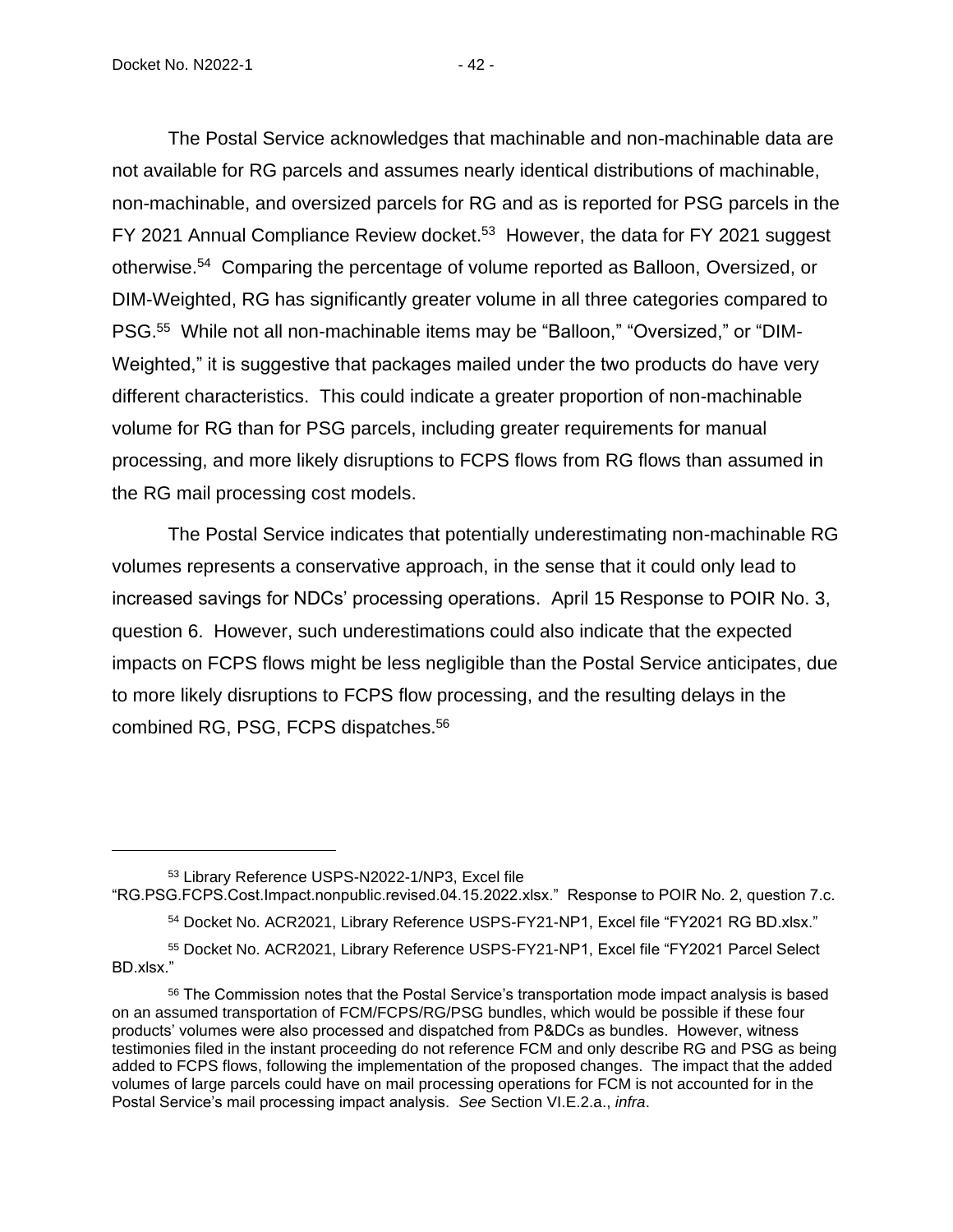### Processing Network Efficiencies and Costs

In past proceedings, the Postal Service described challenges P&DCs face, related to the need for manual processing of some parcels, staff shortages, constraints associated with volume arrival profile, dock congestion, etc. *See* Docket No. N2021-1, Advisory Opinion at 140. The Postal Service also indicated that its past attempts for improved transportation operations were unsuccessful and that this was, in part, due to site-specific constraints, forcing adjustments to departure times of scheduled transportation, and thus negatively impacting pairings of volumes at origin P&DCs. *See id.* at 122.

The Postal Service does not provide any data or any alternative evidence that would support its expectation of negligible impact from added large parcels (*i.e.*, parcels weighing between 1 and 70 pounds) to FCPS processing flows (*i.e.*, flows of packages weighing up to 1 pound). The Commission is concerned that an increase in processing requirements, including an increased need for manual processing and staff availability, for facilities already failing to meet operating plans<sup>57</sup> could lead to disruptions in processing and transportation operations and cost increases.

A Postal Service Office of Inspector General (OIG) study indicates FedEx Corporation and United Parcel Service, Inc. lowered the weight threshold for their parcel products from 70 pounds to 50 pounds.<sup>58</sup> The same OIG study suggests that while the Postal Service might be a more attractive option for price-conscious shippers due to no surcharges for heavy parcels,<sup>59</sup> "it also makes it a potential dumping ground for bulky, hard-to-deliver packages."<sup>60</sup> The impact on FCPS processing efficiency of such a

<sup>57</sup> Postal Service Strategic Plan at 11.

<sup>58</sup> *See* United States Postal Service, Office of Inspector General, Report No. RISC-WP-20-008, Package Delivery in Rural and Dense Urban Areas, September 16, 2020, at 14, available at *https://www.uspsoig.gov/sites/default/files/document-library-files/2020/RISC-WP-20-008.pdf* (OIG Report No. RISC-WP-20-008).

<sup>59</sup> *See* Mail Classification Schedule § 2135.4 for surcharges the Postal Service currently applies to RG parcels, and MCS § 2115.4 for PSG parcels.

<sup>60</sup> OIG Report No. RISC-WP-20-008 at 14.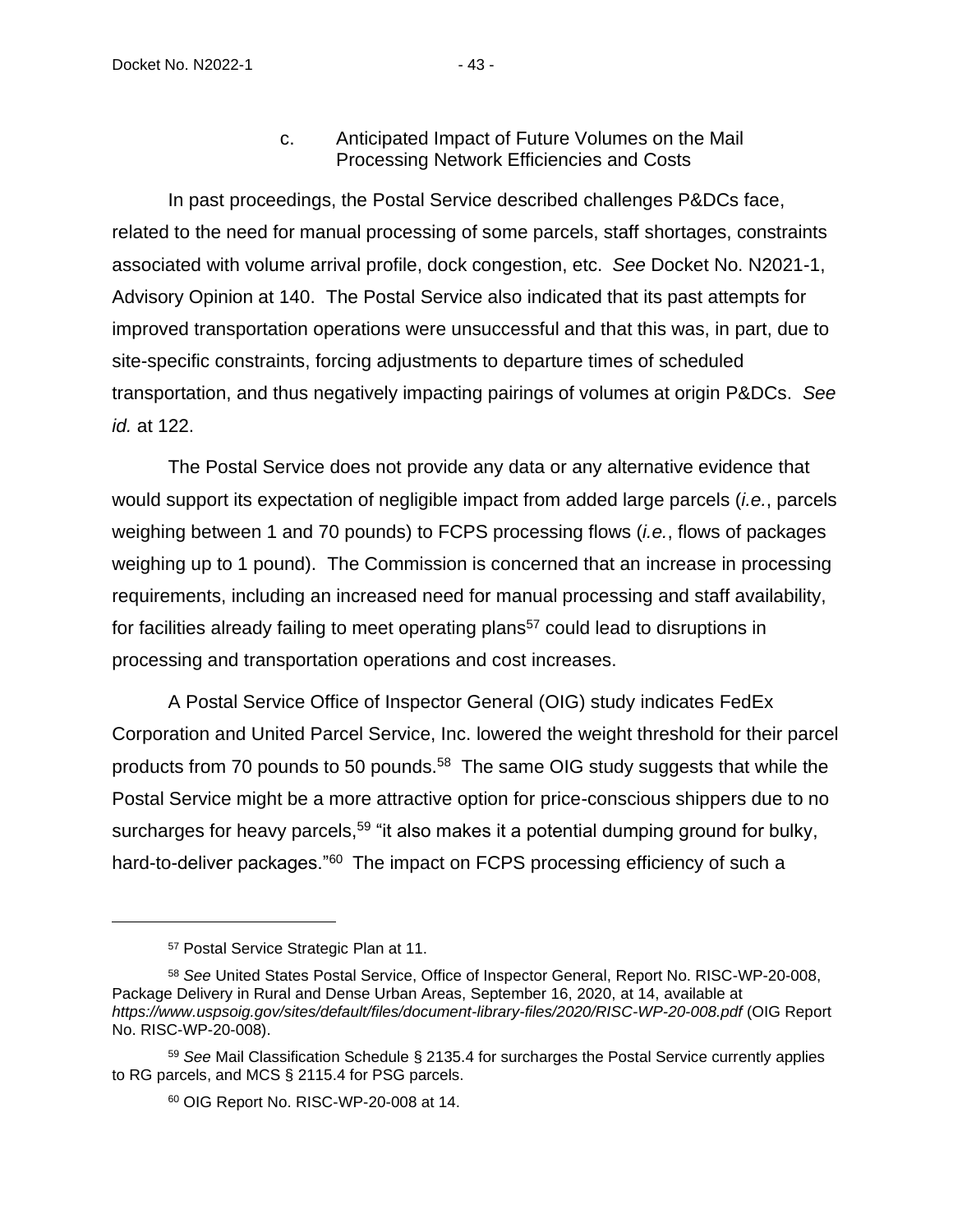possible development is not accounted for in the provided analysis, which is based on the known profile for current (FY 2021) PSG parcels and on a profile for current RG parcels that is assumed to be identical to PSG. However, even if future parcel volumes are not known, the Commission notes that the market research analysis the Postal Service presents in the instant proceeding does not include expected demand from retail customers, the primary consumer of the RG product. Response to POIR No. 5, question 4.a.

## 3. Conclusion

Based on these findings, the Commission recommends that the Postal Service conduct additional analysis prior to the implementation of the proposed service standard changes. The purpose of such analysis would be to inform the Postal Service on the attributes of future large parcel volumes that the enhanced service standard changes for RG and PSG might attract. The Commission recognizes that the importance of such additional analysis lies not only in gathering information on factors that are relevant to the efficiency of processing operations, but also in the effect that efficient mail processing operations, or their lack, might have on the efficiency of the Postal Service's downstream operations: transportation and delivery networks.

The Commission agrees with the Postal Service OIG that inefficient operations lead to cost increases,<sup>61</sup> thus potentially undermining not only the Postal Service's goal of service excellence but also its goal of financial sustainability. Efficient operations are acutely important in the parcel market, where the Postal Service faces competition and is under pressure to keep prices low. *Id*.

Additionally, the Commission perceives the incremental implementation of the numerous planned changes indicated in the Postal Service's 10-year plan to provide the opportunity to evaluate the impacts of changes already implemented. Such an exercise would enable the Postal Service to evaluate the robustness of the assumptions used to project impacts of past proposals, for which outcomes can already be observed,

<sup>61</sup> *See* OIG Report No. RISC-WP-20-008 at 3, 8.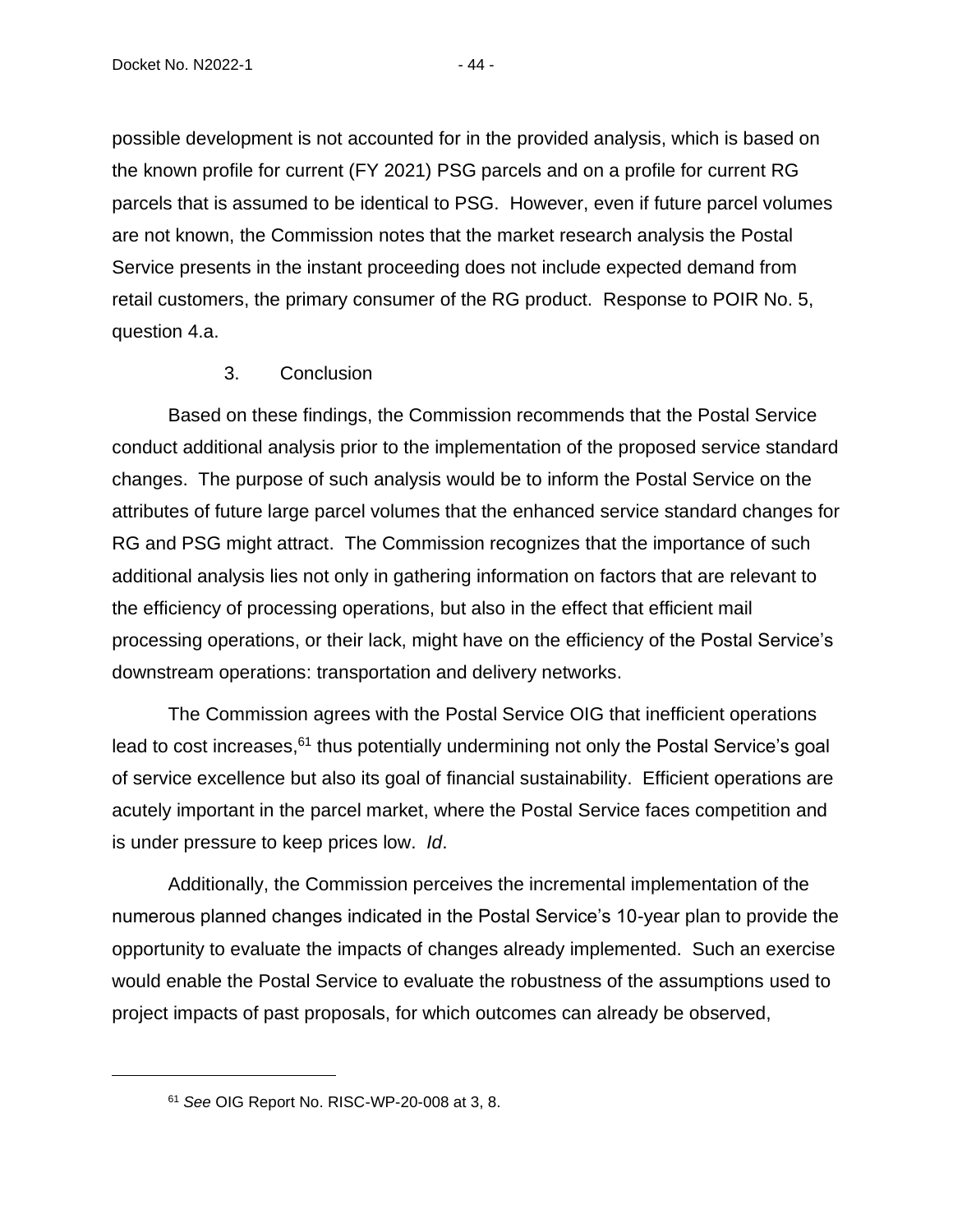measured, evaluated against projections, and used to fine-tune any remaining future planned changes to the postal network. The Commission also notes that any changes to services offered to postal products are likely to have impacts that extend beyond the operations and costs attributed to the respective products. As such, the Commission recommends that the Postal Service design a timeline of all intended incremental changes it plans to implement to accomplish the goals laid out in its 10-year plan. The Commission recommends further that such timeline includes plans for monitoring the impacts of different strategic changes on relevant aspects of its operations, whether they are isolated to respective products or extend to operations at a facility or a network level.

- D. Transportation Impact Analysis
	- 1. Overview

The Postal Service states that combining RG and PSG with FCPS flows would not require adding trips to the surface transportation network, since the network "in place for FCPS contains sufficient capacity to absorb future volumes of RG and PSG shipments." USPS-T-2 at 12. As such, the Postal Service claims that the proposal would increase volume and improve capacity utilization in surface lanes and enable further optimization of the Postal Service's surface transportation network. *Id.* at 12-13, 17-18. However, the Postal Service's transportation impact analysis does not include an estimate for the anticipated increase in surface network capacity utilization.<sup>62</sup>

In addition, the Postal Service estimates that enhancing service standards for RG and PSG, and combining their flows with FCPS, will result in an increase in the proportions of RG and PSG volumes transported by air. For RG, the Postal Service estimates that air volume would increase from the current 14.0 percent to 28.9 percent;

 $62$  The Postal Service includes various estimates of the current surface network's capacity utilization, ranging from 42 percent to 62 percent. *See* USPS-T-2 at 12-13; *see also* Response to POIR No. 2, question 2.a.i.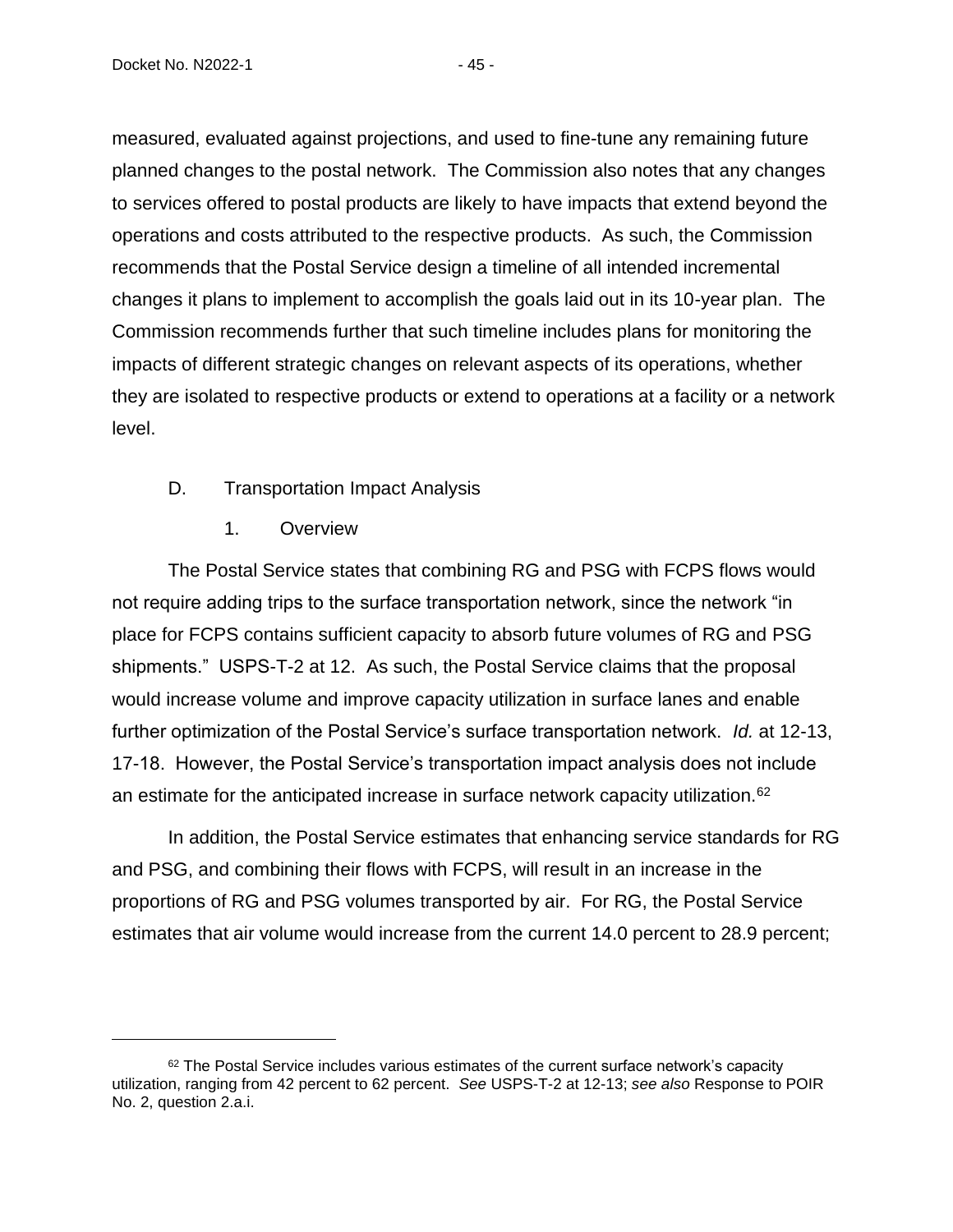for PSG, the estimated increase is from the current 15.6 percent to 15.9 percent.<sup>63</sup> For FCPS, the Postal Service projects volumes shifting from commercial air carriers to FedEx Day Turn transportation. USPS-T-3 at 1-2.

The Postal Service projects a \$40.4 million transportation cost increase for FCPS, a \$4.6 million reduction in transportation costs for RG, and a \$0.1 million reduction in transportation costs for PSG, resulting from transportation mode and air carrier shifts described above.<sup>64</sup>

#### 2. Commission Analysis

The projections referenced above are based on the following assumptions: implementation of the 2- to 5-day service standards for RG and PSG, as well as for FCPS; the "concomitant improvement and optimization" of the surface transportation network; and consolidation of RG and PSG volumes with "other [contiguous] First-Class volume." USPS-T-2 at 15; Response to POIR No. 2, question 6.a., 6.d. The Postal Service clarifies that no transportation modeling was required in the instant proceeding and that the transportation impact analysis of the proposed changes consists of analyzing the impact on transportation mode assignments for contiguous lanes.<sup>65</sup>

The Postal Service expects that over time, as volume and the surface transportation network grow, the Postal Service's ability to shift more volume from air to surface would improve.<sup>66</sup> As a result, its surface transportation capacity utilization

 $63$  The Commission notes that 14.0 percent of RG and 15.6 percent of PSG represent percentages of these products' volumes estimated to have been transported by air in FY 2021, when the products were transported in the NDC network. USPS-T-2 at 17. Library Reference USPS-N2022- 1/NP3, Excel file "RG.PSG.FCPS.Cost.Impact.nonpublic.revised.04.15.2022.xlsx," tabs "Summary\_Trans" and "Current State."

<sup>64</sup> USPS-T-3 at 6; Notice of Revisions to Testimony at 1-2, 6; Library Reference USPS-N2022-1/1 (as revised on April 15, 2022), Excel file "RG.PSG.FCPS.Cost.Impact.Public.Revised.04.15.2022.xlsx," tab "Summary\_MP\_Trans."

<sup>65</sup> This corresponds to offshore RG and PSG shipments, *i.e.*, shipments with either origin or destination outside the contiguous United States, being excluded from the service standard upgrade for the time being. Response to POIR No. 1, question 1.a., 1.b.; Library Reference USPS-N2022-1/NP4, PDF file "N2022-1-NP4.Bray.Preface.pdf" (Library Reference USPS-N2022-1/NP4 Preface); USPS-T-2 at 15-16.

<sup>66</sup> USPS-T-2 at 17; April 15 Response to POIR No. 3, question 8.a., 8.c.; Response to POIR No. 5, questions 2, 5.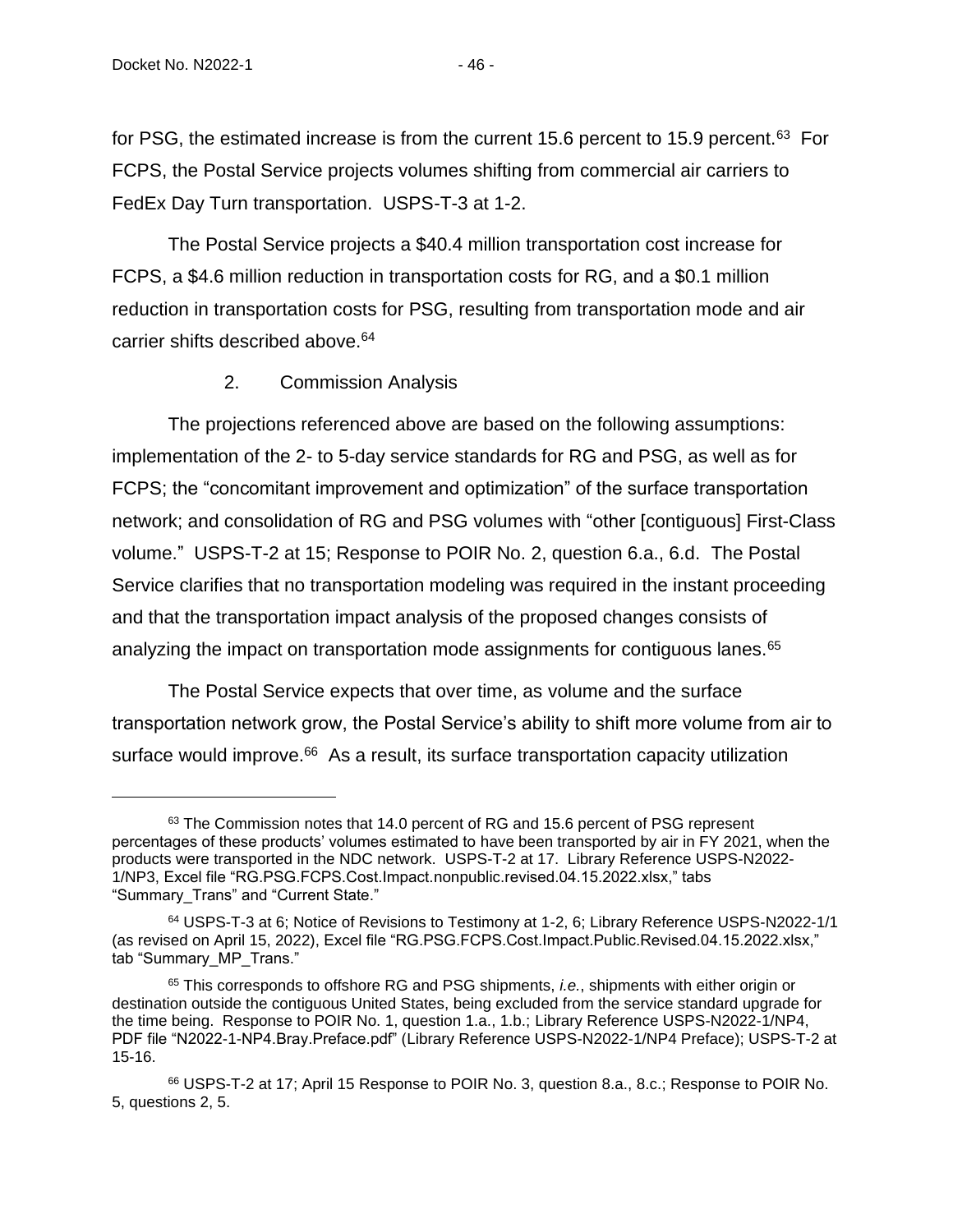would also improve. *Id*. This expectation is based on an assumption that the enhanced service standards for RG and PSG will "allow [the Postal Service] to be better positioned to meet growing consumer and business needs for a medium-speed, lowprice ground transportation solution for shipping large packages within the contiguous United States," thereby growing volume. April 15 Response to POIR No. 3, question 8.a., 8.c. The Postal Service is unable to predict when these more distant efficiency improvements will materialize. Response to POIR No. 5, question 2.

In the sections that follow, the Commission analyzes the projected \$35.7 million cost increase. The Commission then discusses the anticipated future improvements in transportation efficiencies. Lastly, the Commission recommends that the Postal Service conduct additional analysis prior to the implementation of the proposed service standard changes.

#### a. Transportation Mode Impact Analysis

The Postal Service explains that the surface transportation network used in its transportation impact analysis is the same as the final network which resulted from its transportation model in Docket No. N2021-2.<sup>67</sup> This surface transportation network included efficient trip structure and was projected to enable transporting the FCM/FCPS Model's existing surface volumes as well as volumes diverted from the air network with about half as many trips as the Postal Service reported in the comparable actual surface transportation network. Docket No. N2021-2, Advisory Opinion at 114-20.

The Postal Service states that its instant proposal is based on an assumption that adding RG and PSG to FCPS lanes would "build density and potentially justify shifting additional volume from air transportation to surface transportation." Response to POIR No. 1, question 1.b. Consequently, the Postal Service included 3-digit ZIP Code pairs with daily volumes for each of RG, PSG, FCM, and FCPS in its analysis conducted in the instant proceeding. Response to POIR No. 2, question 6.a., 6.d.; April

<sup>67</sup> Response to POIR No. 1, question 1.a. *See* Docket No. N2021-2, Advisory Opinion at 114-20 for the discussion of the final network from the Postal Service's transportation model, in which FCM and FCPS were subject to the more relaxed, 2- to 5-day service standards (FCM/FCPS Model).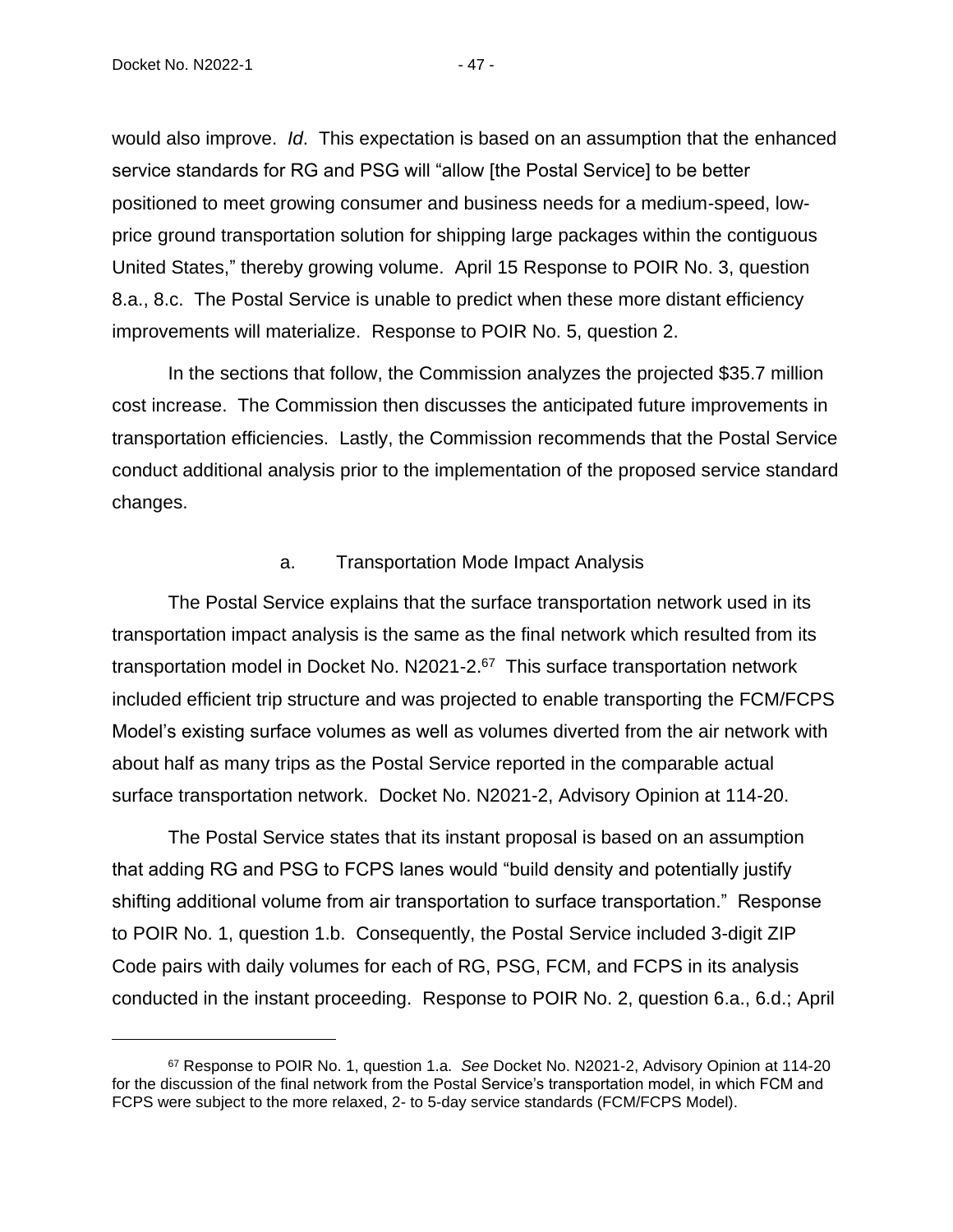15 Response to POIR No. 3, question 18.a. To evaluate potential air-to-surface volume shifts from the added RG and PSG volumes, the Postal Service conducted a transportation mode impact analysis, described below.

*FCM/FCPS/RG/PSG Model's baseline network*. 68 For its transportation mode impact analysis, the Postal Service started with a baseline network, in which individual OD pairs were assigned transportation modes for FCPS lanes as of February 2022.<sup>69</sup> The Commission notes that while all modeled products in this network were subject to the 2- to 5-day service standards, its surface transportation reach corresponds to the 1 to 4-day service standard window for FCPS.<sup>70</sup> The Postal Service refers to the FCM/FCPS/RG/PSG Model's baseline network as "the current state of the FCPS surface transportation network." USPS-T-2 at 16.

As part of its transportation mode impact analysis, the Postal Service evaluated the baseline network's capability to transport modeled products by surface transportation within transit windows available under the 2- to 5-day service standards.<sup>71</sup>

 $68$  As described below, the transportation mode impact analysis was based on adding RG and PSG to the optimized surface transportation network from the Docket No. N2021-2 proceeding (FCM/FCPS Model's final network) and the implementation of the 2- to 5-day FCPS service standards. Accordingly, the Commission will refer to the transportation mode assignments generated by network scenarios from the instant proceeding as pertaining to the FCM/FCPS/RG/PSG Model for the remainder of the discussion.

 $69$  The Commission notes that in the documentation provided in the instant docket, the Postal Service refers interchangeably to lanes and OD pairs. The Commission also notes that each lane or OD pair is assigned a transportation mode in the Postal Service's analyzed transportation network scenarios, discussed in this section. Response to POIR No. 1, question 1.b.; Library Reference USPS-N2022- 1/NP4 Preface.

 $70$  The Postal Service explains that while FCPS was subject to the 1- to 3-day service standards during February 2022, the transportation mode assignments in the baseline network include more volume transported by surface than the 3-day surface reach would allow due to 1 transit day temporarily added for FCPS during the COVID-19 pandemic. Response to POIR No. 2, question 6.a.

<sup>&</sup>lt;sup>71</sup> This corresponds to the Postal Service's statement that the proposed RG and PSG service standards are predicated on the implementation of the planned change to the FCPS service standards. USPS-T-2 at 15, 16-17; Library Reference USPS-N2022-1/NP4 Preface.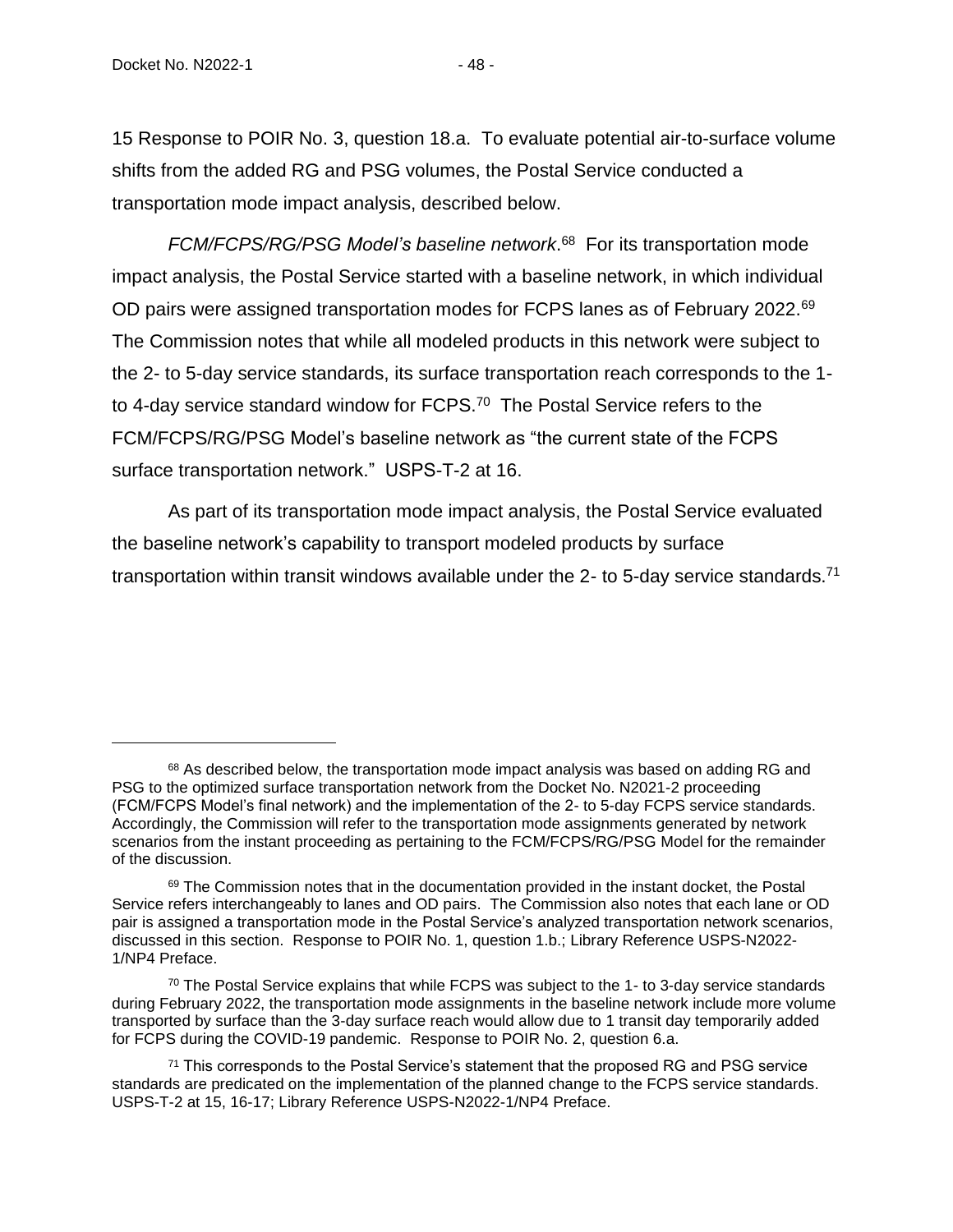The mileages used in the baseline network's surface lanes are from the Postal Service's FCM/FCPS Model's final surface network.<sup>72</sup>

To determine surface viability, the Postal Service calculated transit times for individual OD pairs, assuming an average driving speed of 46.5 miles per hour, similar dispatch times from origin P&DCs for all modeled products' volumes, and critical entry times (CETs) at destination P&DCs that were product specific.<sup>73</sup>

Only contiguous air lanes for which surface transportation represented a serviceresponsive alternative for FCM and for FCPS, RG, and PSG volumes were considered in the subsequent evaluation of cost-effectiveness of surface transportation versus air transportation.<sup>74</sup> This means that offshore volumes are excluded from the service standard upgrade at this time. USPS-T-2 at 13, 15-16. The Postal Service indicates that delivery by surface transportation was deemed logistically viable in most cases. *Id.* at 16.

*Evaluation of cost-effectiveness for surface vs. air transportation and FCM/FCPS/RG/PSG Model's final network.* To evaluate the cost-effectiveness of surface transportation for surface-viable lanes, the Postal Service compares the cost of surface transportation "over a given distance" to the cost of air transportation.<sup>75</sup>

The estimated air transportation costs are calculated based on the cubic foot capacity needing air transportation for FCM, FCPS, RG, and PSG volumes in the evaluated lanes and an assumed air transportation cost per cubic foot. The calculated surface transportation costs are based on the number of surface trips that the modeled

 $72$  This corresponds to the Postal Service's statement that the planned changes are "predicated" on the concomitant improvement and optimization" of the Postal Service's surface transportation network. USPS-T-2 at 15; April 15 Response to POIR No. 3, question 18.a.

 $73$  The Postal Service indicates that all modeled products' volumes were assumed to depart origin P&DCs at about 4 a.m. The documentation filed in the instant proceeding indicates CETs specific to modeled products were used in the transit time analysis and determination of surface-viability for OD pairs. USPS-T-2 at 16; Library Reference USPS-N2022-1/NP4, Excel file "Model 3.17.2022.xlsx."

<sup>&</sup>lt;sup>74</sup> Library Reference USPS-N2022-1/NP4, Excel file "Model 3.17.2022.xlsx."

<sup>75</sup> USPS-T-2 at 16-17; Library Reference USPS-N2022-1/NP4, Excel file "Cost Analysis.xlsx."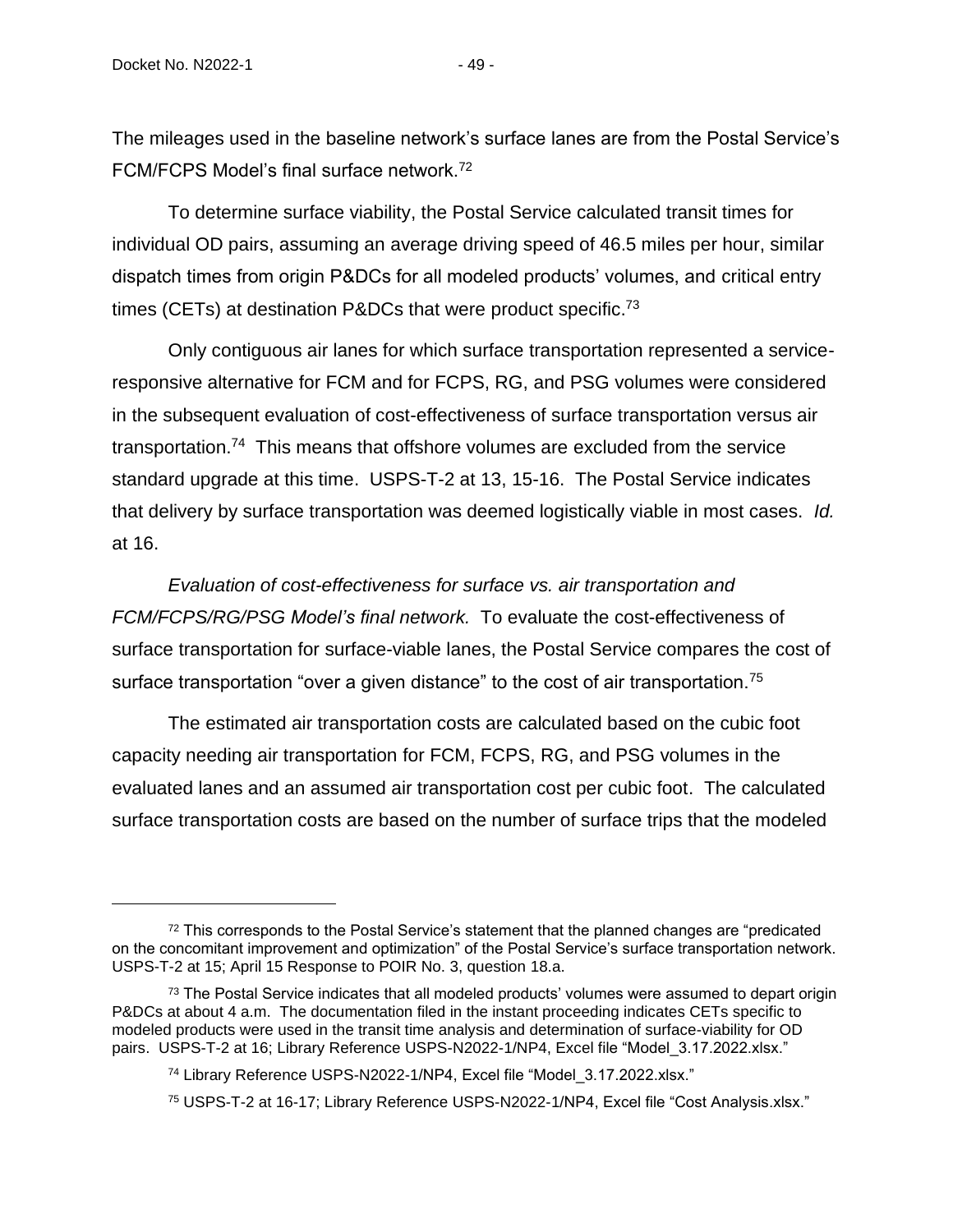volumes' cubic foot capacity would necessitate, as well as the corresponding trips' mileages and an assumed surface transportation cost per mile.<sup>76</sup>

Figure VI-1 below illustrates transportation mode assignments for OD pairs in the FCM/FCPS/RG/PSG Model's baseline network and in the final network, which resulted from the Postal Service's surface-viability and cost-effectiveness analyses.

# **Figure VI-1 Transportation Mode Assignments for OD Pairs in the FCM/FCPS/RG/PSG Model's Baseline and Final Networks**



Source: Library Reference USPS-N2022-1/NP4, Excel files "Model\_3.17.2022.xlsx" and "Cost Analysis.xlsx."

Note: OD pairs included in Figure VI-1 represent data for contiguous United States.

<sup>76</sup> Library Reference USPS-N2022-1/NP4, Excel file "Cost Analysis.xlsx."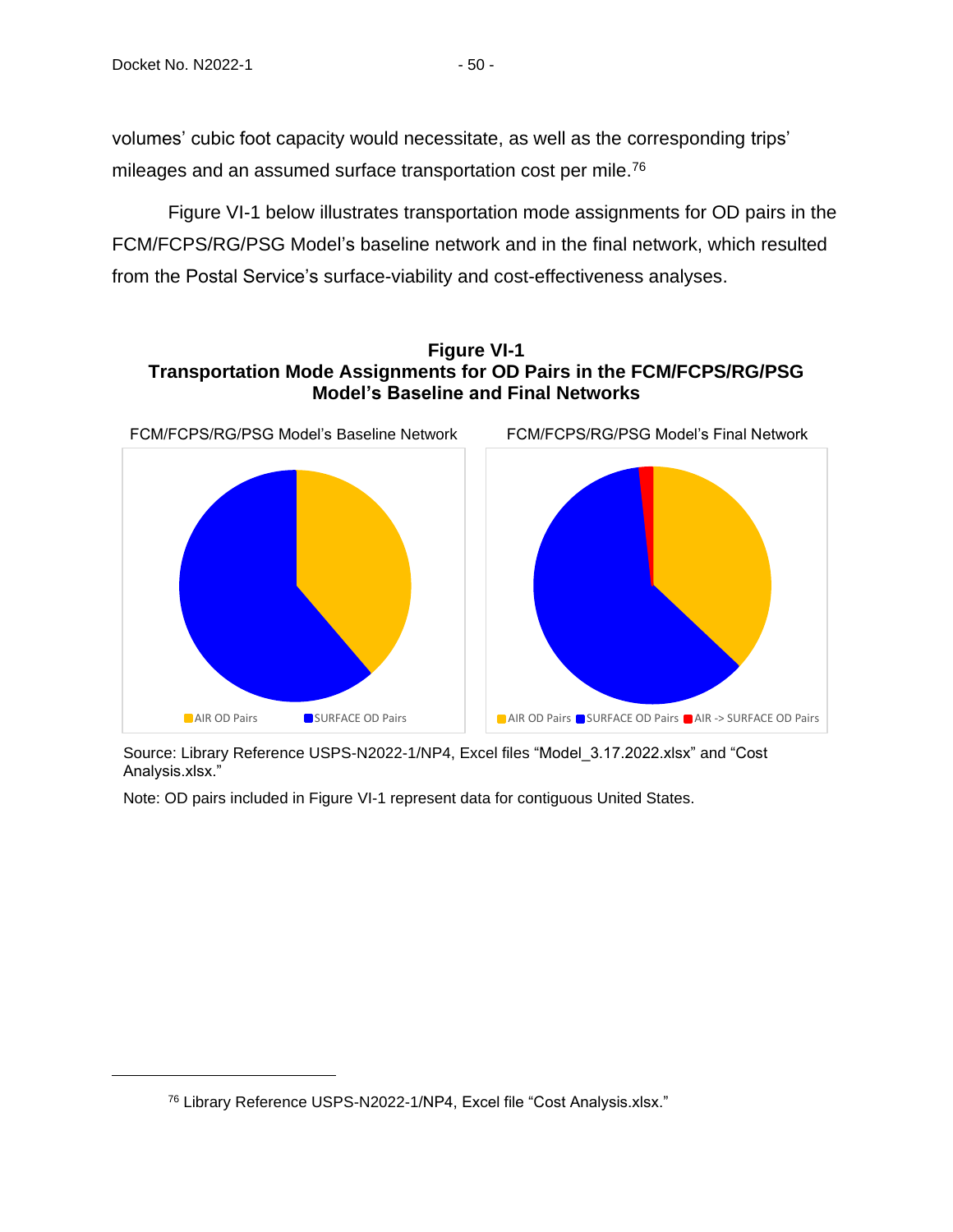The Commission's analysis of the Postal Service's data suggests that of the contiguous air lanes included in the FCM/FCPS/RG/PSG Model's baseline network, for which a service-responsive surface alternative lane exists in the efficiently routed surface network, surface transportation was determined more cost-effective than air transportation for only a small fraction of lanes.<sup>77</sup>

Figure VI-2 depicts combined cubic foot capacities for the modeled products' volumes that correspond to air, surface, and air-to-surface OD pairs shown in Figure VI-1 above.





Source: Library Reference USPS-N2022-1/NP4, Excel files "Model\_3.17.2022.xlsx" and "Cost Analysis.xlsx."

Note: The cubic foot capacity data illustrated in Figure VI-2 represent data for contiguous United States.

<sup>77</sup> Library Reference USPS-N2022-1/NP4, Excel files "Model\_3.17.2022.xlsx" and "Cost Analysis.xlsx." For a more detailed discussion on the transportation mode impact analysis' results, *see* the Non-Public Technical Appendix to this Advisory Opinion.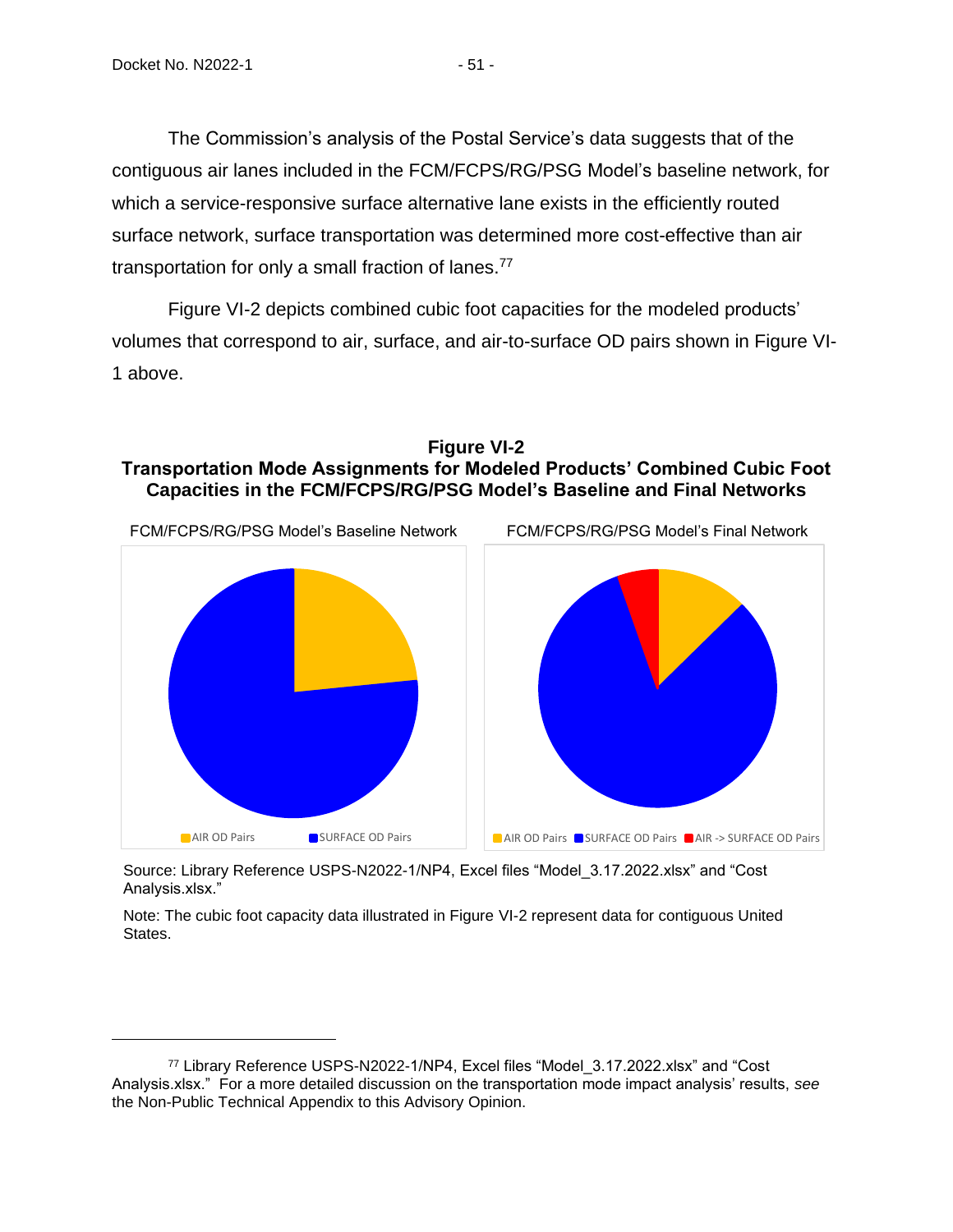Combining cubic foot capacities from Figure VI-2 with number of OD pairs from Figure VI-1 provide average cubic foot density per lane. The combined data, illustrated in Figure VI-3, indicate that lane density<sup>78</sup> in the FCM/FCPS/RG/PSG Model's baseline and final networks is much higher for surface lanes than it is for air lanes. The data in Figure VI-3 also suggest that the density in long-distance lanes that were determined to divert from air to surface (*i.e.*, in lanes labeled as "AIR -> SURFACE OD Pairs" in Figure VI-3) significantly surpasses both air and surface lanes' average densities.<sup>79</sup>

**Figure VI-3 Average Density per OD Pair in the FCM/FCPS/RG/PSG Model's Baseline and Final Networks, by Transportation Mode Assignment**



Source: Library Reference USPS-N2022-1/NP4, Excel files "Model\_3.17.2022.xlsx" and "Cost Analysis.xlsx."

 $78$  Lane density referenced here is expressed as cubic feet of transported mail volume per lane.

 $79$  The Commission notes that it is typically the longest lanes that are assigned to air transportation to ensure mail delivery within applicable service standards and the corresponding transit windows. Docket No. N2021-1, USPS-T-3 at 5; Library Reference USPS-N2022-1/NP4, Excel files "Model\_3.17.2022.xlsx" and "Cost Analysis.xlsx."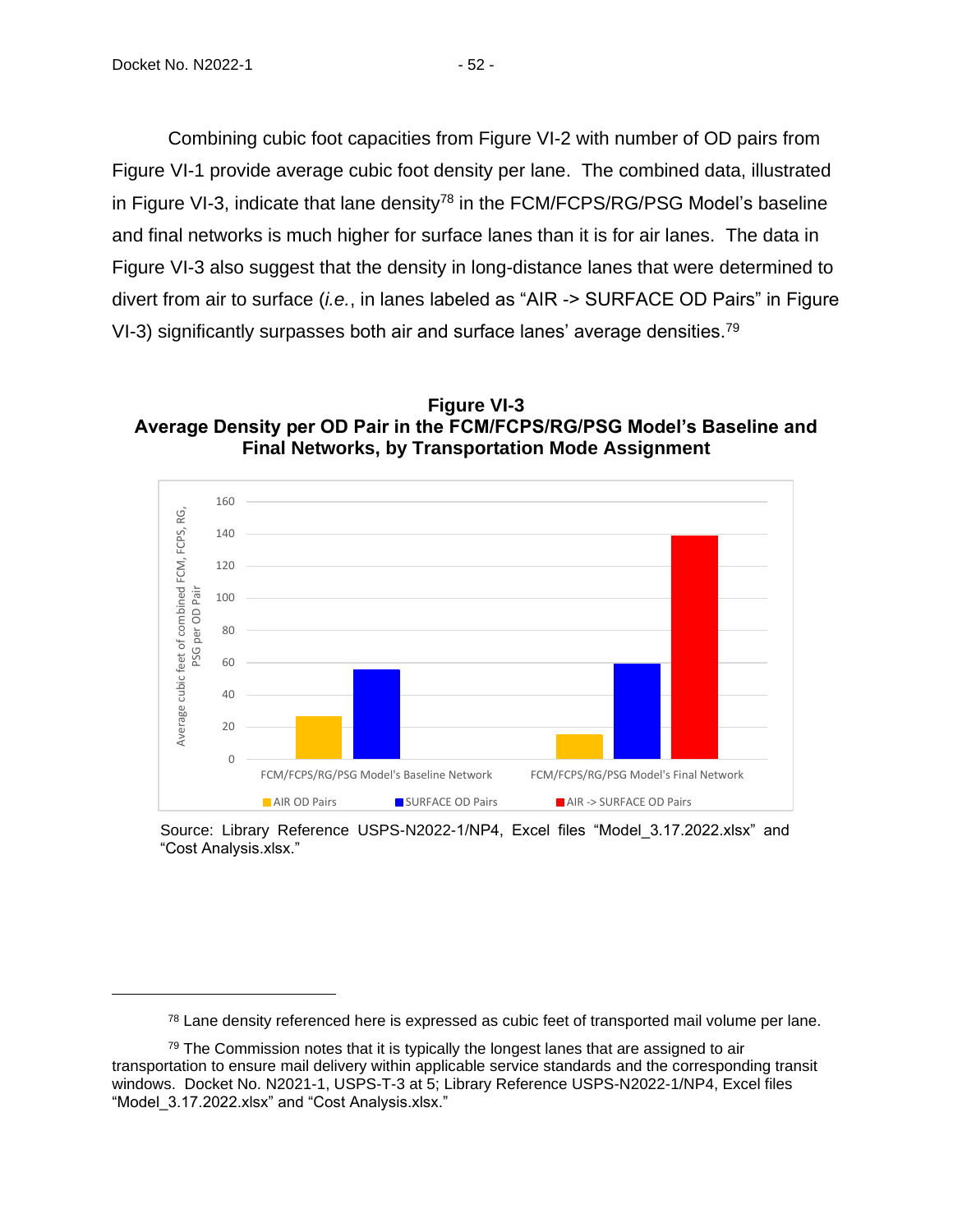The Postal Service's data indicate that the FCM/FCPS/RG/PSG Model's final surface transportation network, with an extended 5-day surface reach and with efficiently routed, multi-stop trips, is capable of transporting more volumes in a costeffective manner than are transported in the current FCPS surface transportation network.

The Commission notes that the Postal Service's cost-effectiveness analysis started with a consolidation of analyzed volumes from individual surface-viable lanes into significantly fewer surface trips.<sup>80</sup>

This consolidation of volumes from multiple lanes onto shared surface transportation increased density for the evaluated long-distance surface trips.<sup>81</sup> However, the Commission notes that FCM business rules and CETs are not identical to the business rules for FCPS (and to proposed business rules for RG and PSG), despite all products being subject to the 2- to 5-day service standards.<sup>82</sup> This could present an obstacle to the volume consolidations assumed in the Postal Service's costeffectiveness analysis.

In addition, the volume and surface trip consolidation discussed above is based on an assumption that volumes for all four products are processed and dispatched at the same time as bundles.<sup>83</sup> However, witness testimonies do not reference FCM, and only describe RG and PSG as being added to FCPS flows, following the implementation of the proposed changes. *See* USPS-T-2 at 1, 5-10; *see also* USPS-T-3 at 1, 3-5. As discussed in Section VI.C.2. above, the Commission is concerned that the Postal Service's mail processing impact analysis does not estimate the impacts that additional large parcels (with RG and PSG weighing up to 70 pounds) might have on the efficiency

<sup>80</sup> Library Reference USPS-N2022-1/NP4, Excel files "Model 3.17.2022.xlsx" and "Cost Analysis.xlsx."

<sup>81</sup> For a more detailed discussion on volume consolidation assumed in the Postal Service's costeffectiveness analysis, *see* the Non-Public Technical Appendix to this Advisory Opinion.

<sup>82</sup> USPS-T-2 at 8-9; Docket No. N2021-1, Advisory Opinion on Service Changes Associated with First-Class Mail and Periodicals, July 20, 2021, at 124-25 (Docket No. N2021-1, Advisory Opinion).

<sup>83</sup> Library Reference USPS-N2022-1/NP4, Excel file "Cost Analysis.xlsx."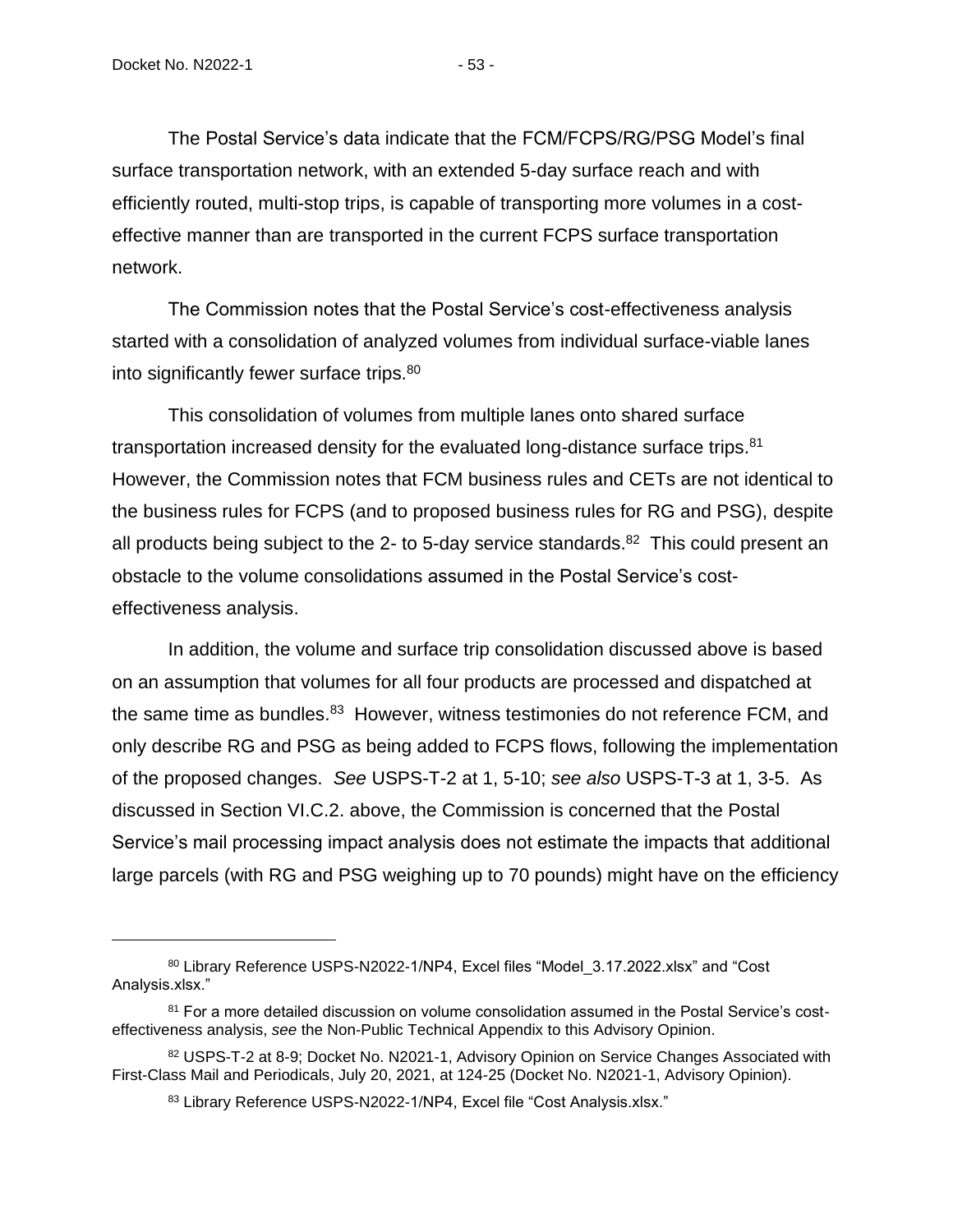of mail processing operations for small packages (with FCPS weighing up to 1 pound). The impact on FCM mail processing is also not accounted for in the Postal Service's mail processing analysis.

Moreover, to calculate surface transportation costs, the Postal Service includes trips mileage between origin P&DCs and destination STCs, rather than between origin and destination P&DCs.<sup>84</sup> This assumption results in the calculated costs for surface trips underestimating the costs that the Postal Service would incur transporting modeled volumes between origin and destination processing facilities.

Considering that the projected transportation mode impact analysis is based on assumptions that the Postal Service has not demonstrated it is operationally capable of achieving, the Commission is concerned that its projected transportation mode and transportation cost impacts may not materialize. Specifically, if the volume and surface trip consolidations do not materialize in the actual network, fewer potential long-distance trips would have densities that would enable cost-effective diversions from the air to the surface network. Consequently, adding RG and PSG to FCPS flows could lead to adding expensive long-distance surface trips with low-capacity utilization to the network, or it could lead to more RG and PSG volumes transported by air than anticipated.

*Exceptions to the planned service standards.* The data filed in the instant proceeding indicate that the Postal Service excluded certain OD pairs associated with offshore shipments from the transportation mode impact analysis.<sup>85</sup> The provided data do not indicate that any other shipments excepted from the service standard changes (HAZMAT and live animal shipments) were treated differently (*e.g*., placed on separate trips) in the Postal Service's transportation mode impact analysis. *Id*.

<sup>84</sup> Library Reference USPS-N2022-1/NP4, Excel file "Cost Analysis.xlsx."

<sup>&</sup>lt;sup>85</sup> The Postal Service's data indicate that OD pairs, which were excluded from the transportation impact analysis, included those with either origin or destination processing facility codes from a list of offshore codes. This corresponds to offshore RG and PSG volumes being excluded from the service standard upgrade for now. USPS-T-2 at 13, 15-16; Library Reference USPS-N2022-1/NP4, Excel files "Model\_3.17.2022.xlsx" and "Cost Analysis.xlsx."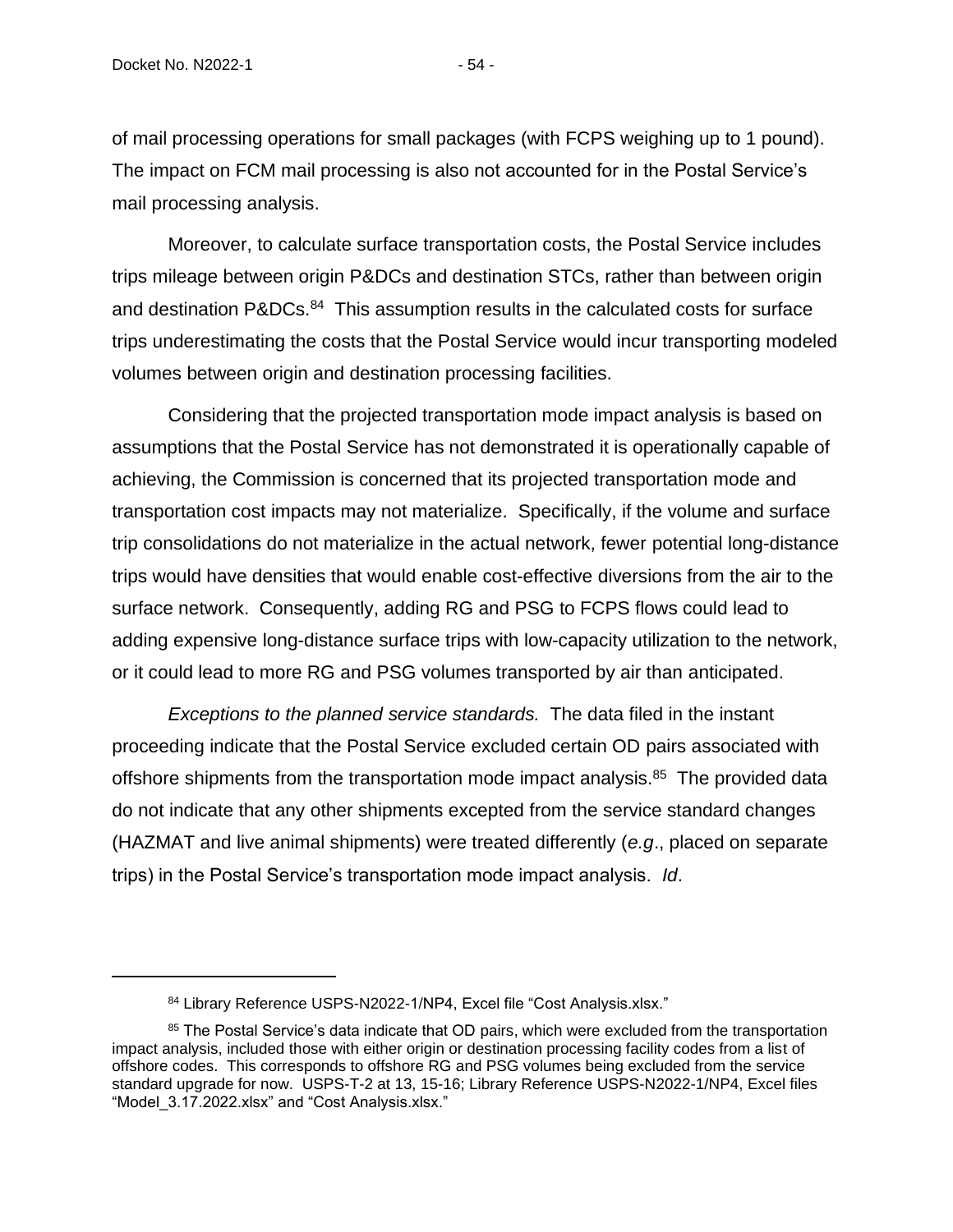The Postal Service's failure to adequately account for such shipments contributes to the Commission's concern that the assumed consolidations of all modeled volumes discussed above overly simplifies the relevant operations, which in turn renders the projected proportions of RG and PSG that will require air transportation in the future network less reliable.

*Exceptions to the planned operational flow*. For RG and PSG parcels that would be subject to the planned service standard changes but would deviate from the planned operational flow, the Postal Service points to "the current state of the FCPS surface transportation network," in which surface transportation may not be a cost-effective alternative to air transportation for long-distance volumes, due to low volume density in long-distance surface transportation. USPS-T-2 at 16-17.

As shown in Figure VI-2 above, the transportation mode impact analysis conducted in the instant proceeding suggests an increase in the combined capacity of FCM/FCPS/RG/PSG bundles transported in the surface network in the future state than the current FCPS surface transportation network would be capable of transporting costeffectively. The Commission notes that the Postal Service's analysis suggests that such increases are evident for all products' volumes, including those for FCM and FCPS, that would divert to the surface network in the future state.<sup>86</sup>

However, the Postal Service does not include the projected diversions for FCM and FCPS among the reported transportation mode impacts or calculate the associated changes in transportation costs. This is especially surprising considering the Postal Service presents the service standards upgrade proposed in the instant proceeding as based on an expected increase in long-distance lane density, potentially justifying shifting additional FCM and FCPS volumes from the air to the surface transportation network. Response to POIR No. 1, question 1.b.

<sup>86</sup> Library Reference USPS-N2022-1/NP4, Excel files "Model\_3.17.2022.xlsx" and "Cost Analysis.xlsx."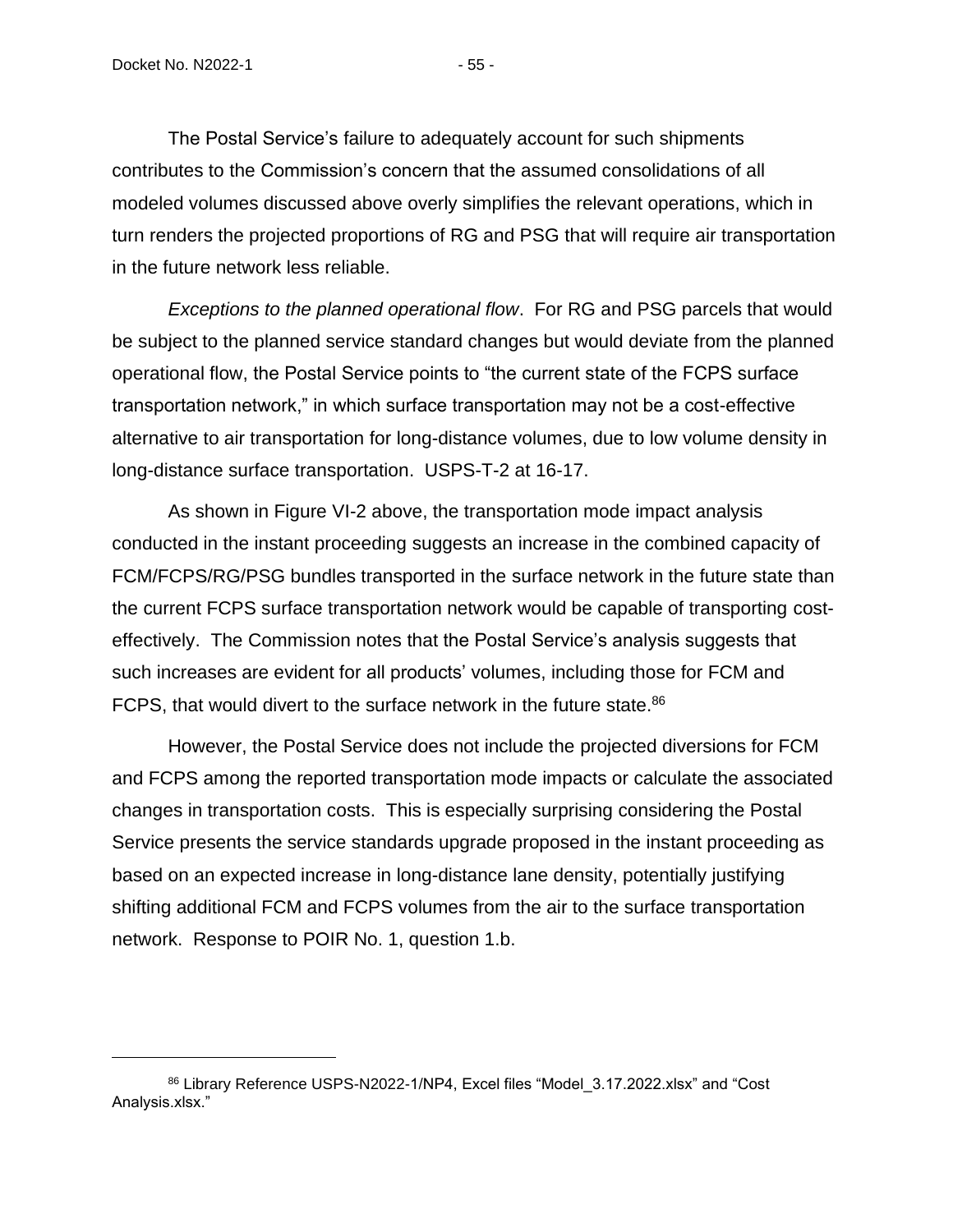*The current state of the FCPS network and alternative interpretation of the transportation impact analysis results*. The Postal Service explains that it did not calculate savings associated with the potential FCPS diversions because "some FCPS lanes are expected to remain transported by air in the near-term, due to lack of density to justify adding surface transportation at this time." Response to POIR No. 2, question 6.d. The Postal Service states that its reported shift from commercial air to cargo (*i.e.*, FedEx Day Turn) air carrier for FCPS represents a "conservative estimate." *Id.* question 2.a.

The Commission notes that the Postal Service's anticipation of no change in transportation mode assignments for FCPS (and FCM) corresponds to transportation mode assignments from the FCM/FCPS/RG/PSG Model's baseline network. The Commission reiterates that in the baseline network, all modeled products, including RG and PSG, are subject to the 2- to 5-day service standards. However, the baseline network's surface reach corresponds to the 1- to 4-day service standards that applied to FCPS during the FY 2021.

The Commission further emphasizes that while coast-to-coast surface transportation is logistically possible within the 5-day window that would apply to all modeled products' volumes following the implementation of the proposed service standards upgrade, the Postal Service does not currently operate such long-distance trips to transport existing long-distance First-Class volumes.

In order to add newly purchased long-distance transportation to the existing surface transportation network in a cost-effective manner (*i.e.*, in order to operate trips that enabled the air-to-surface diversions for OD pairs and the corresponding cubic foot capacities for modeled FCM, FCPS, RG, and PSG in the FCM/FCPS/RG/PSG Model's final network), transported volumes would need to be sufficient to justify the cost of such long-haul transportation.

As illustrated in Figure VI-3 above, it is only the existing air OD pairs with high average volume densities that were determined to divert to the surface network following the addition of RG and PSG to the First-Class flows. However, it was not the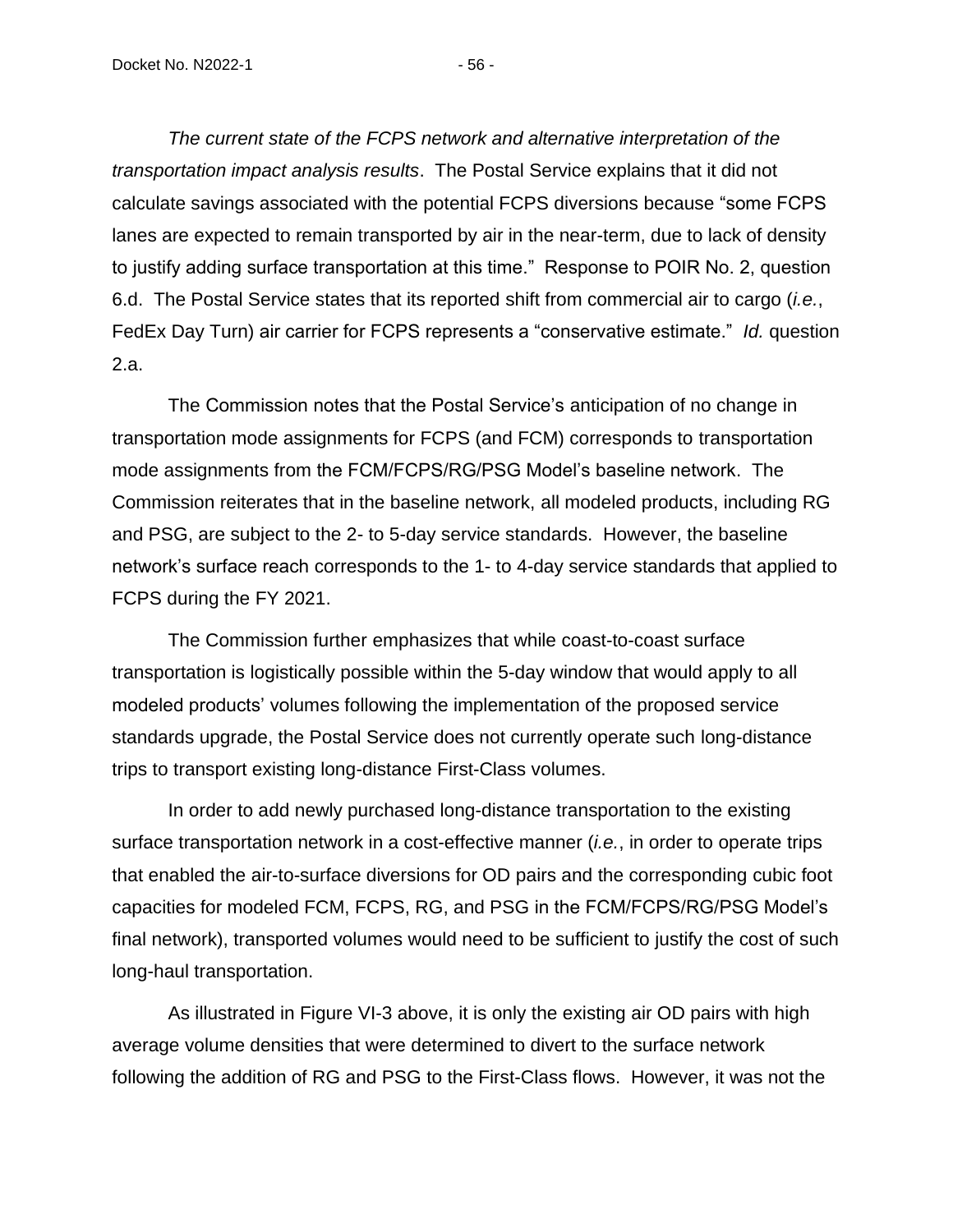density of individual lanes that led to the determination of cost-effectiveness of surface transportation for their respective volumes, but rather the volumes consolidated from multiple long-distance lanes onto substantially fewer surface trips that constituted justifiable volume levels.

The Postal Service's conservative approach to projecting no transportation mode shifts for FCPS (and FCM) and referring to such developments as representing a nearterm scenario indicates that the Postal Service anticipates the current FCPS surface transportation network, with surface trips and volume pairings responsive to the 4-day service standard, will be able to accommodate the addition of RG and PSG into FCPS flows. However, this suggests a greater need for air transportation for RG and PSG than projected. Being able to meet 5-day service standards for all products using surface transportation would therefore be a more long-term goal requiring sufficiently high volume in long-distance lanes.

The Postal Service's conservative approach to reporting modeled transportation impacts on FCM and FCPS (*i.e.*, reporting of impacts that pertain to the baseline network) additionally indicates that the percentages of RG and PSG estimated to be transported by air (28.9 percent and 15.9 percent, respectively), which result from the implementation of the optimized surface transportation network (*i.e.*, which were enabled by the FCM/FCPS/RG/PSG Model's final network), represent a more distant scenario in comparison with the near-term impacts anticipated for FCM and FCPS before such efficient network is operational.

The Commission notes that the optimized surface transportation network, first generated by the FCM Model,<sup>87</sup> then further enhanced by the FCM/FCPS Model,<sup>88</sup> was based on a transportation model using oversimplified assumptions, with reduced complexity of postal business rules, and an efficient trip structure projected to enable

<sup>&</sup>lt;sup>87</sup> See generally Docket No. N2021-1, Advisory Opinion. The transportation modeling in the Docket No. N2021-1 proceeding assumed implementation of more relaxed service standards for FCM, with the service standards extended from 1 to 3 days to 2 to 5 days (FCM Model).

<sup>88</sup> The additional efficiency gains realized in the FCM/FCPS Model were associated with increased volume densities in long-distance lanes, enabled by a concurrent implementation of the more relaxed (2- to 5-day) service standards for both FCM and FCPS.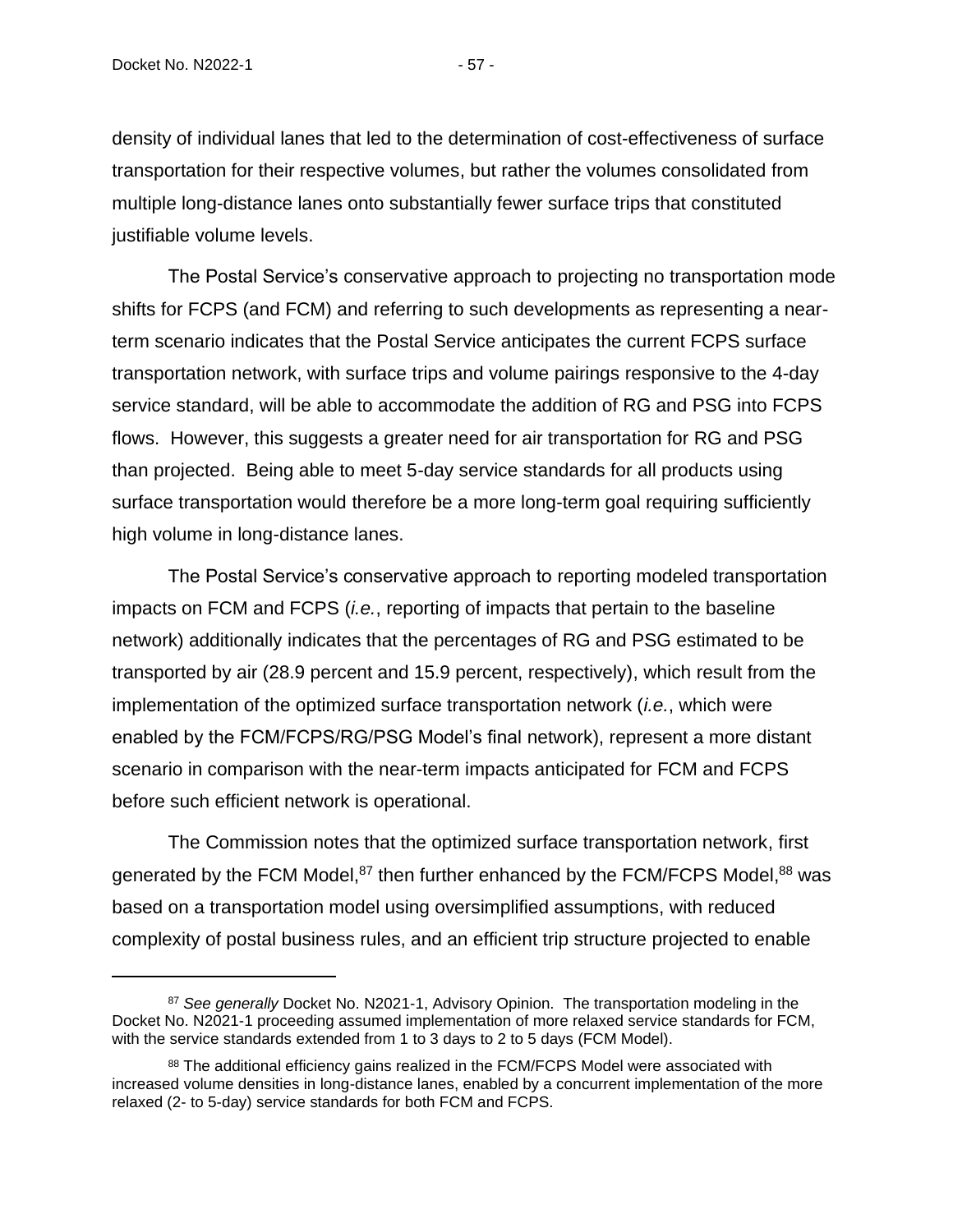Docket No. N2022-1 - 58 -

transporting the then-current surface volumes as well as volumes diverted from the air network with about half as many trips as were reported in the comparable actual surface transportation network. Docket No. N2021-2, Advisory Opinion at 4-5, 103-38; Docket No. N2021-1, Advisory Opinion at 24, 133. In the respective proceedings, the Commission opined that for this network's efficient routing and trip consolidation to materialize, its complex operations would need to be timely all along its multi-stop trips. Docket No. N2021-2, Advisory Opinion at 4-5, 103-38; Docket No. N2021-1, Advisory Opinion at 137, 143-146. However, the Postal Service had not tested whether it could achieve such operations. *Id.* The Postal Service referred to its FCM Model and its FCM/FCPS Model as directional, a "'decision-supporting' rather than a 'decisionmaking' tool," noting that the model's final network was subject to significant postprocessing and refinements into routes "that can be implemented."<sup>89</sup>

The Postal Service does not provide information on the outcome of the transportation planners' final determination on the extent of the refinements needed for modeled routes before they can be implemented into actual routes. Nevertheless, the Postal Service's transportation mode impact analysis is entirely based on volumes moving in this optimized surface transportation network. And it is this optimized network that led to the projected 28.9 percent of RG and 15.9 percent of PSG to be routed via the air network.

Figure VI-4 below shows the percentages of FCPS volumes transported by air and surface in FY 2020 next to the projected percentages of FCPS volumes in the FCM/FCPS Model.

<sup>89</sup> Docket No. N2021-1, Advisory Opinion at 24, 133 (internal citations omitted); Docket No. N2021-2, Advisory Opinion at 3, 23, 53, 128 (internal citations omitted).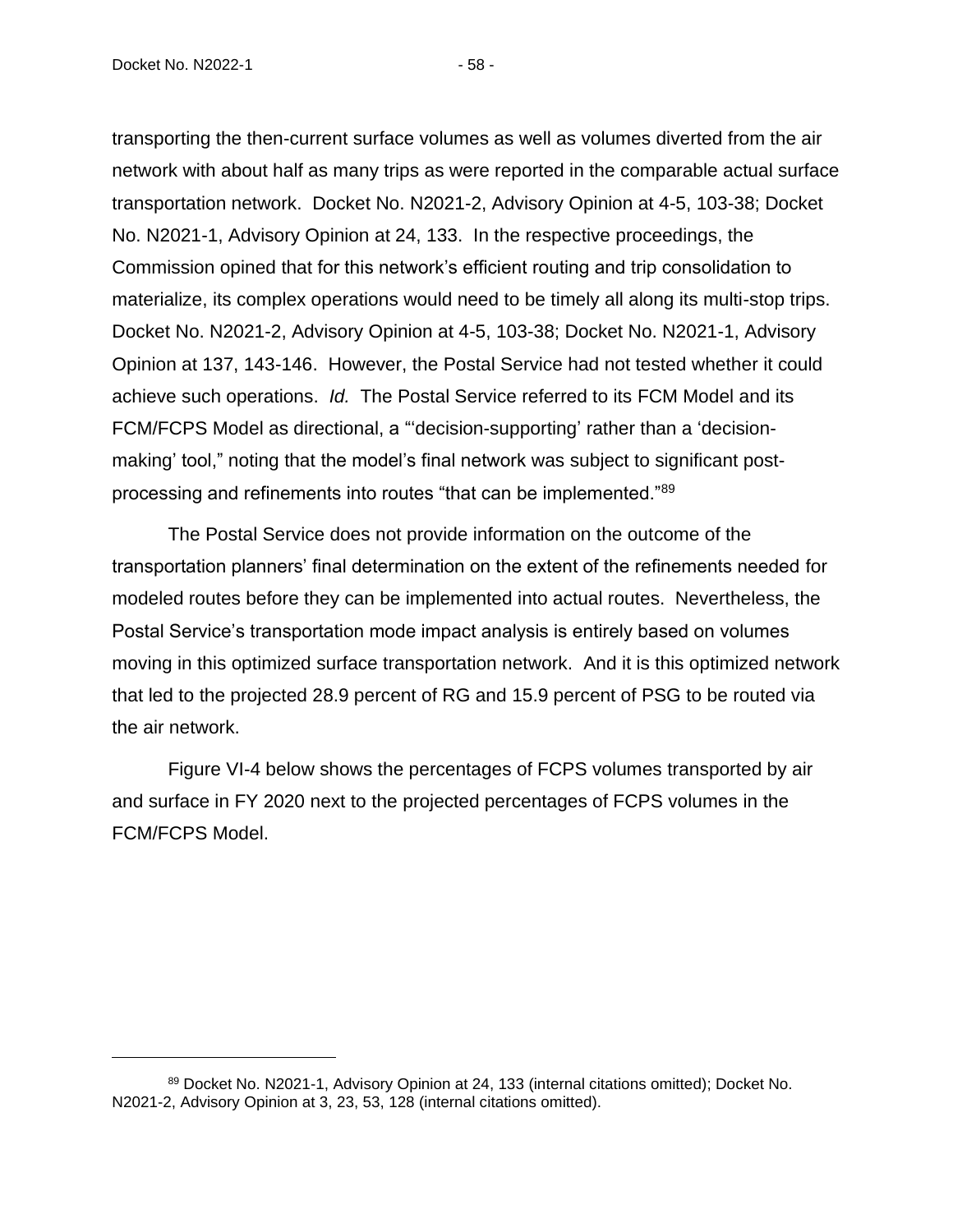

**Figure VI-4 Percent of FCPS Volume by Transportation Mode in FY 2020 and in the FCM/FCPS Model**

Source: Docket No. N2021-2, Library Reference USPS-LR-N2021-2/NP10, July 23, 2021, Excel file "POIR No.4 Q18 Final.xlsx."

Note: The volume data illustrated in Figure VI-4 represent data for contiguous and non-contiguous United States.

The Postal Service's analysis suggests that substantial air-to-surface volume shifts have taken place during FY 2021, with the actual FY 2021 FCPS volumes transported in the surface network being very similar to those projected from the concurrent implementation of the FCM and FCPS service standards, and a concomitant implementation of the optimized surface transportation network.

Further, the FCM/FCPS/RG/PSG Model indicates additional potential for air-tosurface volume shifts for FCPS which, as discussed earlier, the Postal Service does not anticipate to materialize in the near term.<sup>90</sup>

 $90$  For a more detailed discussion on the transportation mode impact analysis' suggested results for FCPS, *see* the Non-Public Technical Appendix to this Advisory Opinion.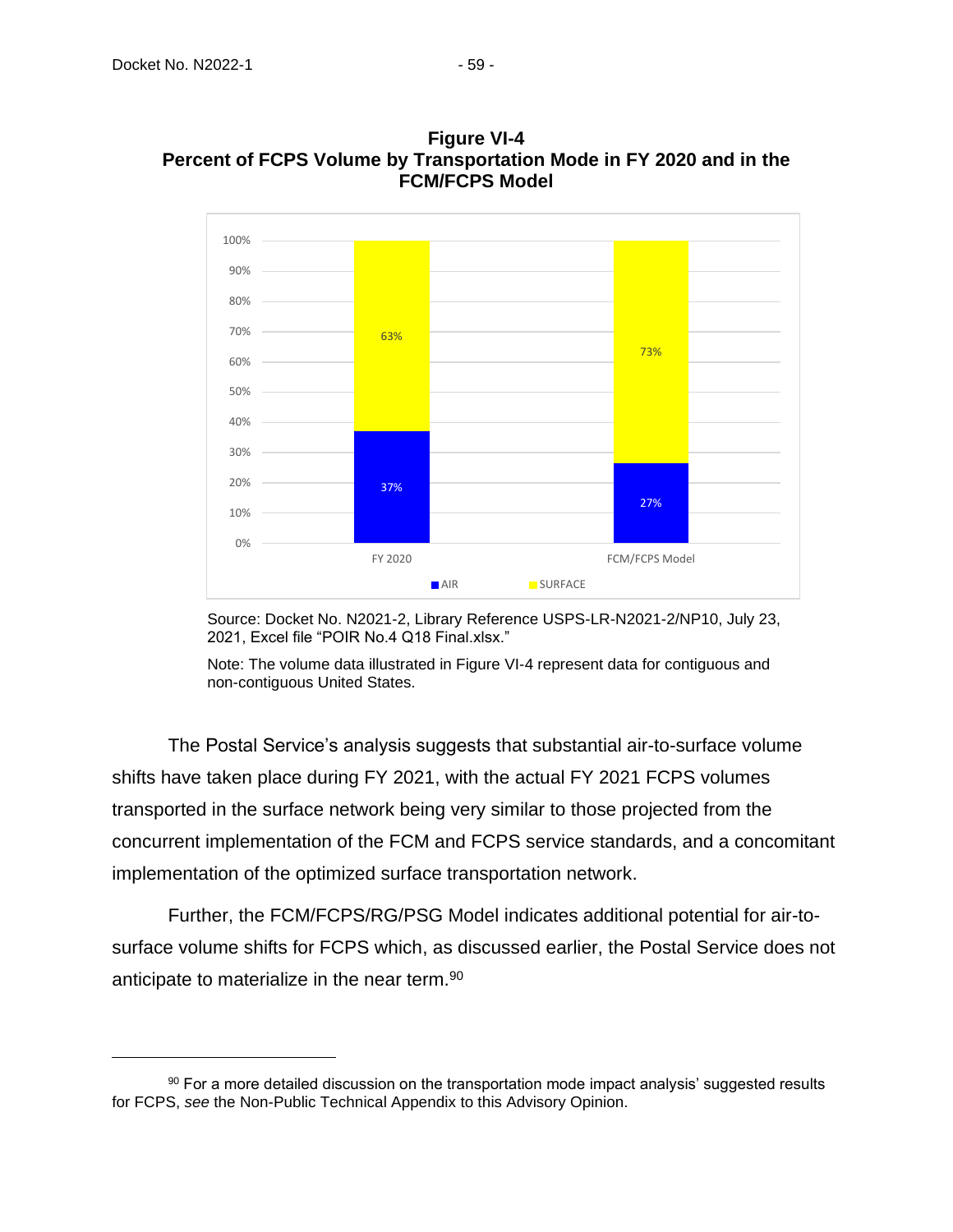Figure VI-5 below shows the percentages of FCM volumes transported by air and surface in FY 2020 next to such volume projections from the FCM/FCPS Model.





Source: Docket No. N2021-1, Library Reference USPS-LR-N2021-1/3, April 21, 2021, Excel file "3\_SSD\_5D\_Vol\_Impacts\_CONUS.xlsx;" Docket No. N2021-2, Library Reference USPS-LR-N2021-2/NP10, Excel file "POIR No.4 Q18 Final.xlsx."

Note: The volume data illustrated in Figure VI-5 represent data for contiguous and non-contiguous United States.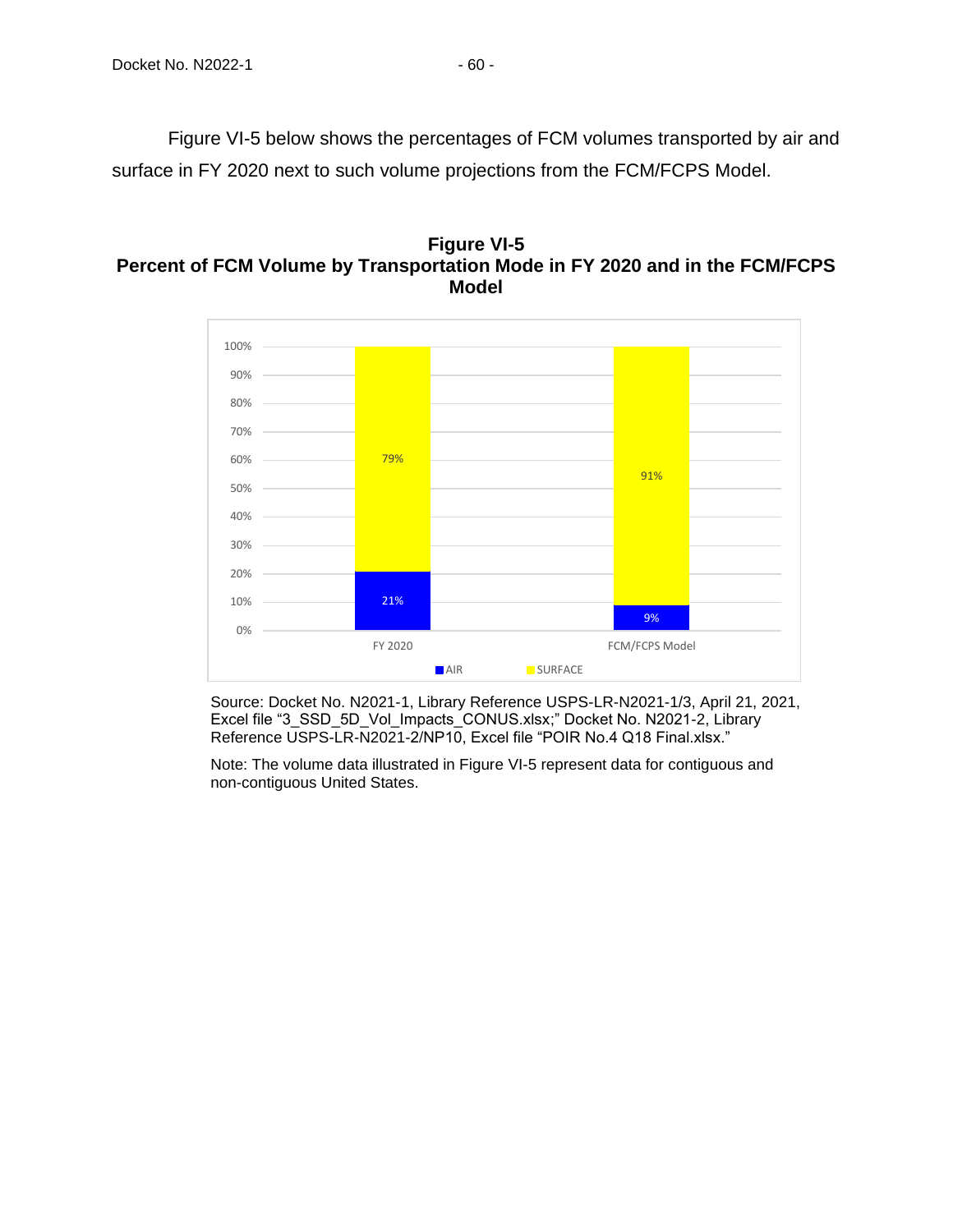As shown in Figure VI-5 above, significant volume shifts to the surface network were anticipated from the concurrent implementation of the more relaxed service standards for FCM and FCPS, from the product's FY 2020 levels.

The transportation mode impact analysis conducted in the instant proceeding suggests sizeable air-to-surface volume shift potential for FCM between the current state FCPS network and the proposed new operational flow, which the Postal Service does not include among the projected transportation efficiencies enabled by the instant proposal. However, the Commission notes that the transportation mode assignments generated from the FCM/FCPS/RG/PSG Model do not represent improvements compared to the 9 percent of FCM volume that the FCM/FCPS Model enabled.<sup>91</sup>

Considering the Postal Service's conservative approach to the reporting of the transportation mode impacts suggested by its analysis for FCM and FCPS, the Commission examines the similarly near-term impacts of the instant proposal, resulting from the FCM/FCPS/RG/PSG Model's baseline network, for RG and PSG.

Figure VI-6 below illustrates transportation mode assignment for RG for FY 2021 (when the product was transported in the NDC network), and those determined in the final network of the FCM/FCPS/RG/PSG Model.

 $91$  For a more detailed discussion on the transportation mode impact analysis' suggested results for FCM, *see* the Non-Public Technical Appendix to this Advisory Opinion.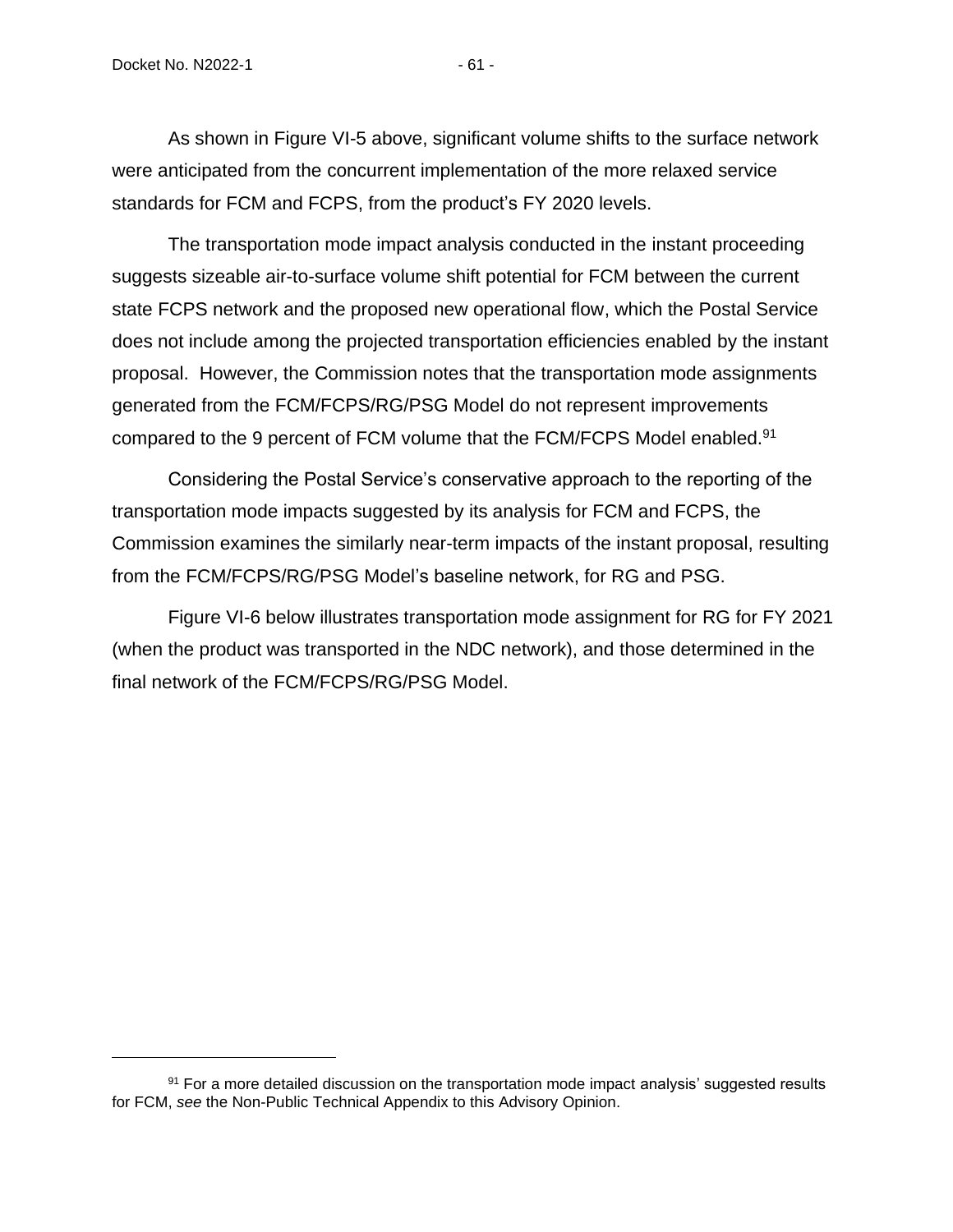

**Figure VI-6 Percent of RG Volume by Transportation Mode in FY 2021 and in the FCM/FCPS/RG/PSG Model's Final Network**

Source: Library Reference USPS-N2022-1/NP3, Excel file "RG.PSG.FCPS.Cost.Impact.nonpublic.revised.04.15.2022.xlsx;" Library Reference USPS-N2022-1/NP4, Excel file "Model NASS Pairs with Final Mode Assignment.xlsx."

Note: The volume data illustrated in Figure VI-6 represent data for contiguous and noncontiguous United States.

The data underlying Figure VI-6 suggest that the implementation of the enhanced service standards for RG, and a concurrent implementation of the efficiently routed surface transportation network, is estimated to double RG volumes transported by air from their current (FY 2021) levels. The Commission notes that the transportation mode impact analysis suggests that prior to the full implementation of the optimized surface network and continued operation of the current FCPS transportation network (*i.e.*, the same network in which the Postal Service anticipates no additional FCPS volume diversions in the near term), the anticipated percentage of RG volume that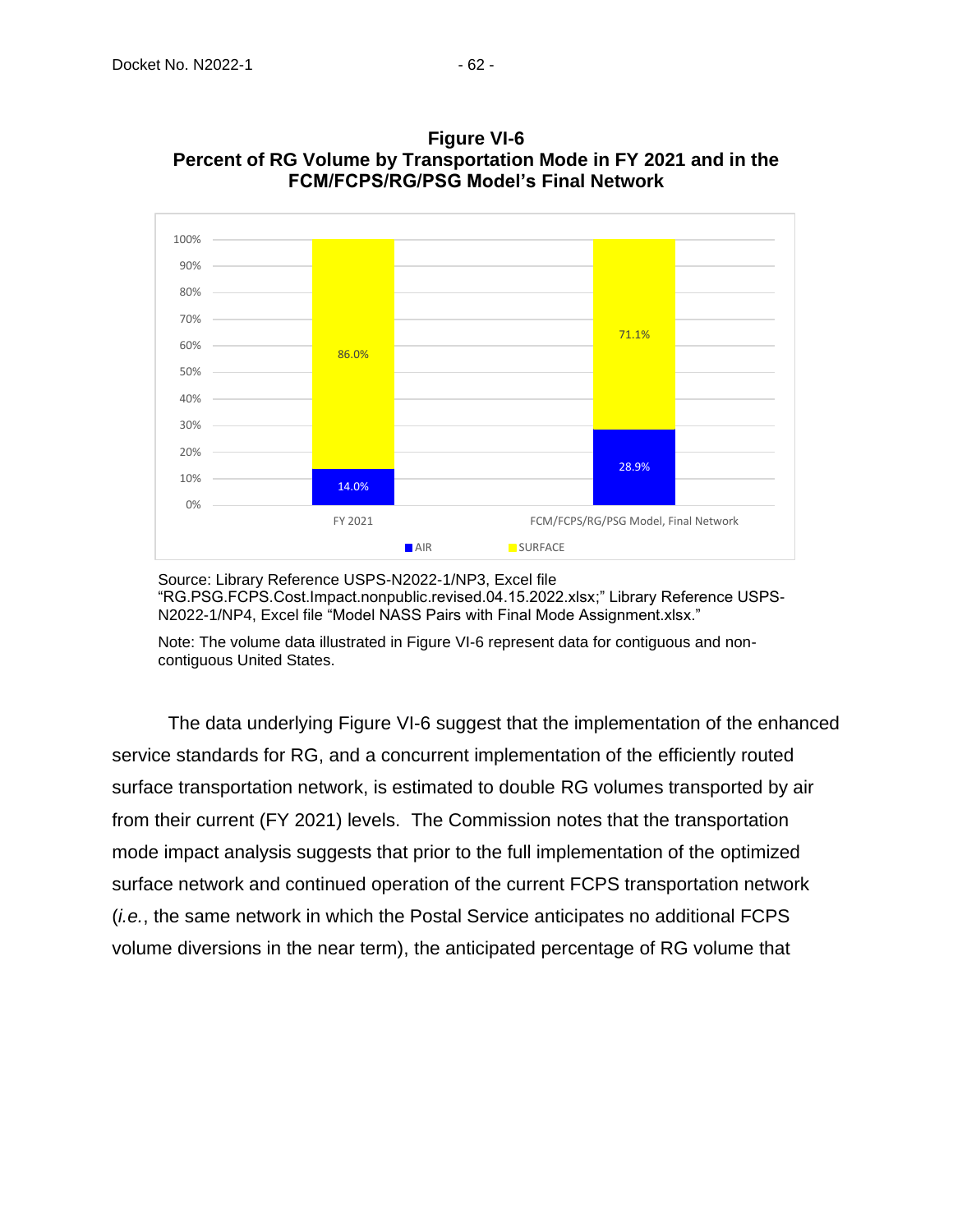would require air transportation to meet the upgraded service standards would be higher than 28.9 percent.<sup>92</sup>

Similar presentation for PSG volume is included in Figure VI-7 below.

## **Figure VI-7 Percent of PSG Volume by Transportation Mode in FY 2021 and in the FCM/FCPS/RG/PSG Model's Final Network**



Source: Library Reference USPS-N2022-1/NP3, Excel file "RG.PSG.FCPS.Cost.Impact.nonpublic.revised.04.15.2022.xlsx;" Library Reference USPS-N2022-1/NP4, Excel file "Model NASS Pairs with Final Mode Assignment.xlsx."

Note: The volume data illustrated in Figure VI-7 represent data for contiguous and noncontiguous United States.

 $92$  For a more detailed discussion on the transportation mode impact analysis' suggested results for RG, anticipated prior to the full implementation of the FCM/FCPS/RG/PSG Model's final network, *see* the Non-Public Technical Appendix to this Advisory Opinion.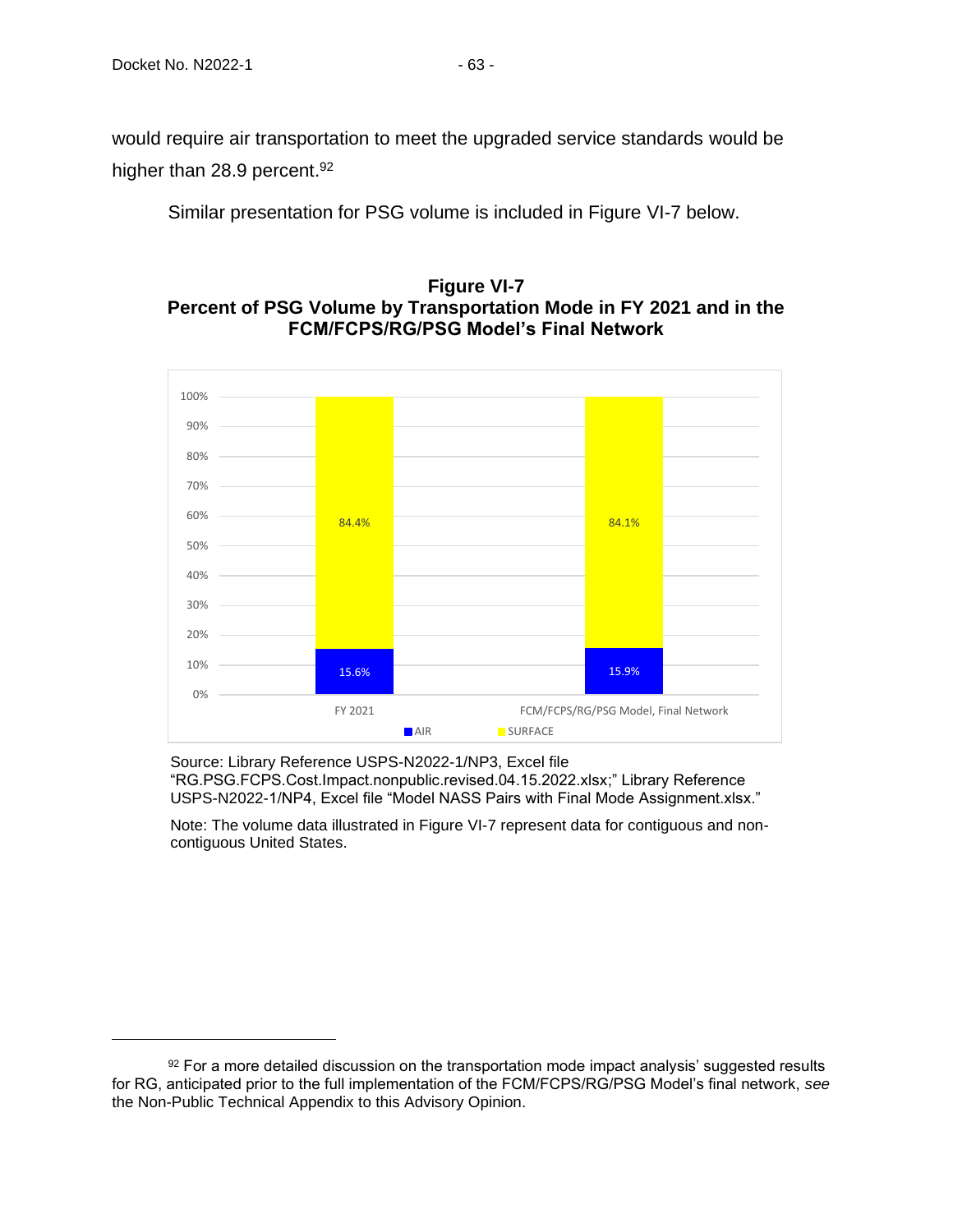Figure VI-7 illustrates that the implementation of the enhanced service standards for PSG, along with a concurrent implementation of the optimized surface transportation network, is estimated to result in less than 1 percentage point increase in PSG volumes routed via the air network, from their current (FY 2021) levels. However, the transportation mode impact analysis also suggests that prior to the full implementation of the optimized surface network and assuming continued operation of the current FCPS transportation network in the near term, the percentage of PSG volumes that would actually require air transportation to meet the upgraded service standards would be a few percentage points higher.<sup>93</sup>

A more detailed discussion of transportation mode impacts that resulted from the FCM/FCPS/RG/PSG Model's baseline and final networks is included in the Non-Public Technical Appendix to this Advisory Opinion.

#### b. Transportation Cost Impact Analysis

The Postal Service calculates cost changes associated with transportation impacts for RG, PSG, and FCPS, but not for FCM. The calculated cost impacts for RG and PSG represent transportation cost changes between FY 2021, when RG and PSG moved in the NDC network, and a future time, when the upgraded service standards for RG and PSG are implemented and the Postal Service operates an efficiently routed surface transportation network. The calculated cost impacts for FCPS represent transportation cost changes between FY 2021 and a time period immediately following the implementation of the 2- to 5-day service standards for RG and PSG, prior to the full implementation of the efficiently routed surface transportation network. Response to POIR No. 2, question 6.d.

 $93$  For a more detailed discussion on the transportation mode impact analysis' suggested results for PSG, anticipated prior to the full implementation of the FCM/FCPS/RG/PSG Model's final network, *see* the Non-Public Technical Appendix to this Advisory Opinion.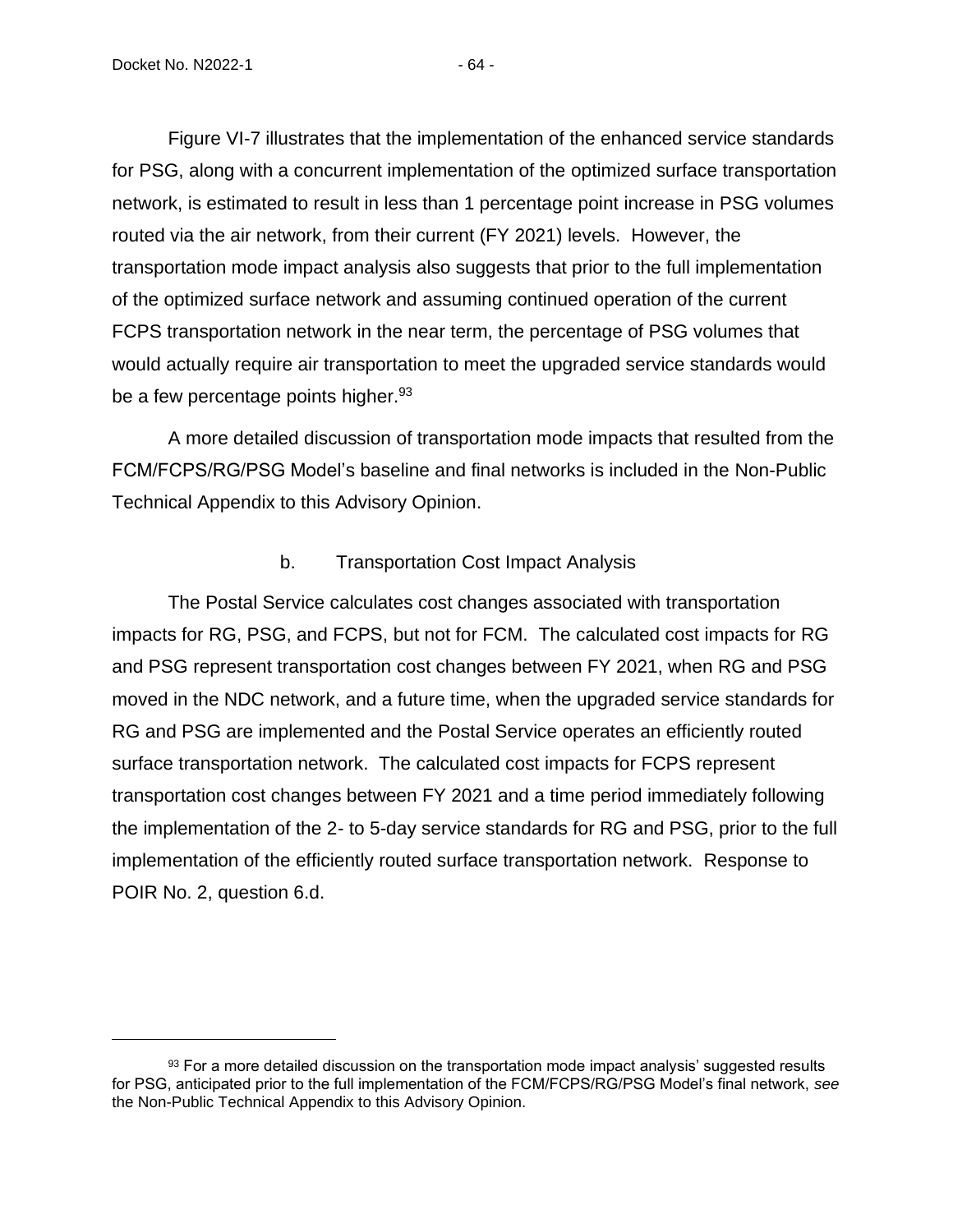The Commission notes that the calculated transportation cost changes are based on numerous assumptions and inputs, several of which might render the calculated cost changes unrealistic.<sup>94</sup> The Commission examines these assumptions below.

*Additional capacity for large parcels added to small package FCPS flows*. The Commission's analysis of the data used in the Postal Service's transportation mode impact analysis suggests that while the instant proposal would add only a small number of large parcels to FCPS flows, the corresponding space they would take up would be disproportionally larger, particularly for RG.<sup>95</sup>

The Postal Service incurs costs for purchased FedEx Day Turn air transportation on the basis of cubic foot capacity of transported mail volumes. As discussed earlier, should more of the RG and PSG volumes require air transportation before the eventual implementation of the optimized surface transportation, and before the volume in longdistance lanes grows to sufficient levels to justify additional lanes diverted to the surface network, the Postal Service will incur cost increases for FedEx Day Turn transportation that are not accounted for in the estimated transportation cost changes for RG, PSG, and FCPS.

*Air transportation costs change proportionally with changes in mail capacity flown, surface transportation costs do not*. The Postal Service presents the estimated reduction in transportation costs for RG and PSG (\$4.6 million and \$0.1 million, respectively) as associated with surface to FedEx Day Turn air transportation shifts for RG and PSG volumes. USPS-T-3 at 6. The Postal Service calculates these cost reductions as the differences in the current (FY 2021) unit transportation costs

<sup>&</sup>lt;sup>94</sup> During the course of this proceeding, the Postal Service revised the estimated changes in transportation costs projected from the implementation of the instant proposal. The revision was related to an inadequate current-state unit cost assumption used in the Postal Service's analysis, which led to the originally included \$27 million cost increase being revised to an estimated \$36 million cost increase. This revision in turn resulted in the originally included \$5 million in savings on mail processing and transportation being revised to an estimated \$5 million increase in mail processing and transportation costs. *See* Notice of Revisions to Testimony; Notice of Revisions to Library References. *See also* Library Reference USPS-N2022-1/1 (as revised on April 15, 2022).

<sup>&</sup>lt;sup>95</sup> Library Reference USPS-N2022-1/NP4, Excel files "Model 3.17.2022.xlsx" and "Mode List and Tables for 1.15.22 to 2.25.22 RG-PSG volumes.xlsx."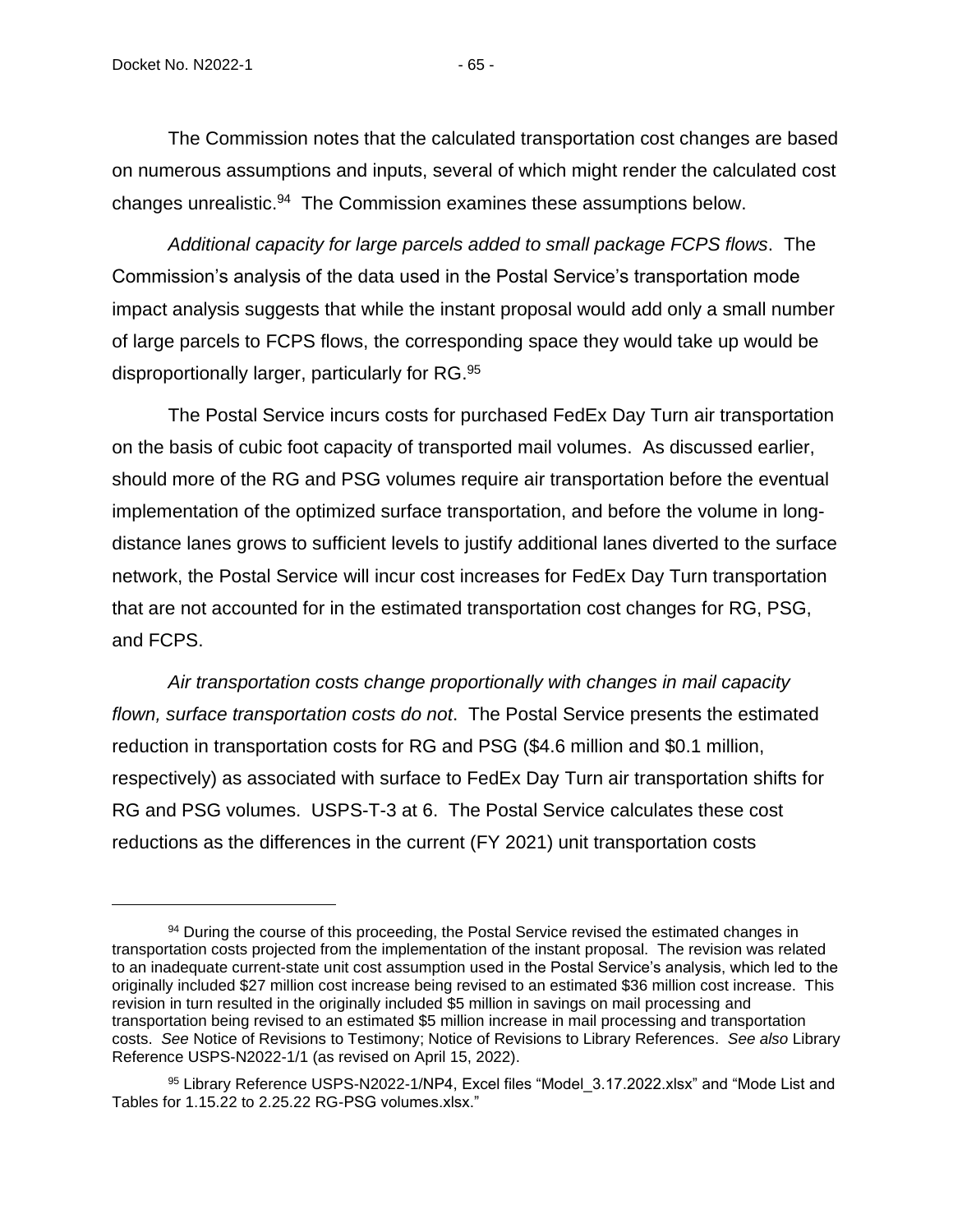multiplied by the 14.9 percent of RG and the 0.3 percent of PSG volumes that will be shifting to FedEx Day Turn air carrier.

Since the Postal Service incurs costs for FedEx Day Turn service on the basis of cubic foot capacity flown, the future-state unit transportation costs for the shifting RG and PSG volumes are based on average FY 2021 cost per cubic foot for this carrier as well as average cubic feet per RG and PSG pieces. As for the current-state, the Postal Service assumes FY 2021 high-zone PSG costs per cubic foot as representative of current-state costs incurred on the shifting RG and PSG volumes.<sup>96</sup>

The Commission notes that while it is reasonable to calculate changes in air transportation costs as proportional to changes in cubic foot capacities flown, assuming a proportional relationship between surface transportation costs and changes in mail volumes transported in the surface network might not be realistic.<sup>97</sup>

The Postal Service confirms that diverting RG and PSG volumes from the NDC network would lead to lower levels of capacity utilization on affected trips and adds that "if capacity utilization levels decline significantly" in trucks transporting volumes excepted from service standard upgrade (HAZMAT, live animal shipments, offshore shipments), "redundant trips could be eliminated." Response to POIR No. 5, question 1.b. However, the Commission finds that eliminating trips in the complex transportation network in which the Postal Service operates is unlikely. The Postal Service explains that its transportation operations involve multiple parameters and serve multiple products, and transportation mode assignment decisions in lanes are made daily, with products from distinct networks transported jointly, within the same network (such as high-zone PSG and PM sharing air transportation) at times. *Id.* This leads to the Commission's expectation that while the Postal Service will incur costs for transporting

<sup>96</sup> Library Reference USPS-N2022-1/NP3, Excel file "RG.PSG.FCPS.Cost.Impact.nonpublic.revised.04.15.2022.xlsx."

<sup>&</sup>lt;sup>97</sup> The relationship between changes in transportation costs and changes in transported volumes is expressed through volume variability factors. More specifically, while volume variability factors for incurred air transportation costs are equal to 1.0, expenses incurred on contracted highway transportation have variability factors lower than 1.0. *See, e.g.,* Docket No. ACR2021, Library Reference USPS-FY21- 32, December 29, 2021, Excel file "CS14-Public-FY21.xlsx."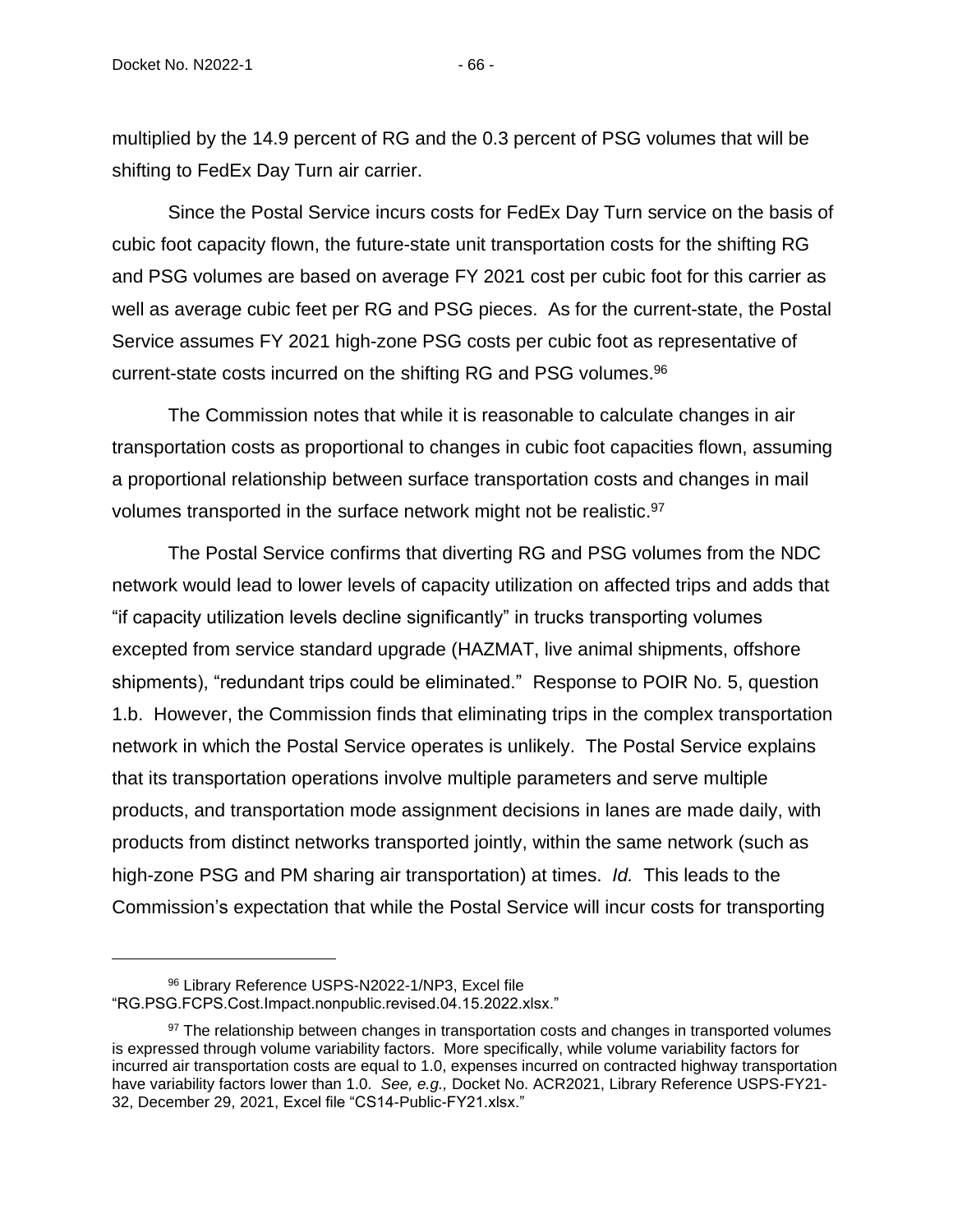RG and PSG via FedEx Day Turn that are proportional to the additional RG and PSG cubic foot capacity flown via this cargo air carrier in the future state, the Commission does not anticipate that removing RG and PSG volumes out of the NDC network would lead to savings on surface transportation that correspond to the cubic foot capacity of RG and PSG removed from the network.

The Commission notes the pervasive underutilization of surface transportation capacity in the current operating environment. This is evidenced in annual surface transportation cost increases even as mail volumes decline.<sup>98</sup> Therefore, the Commission finds that the Postal Service's reasoning of RG and PSG volumes constituting too small of a percentage of the packages shipped in its network to result in significant cost changes is not supported by the record in this proceeding.

As the Postal Service points out, it is the factors beyond mail volumes, associated with operational challenges in the processing, transportation, and delivery networks, including staffing availability issues, that lead to inefficient and costly operations, including transportation operations. *See generally* Postal Service Strategic Plan. Adding some of the RG and PSG parcels to FCPS flows, while keeping others in NDC flows, with a possibility of continued depositing of PSG and FCPS flows at origin NDCs, might not simplify operations to the point of trip reduction, and could increase the complexity of both mail processing and transportation operations enough to add trips to the network, which is not accounted for in the Postal Service's transportation cost change estimate.

Consequently, the Commission finds that the transportation cost savings that the Postal Service expects to realize from RG and PSG volumes moving out of the NDC network represent unrealistic expectations.

Furthermore, it is unclear how the implementation of the optimized surface network, combined with transportation mode assignments for February 2022, and

<sup>98</sup> For example, total accrued highway transportation costs increased 55 percent between FY 2014 and FY 2021, while overall mail volumes declined. *See* Docket No. ACR2014, Library Reference USPS-FY14-32, December 29, 2014, Excel file "CS14.xlsx." *See also* Docket No. ACR2021, Library Reference USPS-FY21-32, Excel file "CS14-Public-FY21.xlsx;" Postal Service Strategic Plan at 9-10.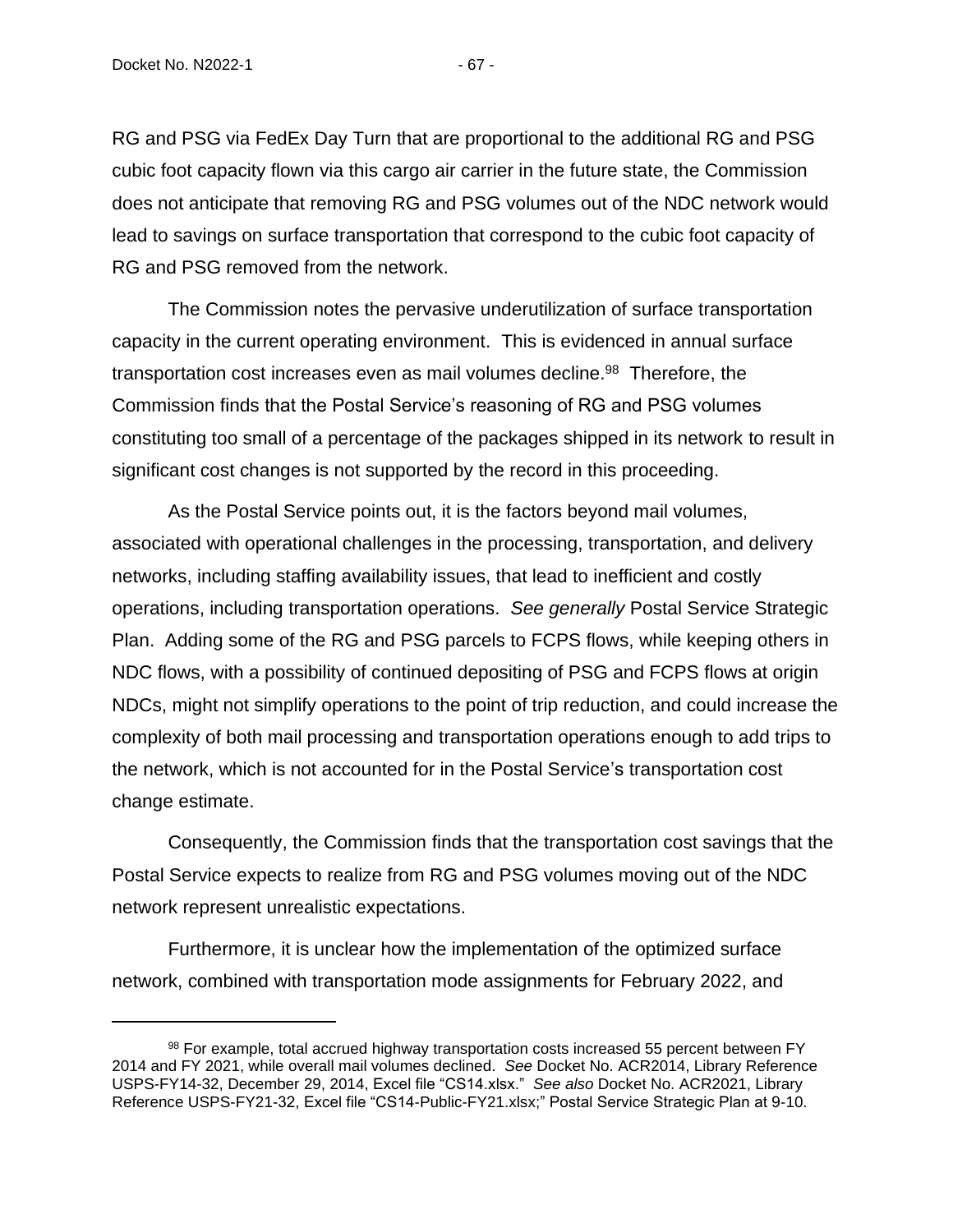Docket No. N2022-1 - 68 -

modeled products' daily volumes pertaining to two distinct time periods, 1 calendar year apart, affected the estimated shifts in transportation modes and the calculated changes in transportation costs.<sup>99</sup> The Postal Service describes day-to-day volume fluctuations where high-zone deferred service products like RG and PSG are transported jointly with PM via air transportation, and explains that the transportation mode assignment decision-making process is conducted for each individual lane. April 15 Response to POIR No. 3, question 5.a., 5.b.; Response to POIR No. 5, questions 1.b., 2. This indicates that the misaligned time periods to which the modeled products' volumes pertain, and the period to which the FCPS transportation mode matrix used in the transportation mode impact analysis pertains, may have affected the projections in a meaningful way.

The Commission is not able to quantify the magnitude of any such potential impact. This is partly due to the lack of data that the Postal Service relies on as inputs for its analyses. Additionally, any attempt to produce estimates that represent potentially more accurate or more adequate alternatives to the Postal Service's projections would need to follow the exact methodology employed by the Postal Service when producing its projections, which is not detailed in the supporting materials filed in this proceeding.

The transportation mode shifts estimated in the instant proceeding are based on transporting combined RG, PSG, FCPS, and FCM volumes in lanes. *See* Section VI.C.2.a., *infra*. However, as noted earlier, the Postal Service only refers to combined RG, PSG, and FCPS flows in the provided documentation and POIR responses, and it reports on mode shifts for RG, PSG, and FCPS but not for FCM. It is unclear whether the Postal Service will bundle the parcel products' volumes with FCM on expensive cargo transportation. The cost impact of such possible operations is not included in the transportation cost change estimates.

<sup>99</sup> The documentation filed in the instant docket indicates that the Postal Service combined average daily RG and PSG volumes for January to February of 2022, with average daily FCM and FCPS volumes used in the transportation mode impact analysis pertaining to March 2021. Library Reference USPS-N2022-1/NP4 Preface; April 15 Response to POIR No. 3, question 18.b.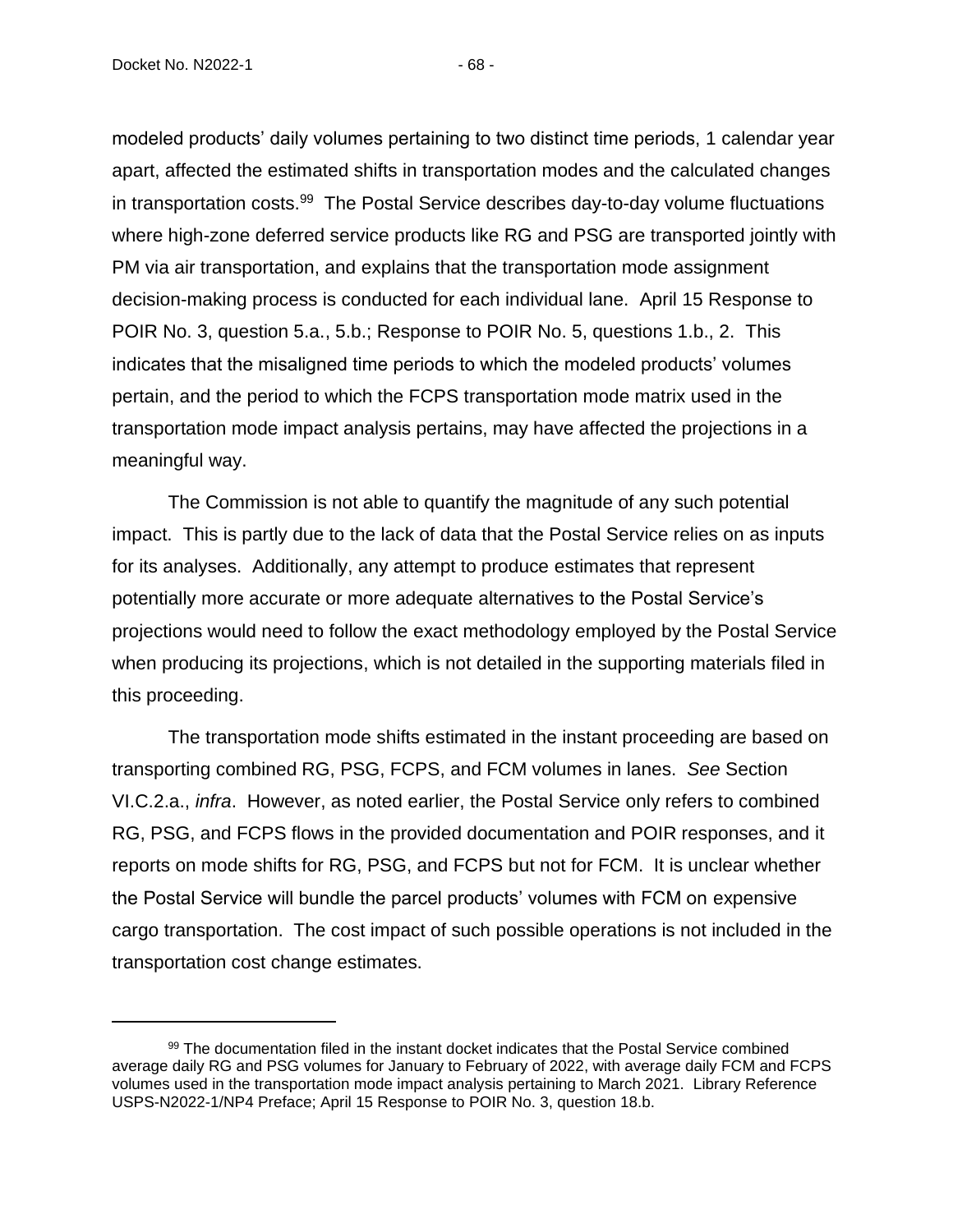Lastly, the transportation cost changes associated with the reported shifts in transportation mode assignments assume unit costs in both the current and future operational flow that pertain to FY 2021 and do not account for potential increases in the cost of fuel, purchased air transportation, contracted highway transportation costs, inflationary pressures, or any other market developments.

> c. Anticipated Impact of Future Volumes on the Transportation Network Efficiencies and Costs

The Postal Service acknowledges that while the improved service standards for RG and PSG "might be expected to increase costs," the Postal Service also points to their operational implementation as having "potential sources of cost efficiencies." USPS-T-3 at 1. When comparing the estimated efficiency gains and cost impacts from the FCM/FCPS Model and from the FCM/FCPS/RG/PSG Model, the Postal Service describes the former as aimed at reducing dependency on air transportation and costs, while it describes the instant proposal as intended to enhance service to customers sending large packages, with some efficiency gains anticipated instantly, and others over time. April 15 Response to POIR No. 3, question 13.b., 13.c. Among those more distant benefits, the Postal Service lists improved ability to move more volume to the surface network, to the point of "vast preponderance" of RG and PSG transported via the surface network, better utilized surface transportation network capacity, and cost reduction. *Id*.

For cost-effective long-distance volume shifts to the surface network to materialize, the growth in overall large parcel volumes<sup>100</sup> that the Postal Service counts on would not be sufficient. Rather, it is the sufficiently large volume density in longdistance lanes that would be required. In the meantime, and particularly due to the planned bundling of RG, PSG, and FCPS parcels, the Commission is concerned that the Postal Service might see increased dependency on expensive air cargo transportation.

<sup>&</sup>lt;sup>100</sup> Response to POIR No. 1, question 6.c.; Response to POIR No. 2, question 1.a.ii., 1.b.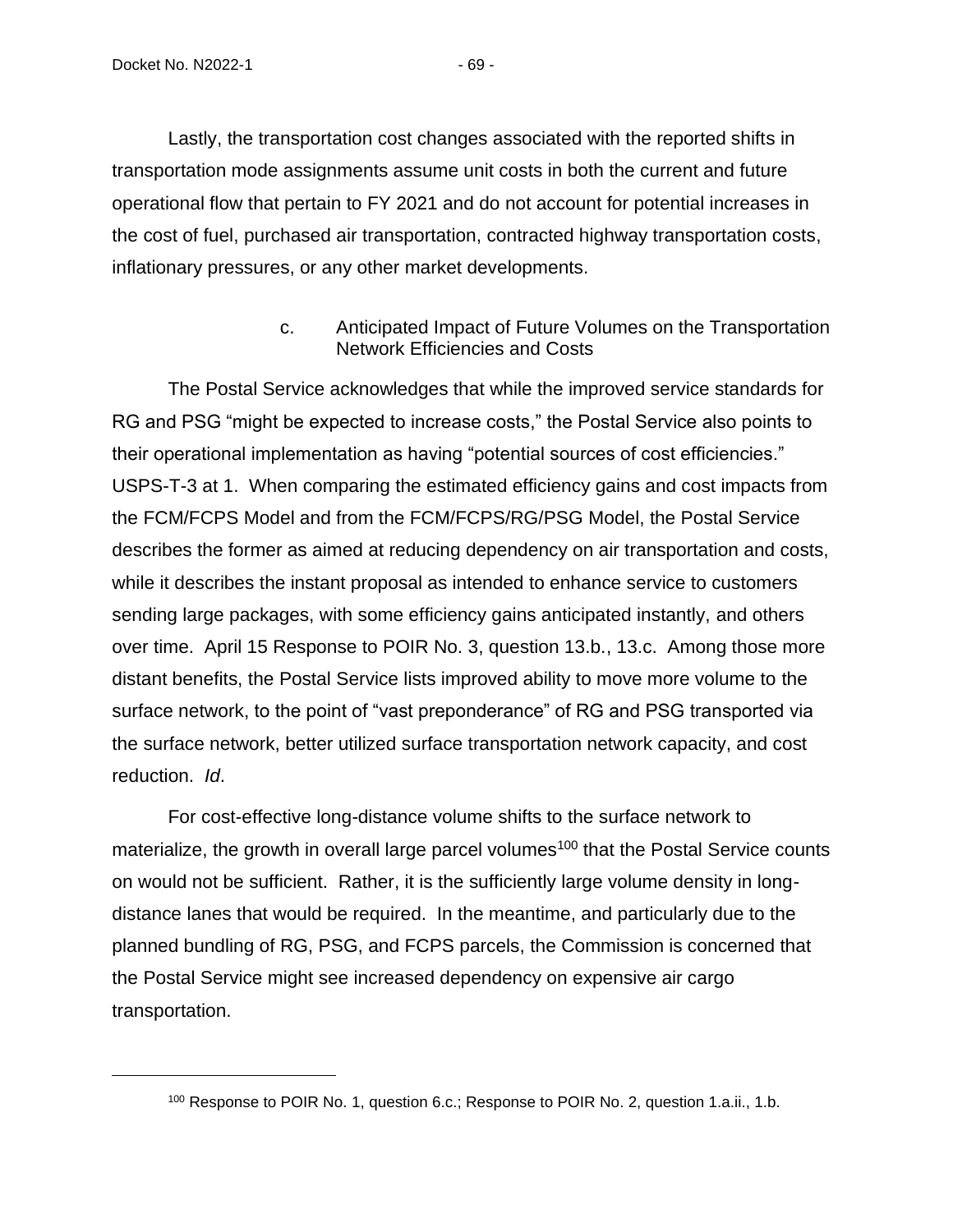The Postal Service has faced declines in FCM volumes and increases in the number of delivery points over the past decade or more. *See* Postal Service Strategic Plan at 8-9. The Postal Service explains that FCM volume has provided "the greatest contribution" for maintaining its universal service network. *Id.* at 9. The Postal Service OIG describes growth in ecommerce packages as being "critical to filling the gap left by the decline in letter mail." OIG Report No. RISC-WP-20-008 at 3.

However, the Postal Service faces competition in the package delivery market, which constrains its ability to increase prices without losing market share. *Id.* at 1, 8; Postal Service Strategic Plan at 10. In order to offset revenue loss from FCM volume decline, while maintaining low prices for a more expeditious service for parcel products (as the Postal Service proposes in the instant proceeding for RG and PSG), the Postal Service "must also maximize the profitability…or contribution" by improving the efficiency of its operations. OIG Report No. RISC-WP-20-008 at 3, 8.

Profitability, however, is "not uniform across the Postal Service's delivery network." *Id.* at 3. The Postal Service's competitors "use sophisticated routing systems" to capture the most efficient deliveries for themselves, while resorting to the Postal Service for the less efficient deliveries. *Id*. at 3, 8. The Postal Service OIG has reported that the Postal Service "is under threat," particularly in package delivery to high-density areas, with only package delivery to low-density areas remaining strong in recent years. *Id*. at 1, 8. However, due to operational challenges and lower volume density, package deliveries to low-density areas also have the lowest profit margins. *Id*. at 1.

In addition, the Postal Service OIG has reported an increase in big, heavy, oddly shaped, and hard-to-handle parcels delivered by the Postal Service in recent years, with some portion likely exceeding the respective products' maximum size and weight limits. *Id*. at 14.

In the instant proceeding, the Postal Service proposes to expedite service for RG and PSG while keeping prices low. *See, e.g.*, Response to POIR No. 2, question 5.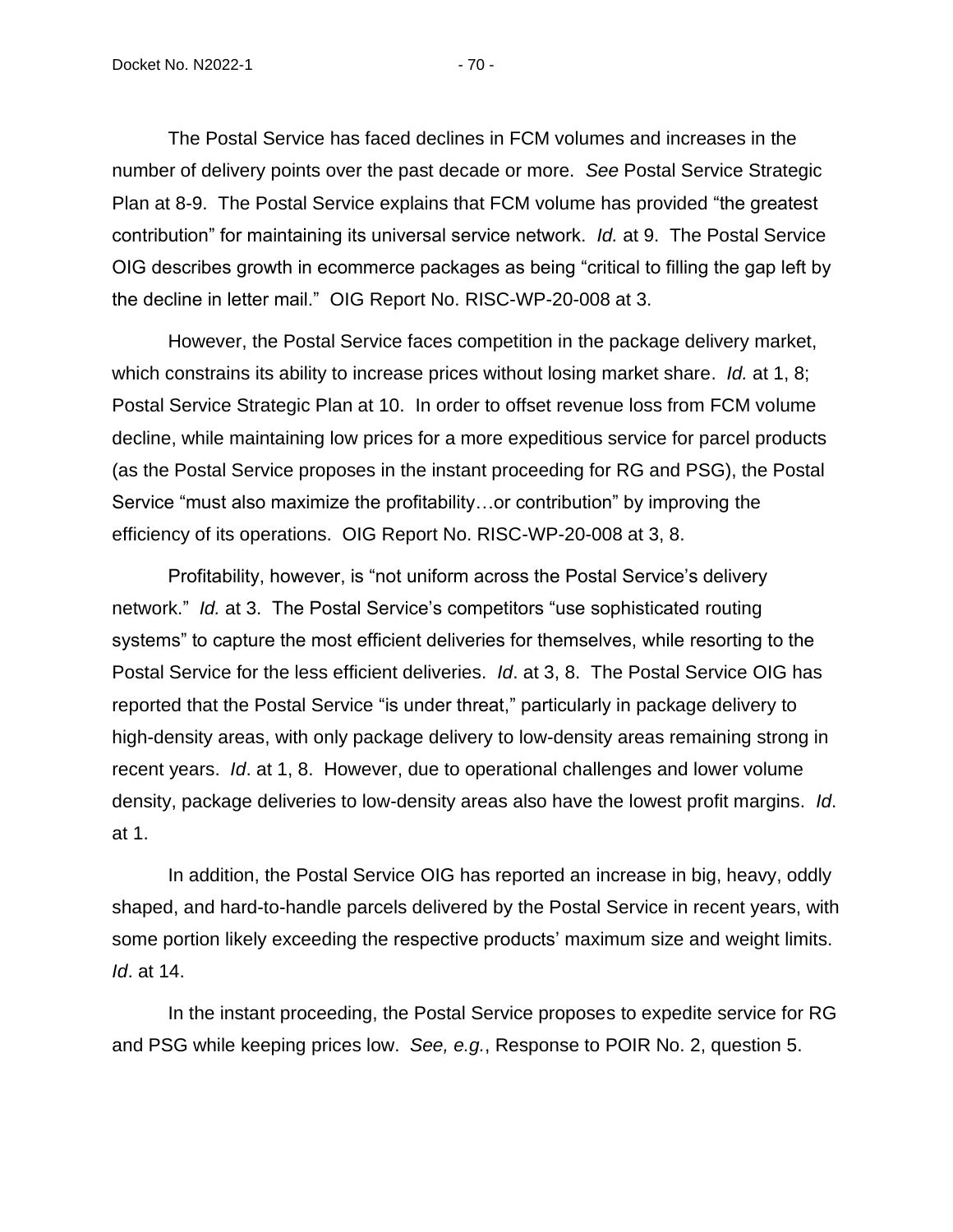The Postal Service anticipates this proposal to attract new, contribution-positive parcel volumes in the long term.

However, the transportation impact analysis discussed in previous sections suggests that with the current size, weight, and distance profiles for modeled volumes, and with an optimally routed, efficiently operating surface network in place, the current proposal would result in increased transportation expenses.

Should the enhanced service for RG and PSG attract parcels with lower profit margins, such as parcels to low-density areas where the Postal Service faces less competition, or hard-to-handle, heavy, oversized parcels, which the Postal Service delivers at prices that are attractive to price-conscious shippers, providing faster service for RG and PSG at unchanged prices may not result in the growth of contributionpositive volume.

In conclusion, the Commission emphasizes that in order to maintain low prices and assure profitability, the Postal Service's ability to reduce costs, through improvements in the efficiency of its operations, is essential. *See* April 15 Response to POIR No. 3, question 13.b., 13.c.; OIG Report No. RISC-WP-20-008 at 3.

The Postal Service describes recent trends in the market for commercial packages, with retailers relocating inventories closer to population centers. USPS-T-1 at 8. The Postal Service observes that this leads to an increasing need for shortdistance ground transportation, as well as a lesser need for expedited long-haul shipments, and contends that these developments are well-suited for more expedited (*i.e.*, subject to shortened service standards) RG and PSG parcels. *Id*.

The Commission notes that the two parcel products under consideration show different distance profiles, as evidenced by RG volume estimated to travel by air being more than double the volume currently traveling by air, while for PSG, such increase in air volume is estimated to be less than 2 percent.<sup>101</sup> This is further evidenced by the 47 percent of PSG volume within the contiguous United States that would be subject to the

<sup>101</sup> USPS-T-2 at 17; Library Reference USPS-N2022-1/NP3, Excel file "RG.PSG.FCPS.Cost.Impact.nonpublic.revised.04.15.2022.xlsx."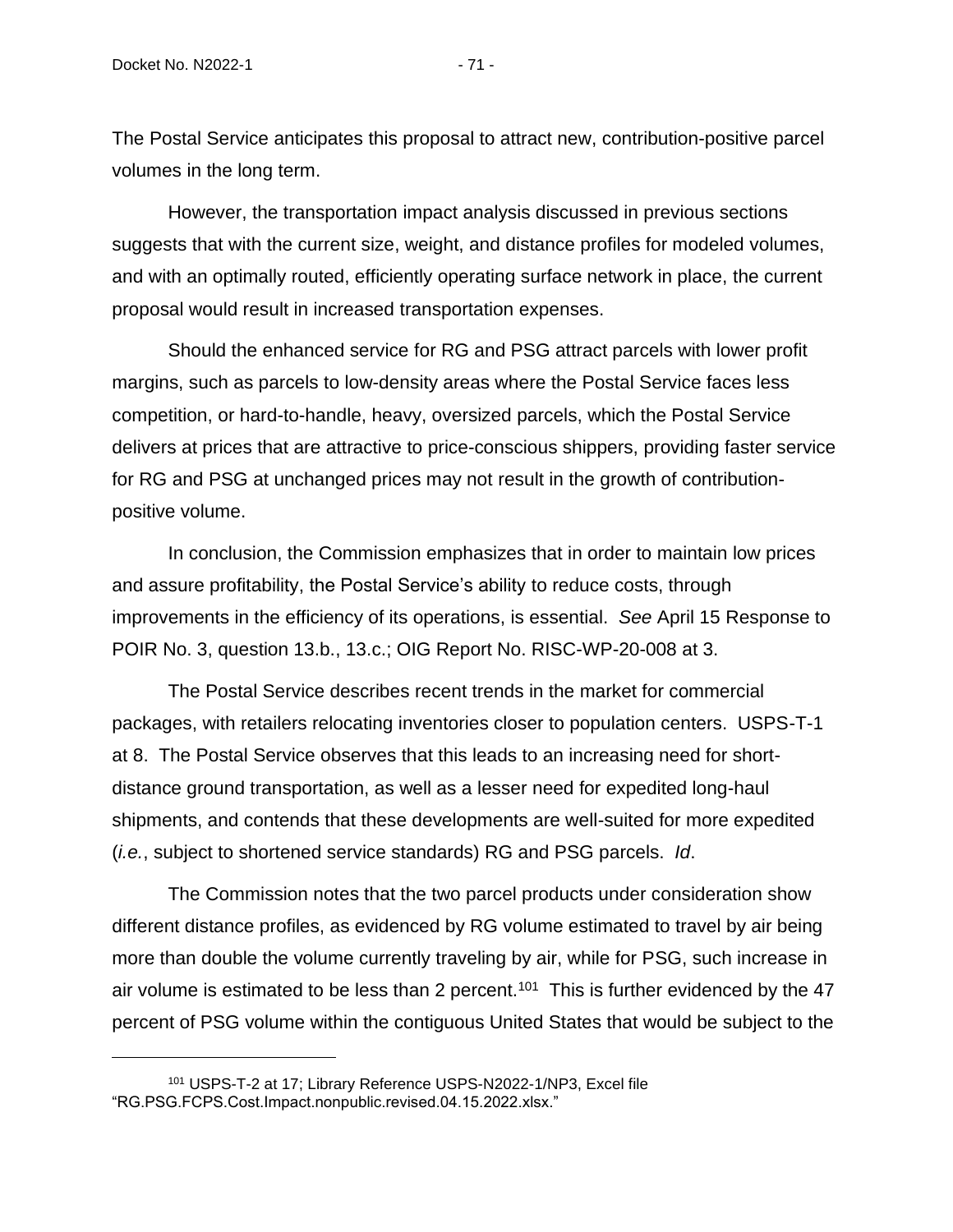2-day service standard (*i.e.*, within about 372 miles of origin P&DC), while only 21 percent of RG would be subject to the 2-day service standard.<sup>102</sup>

RG is a retail product, while PSG is a commercial product. The anticipated continued increase in short-distance ground transportation is more likely applicable to PSG. USPS-T-2 at 17. If the recent trend of commercial parcel volumes originating closer to customers continues, it may be difficult to reach the long-distance lane density needed for the expected eclipse of the air transportation to take place over time. *Id.*

One of the Postal Service's expectations is that the demand for the expedited service for long-haul shipments would decrease, which would further improve volume density in long-distance surface lanes. Response to POIR No. 2, question 1.a. Such expectation may not be realistic considering increasing competition for retail purchases, and the associated shifts in customers' expectations of a faster (same day or next day), and not slower, delivery. *See* OIG Report No. RISC-WP-20-008 at 9.

The Commission notes that the Postal Service proposes to add large parcel RG and PSG volumes to the network that serves priority products, subject to shorter service standards, and shorter operating windows, with more expedited service.

This network (inter-SCF) has experienced significantly higher cost increases over the last several years than the NDC network has. Specifically, accrued inter-NDC highway transportation costs increased about 5 percent between FY 2017 and FY 2021, while for inter-SCF network, the highway transportation costs increased 57 percent over the same time period.<sup>103</sup> In the last fiscal year alone (*i.e.*, between FY 2020 and FY 2021), inter-SCF highway transportation costs increased 32 percent.<sup>104</sup>

<sup>&</sup>lt;sup>102</sup> Library Reference USPS-N2022-1/NP4, Excel file "RG-PSG Service Standards Change to FCP - Contiguous Only.xlsx."

<sup>103</sup> Docket No. ACR2017, Library Reference USPS-FY17-32, December 29, 2017, Excel file "CS14-Public-FY17.xlsx;" Docket No. ACR2021, Library Reference USPS-FY21-32, Excel file "CS14- Public-FY21.xlsx."

<sup>104</sup> Docket No. ACR2020, Library Reference USPS-FY20-32, December 29, 2020, Excel file "CS14-Public-FY20.xlsx," Docket No. ACR2021, Library Reference USPS-FY21-32, Excel file "CS14- Public-FY21.xlsx."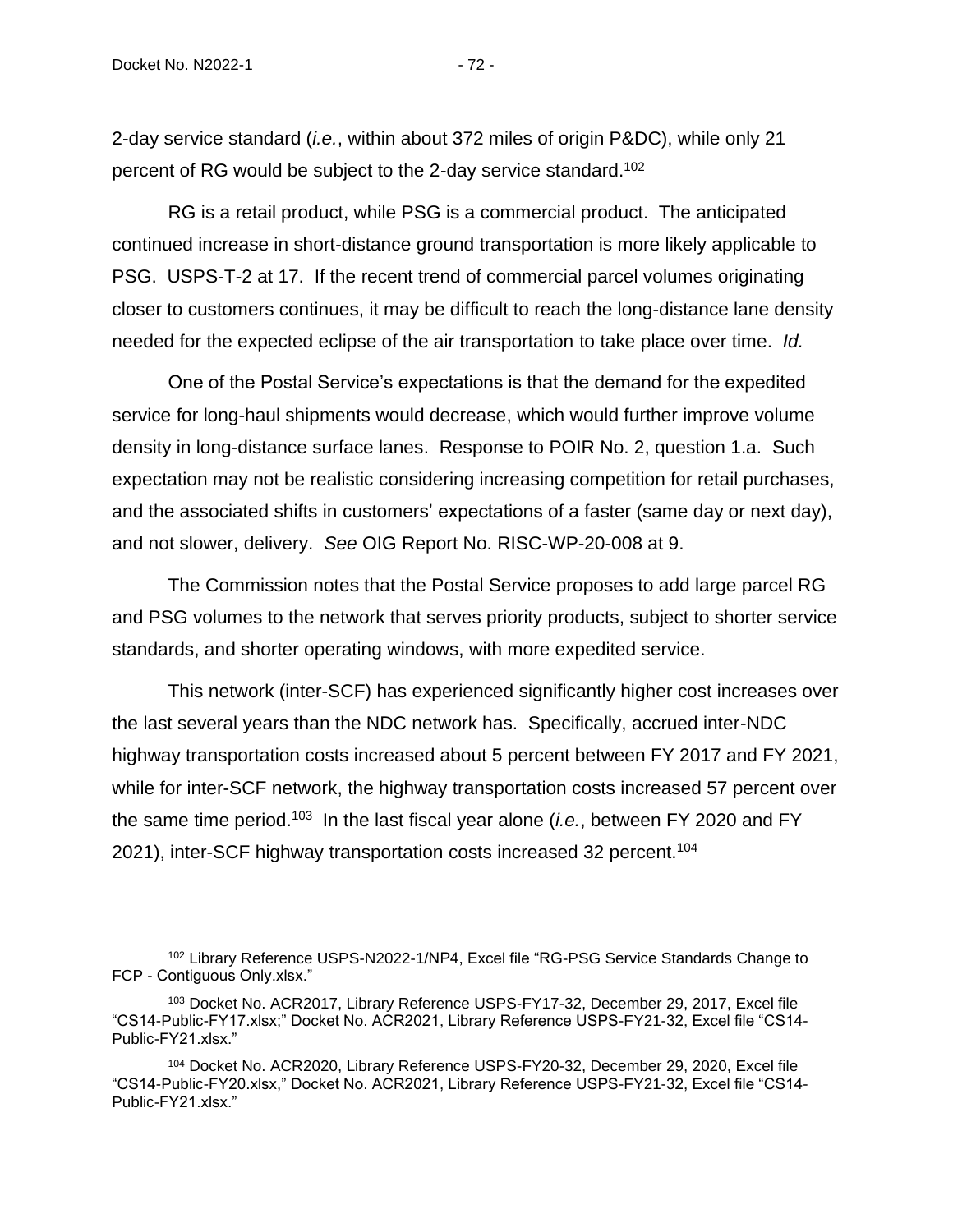The Postal Service explains these cost increases as resulting from a combination of factors, listing lack of air capacity and market forces that led to surface transportation cost increases. Response to POIR No. 2, question 3.a. The Postal Service describes that the air capacity shortages led to volume shifts to the surface network, or to more expensive charter flights. *Id*. For the volumes shifting to surface, the Postal Service describes increases in miles driven and significant increases in costs per mile for contracted highway transportation due to the national shortage of truck drivers.<sup>105</sup>

As noted in Section VI.C.2.a., above, the analysis of the current FCPS transportation network indicates diversions of FCPS volumes from the air to the surface network in FY 2021, with diversions for FCM less notable. These air-to-surface shifts were, however, not accompanied by cost reductions as past proceedings indicated that relaxing of service standards and extending of FCM and FCPS operating windows would enable. *See generally* Docket No. N2021-1, Advisory Opinion; Docket No. N2021-2, Advisory Opinion.

The 32 percent increase in inter-SCF highway transportation costs could indicate that the trips were added to the network, and the available surface capacity was not used to the extent possible.

In addition, the significant cost increases associated with the national truck driver shortages could lead to ever-increasing volume thresholds that would constitute levels sufficient enough to justify adding long-distance trips to the network and reduce reliance on air transportation. The Postal Service describes the importance of the developments in surface transportation costs relative to the developments in air transportation costs and acknowledges that the dynamic effects of the prospective future volumes and market changes were not incorporated in the cost impact estimates presented in the instant docket. Response to POIR No. 5, question 6.b.; Response to POIR No. 5, question 2. The Commission notes that such effects need to be accounted for and

<sup>105</sup> *Id*.; *see* United States Postal Service, Office of Inspector General, OIG Report No. RISC-WP-22-002, The Truck Driver Shortage: Implications for the Postal Service, March 7, 2022, at 4 (OIG Report No. RISC-WP-22-002).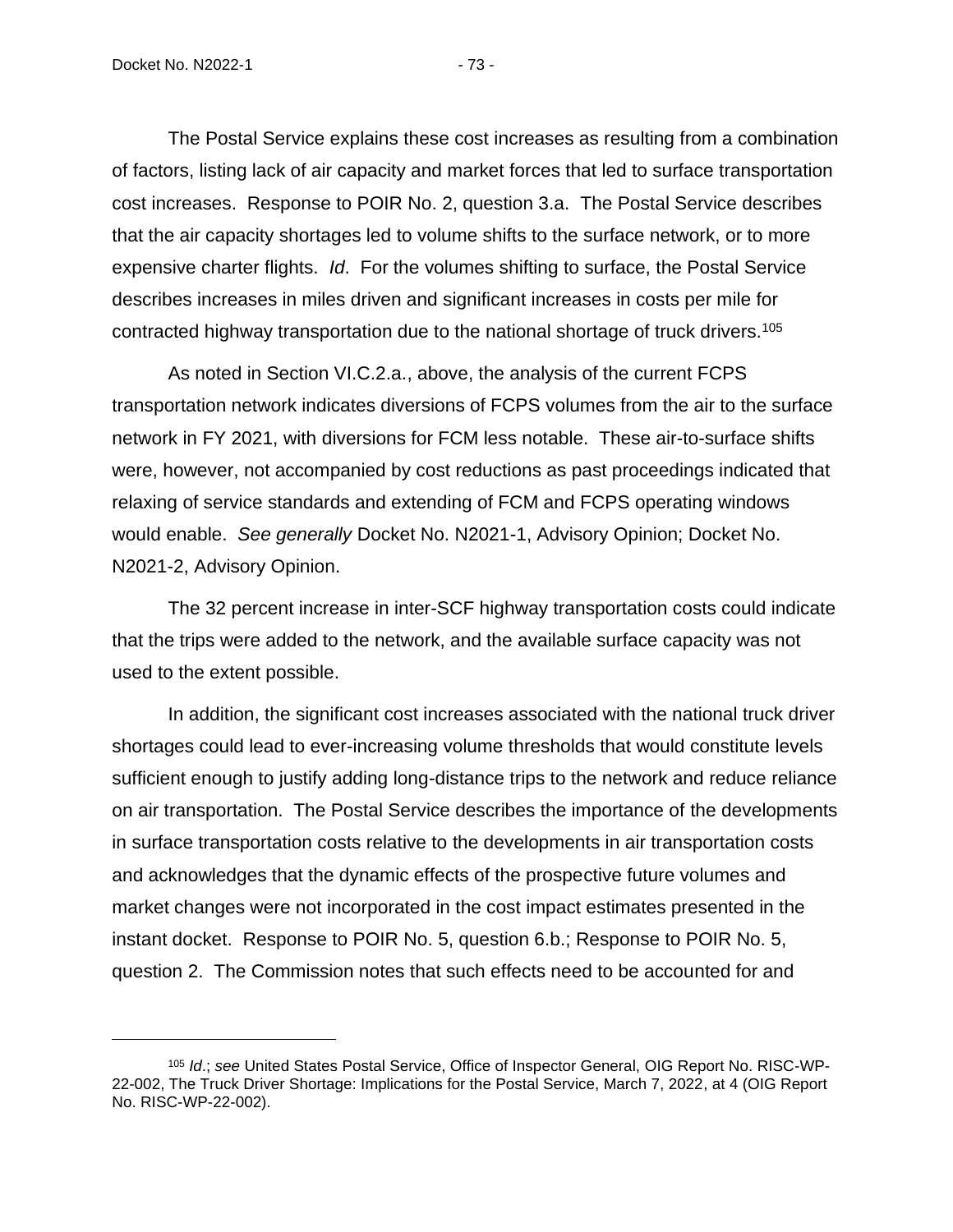underscore the need for a thorough market research prior to the implementation of this proposal, to ensure increase of contribution-positive volume.

## 3. Conclusion

The Commission notes that the Postal Service's POIR responses indicate that the Postal Service monitors surface transportation capacity utilization rates, transportation mode assignments for product volumes, and surface network mileages. Response to POIR No. 2, question 3.c. The Commission recommends that the Postal Service rely on its available data sources and account for the complexity of its operations<sup>106</sup> in all future nature of service proceedings to help ensure that any proposed changes do not have unintended consequences on the efficiency of its operations, accrued costs, and contribution from products.

The Commission finds the incremental implementation of the numerous planned changes indicated in the Postal Service's 10-year plan provides the opportunity to evaluate the impacts of past changes, already implemented. Such an exercise would enable the Postal Service to evaluate the robustness of the assumptions used to project the impacts of past proposals, for which outcomes can already be observed, measured, evaluated against projections. Further, the results of such analysis and review may be used to further refine future planned changes to the postal network. Consequently, the Commission recommends that the Postal Service monitor the impacts of all nationwide changes implemented to date and use these data to refine any planned future proposals so that the data enhance the Postal Service's intended goals of financial sustainability and service excellence.

Finally, the Commission recommends that the Postal Service conduct a more robust market research analysis prior to the implementation of the enhanced service standards for RG and PSG, with the goal of ensuring that the weight, capacity, and distance profiles of future large parcel volumes, which the enhanced service standard

<sup>&</sup>lt;sup>106</sup> The Postal Service acknowledges the complex nature of its network, listing multiple factors affecting its operations, including changes in volumes, transportation mode shifts, new processing nodes, fluctuations in daily volumes, transportation mode decision-making at the individual lane level, to name a few. Response to POIR No. 2, question 3.c.; Response to POIR No. 5, question 2.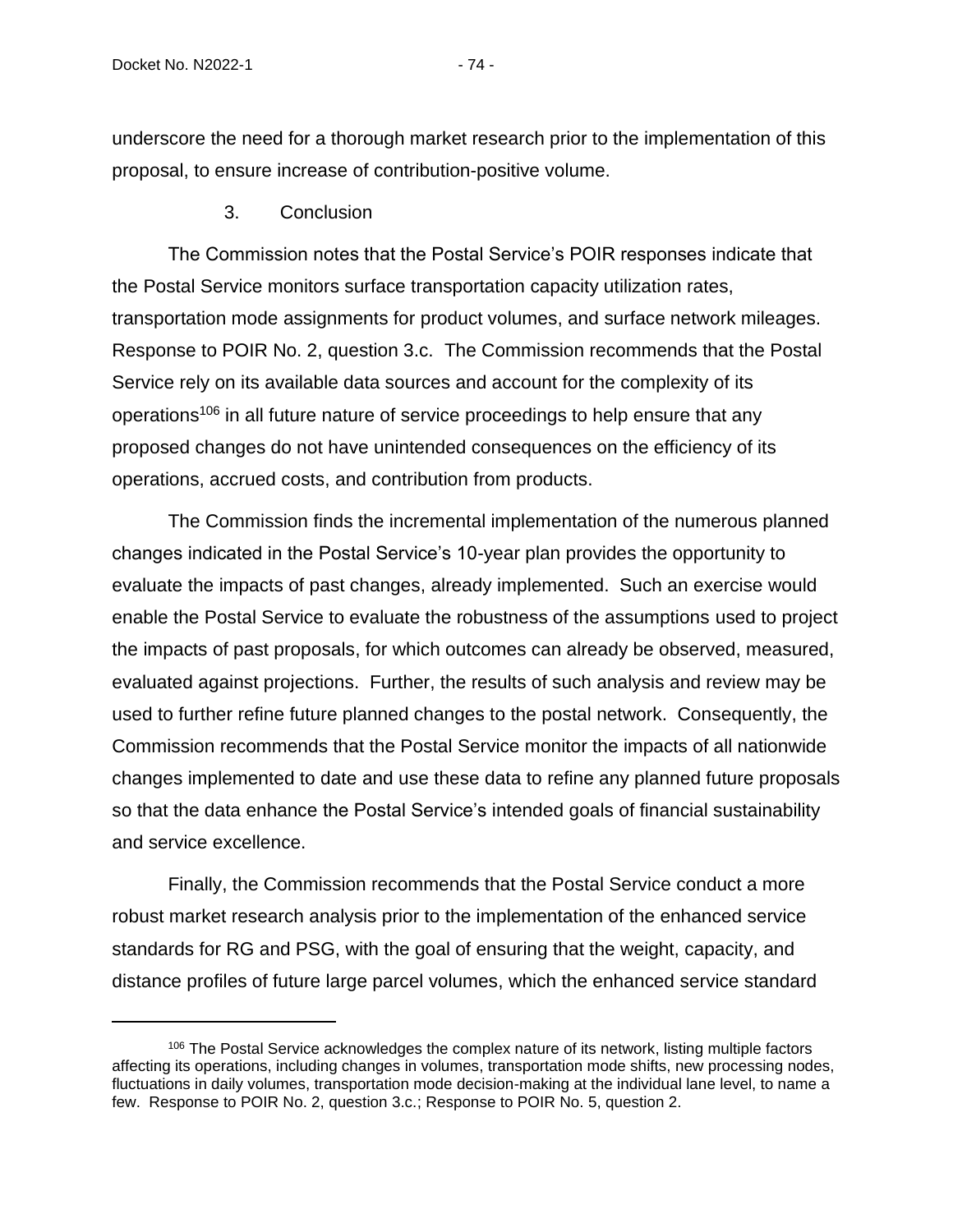upgrade for RG and PSG might attract, do not lead to increases in high-cost and lowcontribution volumes, and potentially undermine the Postal Service's goal of financial sustainability.

# E. Market Demand/Research Analysis

1. Overview

The Postal Service claims that the fundamental rationale for the proposed service standard changes for RG and PSG is to enhance service to customers sending packages weighing more than 1 pound and up to 70 pounds without increasing prices. USPS-T-1 at 1-2, 13. The Postal Service asserts that the improvement in service standards for RG and PSG will enable the Postal Service to meet market demand for a "low-price, medium-speed"<sup>107</sup> ground transportation product for shipping packages with competitive pricing and improved reliability in meeting service expectations. *Id.* at 2. Additionally, witness Jarboe suggests that by improving service speed through the proposed service standard changes for RG and PSG, the Postal Service may gain market share in this consistently growing business segment. *Id.* at 13. Witness Jarboe considers the potential impact on other Postal Service products, specifically volume diversion from the "medium-speed, medium-price" PM but maintains that other service enhancements would differentiate PM from the enhanced RG-PSG. *Id.* at 11. The question remains open as to whether the proposed service standard change will help the Postal Service increase its market share by diverting package volume from its competitors or cannibalizing its own "medium-speed" and higher priced product, PM.

<sup>107</sup> In its Response to POIR No. 1, question 5.b., the Postal Service defines the term, "low-price" as a price less than published parcels destined to zone 2, 1LB (net minimum) charge for pound-rated competitive parcels. The Postal Service defines the term, "medium-price" as prices that are associated with more expedited products and the term, "high-price" as prices that are associated with express products.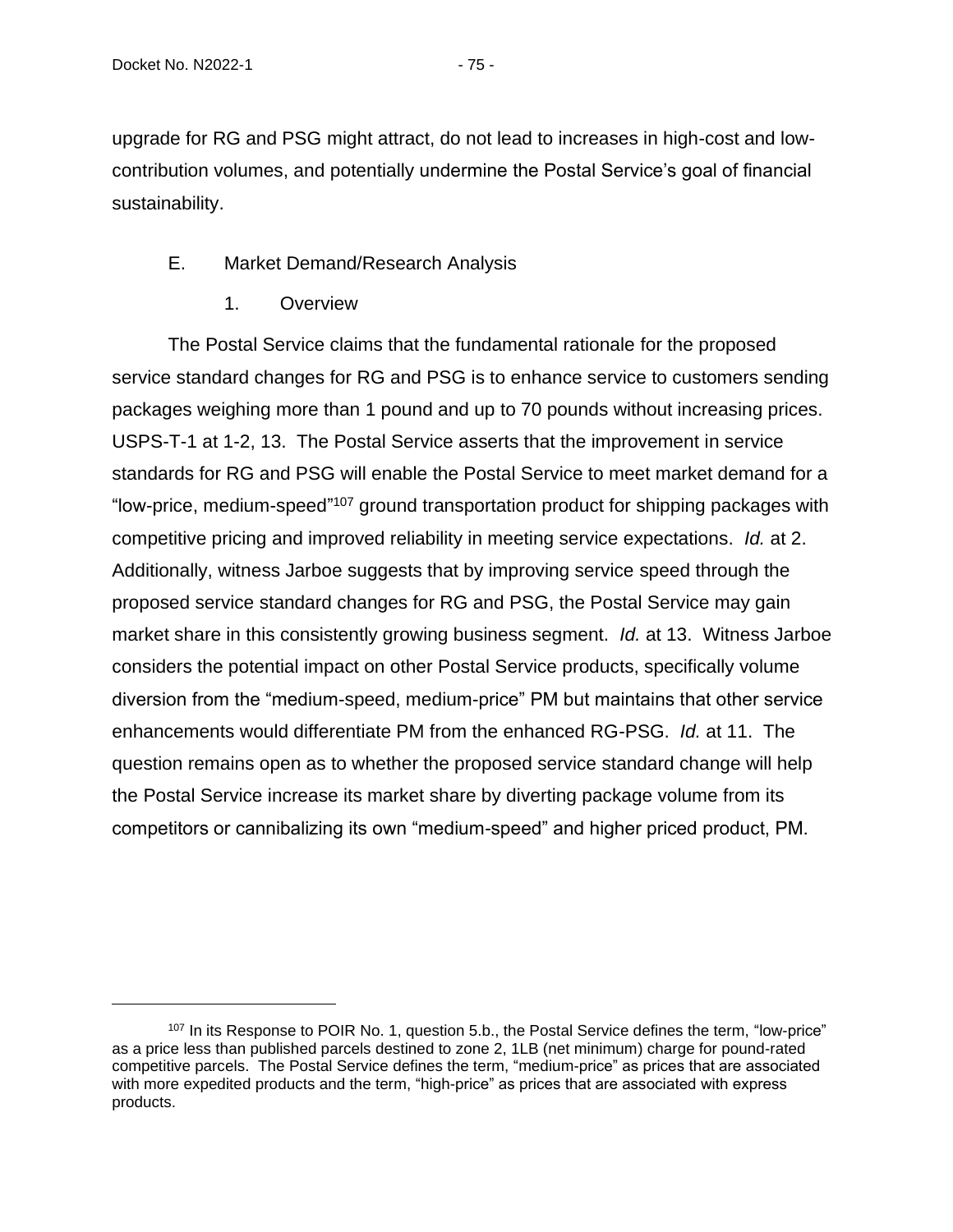### 2. Commission Analysis

Using witness testimony, library references, and OIG reports, the Commission considers the competitive marketplace in which the RG-PSG products are offered and contemplates whether enhancing the service of RG-PSG will help the Postal Service meet market demand. The Commission evaluates whether the market research provided by the Postal Service demonstrates that the proposed service standard changes will attract more potential RG-PSG customers and whether this research sheds light upon the impact on shipping options in the competitive parcels market. Finally, the Commission evaluates the Postal Service's potential impact on other Postal Service products.

### a. Enhancing Service and Meeting Market Demand

The postal products predominantly used for the shipping of greater-than-1-pound parcels are RG, PSG, and PM. USPS-T-1 at 1, 8. RG is a "low-speed, low-price" ground shipping option for retail (single-piece) customers for packages, thick envelopes, and tubes weighing less than 70 pounds and up to 130 inches combined length and girth. *Id.* at 9*.* PSG is similar to RG but unlike RG, PSG is targeted at commercial shippers and allows for initial entry of packages into the mail flow at downstream P&DCs. *Id.* at 2*.* PM is a "medium-speed, medium-price" shipping option for retail and commercial customers with a 1- to 3-day service standard and offers enhanced features such as flat-rate pricing and insurance. *Id.* at 11. The Postal Service notes that prior to January 2022, RG-PSG were priced similarly to PM, despite being a slower speed shipping option. *Id.* at 8. The Postal Service also offers the "medium-speed, low-price" FCPS product as a shipping option for retail and commercial customers shipping lightweight (less-than-1-pound) packages. The Postal Service notes that it has no similar shipping option for large packages in the "medium-speed, low-price" market sector. *Id.*

The Postal Service retained CG and BCG for its market research. *Id.* at 6. CG demonstrated that the Postal Service and its competitors saw large volume growth in package demand driven primarily by growth in volume of ground shipments. Comparing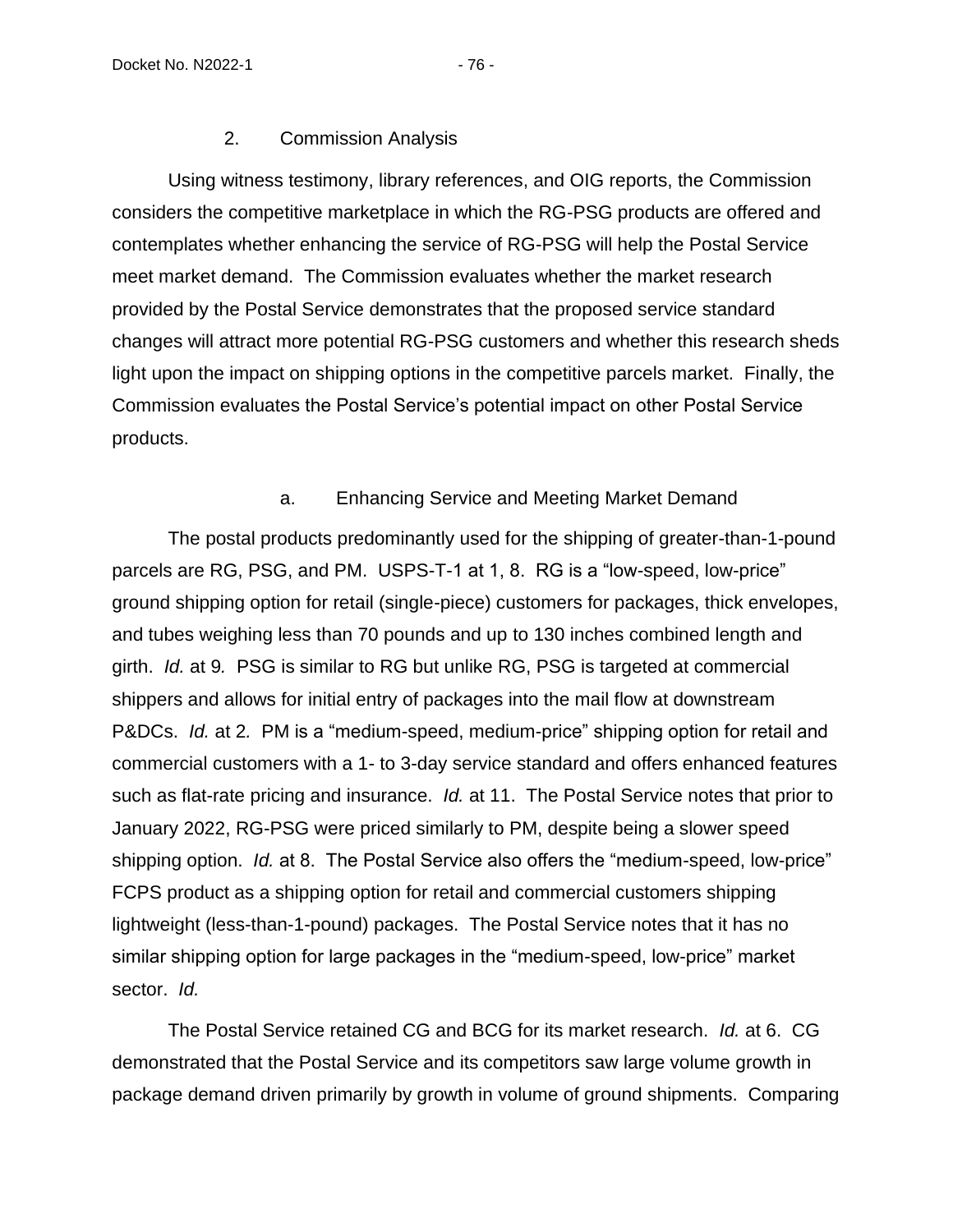FY 2021 to FY 2017, CG found that the package shipping market experienced a 14 percent compound annual growth rate (CAGR) in total volume. This was driven by a 15 percent CAGR in packages transported by ground during the same time frame, during which there was just a 9 percent CAGR in packages transported by air. *Id.* at 7. The main conclusion from CG's market research is that the market for ground shipping service was large and growing. *Id.*

In addition, BCG conducted a survey of potential RG-PSG customers that include shipping industry leaders, logistics experts, mid-market shippers, and e-commerce shipping decision-makers to evaluate their shipping prioritization of service, features, and price.<sup>108</sup> The BCG Survey results suggest that increased package delivery speed is a top priority for customers considering their shipping options in the package shipping market. USPS-T-1 at 7. The BCG Survey also found that given retailers' expectation of continued growth in e-commerce, retailers will continue to move their inventories closer to population centers, thus shrinking demand for expedited, long-haul shipments and increasing demand for short distance and economical ground shipping options. *Id.* at 8.

The OIG report, "Package Delivery in Rural and Dense Urban Areas," appears to corroborate the Postal Service's claims about the market underlying its planned changes to enhance service for customers sending larger packages. OIG Report RISC-WP-20-008 at 14-15. The OIG report indicates that the Postal Service faces increased competition in medium- and high-density areas and that its package growth remained strong (in FY 2019) only in low-density parts of the country. *Id.* at 14. The proposed service standard changes could increase the unmet (less competitive) market demand for parcel shipping in low-density areas. Whether the Postal Service can meet the increase in demand in low-density areas with faster speeds at low prices without loss of

<sup>108</sup> *Id*. The Postal Service filed an Excel workbook showing a portion of the results of the survey conducted by BCG in Library Reference USPS-LR-N2022-1-NP2, titled, "BCG Survey Output Request.xlsx." In the Preface to Library Reference USPS-LR-N2022-1-NP2, the survey was titled, "Commercial Shipper Survey." In the April 15 Response to POIR No. 3, question 4.e., the Postal Service filed an Excel workbook titled, "SMB Survey Output Request.xlsx" to include all of the responses to the BCG survey questions. The Commission will refer to the survey conducted by BCG as "BCG Survey."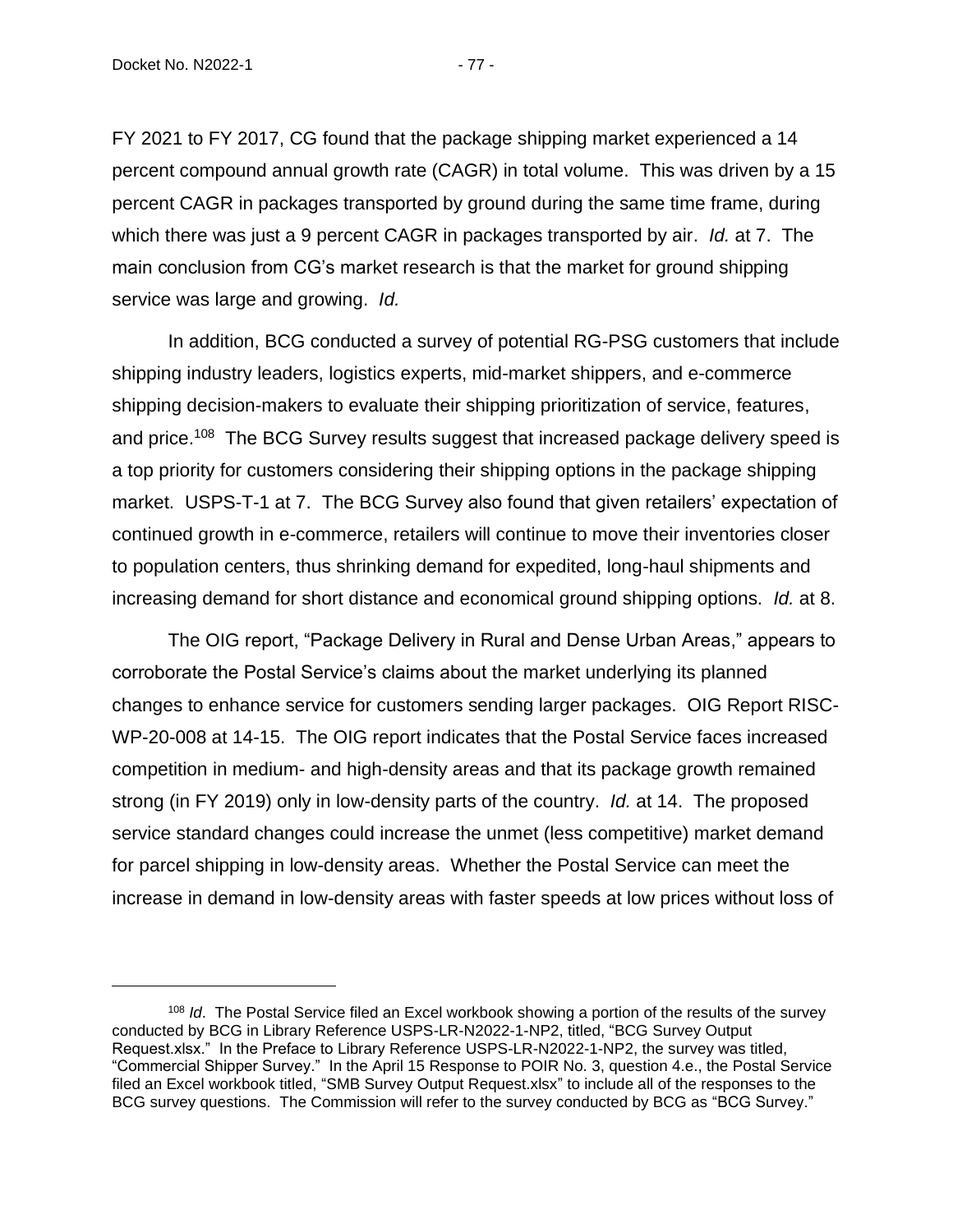contribution remains unexamined, especially if the postal network becomes the dumping ground of bulky, difficult-to-deliver packages as described above. *Id.*

In conclusion, the Postal Service contends that package volume will continue to grow and the demand for speed at "low price" is the top priority for shipping decisionmakers. The Postal Service aims to meet the growing demand for short-distance and economical parcel shipping service by enhancing RG-PSG without increasing price, believing that this will help grow its market share in the large package shipping market. USPS-T-1 at 7. However, the Postal Service's expectations may be overly optimistic as it did not appear to consider the potential impact of attracting additional, lesscompensatory package volume in low-density areas from price-conscious shippers. Moreover, while the Postal Service's market research findings suggest that the volume of ground shipments is growing, the Postal Service's proposed changes will shift more RG-PSG to air transportation in the immediate future. Although the Postal Service expects the shift to air transportation to be temporary and plans to revert to ground transportation once they achieve sufficient volume to justify long-distance surface transportation, the Postal Service does not provide a time frame for when their plan will be realized.

#### b. Projected Market Impact

The BCG Survey results show that there is existing demand for increased package delivery speed. *Id*. The survey also indicates that retailers expect continued growth in e-commerce spurred from the pandemic, thus driving retailers to continue expanding their Business-to-Consumer (B2C) business models and to relocate inventory closer to population centers. *Id.* at 8. The Postal Service suggests that the BCG Survey's findings demonstrate "less need for expedited, long-haul shipments and an increasing need for short distance, less-expensive ground transportation." *Id.* The Postal Service asserts that the enhanced RG-PSG will be "well-suited" to meet the shift in demand. *Id.*

The Commission commends the Postal Service for retaining a third-party expert to conduct the BCG Survey and for its efforts to include meaningful portions of its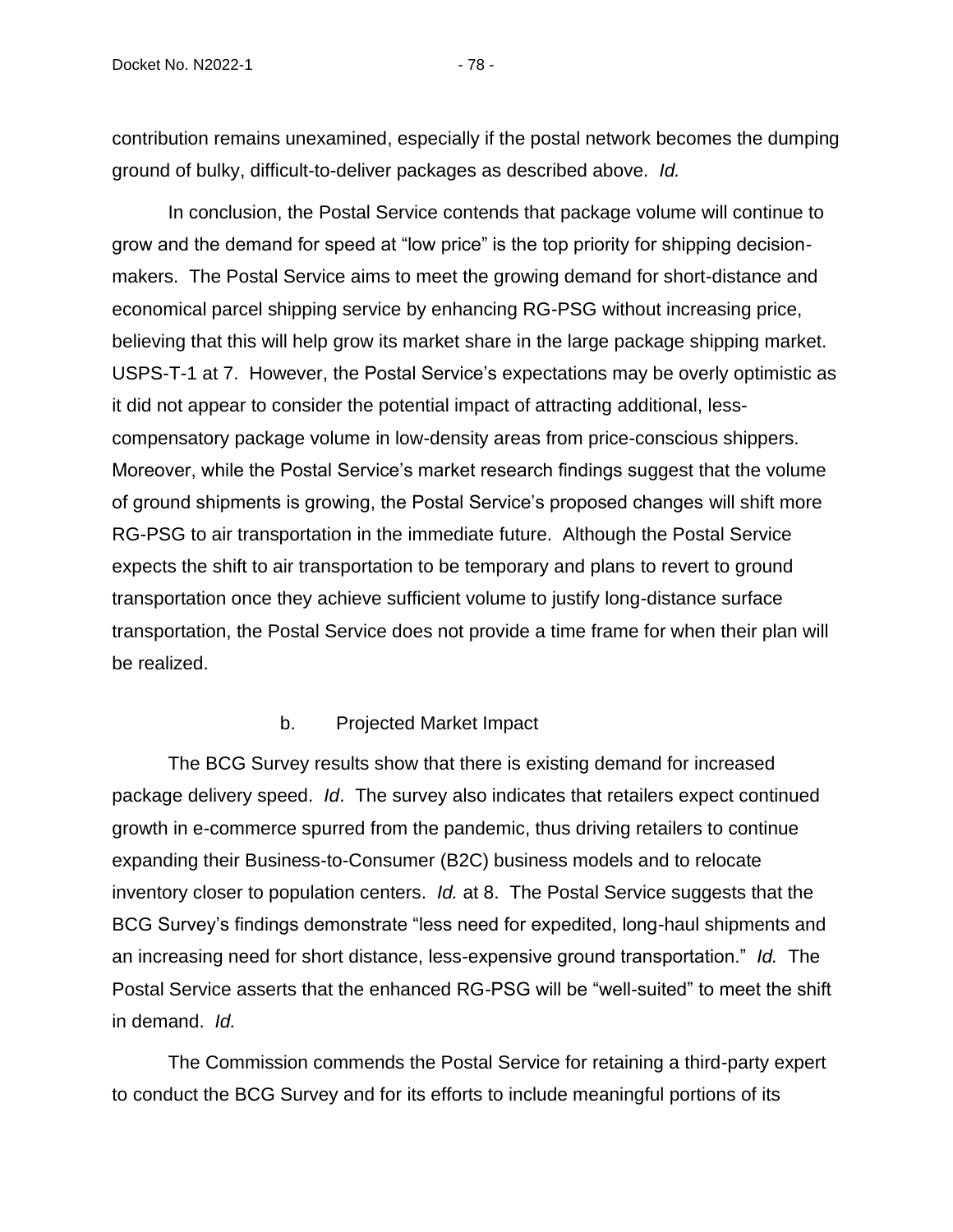potential customer base via directly sampling those shippers that may be attracted by the proposed service standard changes. In addition, the Commission acknowledges that the BCG Survey was stratified to encompass small- and medium-sized business commercial shippers of various industries. Small- and medium-sized businesses are among the target customers that may consider RG-PSG as an attractive shipping option once it is enhanced by the proposed service standard changes.

While the Commission recognizes BCG's representation of potential commercial customers, specifically small- and medium-sized businesses, it also identifies several technical areas of concern relating to the survey. First, the Postal Service notes that the survey sample comprised of shipping industry leaders, logistics experts, mid-market shippers, and an online survey of commercial e-commerce business shipping decisionmakers; but the Postal Service does not provide information pertaining to why these sources were combined, why large-sized businesses and individuals were excluded, and whether there may have been selection bias in the respondents chosen for the survey. *Id.* at 7.

Second, with respect to the potential representativeness and validity of the BCG Survey, the BCG Survey responses only reflect the views of small- and medium-sized business commercial mailers, not addressing the views of retail (individual) mailers, large-sized business commercial mailers, existing RG-PSG shippers, and other stakeholders such as the recipients of RG-PSG (discussed in more detail below). Third, mailers who are price-insensitive and strictly prioritize speed in their shipping decisionmaking or, conversely, those who are strictly price-sensitive and do not prioritize speed in their shipping decision-making were not represented in the BCG Survey. *See*  Revised Library Reference USPS-LR-N2022-1/NP10, question 4.b.ii.

The Commission understands that developing a survey that is fully representative is challenging because the user base of PSG-RG is small, and it recognizes that the objective of the BCG Survey is to evaluate the shipping decisionmaking process of shippers who currently do not view RG-PSG as shipping options that meet their needs.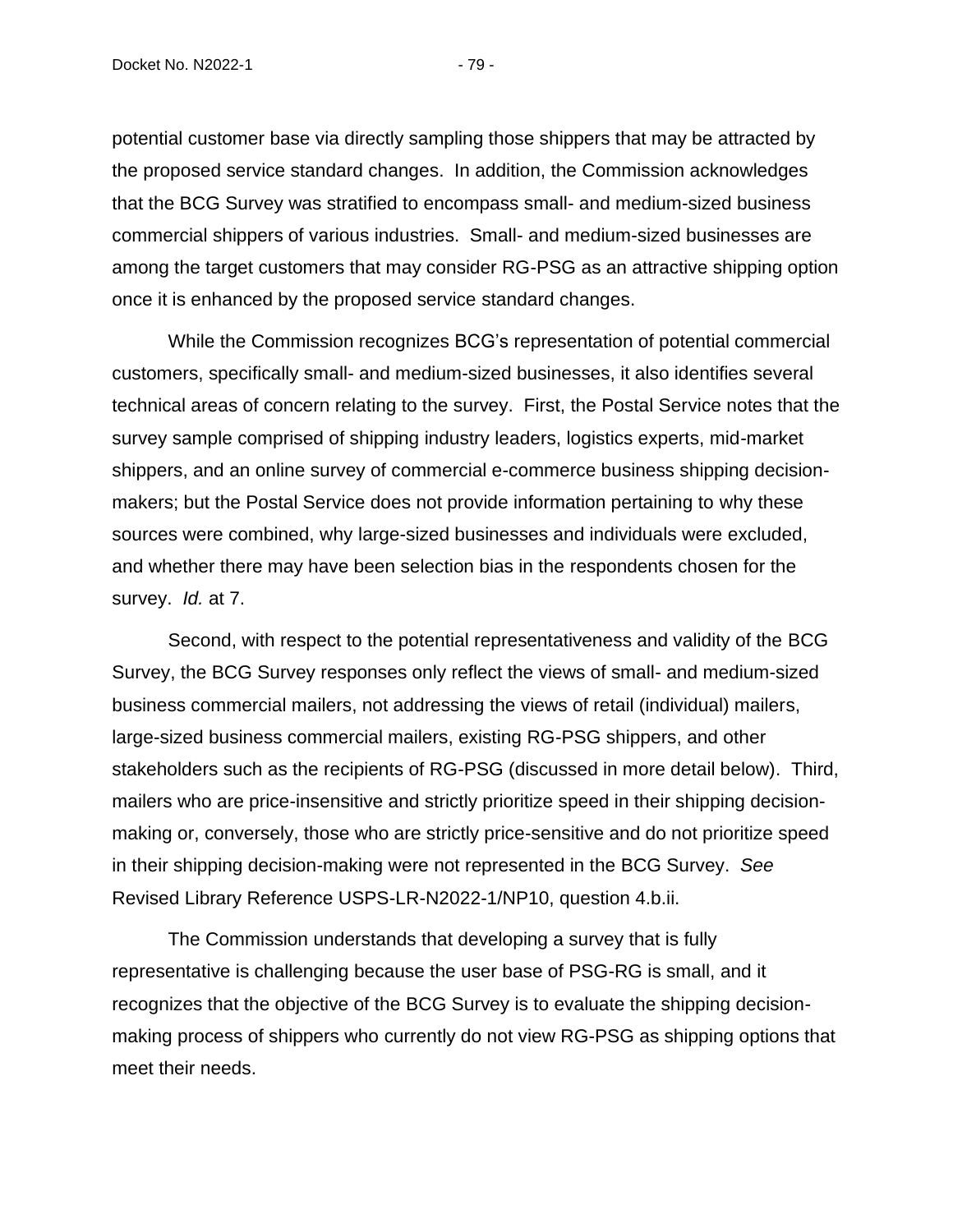Another shortcoming of the BCG Survey is that it appears to ignore the recipient side of volume demand. The BCG Survey poses questions to determine how commercial shippers prioritize speed and price.<sup>109</sup> However, an important driver of shippers' decisions is the preference of the recipient. It makes sense that recipients in many cases will drive the choice of shipping because two of the Postal Service's main customer segments for RG-PSG are retailers and online marketplaces. These customer segments have an end-customer (recipient) that in many cases can indicate directly to the business shipper the desired type of shipment; for instance, the business fulfilling the order may present options for speed of delivery (along with the corresponding pricing) to the recipient at the time of making the transaction. *See* Revised Library Reference USPS-LR-N2022-1/NP10, question 4.c.

Package recipients care about the price and speed of service they receive from the Postal Service. The upgraded service standards proposed by the Postal Service may cause some recipients to value PM less and opt for other shipping services, whether they be RG-PSG or those offered by a competitor. On the other hand, recipients that value speed over price may still not see PSG-RG as fast enough. "Speed" and "price" as referenced by the BCG Survey were asked in the specific context of shipping decision-making, and the survey findings reveal some level of interest in a "low-price, medium-speed" package delivery product among small-business mailers. *See* Library Reference USPS-LR-N2022-1/NP2.

"Speed" and "price" are observed to be the top drivers of shipper decisionmaking according to the BCG Survey. *See* Library Reference USPS-LR-N2022-1-NP2. However, a substantial portion of respondents say their customers expect packages to arrive in 3 days. *See* Revised Library Reference USPS-LR-N2022-1/NP10, question 4.e. Despite the enhanced service standard change of RG-PSG from 2- to 8-day standard to a 2- to 5-day standard, respondents who filter shipping speed for 3 days or less may still not choose RG-PSG as their preferred shipping option if it falls into the 4-

<sup>109</sup> *See* Library Reference USPS-LR-N2022-1/NP15, April 25, 2022, question 4.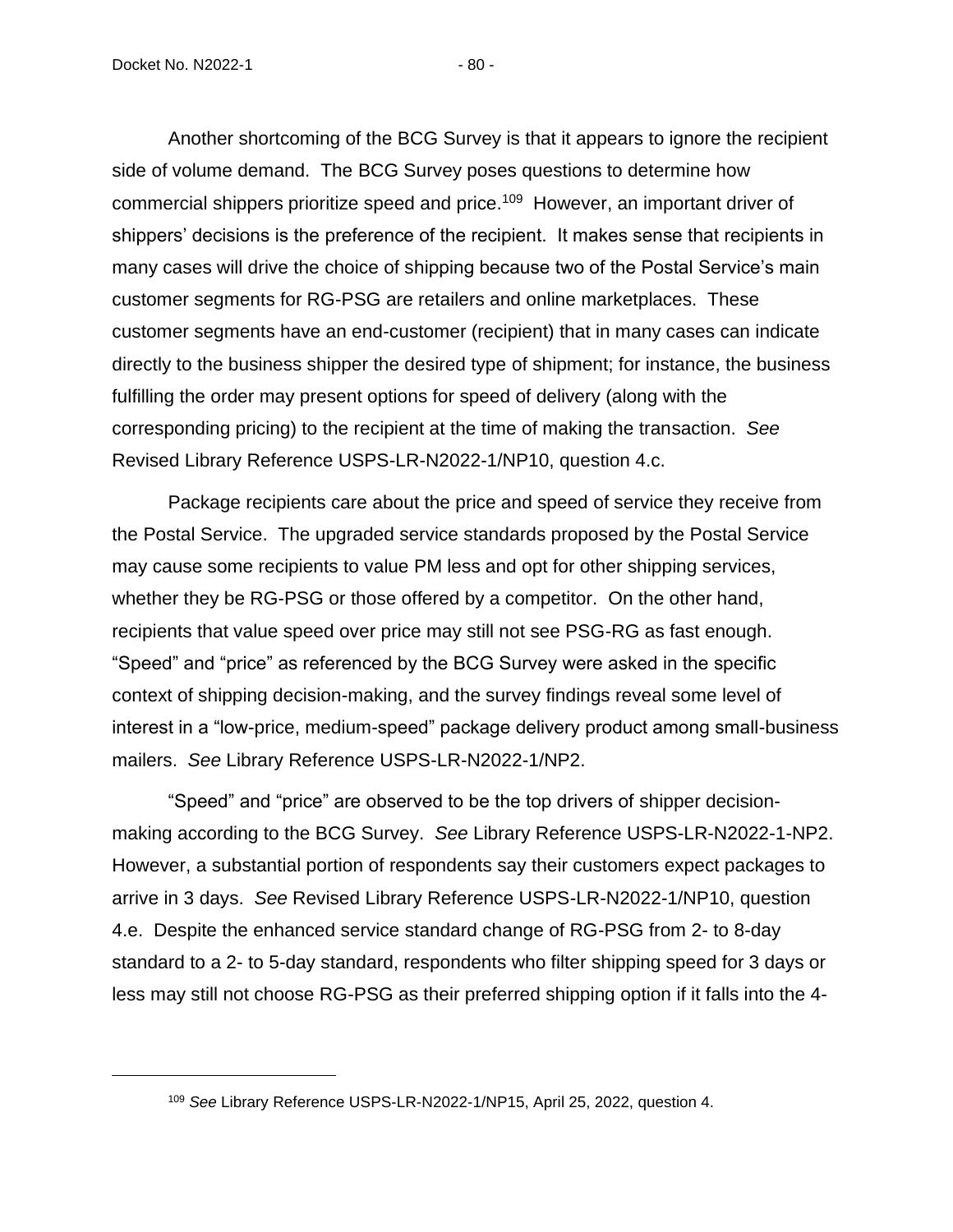or 5-day standard.<sup>110</sup> The Commission maintains that recipients are a relevant source of information, which the Postal Service should consider when determining the impact of the proposal on market demand.

Relatedly, the Commission believes that the impact of the proposed service standard change has been understudied for large-sized business shippers and existing customers of RG-PSG and PM. The Postal Service projects that the enhanced RG-PSG will see a 15 percent volume growth; however, it is unclear how much of the growth in RG-PSG will stem from volume diverted from Postal Service's competitors or other Postal Service products, such as PM. *See id.* question 6.c. The BCG Survey appears to ignore the potential impact on the shipping decision-making of existing PM customers that are large-sized businesses. Since speed and price both emerged as key factors for choosing a shipping service, with the enhanced service standard of RG-PSG and lower prices, existing PM customers may opt for the enhanced speed and lower-priced RG-PSG, at least in the short term. The Postal Service asserts that the "low-price" will be maintained for RG-PSG but it is not clear for what duration of time. *See* Response to POIR No. 4, question 1.d. The BCG Survey also ignores the potential impact on existing RG-PSG customers. *See* Library Reference USPS-LR-N2022- 1/NP15, question 4.b.

When asked to compare the BCG Survey's findings with those of the Brand Health Tracker (BHT),<sup>111</sup> the Postal Service by its own admission recognizes that different conclusions may be reached by surveying different segments of the customer base. *See* Revised Library Reference USPS-LR-N2022-1/NP10, question 3.a. The BHT includes both consumer and business respondents, whereas the BCG Survey only includes respondents that are small- and medium-sized businesses. The Commission

<sup>110</sup> *See* Library Reference USPS-LR-N2022-1/NP6, April 8, 2022, question 2.

<sup>111</sup> The Brand Health Tracker is a survey-based report that reflects "consumer perception of both the Postal Service and its competitors, advertising effectiveness, overall satisfaction and satisfaction with individual attributes." United States Postal Service, Office of Inspector General, Report No. 19RG003MS000-R20, U.S. Postal Service Sales and Marketing Key Performance Indicators, October 27, 2019, at 6.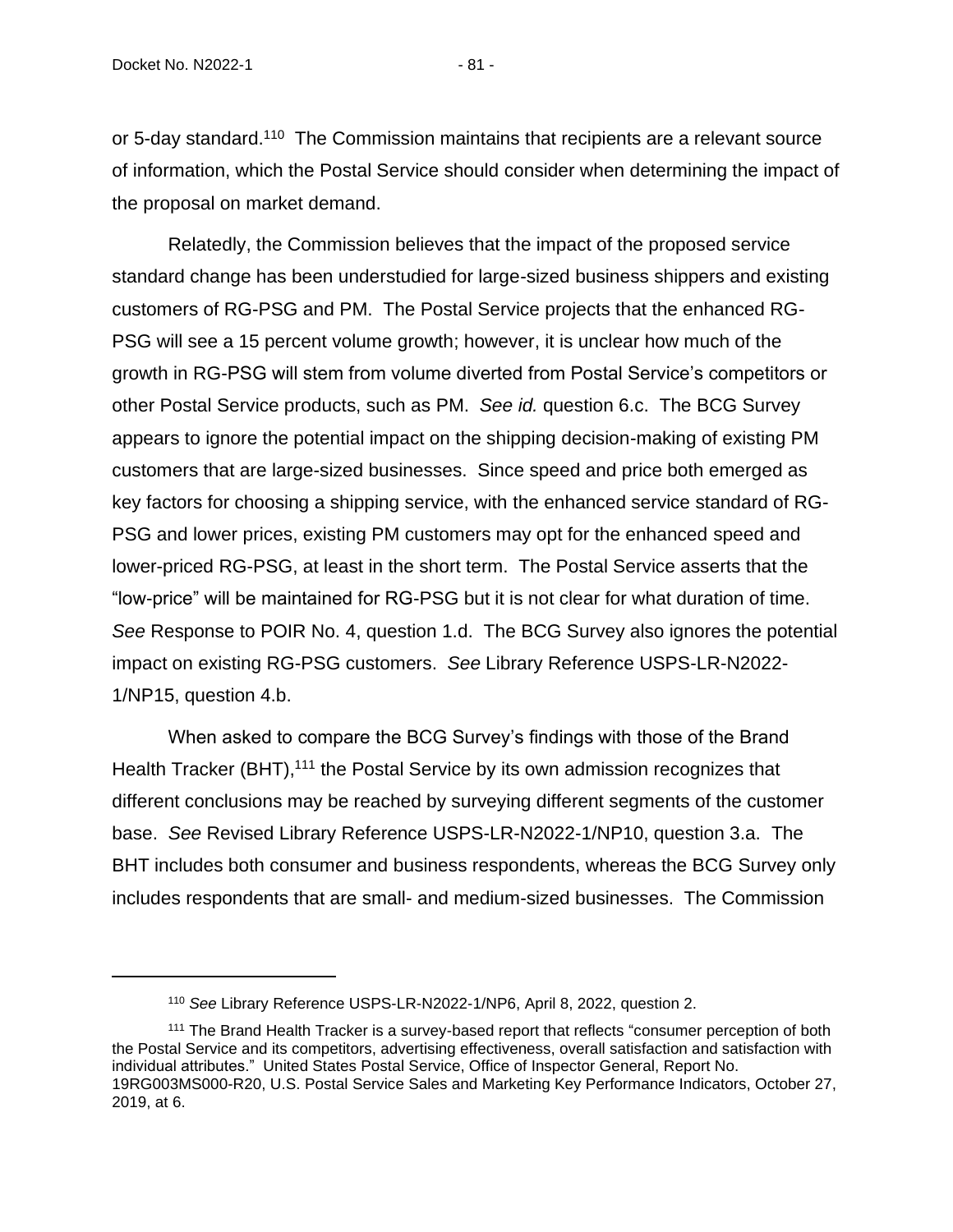questions the utility of the BCG Survey given its unrepresentative sample of respondents.

### c. Potential Impact on Other Postal Service Products

While the Postal Service maintains that PM remains a faster shipping option in some lanes, with a 1- to 3-day service standard that would continue to differentiate PM from RG and PSG, it acknowledges that some diversion from PM could occur. *See* Library Reference USPS-LR-N2022-1/NP6, question 7.b. The Postal Service did not appear to examine the proposed service standard change of RG-PSG on existing PM customers, nor did it attempt to quantify the potential volume diversion from PM. The Postal Service appears to expect minimal risk of diverting volume from postal products to RG-PSG and that any revenue loss caused by such diversion would be offset by cost reductions generated by the proposal. *See* Revised Library Reference USPS-LR-N2022-1/NP10, question 12. However, the initial cost impact of these changes is a net cost increase, and the Postal Service does not provide an estimated time frame for when future cost reductions will be realized. Although the Postal Service does not expect the enhanced RG-PSG service to cannibalize PM volume, it posits several scenarios of PM volume that may be at risk of diverting to RG-PSG, specifically pieces that will likely receive the same speed and where RG-PSG is priced lower. *Id.* Based on observations of recent PM volume trends, the Postal Service claims that some PM volume may have diverted to its competitors and the enhanced RG-PSG may help prevent further loss of postal volume. *See* Library Reference USPS-LR-N2022-1/NP15, question 5. The Commission observes that, although overall PM has experienced annual growth from FY 2017 to FY 2021, Retail PM has experienced a different volume trend from overall PM during this time period.<sup>112</sup>

The Commission believes that, although overall PM volumes may not be impacted materially by the proposed changes, shorter distance and hence, lower zone PM pieces may divert to the enhanced RG-PSG given the similar speed and lower price

<sup>112</sup> Non-Public Technical Appendix at 23; Priority Mail Billing Determinants for FY 2017 through FY 2021; Docket Nos. ACR2017 through ACR2021, Library Reference NP1.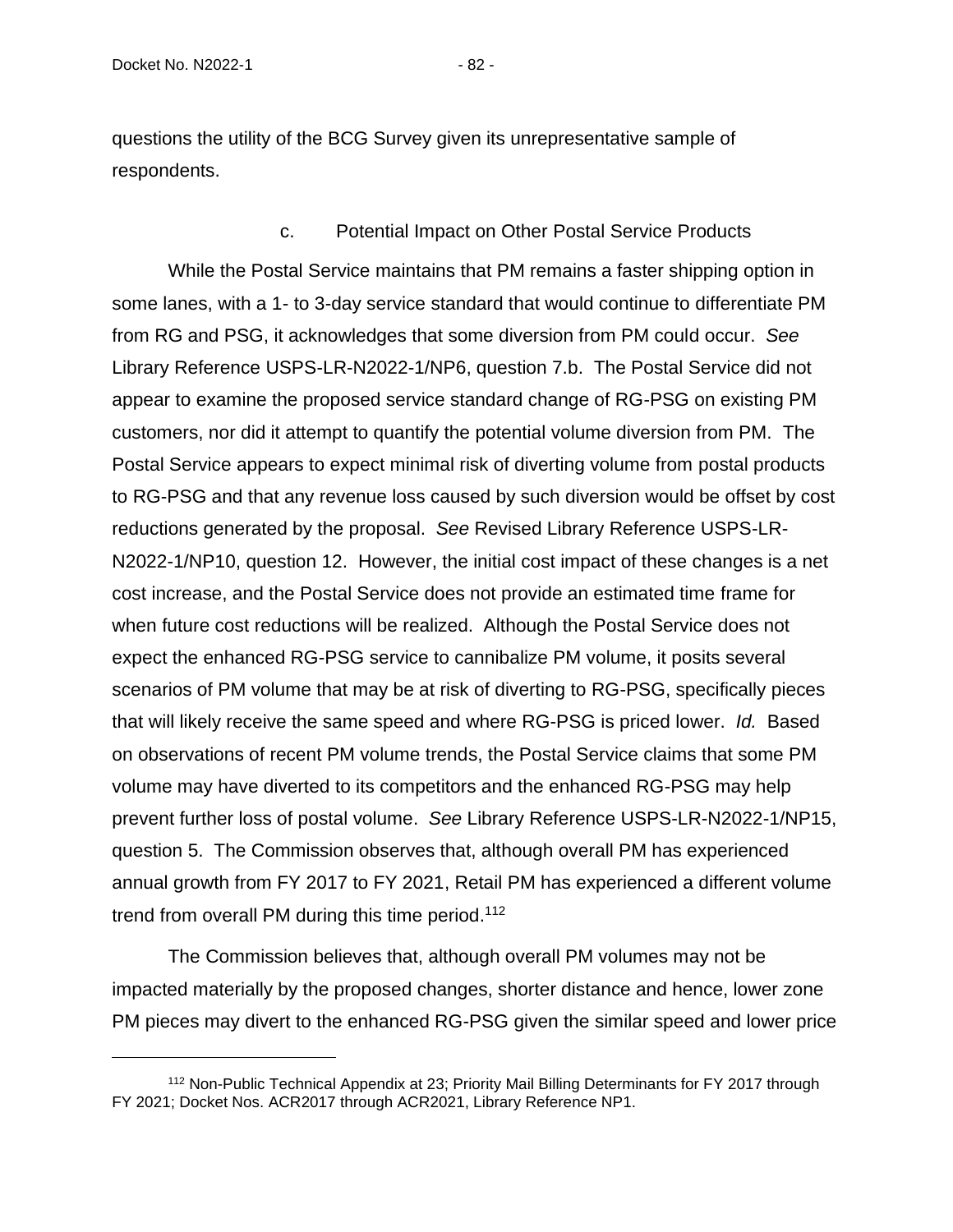Docket No. N2022-1 - 83 -

for RG-PSG. The Postal Service categorizes PM as "medium-speed, medium price" and plans to turn the "low-speed, low-price" RG-PSG into an enhanced "medium-speed, low-price" RG-PSG. The Postal Service provides an estimated percent of the discount from PM prices that would be sufficient to render it "low-price." *See* Library Reference USPS-LR-N2022-1/NP6, question 5.e. Given the similar service standard and the existing price gap of PM and the enhanced RG-PSG, the Postal Service may be underestimating the risk of cannibalizing PM.<sup>113</sup> The Postal Service may need to collect information on existing PM customers and quantify the PM volume that is at risk of diverting to the enhanced RG-PSG.

The Postal Service asserts that the "low-price" will be maintained for RG and PSG given the future cost savings it projects from efficiency gains by combining RG and PSG with the mail flow of FCPS. *See* Response to POIR No. 4, question 1.d. However, the Postal Service does not appear to consider the upward pricing pressure on FCPS resulting from the increase in transportation costs of FCPS. The Commission believes that the upward pricing pressure on FCPS may be potentially driven by the efficiency gains for RG and PSG at the expense of FCPS.

## 3. Conclusion

The proposed service standard changes for RG and PSG have the potential to enable the Postal Service to grow its market share by meeting an unmet market demand for a "medium-speed, low-price" package shipping service. However, there may be an unanticipated or underestimated impact on existing RG and PSG customers, specifically applying upward pressure on RG and PSG prices in the long-term due to the additional cost of providing enhanced service. Furthermore, the risk of cannibalizing PM, a more compensatory product, was not sufficiently considered by its market research. Contribution is not uniform across the Postal Service's delivery network. In addition, should the proposed changes attract a higher concentration of higher-cost

<sup>&</sup>lt;sup>113</sup> In its Response to POIR No. 4, question 4.b., the Postal Service states that it has no plans to maintain a particular price gap between PM and RG-PSG. *See* Library Reference USPS-LR-N2022- 1/NP12, April 22, 2022.